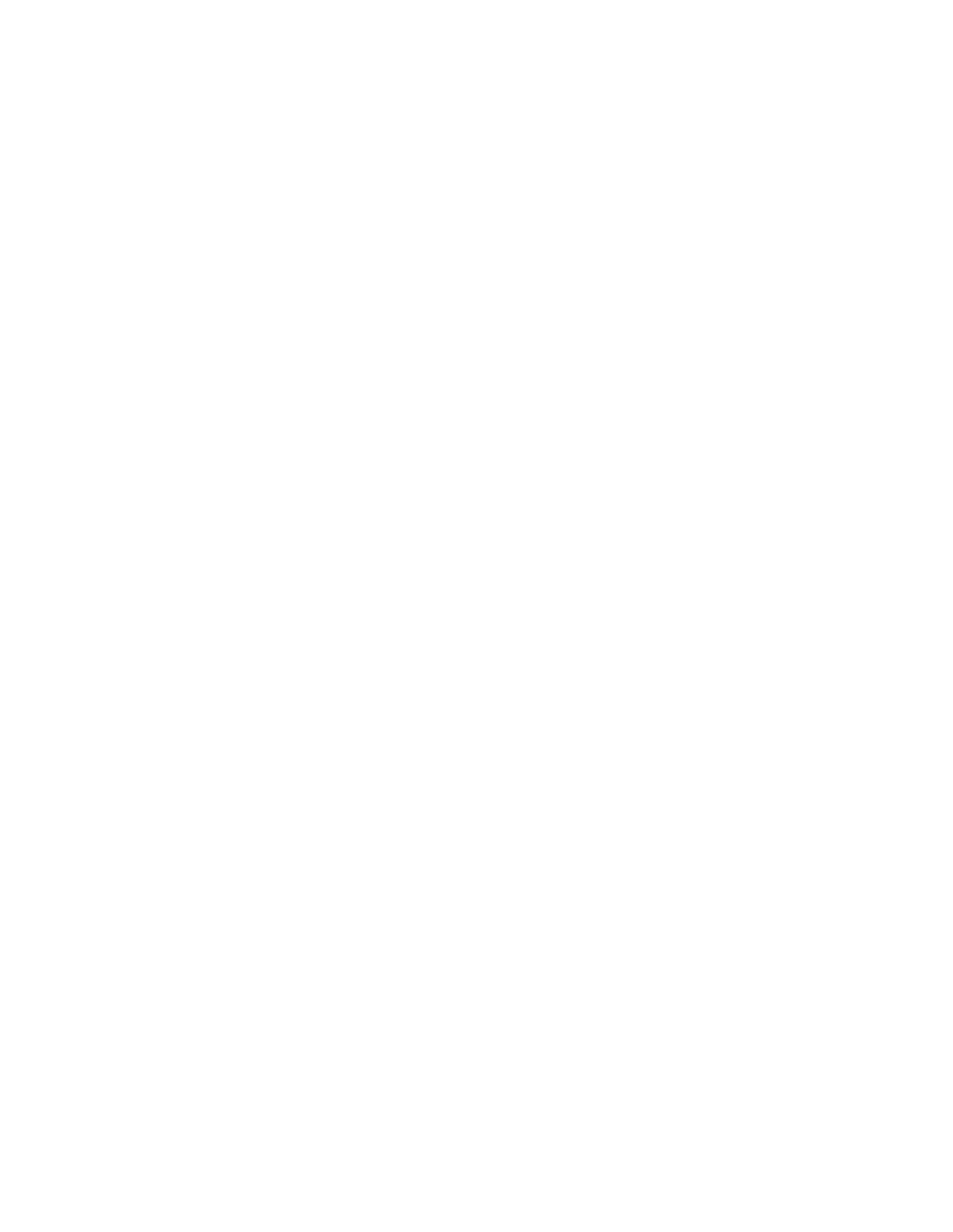### **TABLE OF CONTENTS**

| Federal-State Unemployment Insurance (UI) System (administered by ETA) 11               |  |
|-----------------------------------------------------------------------------------------|--|
|                                                                                         |  |
|                                                                                         |  |
|                                                                                         |  |
|                                                                                         |  |
|                                                                                         |  |
|                                                                                         |  |
| Strategic Objective 1.1 - Advance employment opportunities for US workers in 21st       |  |
| century demand sectors and occupations using proven training models through             |  |
|                                                                                         |  |
| Strategic Objective 1.2 - Provide marketable skills and knowledge to increase workers'  |  |
| incomes and help them overcome barriers to the middle class through partnerships        |  |
| among business, education, labor, community organizations and the workforce system      |  |
|                                                                                         |  |
| Strategic Objective 1.3 - Advance workers' rights, acceptable work conditions, and      |  |
|                                                                                         |  |
|                                                                                         |  |
|                                                                                         |  |
| Strategic Objective 2.1 - Secure safe and healthy workplaces, particularly in high-risk |  |
|                                                                                         |  |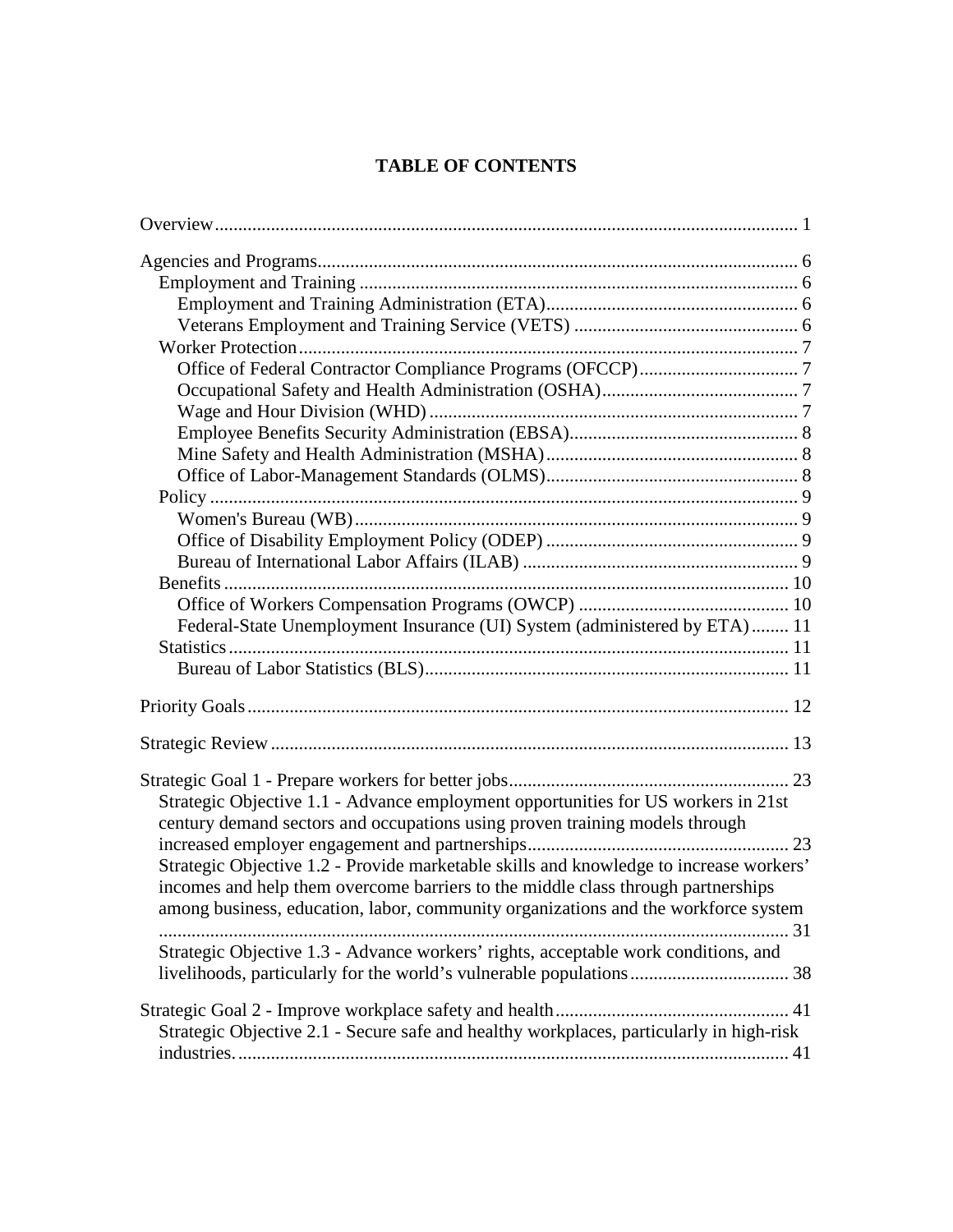| Strategic Goal 3 - Promote fair and high-quality work environments 48<br>Strategic Objective 3.1 - Break down barriers to fair and diverse workplaces and |  |
|-----------------------------------------------------------------------------------------------------------------------------------------------------------|--|
|                                                                                                                                                           |  |
|                                                                                                                                                           |  |
|                                                                                                                                                           |  |
| Strategic Goal 4 - Secure retirement, health, and other employee benefits and, for those                                                                  |  |
|                                                                                                                                                           |  |
| Strategic Objective 4.1 - Provide income support when work is impossible or                                                                               |  |
|                                                                                                                                                           |  |
| Strategic Objective 4.2 - Improve health benefits and retirement security for all                                                                         |  |
| Strategic Goal 5 - Produce timely and accurate data on the economic conditions of                                                                         |  |
|                                                                                                                                                           |  |
| Strategic Objective 5.1 - Provide sound and impartial information on labor market                                                                         |  |
| activity, working conditions, and price changes in the economy for decision making,                                                                       |  |
| including support for the formulation of economic and social policy affecting virtually                                                                   |  |
|                                                                                                                                                           |  |
|                                                                                                                                                           |  |
|                                                                                                                                                           |  |

This report, as well as the FY 2014 Agency Financial Report and the FY 2014 Summary of Performance and Financial Information, can be found at [http://www.dol.gov/dol/aboutdol/.](http://www.dol.gov/dol/aboutdol/)

If you have questions or comments regarding this report, contact:

Performance Management Center U.S. Department of Labor 200 Constitution Avenue, NW, Room S-3317 Washington, DC 20210 202-693-7120

All references to non-governmental companies or organizations, their services, products or resources in this report are offered for informational purposes and should not be construed as an endorsement by the Department of Labor of any of the companies or organizations, or their services, products or resources. The Department of Labor does not endorse, takes no responsibility for, and exercises no control over non-governmental organizations' Web sites mentioned in this report, or their views or contents; nor does it vouch for the accuracy of the information contained on other organizations' Web sites.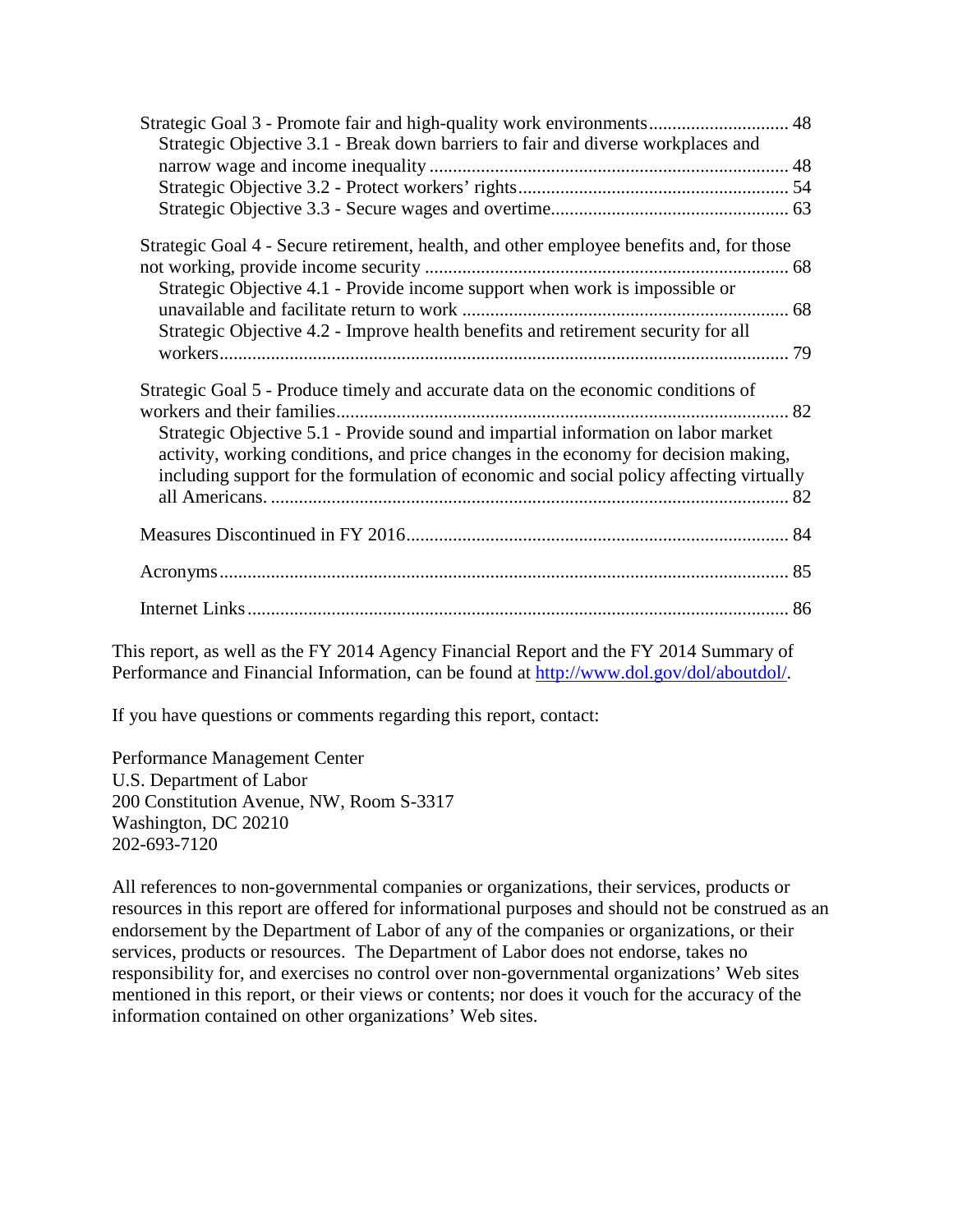**Overview** 

## **Overview**

<span id="page-4-0"></span>Mission: *To foster, promote, and develop the welfare of the wage earners, job seekers, and retirees of the United States; improve working conditions; advance opportunities for profitable employment; and assure work-related benefits and rights.*



Agencies that directly support Departmental goals and objectives in this report are grouped by program type in the following table. The column on the right indicates, for each agency, which Strategic Objectives include performance measures in this report. Brief descriptions of each agency and the programs they administer, organized by program type, follow this Overview.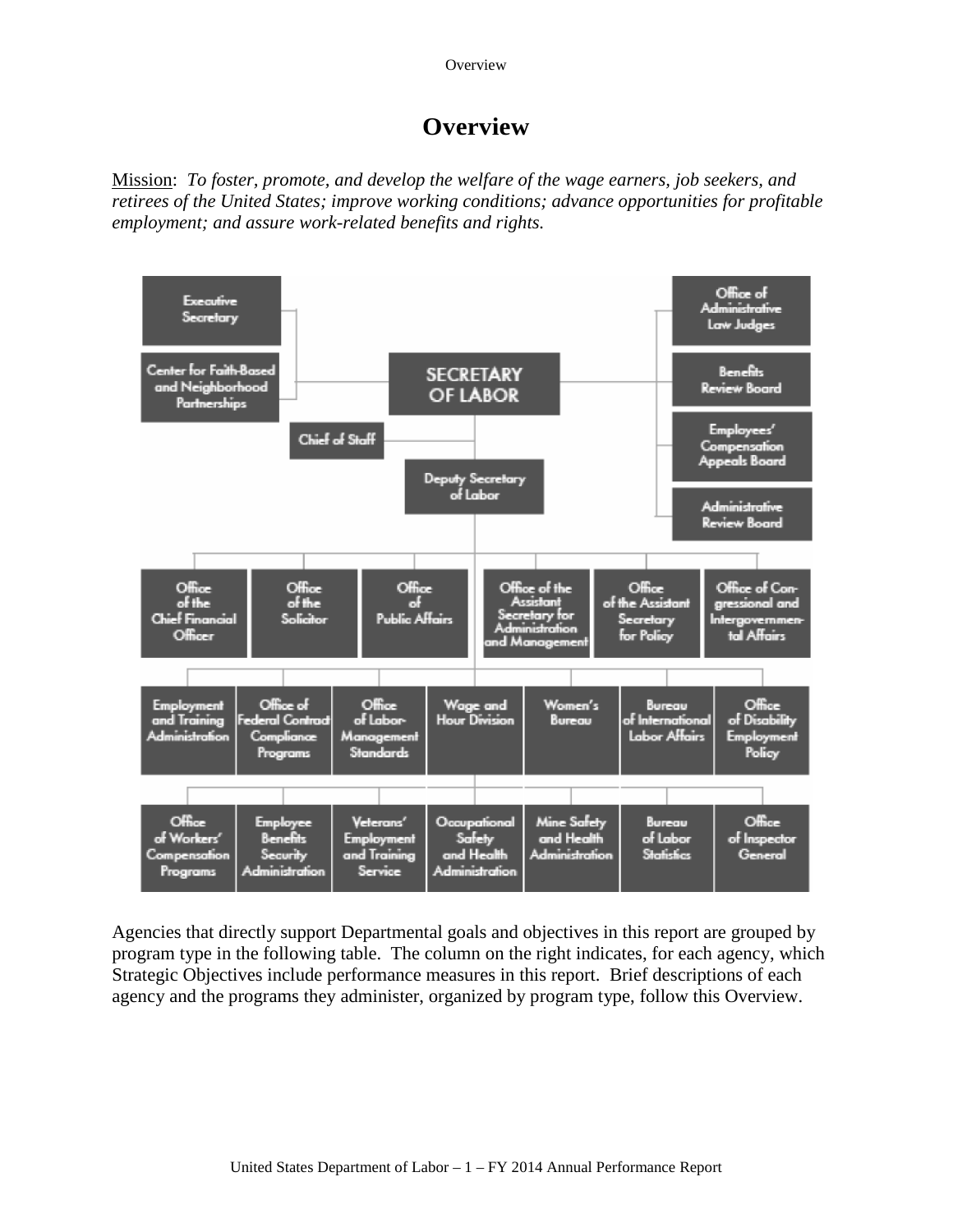#### **Overview**

| <b>Employment and Training</b>                                            |                                        |  |  |  |  |  |  |  |  |  |  |
|---------------------------------------------------------------------------|----------------------------------------|--|--|--|--|--|--|--|--|--|--|
| Employment and Training Administration (ETA)                              | Strategic Objectives 1.1, 1.2, and 3.3 |  |  |  |  |  |  |  |  |  |  |
| Veterans' Employment and Training Service (VETS)                          | Strategic Objective 1.1                |  |  |  |  |  |  |  |  |  |  |
| <b>Worker Protection</b>                                                  |                                        |  |  |  |  |  |  |  |  |  |  |
| Office of Federal Contract Compliance Programs (OFCCP)                    | Strategic Objective 3.1                |  |  |  |  |  |  |  |  |  |  |
| Occupational Safety and Health Administration (OSHA)                      | Strategic Objectives 2.1 and 3.2       |  |  |  |  |  |  |  |  |  |  |
| Wage and Hour Division (WHD)                                              | Strategic Objectives 3.2 and 3.3       |  |  |  |  |  |  |  |  |  |  |
| Employee Benefits Security Administration (EBSA)                          | Strategic Objective 4.2                |  |  |  |  |  |  |  |  |  |  |
| Mine Safety and Health Administration (MSHA)                              | Strategic Objectives 2.1 and 3.2       |  |  |  |  |  |  |  |  |  |  |
| Office of Labor-Management Standards (OLMS)                               | Strategic Objective 3.2                |  |  |  |  |  |  |  |  |  |  |
| <b>Policy</b>                                                             |                                        |  |  |  |  |  |  |  |  |  |  |
| Women's Bureau (WB)                                                       | Strategic Objective 3.1                |  |  |  |  |  |  |  |  |  |  |
| Office of Disability Employment Policy (ODEP)                             | Strategic Objective 3.1                |  |  |  |  |  |  |  |  |  |  |
| Bureau of International Labor Affairs (ILAB)                              | Strategic Objective 1.3                |  |  |  |  |  |  |  |  |  |  |
| <b>Benefits</b>                                                           |                                        |  |  |  |  |  |  |  |  |  |  |
| Office of Workers' Compensation Programs (OWCP)                           | Strategic Objective 4.1                |  |  |  |  |  |  |  |  |  |  |
| Federal-State Unemployment Insurance (UI) System<br>(administered by ETA) | Strategic Objective 4.1                |  |  |  |  |  |  |  |  |  |  |
| <b>Statistics</b>                                                         |                                        |  |  |  |  |  |  |  |  |  |  |
| Bureau of Labor Statistics (BLS)                                          | Strategic Objective 5.1                |  |  |  |  |  |  |  |  |  |  |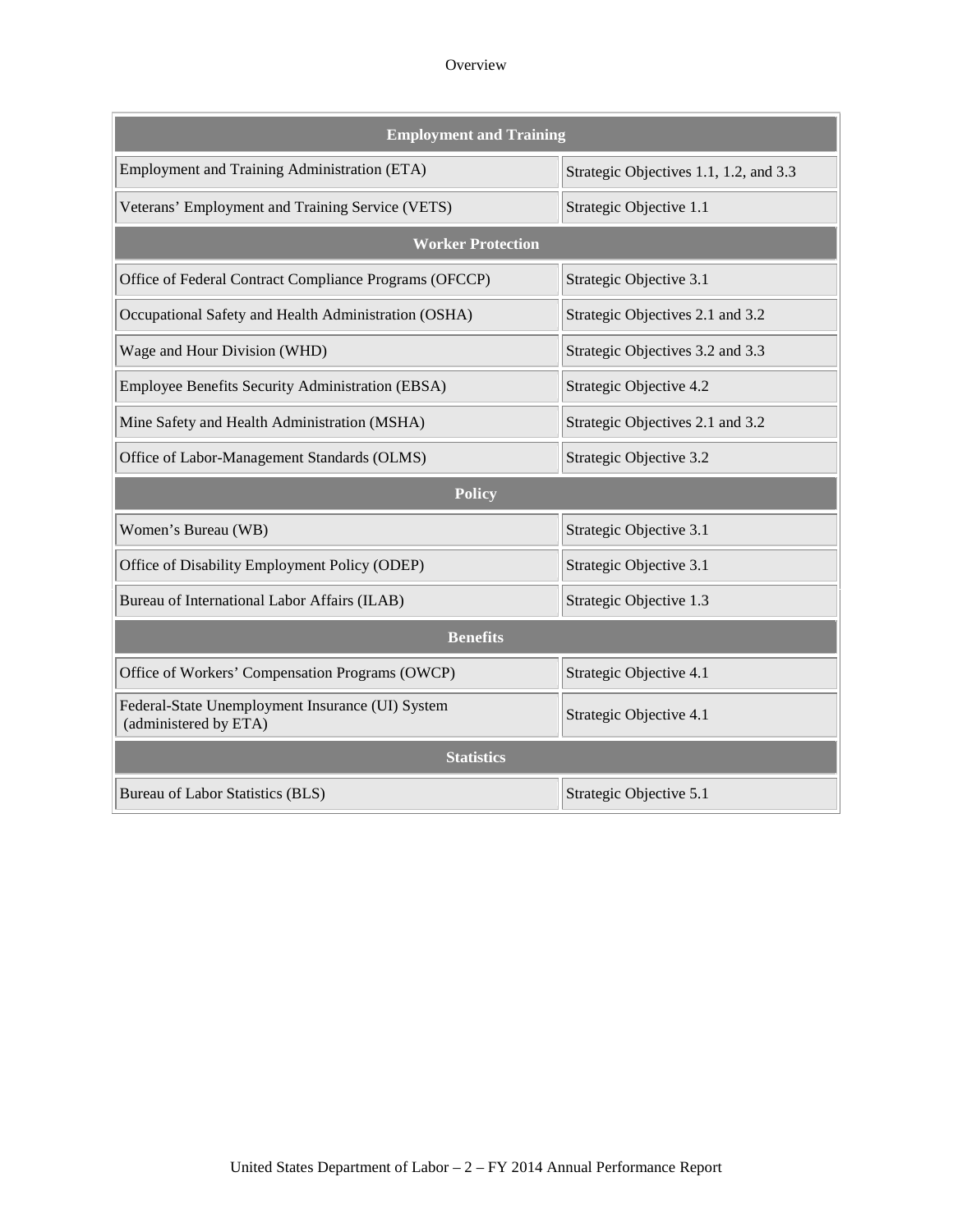#### **Performance Report Outline**

This report explains how DOL manages programs to improve the lives of American workers. It also satisfies the requirement of the Government Performance and Results Modernization Act of 2010 (GPRMA) to provide information on actual performance and progress in achieving goals identified in the Annual Performance Plan (APP). Measures and targets for FY 2014 were updated in the FY 2013 Annual Performance Report (APR), which was the Department's FY 2015 Annual Performance Plan. The FY 2014 APR serves as the FY 2016 APP, updates measures and targets for FY 2015, and establishes targets consistent with the FY 2016 Congressional Budget Justification.

Some measures are dropped or changed between reports. To present the most current information, the APR provides complete information for the budget year measures only – in this case, those retained or added in FY 2016 – including actual performance for the five preceding years, if available, plus targets for the most recent year, the current year, and the budget year. Targets and results for measures dropped or changed are in the Measures Discontinued section.

The Strategic Goals sections present results and plans organized by the structure laid out in the DOL FY 2014-2018 Strategic Plan (see [http://www.dol.gov/dol/aboutdol/\)](http://www.dol.gov/dol/aboutdol/). The plan includes five strategic goals (general outcomes clearly linked to the Department's mission), ten strategic objectives that articulate more specific goals associated with one or more programs and DOL agencies, and 19 performance goals that outline agency contributions to the objectives.

Within each strategic objective section, narratives for each contributing agency explain the data, summarize the analyses, provide plans, and provide important context and details as needed to interpret the data and brief summary analyses that follow in tabular form.

These performance goal summary tables list each applicable agency goal, its key indicators, and applicable targets, results, and status (whether or not results reach or exceed the target, indicated by Y or N). Where "baseline" appears in the target cell for new indicators, no data were available for establishing a numerical target. If results improve over the prior year but do not reach the target, "I" appears in the status cell. The last three columns identify what worked, what didn't work, and plans to improve results. $<sup>1</sup>$  $<sup>1</sup>$  $<sup>1</sup>$ </sup>

#### **Management Issues**

#### Quarterly Operating Plan Reviews

Budget uncertainties and cuts bring pressure to prioritize and to be more productive. To address this challenge and continually improve its programs, DOL uses results-based, data-driven management techniques. DOL constantly assesses whether efforts are successful, and why – and seeks ways of doing better.

<span id="page-6-0"></span><sup>&</sup>lt;sup>1</sup> Some measures are "contextual," i.e., they are important for management purposes but not for judging Agency performance. Contextual measures do not have targets, but they may have projections, which are marked in the target cell as [p]. Status (Y, N, or I) does not apply.  $\overline{a}$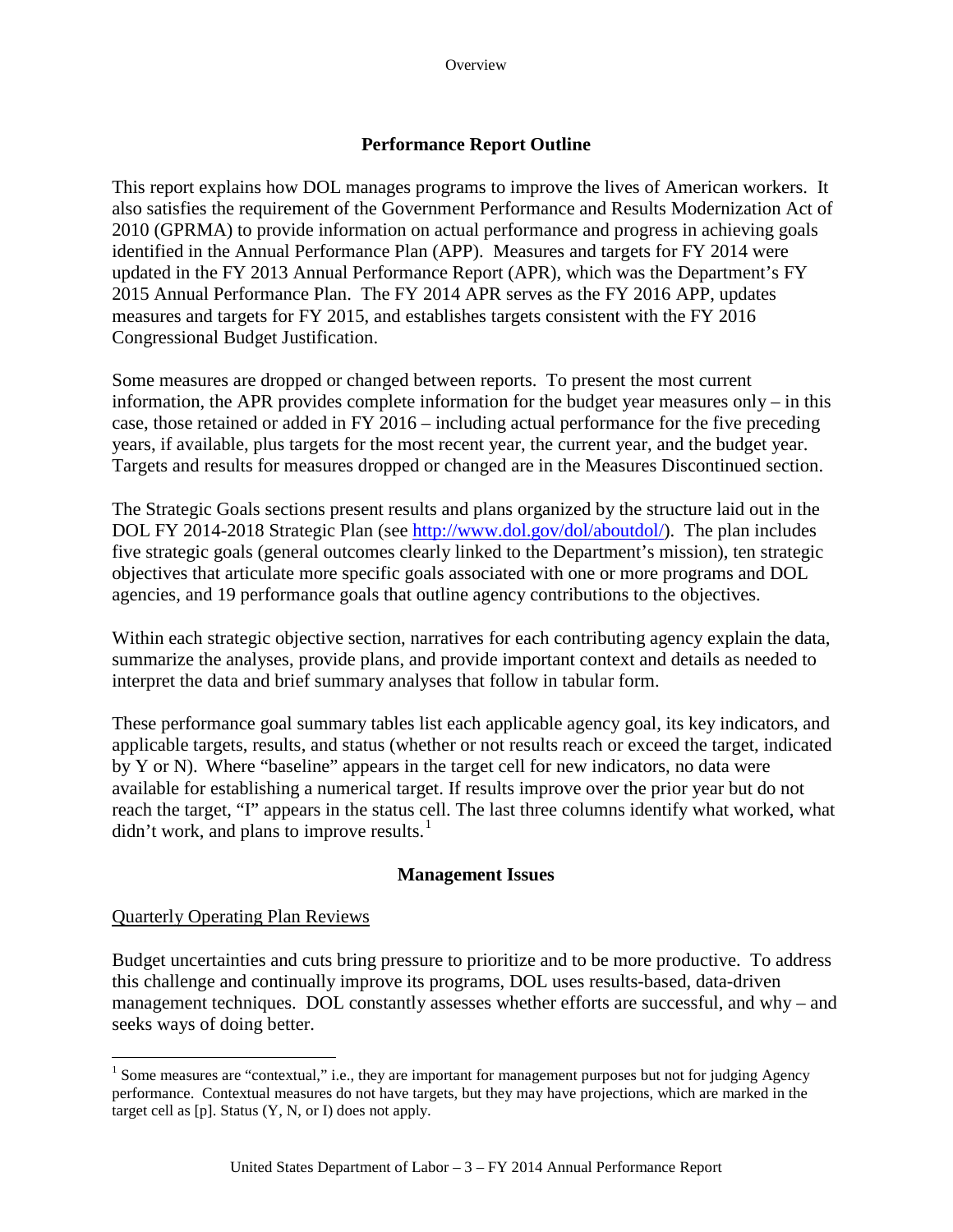Each DOL agency prepares an annual Operating Plan that details the strategies and resources it will apply to reach goals and objectives at all levels of the organization. These operating plans seek to balance quantity with quality, establish ambitious targets for continuous improvement of program performance, demonstrate prioritization of resource allocation, and identify evidence supporting our strategies. Departmental leaders review progress against those operating plans each quarter to monitor progress and hold agencies accountable for implementing the plans, achieving milestones, and making adjustments as needed.

Agency heads and senior staff meet each quarter with the Deputy Secretary and the Performance Improvement Officer. Agencies' submit narrative explanations and analysis of quarter and yearto-date data – prepared with Department staff assistance – for discussion at the meeting. Discussions focus on implications of the data for strategies (what's working). Agencies usually leave the meeting with action items for the next quarter.

The review process has focused Departmental leadership on strategic management of core functions through the use of program performance and budget data. Identification and discussion of key measures, annual and seasonal targets, and how budgets, workload and strategies affect results have helped communicate priorities and improve performance against benchmarks.

#### Management Challenges

For 2014, the Office of the Inspector General (OIG) identified the following as the most serious management and performance challenges facing the Department:

- Protecting the Safety and Health of Workers
- Ensuring the Safety of Students and Staff at Job Corps Centers
- Helping Unemployed Adults, Youth and Veterans Obtain Skills, Training, and Services That Result in Training-Related Job Placements
- Protecting the Security of Retirement, Health, and Other Benefit Plans for Workers, Retirees, and Their Families
- Reducing Improper Payments
- Securing and Managing Information Systems

Descriptions of each challenge, progress to date and what remains to be done are summarized in the FY 2014 Agency Financial Report [\(www.dol.gov/dol/aboutdol/\)](http://www.dol.gov/dol/aboutdol/).

#### Evaluations

The Chief Evaluation Office (CEO) in the Office of the Assistant Secretary for Policy works closely with agency staff to design, fund, and implement program evaluations. The results from evaluations inform policy, advance DOL's mission, and improve its performance-based management initiatives in support of GPRMA. For more information see [http://www.dol.gov/asp/evaluation/.](http://www.dol.gov/asp/evaluation/)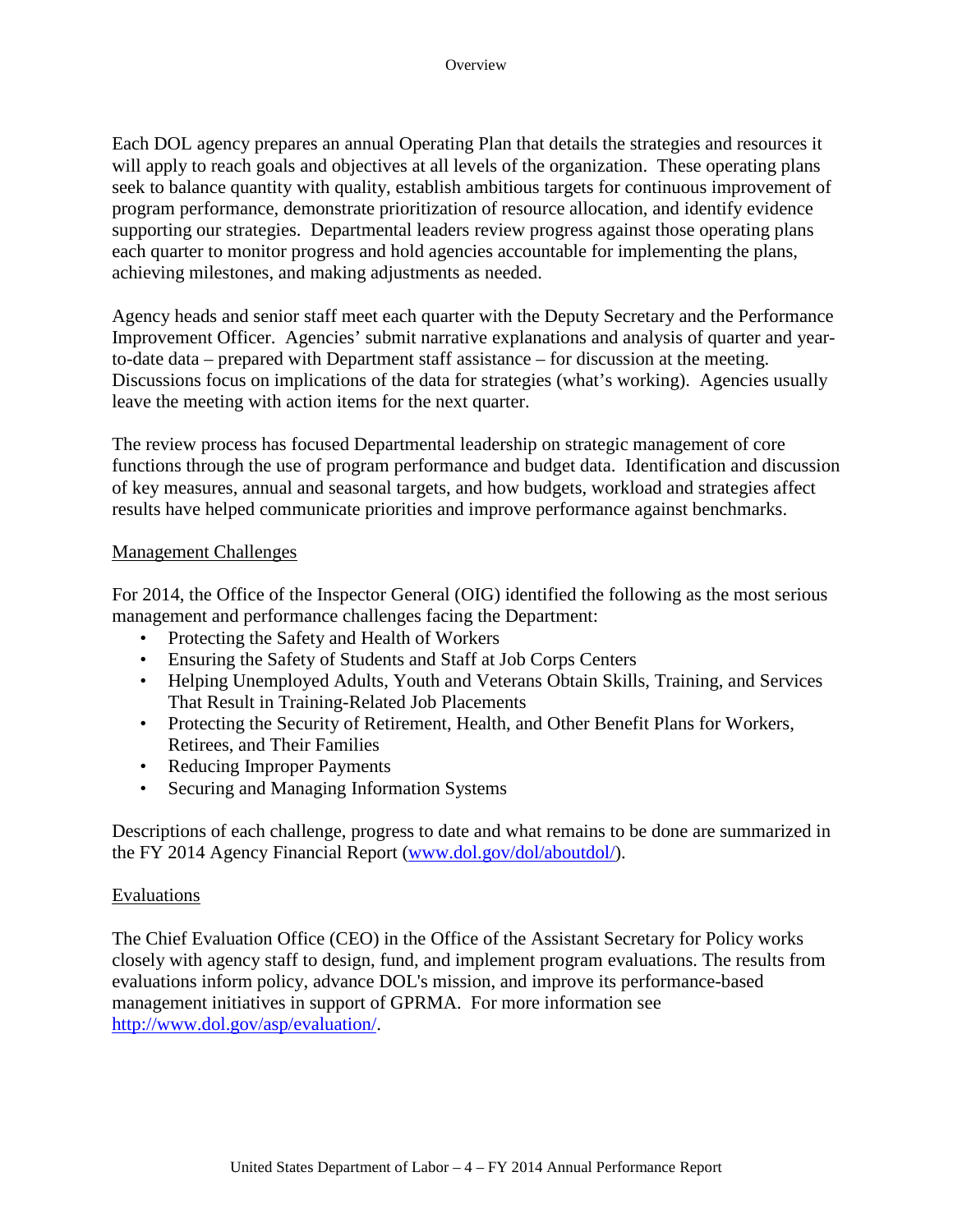#### Data Completeness and Reliability

The *FY 2014 Summary of Performance and Financial Information* includes an assessment by the Secretary of the reliability and completeness of DOL performance data reported under the GPRMA. The Department satisfies this requirement with Agency Head-level attestations that the data do not contain significant limitations that can lead to inaccurate assessments of results.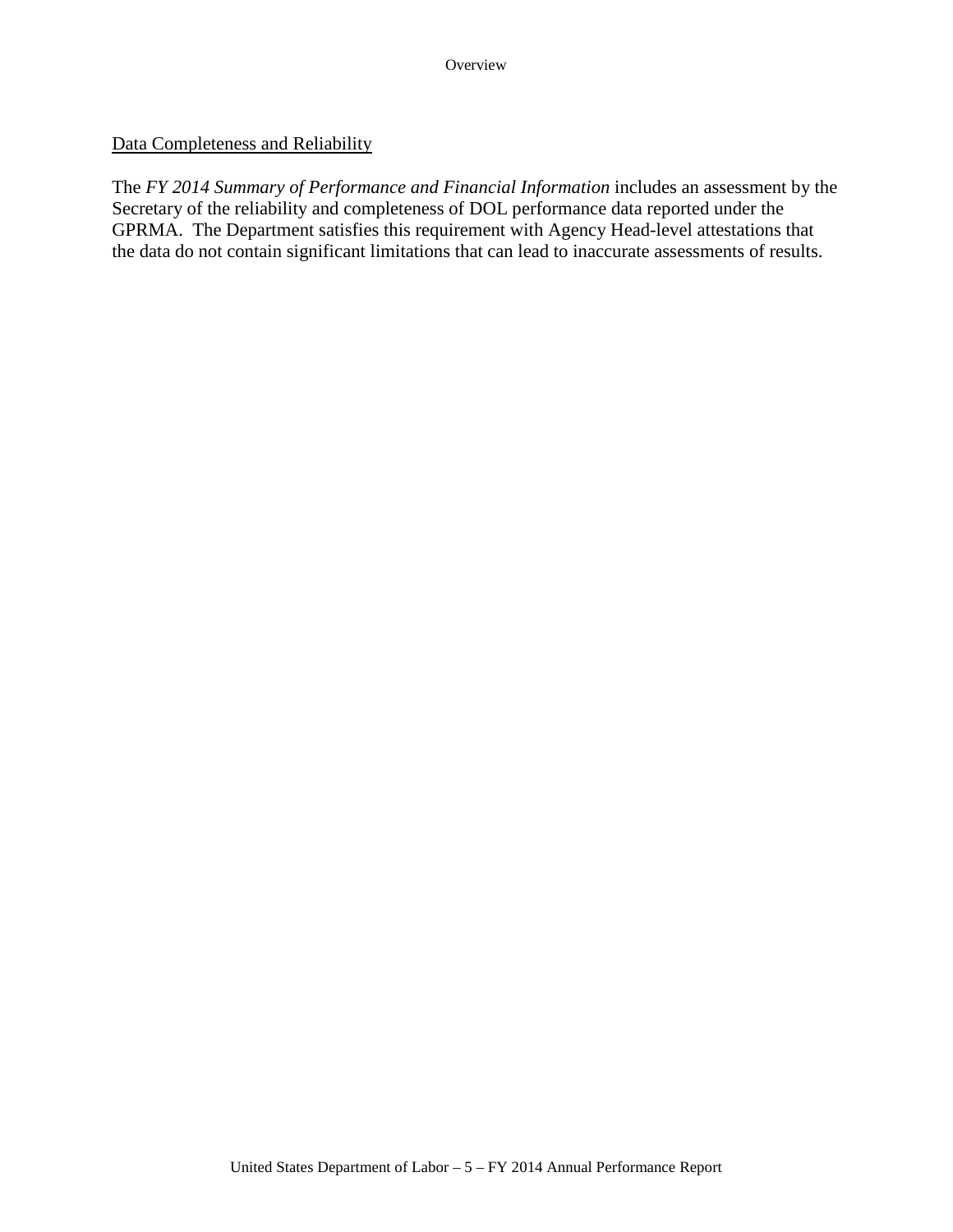## **Agencies and Programs**

## Employment and Training

### Employment and Training Administration (ETA)

<span id="page-9-0"></span>The Employment and Training Administration provides employment assistance, labor market information, and job training through the administration of the following programs: programs authorized by the Workforce Investment and Opportunity Act of 2014 (WIOA) for adults, dislocated workers, youth (including Job Corps), and targeted populations; Trade Adjustment Assistance (TAA) authorized by the Trade Act of 1974, as amended; Employment Services authorized under the Wagner-Peyser Act; Foreign Labor Certification activities authorized by the Immigration and Nationality Act; the Senior Community Service Employment Program authorized by the Older Americans Act; Apprenticeship programs authorized by the National Apprenticeship Act; and Competitive Grants for Worker Training and Placement in High Growth and Emerging Industry Sectors authorized under the American Recovery and Reinvestment Act of 2009 (Recovery Act).

The public workforce system has a vital role to play in our knowledge-based economy, directly contributing to our nation's global competitiveness and economic productivity by providing lifelong learning opportunities and a broad array of services. The economy's downturn posed substantial economic and workforce challenges to our nation, but the workforce system is responding to these challenges by becoming more flexible and innovative in order to get workers back to work quickly and support the workforce needs of employers in the recovering economy, particularly in high demand and emerging industry sectors. The workforce system provides critical services to a broad array of customers at all skill levels. These services include career counseling and case management and assessments that identify transferable skills. ETA and the workforce system are committed to continuous improvement and testing and rigorously evaluating new ideas and approaches.

### Veterans' Employment and Training Service (VETS)

The Veterans' Employment and Training Service serves America's veterans and transitioning service members by preparing veterans for meaningful careers, providing employment resources and expertise, and protecting veterans' employment rights.

VETS helps veterans and transitioning service members obtain positive employment outcomes through the Jobs for Veterans State Grants (JVSG) program provided at American Job Centers and the Transition Assistance Program (TAP) DOL Employment Workshop at military installations. JVSG grants are provided to State Workforce Agencies (SWA) to support staff dedicated to serving veterans, especially those who require special assistance due to disabilities or other significant barriers to employment. VETS coordinates with the Department of Defense to provide workshops at military installations worldwide to prepare service members for transition to meaningful civilian employment. VETS also provides funding, through the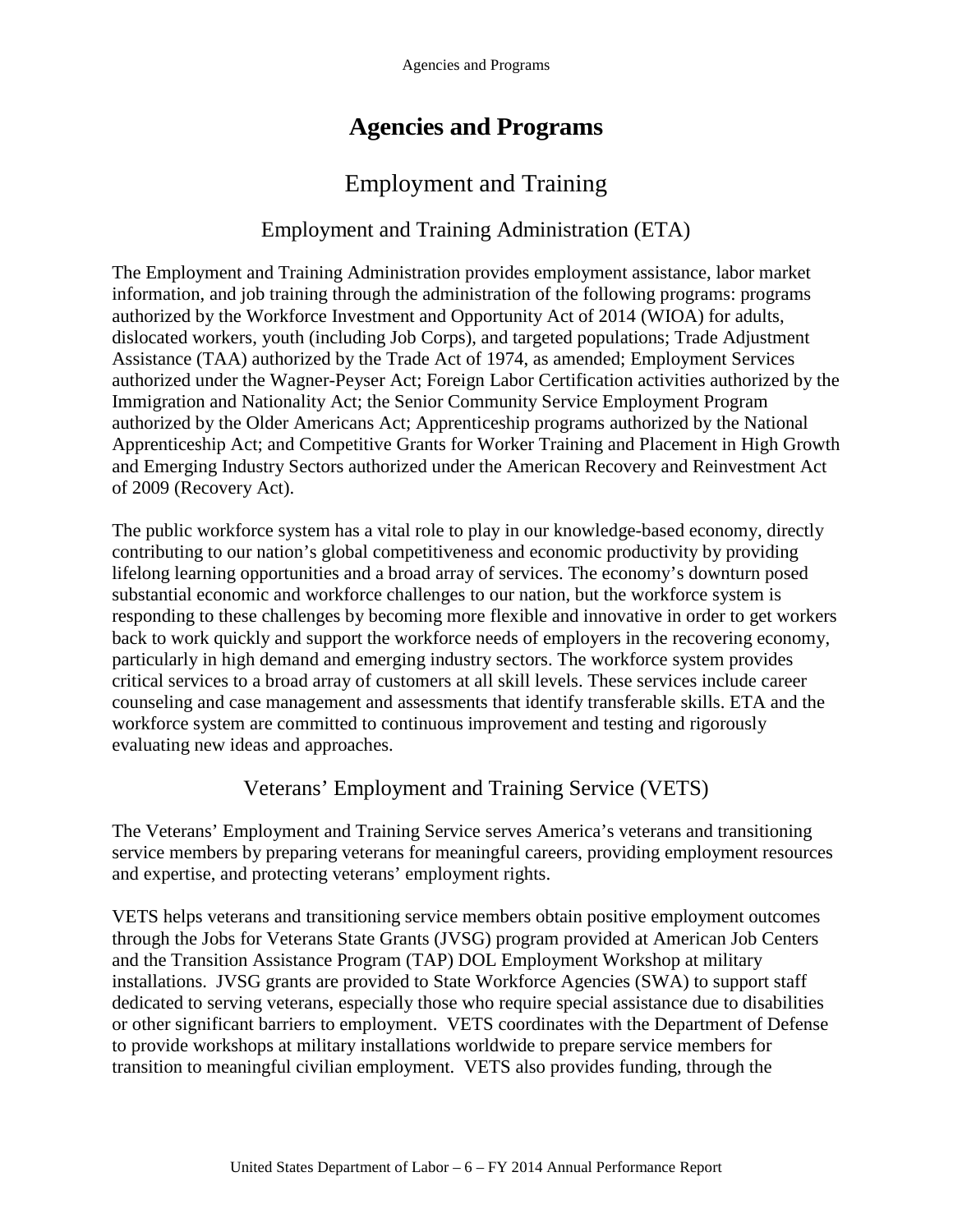<span id="page-10-0"></span>Homeless Veterans' Reintegration Program (HVRP), to organizations that serve veterans experiencing homelessness.

VETS protects the employment and reemployment rights of veterans and members of the National Guard and Reserve forces under the provisions of the Uniformed Services Employment and Reemployment Rights Act (USERRA) in order that they can serve on active duty without harm to their employment status. VETS also assures that veterans who seek Federal employment obtain the preferences agencies are required to apply.

## Worker Protection

### Office of Federal Contractor Compliance Programs (OFCCP)

The Office of Federal Contract Compliance Programs requires that employers doing business with the Federal Government comply with the laws and regulations requiring a fair and diverse workplace, free of discrimination and harassment. OFCCP also requires that Federal contractors meet contractual equal employment opportunity and affirmative action requirements.

### Occupational Safety and Health Administration (OSHA)

The Occupational Safety and Health Administration was established by the Occupational Safety and Health Act of 1970 with the mission to assure, so far as possible, that every working man and woman in the American workplace has safe and healthful working conditions. OSHA ensures the safety and health of America's workers by setting and enforcing workplace safety and health standards; delivering effective enforcement; providing training, outreach, and education; and encouraging continual improvement in workplace safety and health. Through these efforts, OSHA aims to reduce the number of worker illnesses, injuries, and fatalities and contribute to the broader goals aimed at promoting economic recovery and the competitiveness of our nation's workers.

### Wage and Hour Division (WHD)

The Wage and Hour Division is responsible for administering and enforcing a number of laws that establish the minimum standards for wages and working conditions in the United States.

These labor statutes provide basic protections for all workers and while they differ in scope, all of the statutes enforced by WHD are intended to protect and to promote the welfare of the nation's workforce, to provide opportunities for advancement, and to promote fair compensation for work performed. The Fair Labor Standards Act (FLSA) minimum wage provisions and the prevailing wage laws provide a floor for the payment of fair wages, while the FLSA overtime provisions are intended to broaden work opportunities and promote employment. The Migrant and Seasonal Agricultural Worker Protection Act and the immigration programs establish working conditions intended both to protect the wages and the safety and health of vulnerable workers and to provide that the labor force is not displaced by lower-paid foreign or migrant labor. The prevailing wage programs provide protection to local middle class workers who may be disadvantaged by competition from outside labor who offer their services at wages lower than those in the locality. The Family and Medical Leave Act (FMLA) was enacted to help workers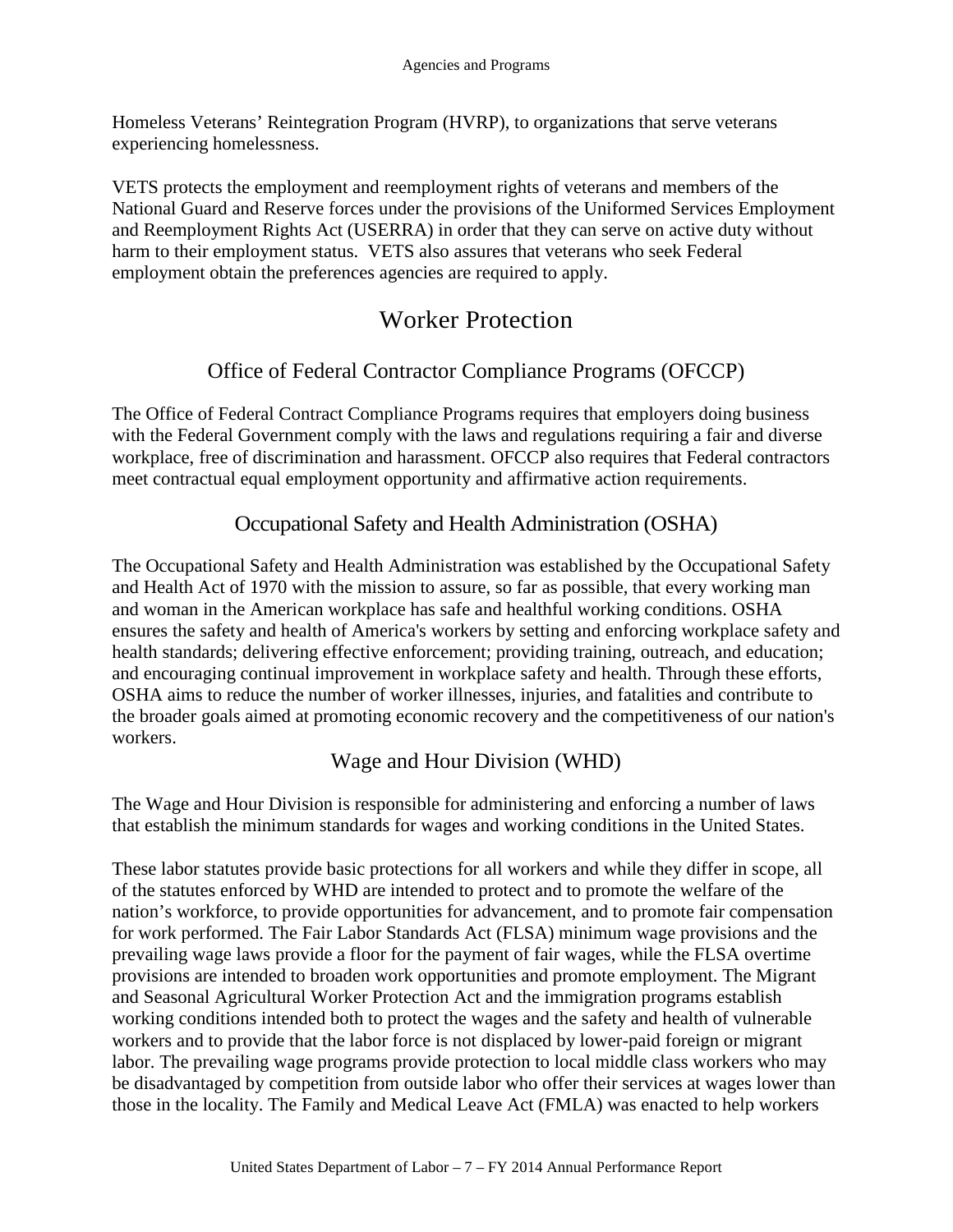<span id="page-11-0"></span>balance family and work responsibilities, and the child labor provisions of the FLSA promote the safe employment of young workers, encourage their educational endeavors, and provide a path to future employment.

## Employee Benefits Security Administration (EBSA)

In support of the Secretary's vision, *Promoting and Protecting Opportunity*, EBSA has a single outcome goal of "improving health benefits and retirement security for all workers." EBSA is charged with protecting more than 142 million workers, retirees and their families which are covered by nearly 677,000 private retirement plans, 2.4 million health plans, and similar numbers of other welfare benefit plans which together hold estimated assets of \$8.5 trillion. The retirement and health care benefit security of workers, retirees and their families are significant factors in the public's perception of their overall financial security. EBSA's mission and programs are pivotal in providing benefit security to the public and increasing their confidence that their retirement, health and other benefits will be there when needed. EBSA's mission is carried out in a very complex and evolving economic and regulatory environment where the public's demands, needs and perceptions are influenced by many factors. In order to enhance benefit security and maintain the public confidence in our private sector based benefits system, EBSA administers an integrated program of regulation; compliance assistance and education; civil and criminal enforcement; and, research and analysis.

## Mine Safety and Health Administration (MSHA)

MSHA protects the safety and health of the nation's miners through enforcement of the Federal Mine Safety and Health Act of 1977 (Mine Act), as amended by the Mine Improvement and New Emergency Response Act of 2006 (MINER Act). The mission of MSHA is to prevent death, disease, and injury from mining and to promote safe and healthful workplaces for the nation's miners through the enactment and enforcement of mandatory safety and health standards; mandated inspections, which require four complete inspections annually at active underground mines and two complete inspections annually at active surface mines; and miner training and compliance assistance to operators.

## Office of Labor-Management Standards (OLMS)

The Office of Labor-Management Standards administers the Labor-Management Reporting and Disclosure Act of 1959, as amended (LMRDA), and related laws. These laws primarily establish safeguards for union democracy and union financial integrity and require public disclosure reporting by unions, union officers, union employees, employers, labor consultants and surety companies.

OLMS also administers employee protections under various Federally-sponsored transportation programs that require fair and, equitable protective arrangements for transit employees when Federal funds are used to acquire, improve, or operate a transit system. These arrangements must be approved by the Department of Labor before Federal funds may be released to grantees.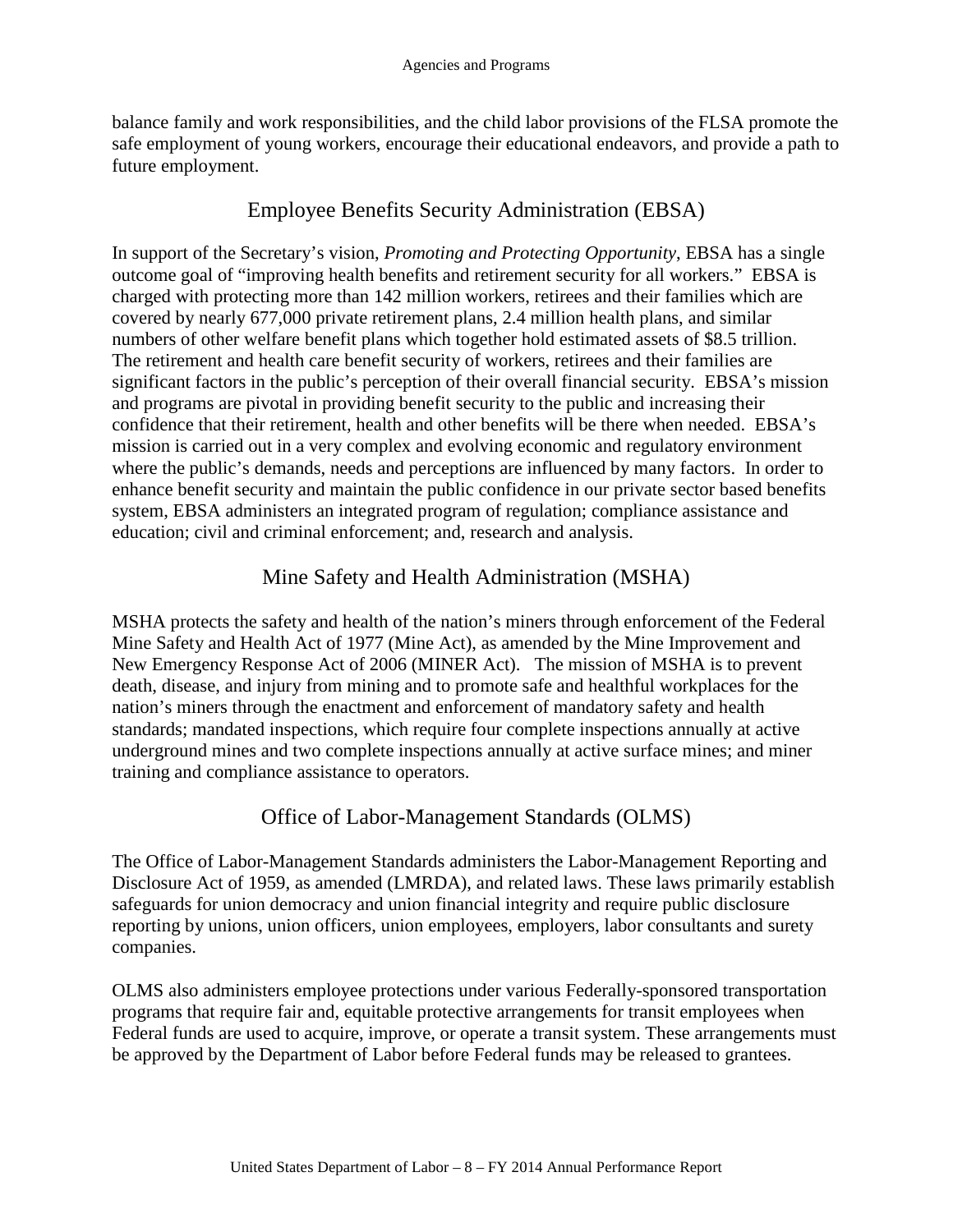## Policy

## Women's Bureau (WB)

<span id="page-12-0"></span>The Women's Bureau provides collaborative leadership on policies and activities that impact 72 million women in the labor force; women now comprise close to 50 percent of the workforce. The Women's Bureau is the only Federal office exclusively concerned with serving and promoting the interests of women in the workforce. The Bureau conducts research, projects, and evaluations on issues of importance to working women, and provides information about women in the labor force to stakeholders and customers.

The Bureau promotes the implementation of policy, practice, and program changes that may reduce barriers to women's access to and retention in better jobs and ensure their fair treatment in the workplace. The Bureau promotes policies and strategies to increase women's participation in non-traditional, high-growth, and higher-paying jobs, such as those in the technology, manufacturing, and transportation sectors; and educates workers on their rights and employers on their legal obligation to ensure equal pay.

The Bureau works collaboratively with national, state, and local organizations, governments, and employers, providing technical assistance and resources to assist in the implementation of public policy, programs, initiatives, and workplace practices and solutions.

## Office of Disability Employment Policy (ODEP)

Although many American workers with disabilities are educated, trained, willing, and able to work, they remain out of the labor force at a much higher rate than their similarly qualified counterparts without disabilities. The Office of Disability Employment Policy provides national leadership by developing and influencing policies and practices to increase the number and quality of employment opportunities for people with disabilities. This is done through promoting the adoption and implementation of ODEP policy strategies and effective practices. Ultimately, ODEP's goal is to impact the systems that influence the employment outcomes of people with disabilities.

To realize its systems change goal ODEP: undertakes research to create and validate promising policy strategies and effective practices; collaborates with Federal agencies, private and public sector employers, labor organizations, and other stakeholders to expand physical and programmatic access to American Job Centers and the workforce system in general; improve employer organizational practices and make workplaces more inclusive; and increase access to the employment supports that are crucial to every worker's success throughout the employment process, and especially to a job seeker or worker with a disability.

## Bureau of International Labor Affairs (ILAB)

The Bureau of International Labor Affairs leads the U.S. Department of Labor's efforts to ensure that workers around the world are treated fairly and are able to share in the benefits of the global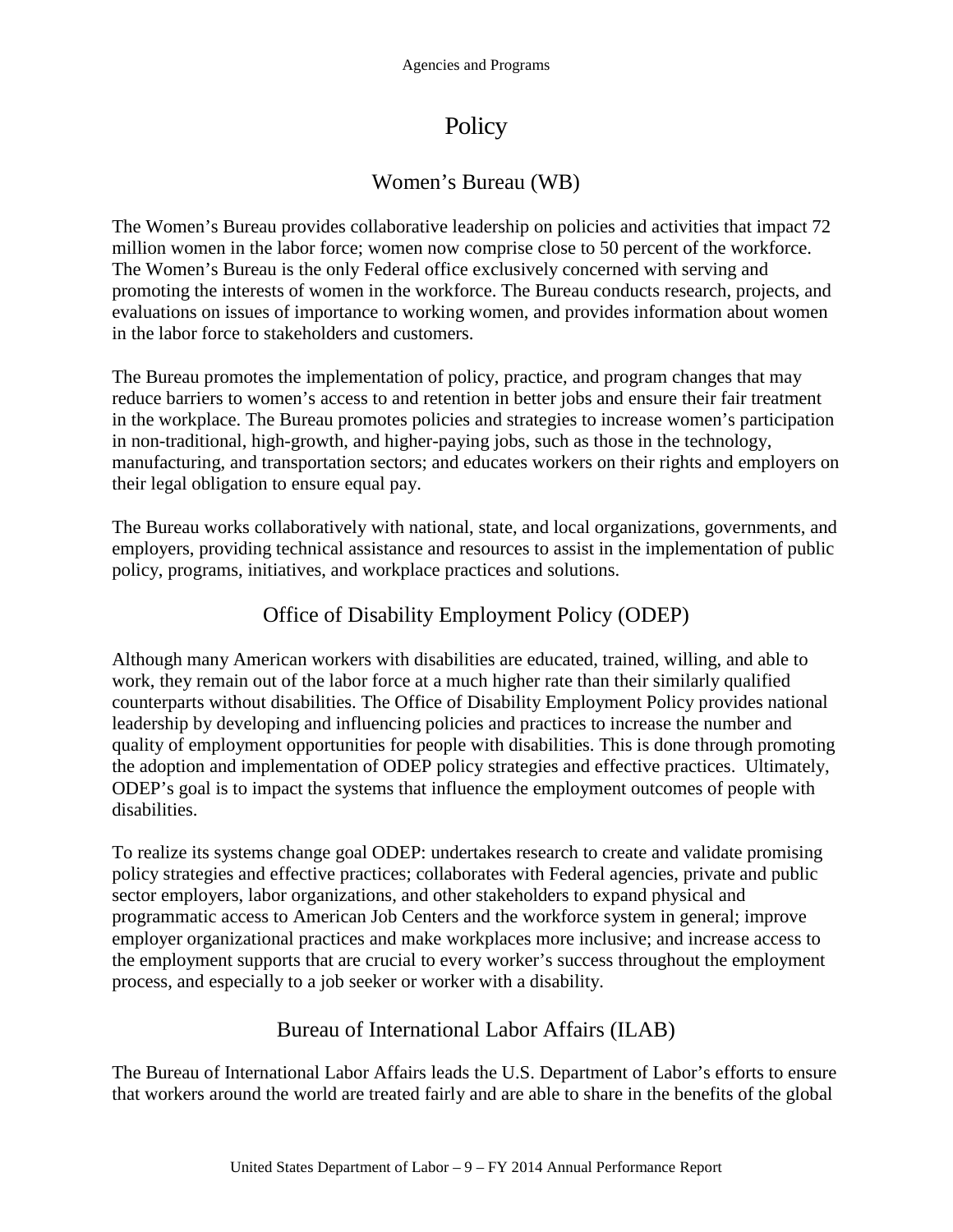<span id="page-13-1"></span>economy. ILAB's mission is to improve global working conditions, raise living standards, protect workers' ability to exercise their rights, and address workplace exploitation of children and other vulnerable populations.

ILAB leads the U.S. Government's representation on labor and employment issues in regional and multilateral institutions as well as bilateral engagements and works closely with other agencies to develop and implement international economic, trade, and labor policies. ILAB's mission advances the Department of Labor's domestic priorities by supporting the creation and retention of good jobs at home through its efforts to level the global playing field through promotion and protection of workers' rights around the world.

The Department believes that global markets must be governed by fair market rules that protect the most vulnerable populations, including women and children, and provide workers a fair share of economic prosperity and voice in their work lives. These objectives will contribute to achieving the Department's goals for U.S. workers, build the foundation for inclusive economic growth, and contribute to a more balanced pattern of global trade. Pursuing these objectives will continue to position the U.S. as a leader on international labor issues and further demonstrate our commitment to assist governments that have the political will to foster better livelihoods and rights for their workers.

To these ends, ILAB works closely with other Federal agencies to develop and implement international economic, trade, and labor policies, including labor provisions of trade agreements; engagement on diplomatic and security issues related to labor and employment in bilateral and multilateral for a as well as through international organizations; grants for technical assistance to promote labor standards and acceptable conditions of work for workers and to contribute to the elimination of the worst forms of child labor; and research and reporting on international labor issues.

## **Benefits**

## <span id="page-13-0"></span>Office of Workers' Compensation Programs (OWCP)

The mission of the Office of Workers' Compensation Programs is to protect the interests of workers who are injured or become ill on the job, their families and their employers by making timely, appropriate, and accurate decisions on claims, providing prompt payment of benefits and helping injured workers return to gainful work as early as is feasible. OWCP implements four Federal workers' compensation statutes providing monetary, medical, and return-to-work benefits for work-related injuries and illnesses to Federal employees, coal mine workers, nuclear weapons workers, longshore and harbor workers, contractors serving overseas and certain other designated employee groups. The agency adjudicates claims and responsibly administers the benefit funds authorized for these purposes.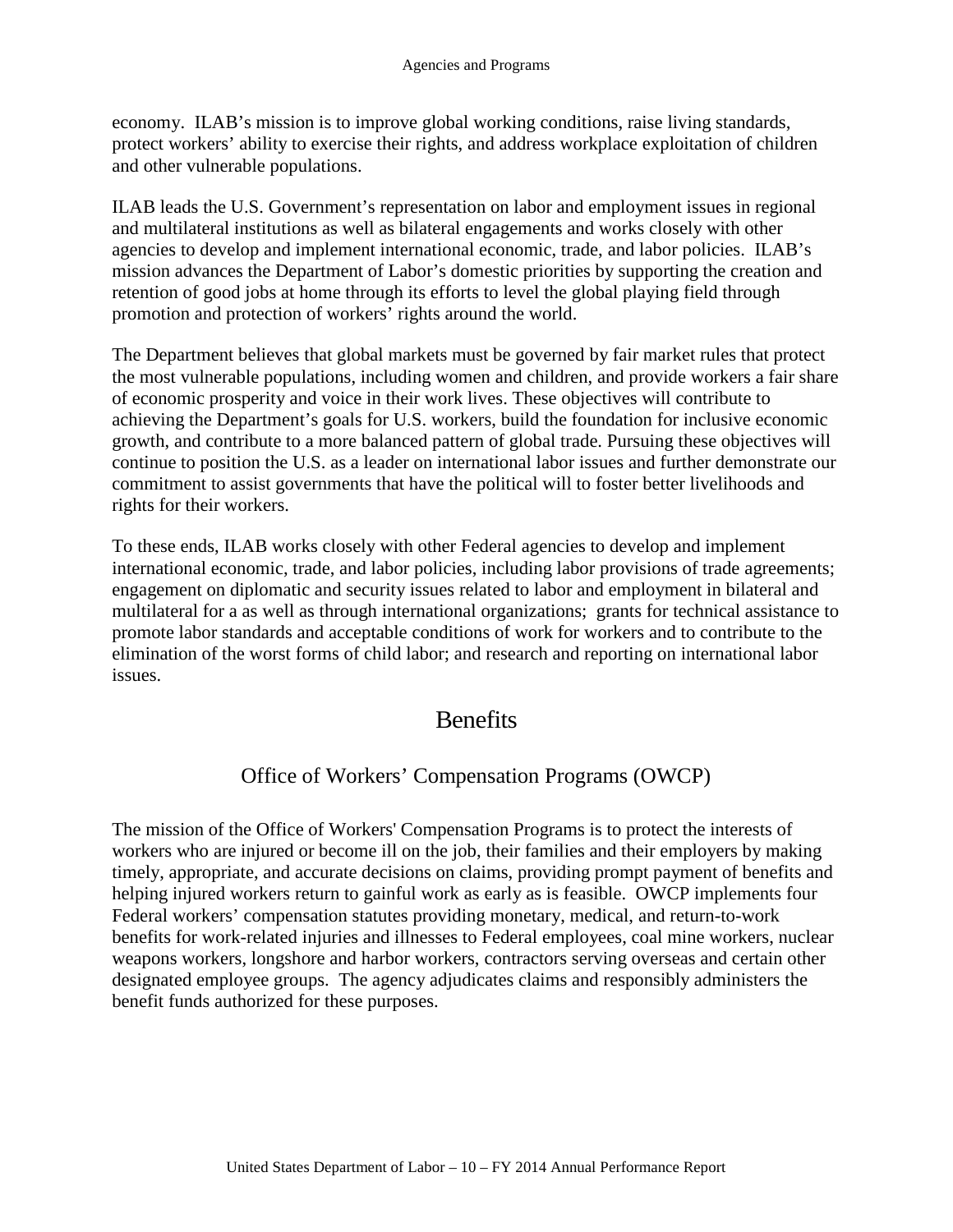### <span id="page-14-0"></span>Federal-State Unemployment Insurance (UI) System (administered by ETA)

The Federal-state UI program, authorized under the Federal Unemployment Tax Act and Title III of the Social Security Act, provides temporary, partial wage replacement for unemployed workers, providing them with income support when suitable work is unavailable. To be eligible for benefits, unemployed workers must meet eligibility requirements established by state laws that conform to Federal law, including that they have worked recently, be involuntarily unemployed, and be able and available for work.

## <span id="page-14-1"></span>**Statistics**

### Bureau of Labor Statistics (BLS)

The Bureau of Labor Statistics of the U.S. Department of Labor is the principal Federal statistical agency responsible for measuring labor market activity, working conditions, and price changes in the economy. Its mission is to collect, analyze, and disseminate essential economic information to support the public and private decision-making that forms the basis of our democratic, free-enterprise system. Like all Federal statistical agencies, BLS executes its statistical mission with independence, serving its users by providing products and services that are accurate, objective, relevant, timely, and accessible. Policies and decisions based on BLS data affect virtually all Americans, and the wide range of BLS data products is necessary to fulfill the diverse needs of a broad customer base.

BLS serves the general public, the U.S. Congress, other Federal agencies, State and local governments, business, and labor by providing up-to-date, high-quality statistical information. It produces some of the Nation's most timely, sensitive and important economic data and measures of economic conditions.

In line with the Interagency Council on Statistical Policy's *Guidelines for Reporting Performance by Statistical Agencies*, BLS measures accuracy, timeliness, relevance, dissemination, and mission achievement. BLS also reports the full cost to produce its data products. These six criteria are common among statistical agencies because they represent critical aspects of a statistical program's performance. Using these common concepts as a basis for measuring and reporting on statistical agency outcomes helps to inform decision-makers more consistently about the performance of statistical agencies.

Performance measures that support Strategic Objective 5.1 are available in the 2016 Congressional Budget Justification in the Cross-Cutting Measures and Detailed Workload and Performance Tables.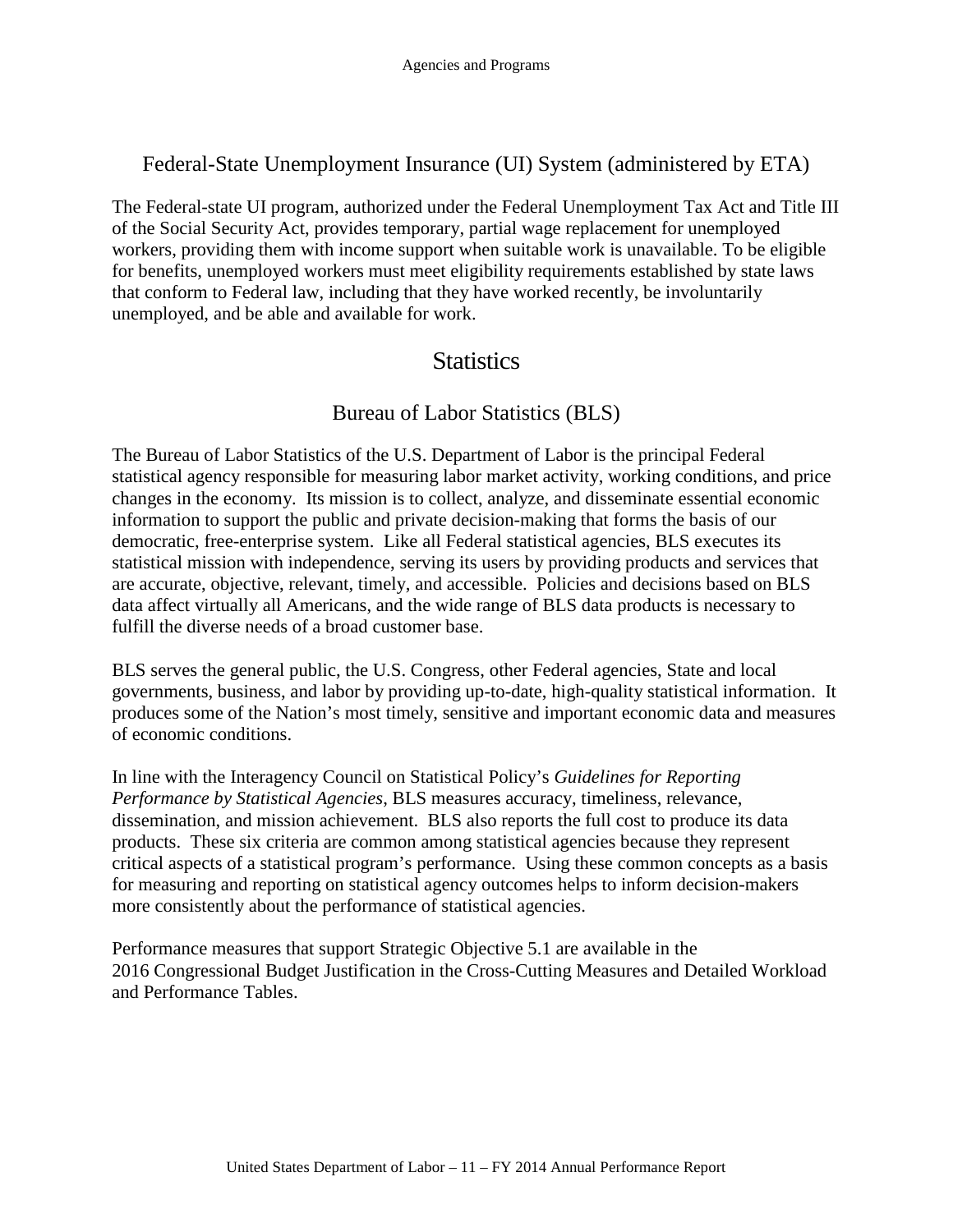## **Priority Goals**

<span id="page-15-0"></span>The Department of Labor has identified three performance goals that will be a particular focus through FY 2015. These goals are a subset of those used to regularly monitor and report performance. Detailed information on measures and progress for these goals is available at [Performance.gov.](http://www.performance.gov/) This report includes measure data for these goals, as well, but the information is organized by contributing agencies' performance goals under the DOL Strategic Plan structure. At the end of each goal statement is an italicized reference to the relevant goal numbers in this document.

- **Worker safety.** By September 30, 2015, increase the number of abated workplace hazards associated with falls, through inspections at workplaces covered by the Occupational Safety and Health Administration, and reduce worker fatality rates in mining by five percent per year based on a rolling five-year average. *OSHA 2.1 and MSHA 2.1*
- **Industry-recognized credentials.** By September 30, 2015, increase the percentage of training program completers who attain industry-recognized credentials by 10 percent. *ETA 1.2*
- **Intensive services to veterans.** By September 30, 2015, increase the percent of participants who receive intensive services by Disabled Veterans Opportunity Program specialists up to 75 percent, with a focus on improving employment outcomes for veterans. *VETS 1.1*

DOL also contributed to the Job Training and Veteran Career Readiness Cross-Agency Priority (CAP) Goals. Please refer to [www.Performance.gov](http://www.performance.gov/) for more information.

The Cuts, Consolidations and Savings volume of the President's Budget identifies lowerpriority program activities, as required under the GPRA Modernization Act, 31 U.S.C. 1115(b)(10). The public can access the volume at: [http://www.whitehouse.gov/omb/budget.](http://www.whitehouse.gov/omb/budget)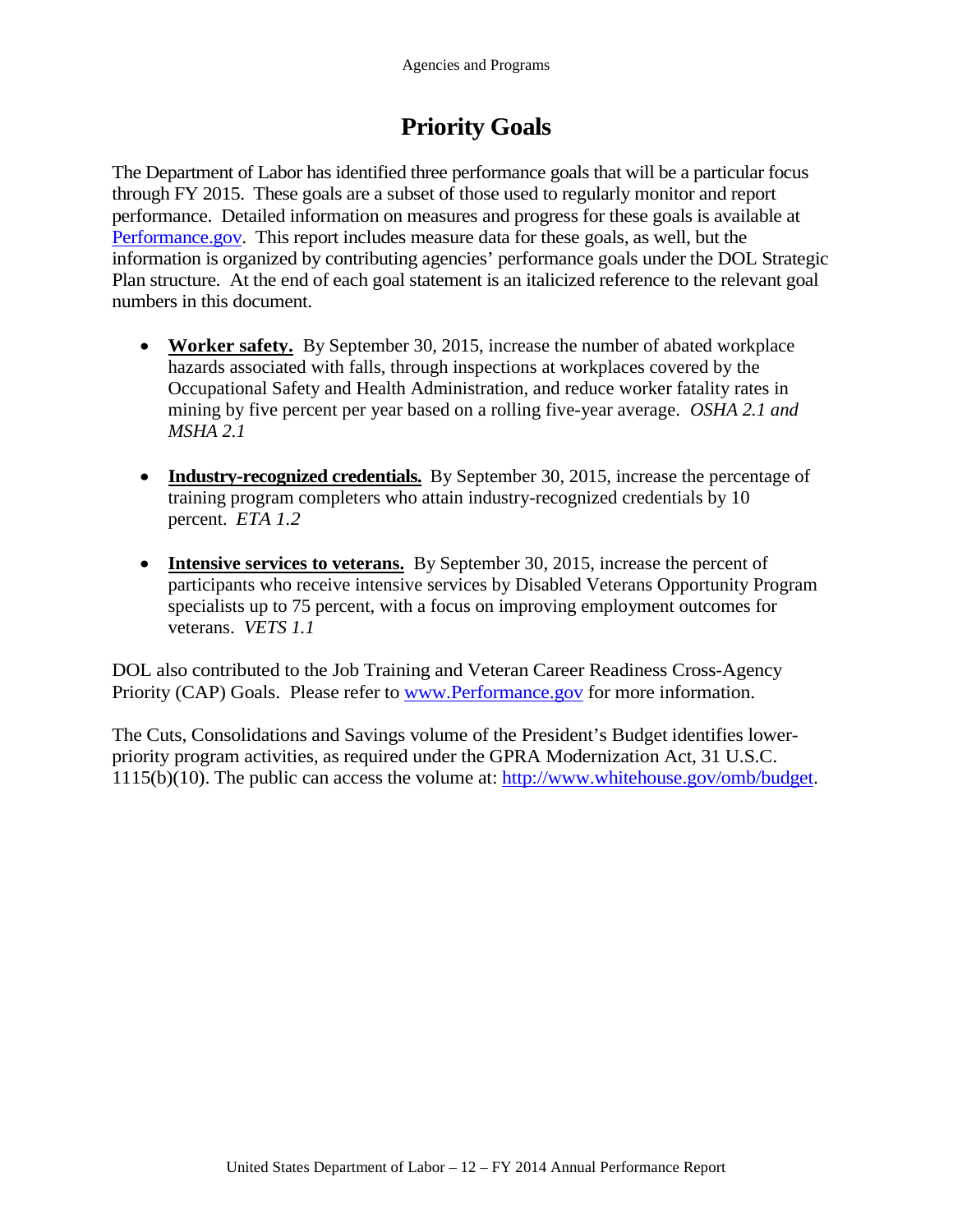## **Strategic Review Progress Update**

<span id="page-16-0"></span>The Government Performance and Results Act Modernization Act requires that federal agencies report to Congress on "unmet goals" annually. The Office of Management and Budget's Circular A-11, Part 6 mandates that agencies meet this requirement through a Strategic Review:

Annually, agency leaders should review progress on each of the agency's strategic objectives established by the agency Strategic Plans and updated annually in the Annual Performance Plan. These reviews should inform strategic decision-making, budget formulation, and near-term agency actions, as well as preparation of the Annual Performance Plan and Annual Performance Report.

This document summarizes findings of the Department of Labor's first Strategic Review of our ten Strategic Objectives.

Strategic Objective 1.1 Advance employment opportunities for US workers in 21st century demand sectors and occupations using proven training models through increased employer engagement and partnerships. **(Area for Improvement)[2](#page-16-1)**

Employment and Training Administration and Veterans' Employment and Training Services programs that support this objective include Workforce Investment Act (WIA) Adult, Dislocated Worker, National Emergency Grants, Migrant and Seasonal Farmworker, Indian and Native American, Trade Adjustment Assistance, Community Service Employment for Older Americans, Jobs for Veterans State Grants, and Homeless Veterans' Reintegration Program.

The Department's funding for the above programs goes to a range of states, localities, and other entities, with varying employment and training delivery strategies designed to meet the needs of the target group being served. DOL provides leadership for these programs through technical assistance, policy guidance, and grants administration. Evaluations indicate some success of ETA and VETS programs in meeting employment and training needs of workers and businesses and some of them have demonstrated positive trends over the past four years<sup>[3](#page-16-2)</sup>. The decentralized nature of the workforce system creates challenges in program implementation, as it is more difficult to ensure the uniform adoption of evidence-based and best practices and employer

<span id="page-16-1"></span> $2$  The Department of Labor, in consultation with the Office of Management and Budget, has highlighted this objective as a focus area for improvement.  $\overline{a}$ 

<span id="page-16-2"></span><sup>3</sup> Heinrich, Carolyn J., Peter R. Mueser, and Kenneth R. Troske. "Workforce Investment Act Non-Experimental Net Impact Evaluation." Columbia, MD: IMPAQ International, LLC, 2009. [\(http://wdr.doleta.gov/research/keyword.cfm?fuseaction=dsp\\_puListingDetails&pub\\_id=2419&mp=y&start=41&so](http://wdr.doleta.gov/research/keyword.cfm?fuseaction=dsp_puListingDetails&pub_id=2419&mp=y&start=41&sort=7)  $rt=7$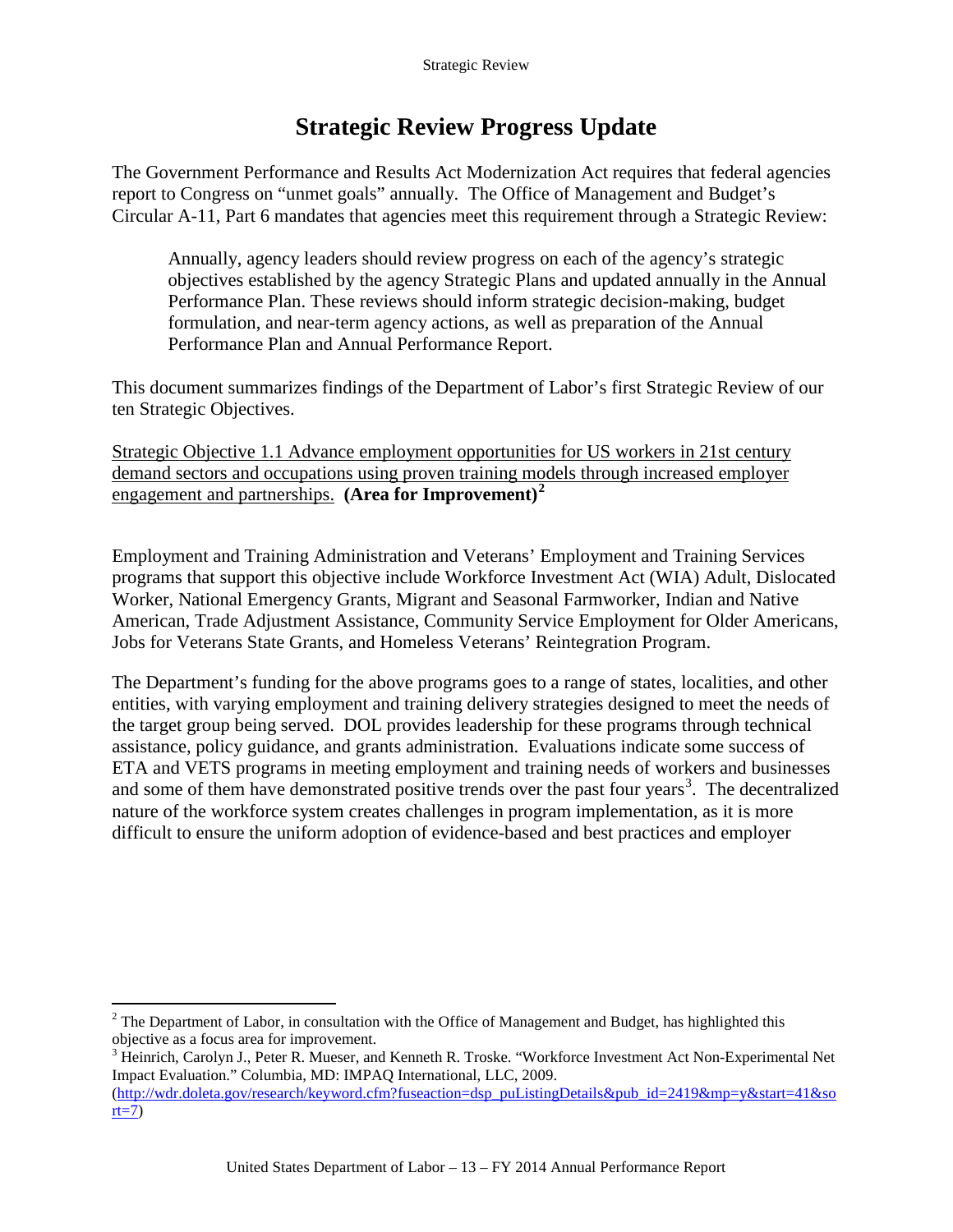engagement. In addition, the Department has faced issues with the reliability of the performance data it collects<sup>[4](#page-17-0)</sup>.

Many job seekers continue to face challenges in finding employment opportunities because jobs now require a higher level of education and credential attainment, pointing to the need for different training strategies that focus on the attainment of industry-recognized credentials<sup>[5](#page-17-1)</sup>. For this reason, the Department is emphasizing the importance of such credentials in its training programs, as well as the involvement of employers in the design of training programs to ensure they confer skills employers' value.

Another barrier to addressing this objective is limited training funds relative to the number of job seekers. As a result, only a small fraction of exiters from these programs do so having received training. To address this, the 2016 Budget includes increases in funding for the Youth and Adult formula grant programs and the Employment Service. Increased funding for the Employment Service will help ensure that citizens will receive more intensive service in American Job Centers. The Budget also proposes a \$16 billion High Growth Sector Training Fund, which will double the number of Americans who receive training through the workforce system.

The recently enacted Workforce Innovation and Opportunity Act (WIOA), which supersedes WIA, requires the development of common performance measures and a unified State plan, which require unprecedented cross-agency collaboration and should improve performance on this strategic objective. WIOA also requires local boards and state workforce agencies as well as federal agencies to conduct evaluations in order to continuously improve the workforce development system and its outcomes. In addition, last year the Administration created a jobdriven checklist that incorporates evidence-based approaches and best practices and directed agencies with training grants to use the checklist to improve programs' employment outcomes and connection to employers. The Homeless Veterans' Reintegration Program, for example, is adding requirements to its grant agreements (e.g., a focus on Job-Driven Training in alignment with the Vice President's initiative) and adding performance measures to gauge the success of its grantees in getting participants into good jobs.

Where evidence supports a particular approach, grantees are encouraged – and for some competitive grant programs, required – to adopt it. In addition, the Administration is seeking to expand the use of models that have been shown to produce positive employment outcomes. For example, the 2016 President's Budget provides new funding to support registered apprentices. Several studies indicate that completion of registered apprenticeship programs leads to higher employment rates and wages. In addition, the Budget provides increased funding for

<span id="page-17-0"></span><sup>&</sup>lt;sup>4</sup> OIG identifies two management challenges for the Department: Improving Performance Accountability of Workforce Investment Act Grants and the Effectiveness of Veterans' Employment and Training Service Programs. Additionally, the Government Accountability Office (GAO) found ETA grantees' training-related employment data unreliable primarily because a significant portion of the data was missing (*WIA: Strategies Needed to Improve Certain Training Outcome Data, GAO-14-137*).<br><sup>5</sup> The Bureau of Labor Statistics (BLS) *Employment Projections, 2010-2020* indicate occupations that typically need  $\overline{a}$ 

<span id="page-17-1"></span>some type of post-secondary education for entry are projected to grow by 18% by 2020. Other BLS data indicate that the unemployment rate for adults without a high school diploma is three times the rate for those with bachelor's degrees or higher. (Table 4, *Employment Status of the Civilian Population 25 Years and Over by Educational Attainment*, January 2014)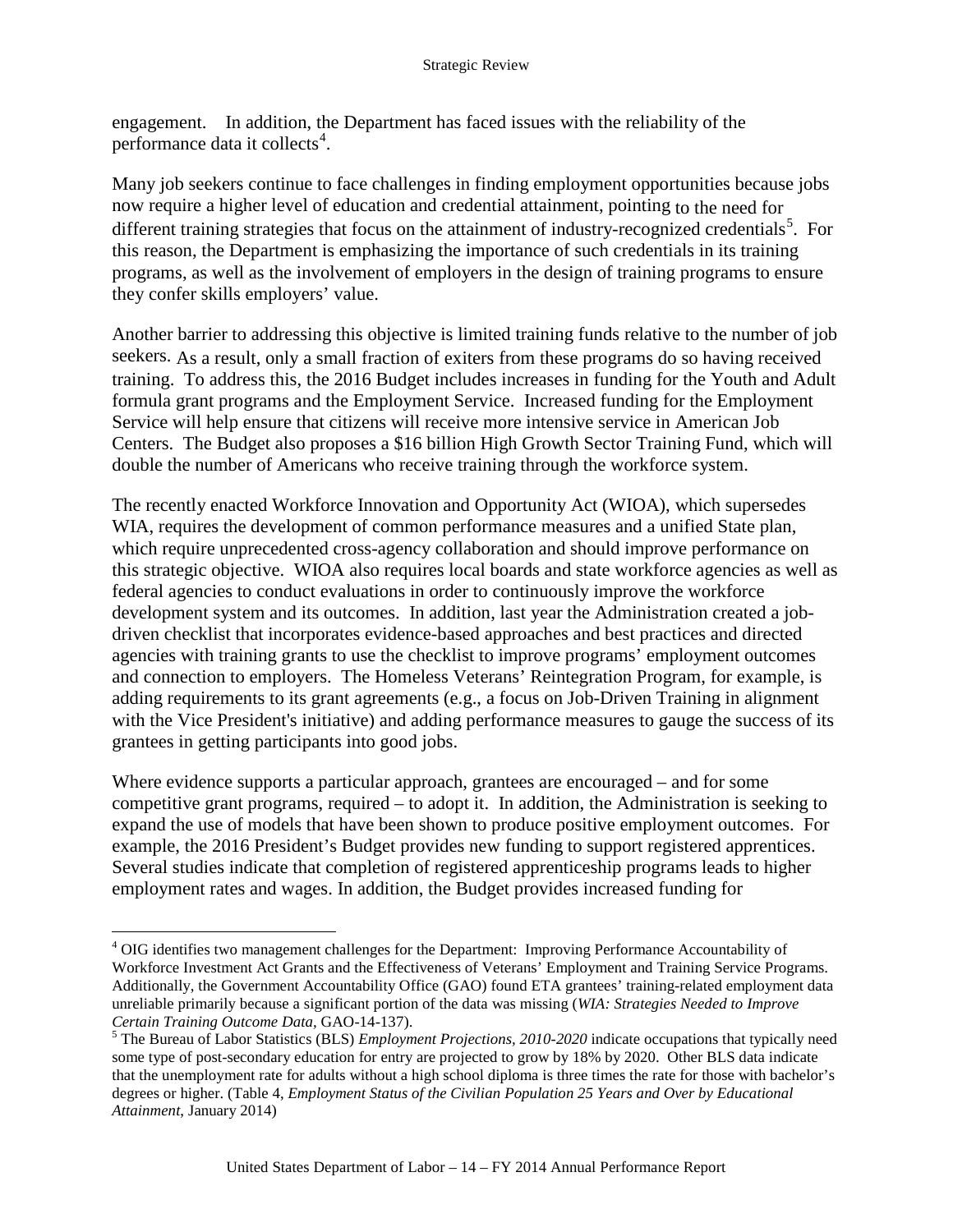Reemployment and Eligibility Assessments and Reemployment Services (REA/RES) within the Unemployment Insurance Budget. This increase is directly supported by a 2011 IMPAQ study which found that the receipt of REA/RES in Nevada led to shorter claimant UI duration and savings to the UI Trust Fund.

Strategic Objective 1.2 – Provide marketable skills and knowledge to increase workers' income and help them overcome barriers to the middle class through partnerships among business, education, labor, community organizations, and the workforce system. **(Adequate Progress)**

Employment and Training Administration programs that support this objective include Registered Apprenticeship, Workforce Investment Act (WIA) Youth, Job Corps, YouthBuild, Trade Adjustment Assistance Community College and Career Training (TAACCCT) Grant, Reintegration of Ex-Offenders, and Face Forward.

A recent study of the Registered Apprenticeship program found that those who complete the program earn \$240,000 more than non-participants over their careers, with net social benefits of over \$50,000 per completing participant.  $6\,$  $6\,$  In addition, the six month average earnings for completers of apprenticeship programs increased from \$20,335 in FY 2010 to \$24,160 in FY 2014. The FY 2016 President's Budget includes \$50 million for new grants to states, industry, and community-based organizations for development of new partnerships to support expansion of the apprenticeship model. ETA is leveraging Registered Apprenticeship's success by promoting partnerships with WIA programs and, in FY 2014, formed a Registered Apprenticeship College Consortium (RACC) to provide college credit for completion of a Registered Apprenticeship program.

Other ETA programs have also demonstrated success in increasing workers' skills and knowledge through partnerships, particularly through targeted technical assistance (TA) efforts. The percent of WIA Youth participants who earn a diploma, GED, or certificate by the end of the third quarter after exit increased from 60 percent in PY 2010 to 67 percent in PY 2013. In the Job Corps programs, the percent of participants who earn a diploma, GED, or certificate by the end of the third quarter after exit increased from 64 percent in PY 2010 to almost 67 percent in PY 2013. In response to challenges identified by the Department's Office of Inspector General (OIG), Job Corps is refining its processes for planning, requirements determination, budgeting, procurement and evaluation to improve oversight.

As noted in the discussion of Strategic Objective 1.1, higher levels of education and credential attainment are critical for today's job seekers, and resources for training are limited. Nevertheless, despite these resource limitations, performance results for credential attainment show that ETA exceeded the goal of increasing PY 2009 participant credential attainment by 10 percent over two years for a range of programs.<sup>[7](#page-18-1)</sup> This result was achieved by guiding state formula grants to place greater emphasis on credentials, designing grant competitions, where applicable, to specifically promote credential attainment; and providing technical assistance and

 $\overline{a}$ 

<span id="page-18-0"></span><sup>6</sup> Reed, Debbie, et al. (2012). *An Effectiveness Assessment and Cost-Benefit Analysis of Registered Apprenticeship in 10 States*, Oakland, CA: Mathematica Policy Research.

<span id="page-18-1"></span>[<sup>\(</sup>http://wdr.doleta.gov/research/FullText\\_Documents/ETAOP\\_2012\\_10.pdf\)](http://wdr.doleta.gov/research/FullText_Documents/ETAOP_2012_10.pdf) <sup>7</sup> Sources: Workforce Investment Act Standard Record Data and Quarterly System Results.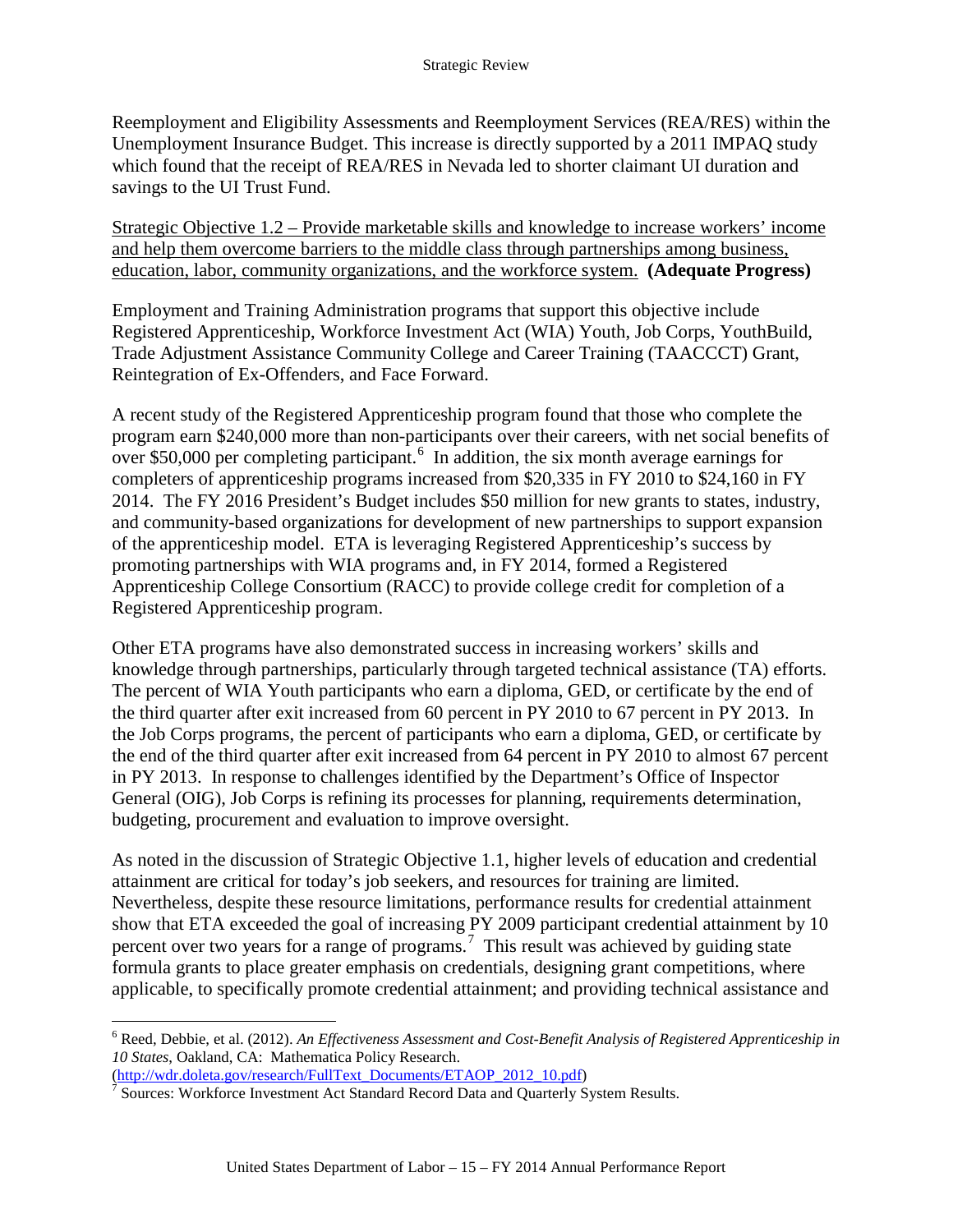training to grantees on resources and strategies for increasing the attainment of industry recognized credentials. For example, ETA updated electronic tools to include information on credentials related to each occupation – from short-term certificates, apprenticeship, to licensure and certifications – and the quality or value of specific certifications.

To address the serious needs of low-income youth and long-term unemployed Americans, the FY 2016 President's Budget request includes \$287 million for a permanent Reemployment Service and Eligibility Assessment program targeting recipients of unemployment benefits identified as those most likely to exhaust their benefits as well as all transitioning veterans receiving Unemployment Compensation for Ex-Military (UCX) benefits designed to provide them with intensive reemployment services, speed their return to work, and prevent long term unemployment. The FY 2016 Budget also contains a Unemployment Insurance (UI) reform proposal that also includes funding to support "connection to work" strategies for UI claimants, and \$3 billion for Youth Jobs Plus, which will fund summer and year-round job opportunities for 600,000 youth as well as innovation grants aimed at improving skills and career options for disadvantaged youth.

### Strategic Objective 1.3 Advance workers' rights, acceptable work conditions, and livelihoods, particularly for the world's vulnerable populations. **(Adequate Progress)**

The Bureau of International Labor Affairs supports this objective.

In FY 2014, working through grantees in 60 countries, ILAB provided education or vocational services to 75,205 children engaged in or at high risk of entering child labor (exceeding its target of 66,760 by 12 percent), and helped increase capacity to address child labor in 28 countries. In addition, ILAB funded model programs to address worker rights through technical assistance and provided support to improve business compliance and technical capacity of governments and to protect worker rights in 22 countries.

ILAB will refine its performance indicators in FY 2015 to more accurately measure not just the breadth of ILAB's work and will pilot qualitative measures to gauge policy priority and overall project progress.

### Strategic Objective 2.1 Secure safe and healthy workplaces, particularly in high-risk industries. **(Noteworthy Progress)[8](#page-19-0)**

The Mine Safety and Health Administration and Occupational Safety and Health Administration support this objective.

In FY 2014, MSHA did not achieve its DOL Priority Goal to reduce mining fatalities. The fiveyear rolling average of fatal injuries per 200,000 hours worked matched the FY 2013 result of 0.0141. Nevertheless, this is a drop of 25 percent from the FY 2010 result of 0.0187. This reduction is attributed to a number of factors, including stronger enforcement and regulation, better technology, improvements in mining practices, and improved training. However, deaths in

<span id="page-19-0"></span> $8$  The Department of Labor, in consultation with the Office of Management and Budget, has determined that performance toward this objective is making noteworthy progress.  $\overline{a}$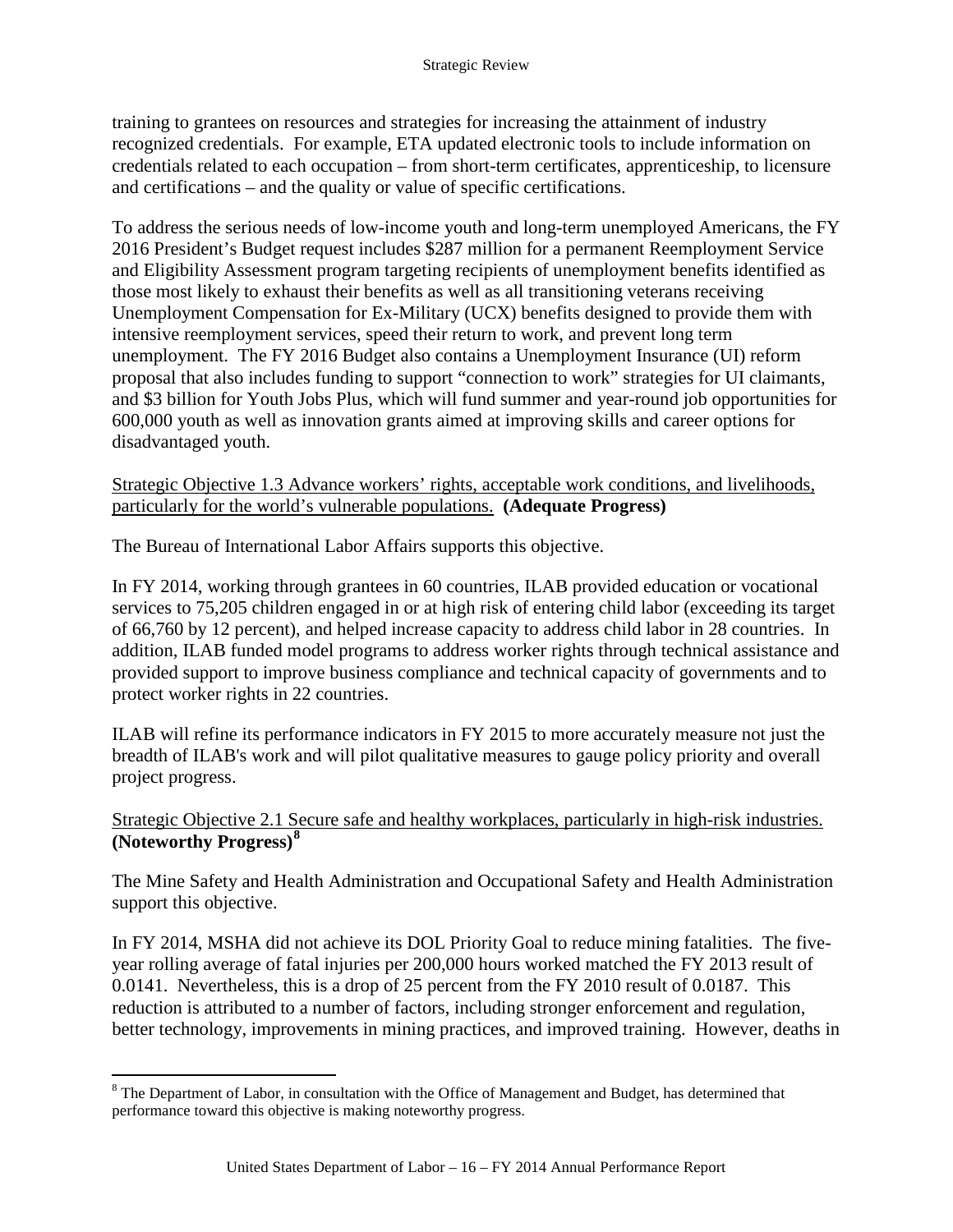Metal and Nonmetal mines spiked early in FY 2014; MSHA is addressing this troubling development through education, outreach, technical support, and enforcement strategies.

In FY 2013, MSHA published a final rule to revise the existing regulation for Pattern of Violations (POV). The new rule simplified the existing POV criteria, improved consistency in applying the POV criteria, and more adequately achieved the statutory intent to encourage chronic violators to comply with the Mine Act and MSHA's safety and health standards.

OSHA has tracked two measures to monitor its effect on Federal employee safety. The Federal agency total injury/illness case rate fell from 3.1 per 100 employees in FY 2010 to 2.4 in FY 2014, and the Federal agency lost time injury/illness rate (also per 100 employees) fell from 1.4 to 1.2 over the same period. OSHA contributed to these improved results by providing compliance assistance to Federal agencies and by inspecting Federal establishments with high numbers of lost time cases.

OSHA issued a Notice of Proposed Rulemaking for crystalline silica on September 12, 2013, and in FY 2014, continued work toward a final rule by holding three weeks of public hearings and collecting post-hearing comments and briefs. OSHA estimates that the proposed rule will save nearly 700 lives and prevent 1,600 new cases of silicosis per year, once the full effects of the rule are realized.

OSHA has proposed to amend regulations to improve the quantity, quality, and accessibility of the data it uses to direct and perform its enforcement functions. The proposed regulation on improving tracking of workplace injuries and illnesses will require electronic submission of injury and illness information employers are already required to keep under OSHA's regulations. Combined with the expanded requirements for employers to report severe injuries to OSHA, these data will provide OSHA with a much larger database of information about injuries and illnesses in the workplace, helping OSHA use its resources more effectively by enabling OSHA to identify the workplaces where workers are at greatest risk.

#### Strategic Objective 3.1 Break down barriers to fair and diverse work places and narrow wage and income inequality. **(Adequate Progress)**

The Office of Federal Contract Compliance Programs, the Women's Bureau, and the Office of Disability Employment Policy (ODEP) support this objective.

In FY 2014 OFCCP completed 3,987 compliance evaluations and complaint investigations of Federal contractor and subcontractor establishments, uncovering violations of EEO laws in nearly one-third of those reviews and, specifically, found evidence of discrimination at 46 establishments. The agency also negotiated \$11.9 million in back pay and nearly 1,300 potential job opportunities on behalf of more than 23,000 workers affected by discrimination. These results include resolving 14 cases of pay discrimination and recovering approximately \$1.5 million in back pay and salary adjustments for 713 workers. About one-third of OFCCP's settlements of discrimination cases now involve issues of pay discrimination, while in prior years the agency was addressing only a handful of such cases annually.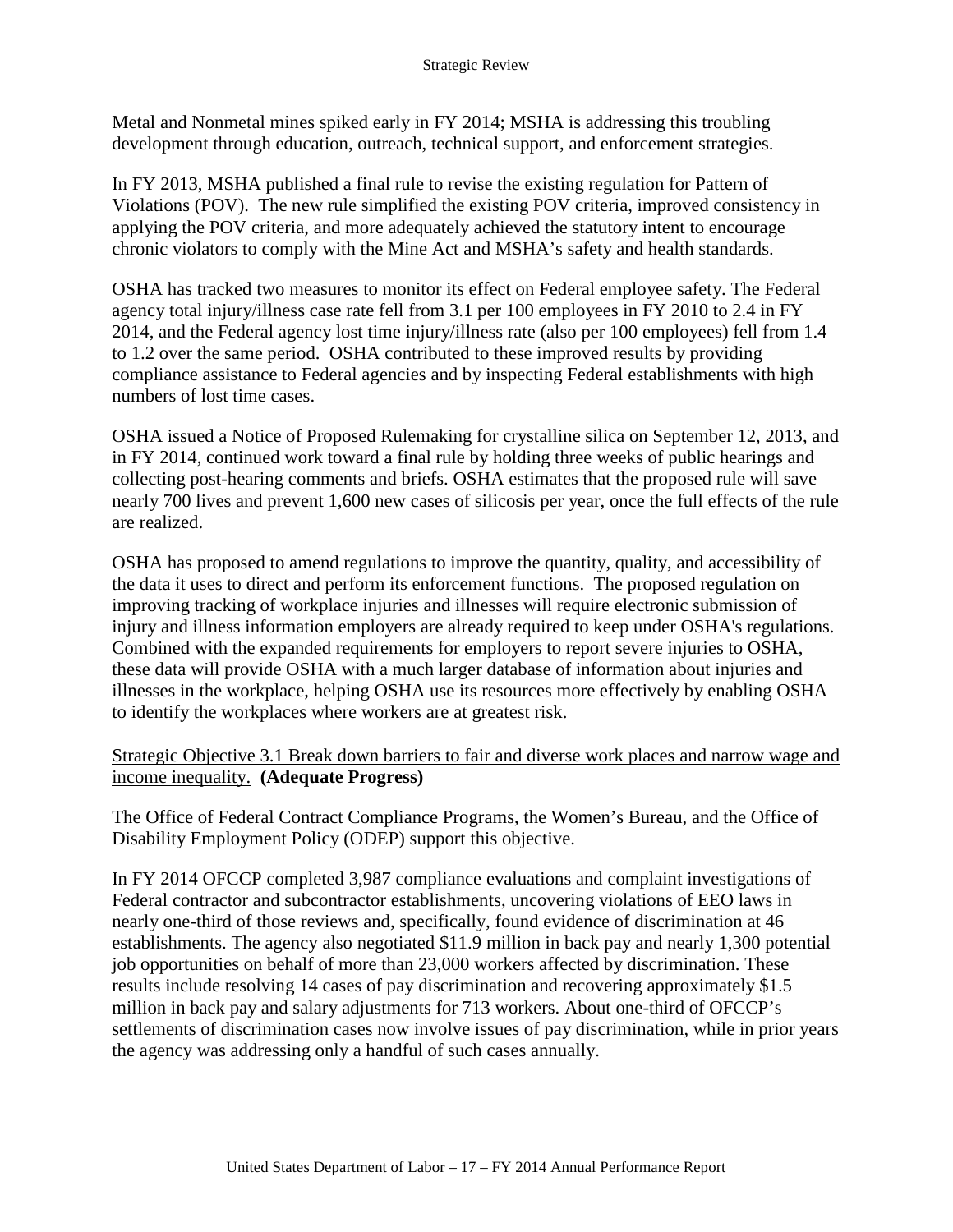OFCCP completed two major rulemakings in FY 2013 with the announcement of new regulations, published in the *Federal Register* in September 2013, to provide increased job opportunities and strengthened protections from discrimination in employment for individuals with disabilities and America's veterans. The regulations also establish a hiring benchmark for covered veterans and a workforce utilization goal for individuals with disabilities, data collection requirements, and improvements in the accessibility of job listings and notices. In FY 2014 and FY 2015, OFCCP continued to execute key administration policy initiatives that protect workers and strengthen the middle class. The White House, through two executive orders and a presidential memorandum, directed DOL-OFCCP to undertake new rulemaking. In response, the agency published a final rule on December 9, 2014, *Implementation of Executive Order 13672 (EO) Prohibiting Discrimination Based on Sexual Orientation and Gender Identity by Contractors and Subcontractors,* in the *Federal Register* which will become effective on April 8, 2015. The final rule includes sexual orientation and gender as protected categories or groups. OFCCP also published a Notice of Proposed Rulemaking (NPRM), *Prohibitions Against Pay Secrecy Policies and Actions*, in the *Federal Register* on September 17, 2014. This NPRM prohibits discrimination based on certain pay disclosures, ensures that qualified and productive workers are hired at a fair market wage, and supports effective civil rights enforcement by enhancing the ability of workers to detect and remediate unlawful discriminatory practices. Finally, OFCCP published an NPRM, *Advancing Pay Equality Through Compensation Data Collection*, in the *Federal Register* on August 8, 2014. This NPRM implements a presidential memorandum signed on April 8, 2014, that would allow the agency to target its enforcement resources by focusing on companies with the greatest likelihood of being in violation of the OFCCP's regulations on pay discrimination.

Beginning in FY 2010, through the Disability Employment Initiative (DEI), ODEP developed strategies designed to increase access to and use of America's Job Centers' services by all customers, including adults and youth with disabilities. These strategies include promoting the Ticket to Work program through Employment Networks. In FY 2015, ODEP and ETA will continue to test DEI models that include career pathways for youth and adults with disabilities, including those with significant disabilities. The Women's Bureau will conduct a Working Women Survey in order to identify women's current employment issues and challenges and barriers to economic security. The survey will provide the Bureau with information that can be used to develop a research and policy agenda to better serve working women.

### Strategic Objective 3.2 Protect workers' rights. **(Adequate Progress)**

The Office of Labor-Management Standards and certain programs from the Occupational Safety and Health Administration, Mine Safety and Health Administration and the Wage and Hour Division support this objective.

OLMS instituted a risk-based audit targeting model to more effectively identify unions where criminal activity may be present by identifying anomalies in union financial reports and using other targeting strategies. The Percentage of Targeted Audits that Result in a Criminal Case rose from 14.76 percent in FY 2010 to a record 21.70 percent in FY 2014.

OSHA Whistleblower Investigations completed per year increased almost 60 percent over the past five years, from 1,904 in FY 2010 to 3,144 in FY 2014. Over the last 17 years, OSHA's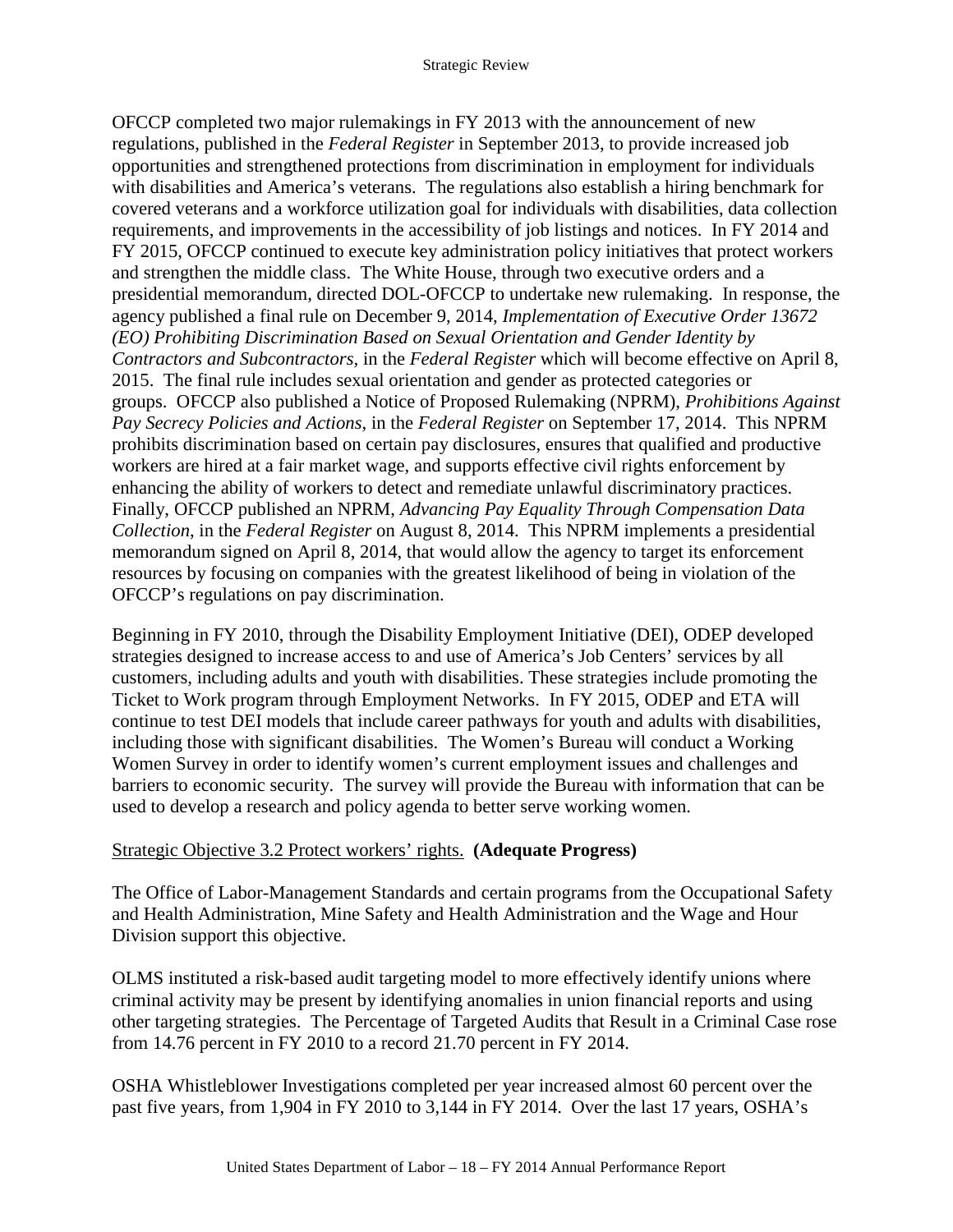whistleblower enforcement responsibilities have doubled, and the number of new whistleblower cases filed with the agency has steadily increased each year, from about 1,900 new cases filed in 1997, to 3,092 new cases filed in FY 2014. In response to the growing demand for whistleblower investigations, OSHA has recently made several changes to increase the effectiveness and efficiency of the whistleblower protection program, including elevating the program to a stand-alone Directorate, establishing the Whistleblower Protection Advisory Committee, and implementing a new, successful management model in all regional offices.

MSHA has also taken a number of actions to give miners a stronger voice in the workplace on their own safety and health. In addition to swiftly responding to safety and health complaints by miners, MSHA filed the second highest number of discrimination complaints on behalf of miners during fiscal year 2014 than any time in history, and tied FY 2013 for the second highest number of temporary reinstatements of miners to their jobs in 2014.

For 20 years, enforcement of the Family and Medical Leave Act (FMLA) has been primarily complaint-driven, i.e., compliance actions in many cases only applied to a single employee/situation. WHD is implementing a new strategy to secure corporate-wide compliance through directed investigations. As a result, WHD began conducting more on-site FMLA investigations in certain situations. In FY 2014, WHD met its target for reducing the Percent of No Violation FMLA Investigations with a result of 38.38 percent – below the FY 2013 baseline of 39.74 percent. The no violation rate indicates WHD's ability to identify, through targeting efforts, those employers in violation of FMLA. The lower rate indicates improved results identifying employers out of compliance.

### Strategic Objective 3.3 Secure wages and overtime. **(Adequate Progress)**

The Wage and Hour Division and the Employment and Training Administration's Foreign Labor Certification (OFLC) programs support this objective.

Over the past 5 years, WHD has put more than \$1.3 billion in back wages into the pockets of those workers who rightly earned them. In FY 2014, WHD's enforcement program continues to evolve from a complaint-based program to a strategic program where directed investigations are conducted in priority industries. WHD focused its investigations and resources on workplaces with violations better than ever; the percent of directed investigations with no violations fell below 22 percent, down from 30 percent in FY 2010.

Misclassification of employees as independent contractors by employers seeking to avoid labor laws adversely affects a worker's ability to receive Unemployment Insurance and Social Security benefits, workers' compensation, health insurance and retirement coverage, and protection under the Fair Labor Standards Act and other worker protection laws. WHD has and will continue to focus on industries in which misclassification is prevalent. In FY 2014, the percent of directed investigations in industries with a high prevalence of employees misclassified as independent contractors increased to 21.06 percent – up from 16.44 percent in FY 2010.

The Office of the Solicitor of Labor has pursued litigation to recover overtime on behalf of misclassified employees in industries ranging from cable installation to nurse staffing agencies,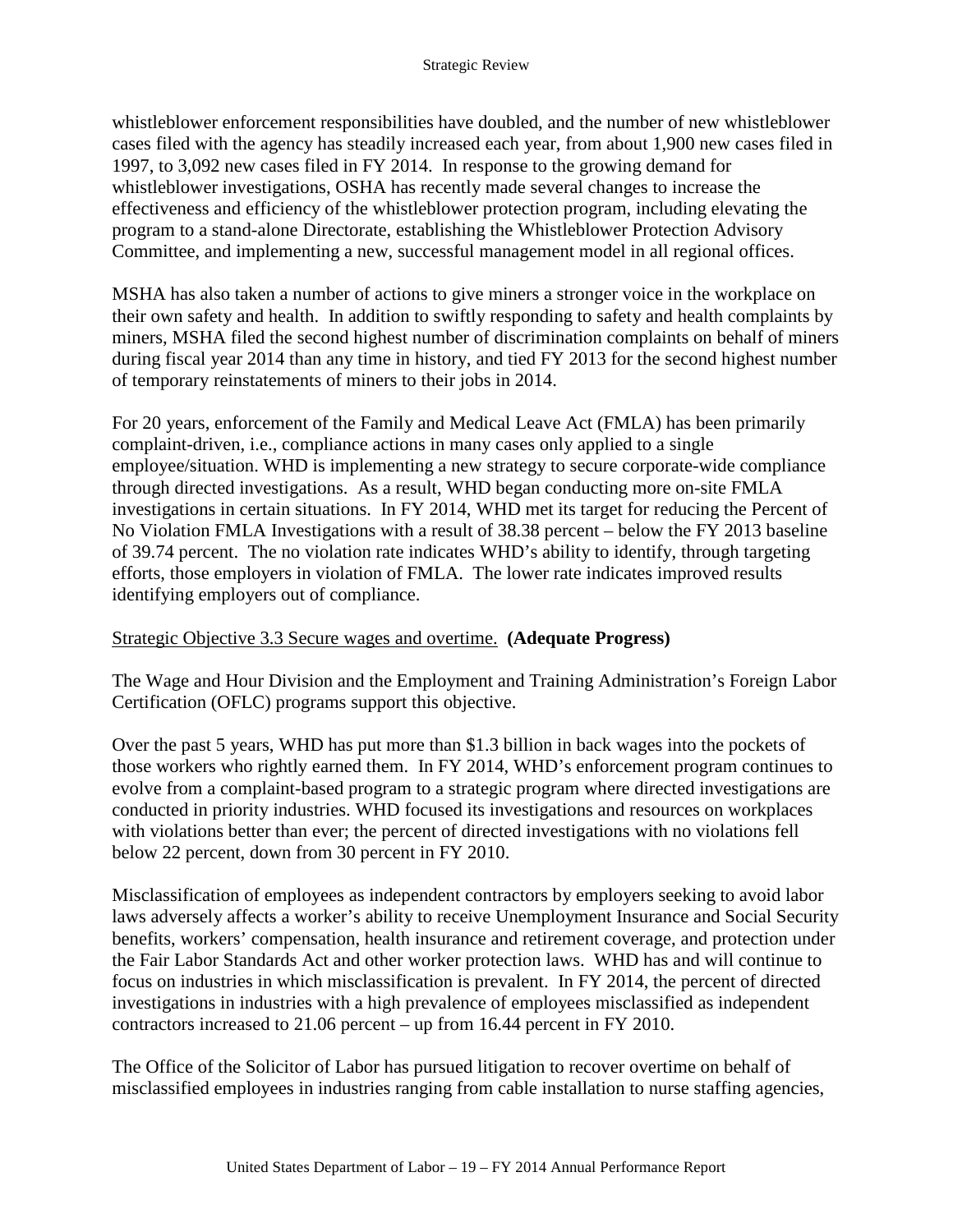and has also filed amicus briefs to refocus the case law on the proper standard for determining employee status. And ETA's Office of Unemployment Insurance continues to create incentives for state unemployment compensation agencies to identify and address misclassification, including updated audit standards and grant opportunities.

OFLC processes employer applications to hire non-citizens for jobs requiring higher-level degrees and skills and low-skilled temporary jobs in agriculture and nonagricultural occupations. A perennial challenge has been balancing timeliness and quality. In recent years, OFLC has implemented program integrity measures to verify that all American jobs are truly open to U.S. workers, that they get those opportunities first as the Congress originally intended, and that job opportunities are made available to foreign workers only when employers can establish need based on a sound labor market test (H-1B Program excepted).

#### Strategic Objective 4.1 Provide income support when work is impossible and facilitate return to work. **(Adequate Progress)**

The Office of Workers' Compensation Programs and the Employment and Training Administration's Unemployment Insurance, Trade Adjustment Assistance, and Employment Services programs support this objective.

OWCP divisions' claims processing performance has improved steadily over the last several years. The percent of Federal employees with work-related injuries or illnesses under the Federal Employee Compensation Act (FECA) program's Disability Management that were reemployed by non-postal Federal agencies rose from 89.7 percent in FY 2010 to 90.7 percent in FY 2013. Despite a significant increase in the number of claimants due to provisions in the Patient Protection and Affordable Care Act that expand coverage, the average number of days to process Black Lung claims fell from 238 days in FY 2011 to 234 days in FY 2014. The percent of First Payment of Compensation issued within 30 days for Defense Base Act (Longshore) cases rose from 55 percent in FY 2010 to 63 percent in FY 2013. And the Energy Employees Occupational Illness Compensation Program's average number of days between filing date and final decision for cases sent to NIOSH when a hearing is held fell from 619 in FY 2011 to 469 in FY 2014.

The President's FY 2016 Budget includes several Unemployment Insurance reforms designed to strengthen the program's ability to ensure a safety net for unemployed workers and stabilizing the economy in during economic downturns. Reforms include trust fund solvency measures and a reformed Extended Benefit program that would be more responsive earlier in an economic downturn and replace the need for temporary emergency programs. ETA's Office of Unemployment Insurance has worked aggressively with States and provided significant technical assistance and resources to reduce the improper payment rate and ensure program integrity. However, 13 states did not meet the Acceptable Level of Performance (ALP) in FY 2014, an improvement over the 18 states not meeting the ALP in FY 2013. States failing to meet the 50 percent overpayment detection ALP were required to develop a corrective action plan as part of their FY 2015 State Quality Service Plan submission.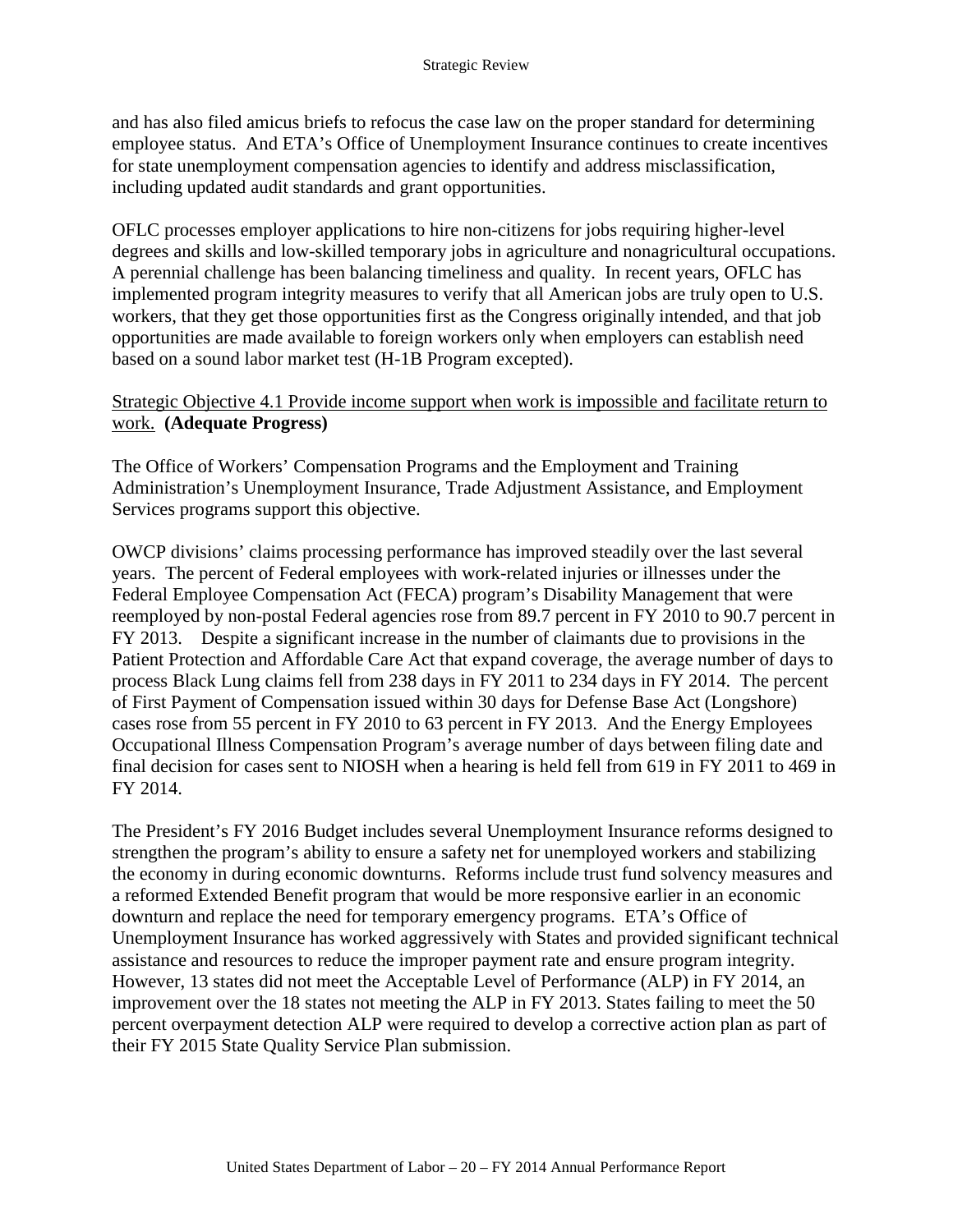### Strategic Objective 4.2 Improve health benefits and retirement security for all workers. **(Noteworthy Progress)[9](#page-24-0)**

The Employee Benefits Security Administration supports this objective by enforcing Title I of the Employee Retirement Income Security Act of 1974 (ERISA) and related health benefits laws. In FY 2014, EBSA conducted more pension and health plan investigations than in any of the past five years and recovered more than \$554 million through investigations. EBSA continued to develop and implement the Major Cases initiative, which concentrates enforcement resources on cases designed to have the greatest impact on the protection of plan assets and the numbers of plan participants. Additionally, EBSA developed measures designed to increase the effectiveness of its enforcement program while avoiding reliance on raw case numbers.

Given the number of plans that the agency oversees relative to the number of investigators, EBSA has to leverage its available resources by focusing on investigations that it believes will most likely result in the deterrence, detection, and correction of ERISA violations. To that end, EBSA created the Sample Investigation Program (SIP) to measure overall compliance with ERISA and the impact of EBSA investigations on compliance rates of investigated employee benefit plans. Through the SIP, EBSA has compliance data on a representative sample of a large part of its regulated plans. EBSA will review the SIP results and determine if there are areas or particular issues (i.e. bonding) where there are high non-compliance rates that EBSA could strategically address to improve compliance through multiple approaches including additional enforcement, guidance, outreach and education.

In FY 2015, EBSA will continue to analyze the compliance data available to the Agency and use lessons learned to improve the SIP as well as the overall enforcement program. Data collected by the SIP will be used to evaluate the effectiveness of EBSA's enforcement targeting strategies, as well as the impact of investigations on the compliance of investigated plans.

EBSA made noteworthy progress in focusing more resources on investigations that have a greater potential impact on a larger number of plans, participants and beneficiaries, and real progress in measuring outcomes towards the Departmental goal of improving health benefits and retirement security for all workers. From FY 2010 to FY 2014 monetary results to participants and beneficiaries have increased by 59 percent from \$348 million to \$554 million.

The Administration is committed to promoting the development of state-level programs that provide paid leave to employees for reasons covered under the Family and Medical Leave Act, such as for the birth or adoption of a child or care for a sick child or elder relative for an extended period. The President's FY 2016 Budget will include \$2.3 billion for a mandatory proposal to support as many as five States that wish to launch paid leave programs, following the example of California, New Jersey, and Rhode Island. States that participate in the new Paid Leave Partnership Initiative would be eligible to receive funds for the initial set-up and benefit costs for up to three years. This proposal is paired with a \$35 million discretionary State Paid Leave Fund to promote state implementation of paid leave programs which benefits workers by

<span id="page-24-0"></span> $9^9$  The Department of Labor, in consultation with the Office of Management and Budget, has determined that performance toward this objective is making noteworthy progress.  $\overline{a}$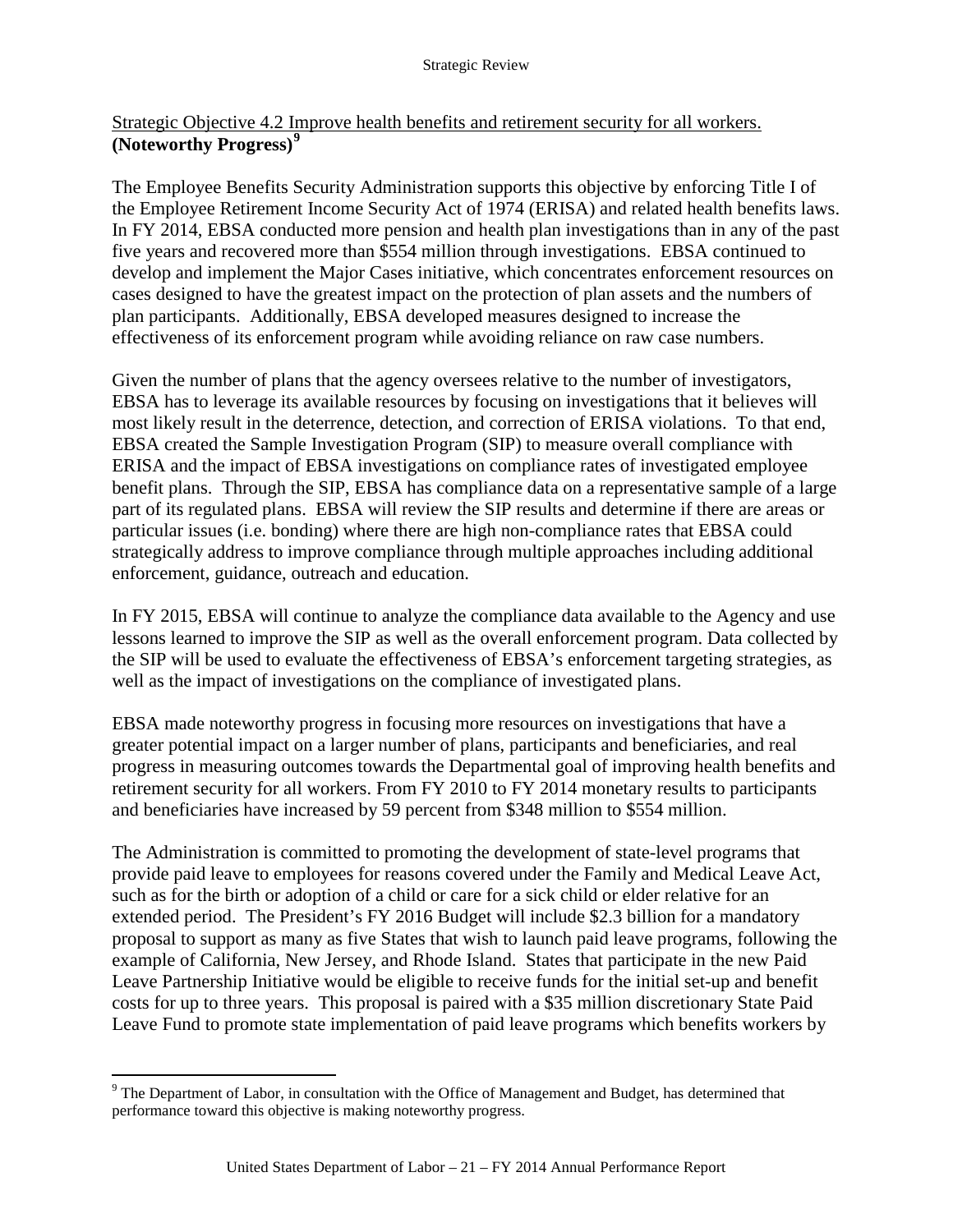helping them retain employment while coping with family health issues, helps businesses retain skilled workers, and improves child health.

Strategic Objective 5.1 Provide sound and impartial information on labor market activity, working conditions, and price changes in the economy for decision making, including support for the formulation of economic and social policy affecting virtually all Americans. **(Adequate Progress)**

This objective is supported by the programs of the Bureau of Labor Statistics.

BLS has been, and will continue to be, responsive to users' needs to understand changes in the 21st Century economy. In FY 2014, for example, the Current Population Survey added new variables to the public use files on self-employed persons' number of paid employees, and the Produce Price Index (PPI) program completed the transition from the current aggregation structures that only reflect goods in stage-of-processing type outputs to the new structures that reflect goods, services and construction. BLS also demonstrates its responsiveness to users' needs by measuring the *timeliness, accuracy,* and *relevance* of its products and services, among other metrics. In FY 2014, BLS reached 100 percent of the underlying timeliness and relevance targets for its (PFEIs). BLS reached 95% of the underlying *accuracy* targets for its PFEIs, missing the PPI *Percentage of industry product line indexes published monthly* target by one percentage point. PPI changed its approach for delinquent respondents, resulting in fewer industry indexes meeting publish-ability requirements. PPI adjusted its outyear targets accordingly.

The external factor most likely to affect the ability of BLS to accomplish its mission is structural shifts in the economy and continued budgetary constraints. The structural shifts in the economy translate into different, and sometimes new, demands for data as industrial sectors supersede others, and as consumer goods replace others. BLS will continue to develop and publish new surveys and products to meet the data needs of the American public. BLS also faces challenges due to budgetary constraints. For example, the FY 2014 funding level was below the President's Budget, requiring BLS to achieve savings to remain within the reduced level. BLS curtailed the Quarterly Census of Employment and Wages (QCEW), largely by reducing the scope and collection for select units in the QCEW survey. In addition, BLS has raised the need to promote the sharing of existing economic data among BLS, the Census Bureau, and the Bureau of Economic Analysis, and to improve the Nation's economic statistical system by providing the resources necessary to align each agency's data outputs. Amending the current tax code to permit BLS to access Federal Tax data such that BLS and the Census Bureau data outputs can be made more consistent would benefit the agencies' statistical products and, thus, our users.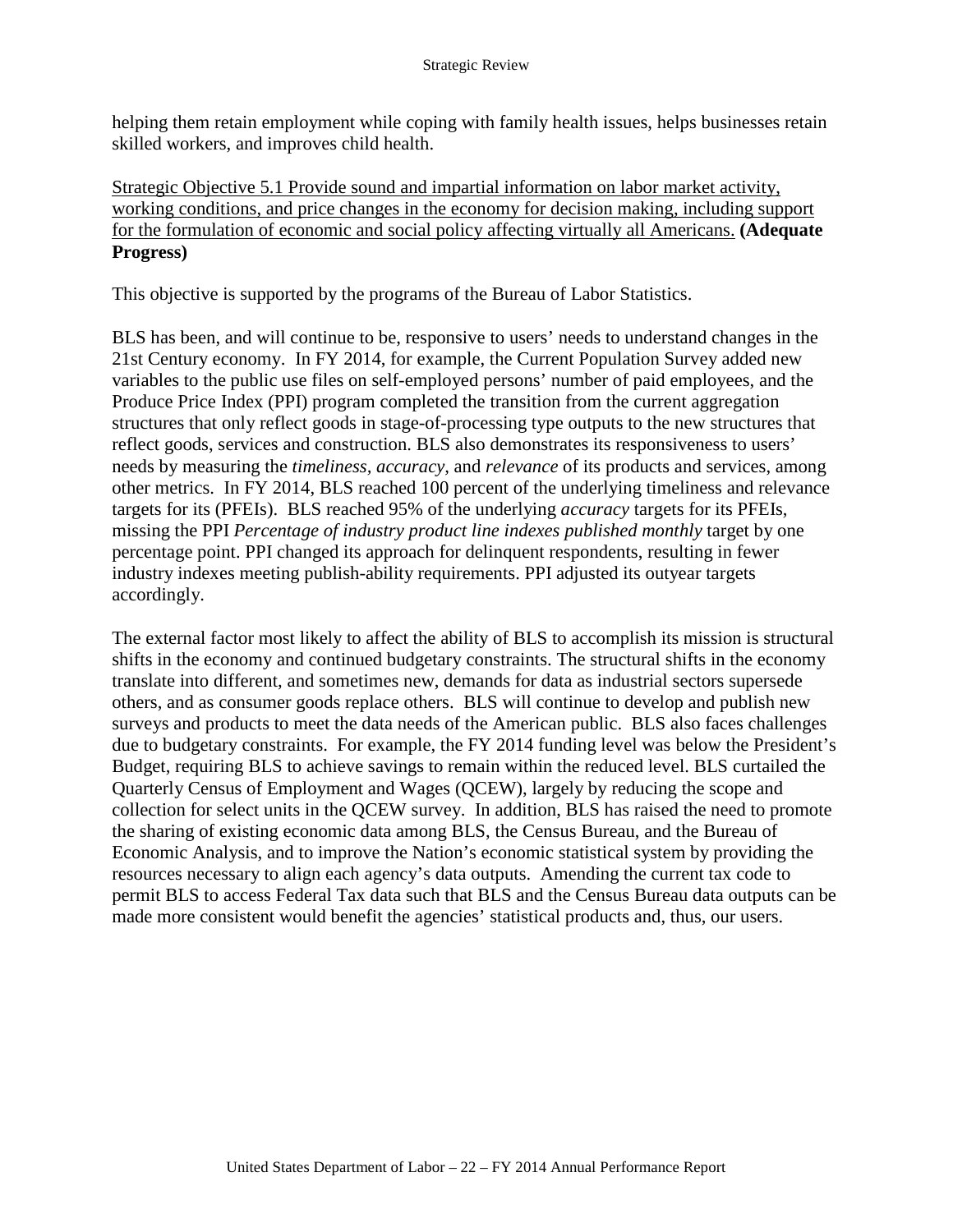## <span id="page-26-2"></span><span id="page-26-1"></span>**Strategic Goal 1: Prepare workers for better jobs**

Strategic Objective 1.1 – Advance employment opportunities for US workers in 21st century demand sectors and occupations using proven training models through increased employer engagement and partnerships

#### **Analysis and Future Plans**

#### <span id="page-26-0"></span>Employment and Training Administration

The workforce system helps workers get good jobs, earn good wages, and retain their jobs. As the economy recovers and job growth returns, the reintegration of millions of unemployed and underemployed workers into jobs that pay family-sustaining wages is essential for spreading the benefits of the recovery more broadly. ETA training and employment programs emphasize, through provision of technical assistance (TA) to the workforce system, training for job-seekers that leads to industry-recognized credentials as a means of increasing their earning potential.<sup>[10](#page-26-1)</sup>

The Workforce Innovation and Opportunity Act (WIOA) was signed into law on July 22, 2014 and is the first reform of the public workforce system in more than 15 years. WIOA replaces the Workforce Investment Act (WIA) and the majority of WIOA provisions will become effective beginning PY 2015 (July 1, 2015). Programs authorized under WIOA, including the Adult and Dislocated Worker programs, will be undergoing dramatic transformation throughout PY 2015 and 2016 as WIOA provisions are implemented and the program is further aligned with the job-driven driven training agenda. For example, WIOA significantly broadens available training options beyond traditional classroom training, by encouraging and streamlining access to work-based training, including on-the-job training, Registered Apprenticeship, and customized training. Work-based training is beneficial to job-seekers, especially the long-term unemployed and low-income, low-skill individuals, and also serves as tool to engage and partner with employers. However, such strategies require significant staff and financial resources. It is impossible to project the full impact of the WIOA transition on future performance; however, the Department will use information as it becomes available to re-baseline performance targets and provide further TA as needed.

Entered employment rates (EER) for the WIA Adult (Adult), Senior Community Service Employment Program (SCSEP), and Indian and Native American (INA) Program increased by 1.2, 2.7, and 1.1 percentage points, respectively, over prior year results.<sup>[11](#page-26-2)</sup> For the WIA Dislocated Worker program, the PY 2013 result was identical to PY 2012. Results for Adult and Dislocated Worker program participants who received training services

 $10$  This is a DOL Priority Goal. For more information, see www.Performance.gov.

<sup>&</sup>lt;sup>11</sup> Most DOL training and employment programs are forward-funded and report performance on a Program Year (PY) that lags the Federal fiscal year by nine months (e.g., PY) 2013 – July 1, 2013 to June 30, 2014). Exceptions that report on a standard fiscal year are the Apprenticeship program and the Trade Adjustment Assistance program.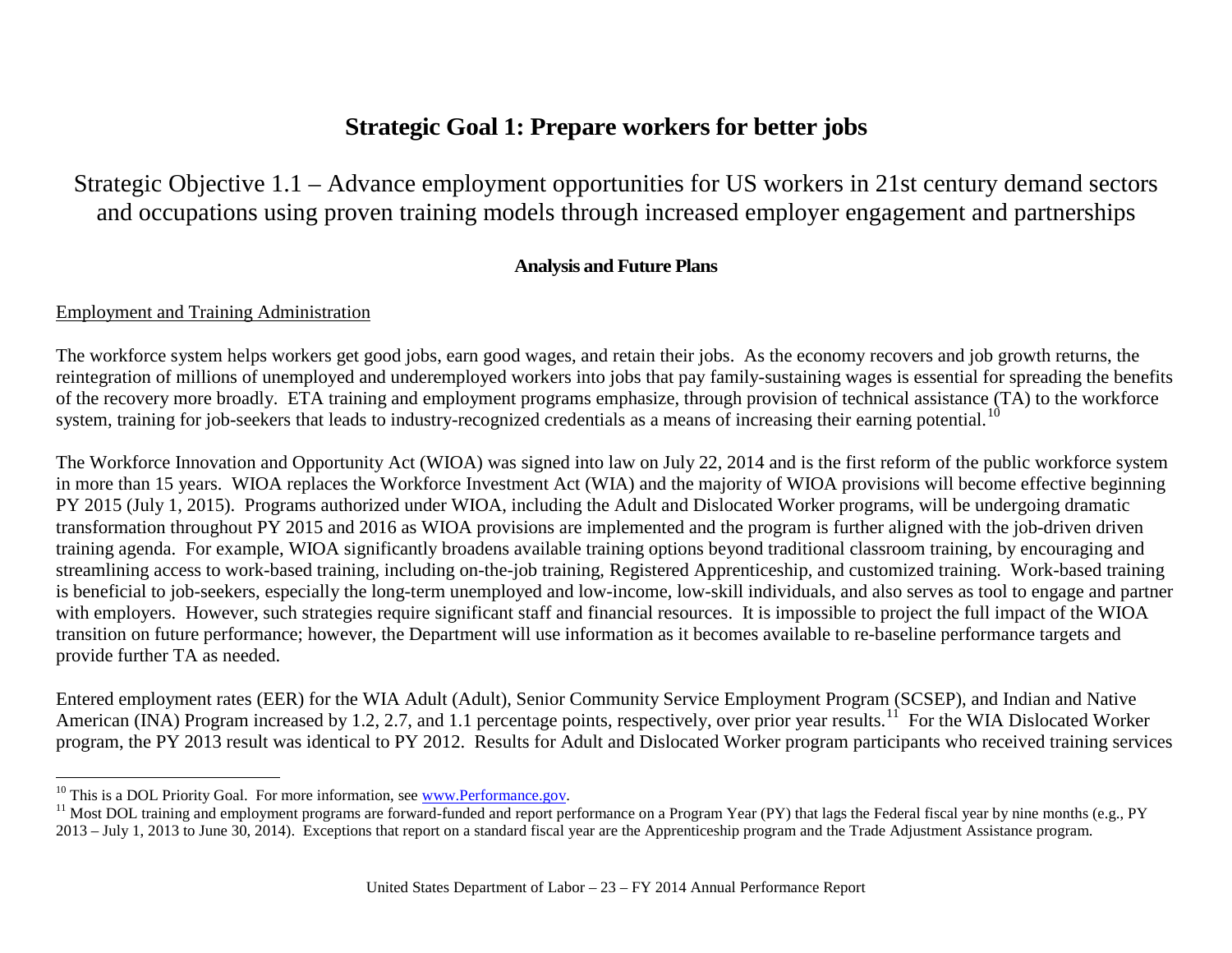#### Strategic Goal 1

improved, also, by 1.6 and 0.2 percentage points, respectively. These improvements are primarily due to improved labor markets in the U.S., as evidenced by a reduction in the average unemployment rate from 7.6 percent in FY 2013 to 6.5 percent in FY 2014. Results for those who receive training in Adult and Dislocated Worker programs are significantly higher than results for all participants. In PY 2013, the EER for all Adult exiters was 61.1 percent; for those receiving training, it was 76.1 percent. For the same period, comparable results for the Dislocated Worker program were 60.0 percent and 81.4 percent, respectively.

Employment Retention Rates (ERR) for the Adult, INA, and National Farmworker Job (NFJP) programs increased in PY 2013 but for Dislocated Worker and National Emergency Grants (NEG) programs, the ERR fell from the prior year. The INA program's ERR increased by 1.5 percentage points from 77.9 percent in PY 2012 to 79.4 percent in PY 2013. Among other factors, the improvement in the ERR for the INA program can be attributed to the program's focus on credential related training that will lead to careers with better paying and sustainable jobs. The ERR for NFJP improved by 2.5 percentage points from PY 2012.

Average six-month earnings of Adult, Dislocated Worker and NEG program exiters increased slightly in PY 2013 while the average earnings for the INA program fell by \$195 from \$9,671 in PY 2012 to \$9,476 in PY 2013. The earnings increases for ETA programs reflect the lack of meaningful wage growth for wages nationally.

In PY 2014, ETA will continue testing new ideas and approaches such as aligning Federal, state and local workforce, education and economic development systems to meet the needs of workers as well as employer demand, strengthening participation of employers, labor, and philanthropic partners in program design and delivery, and increasing use of technology-based training methods. Approaches for the Adult and Dislocated Worker programs include testing training and reemployment services, especially for vulnerable populations, and evaluating practices that have shown promise over the past decade, such as apprenticeships, on-the-job training, and regional and sector strategies. SCSEP remains a mandatory partner in the American Job Center (AJC) network under WIOA. SCSEP participants who can and need to transition to unsubsidized jobs in their communities will benefit from this coordination. SCSEP may also be included in a state's combined state plan, which further promotes the integration of SCSEP into the AJC network.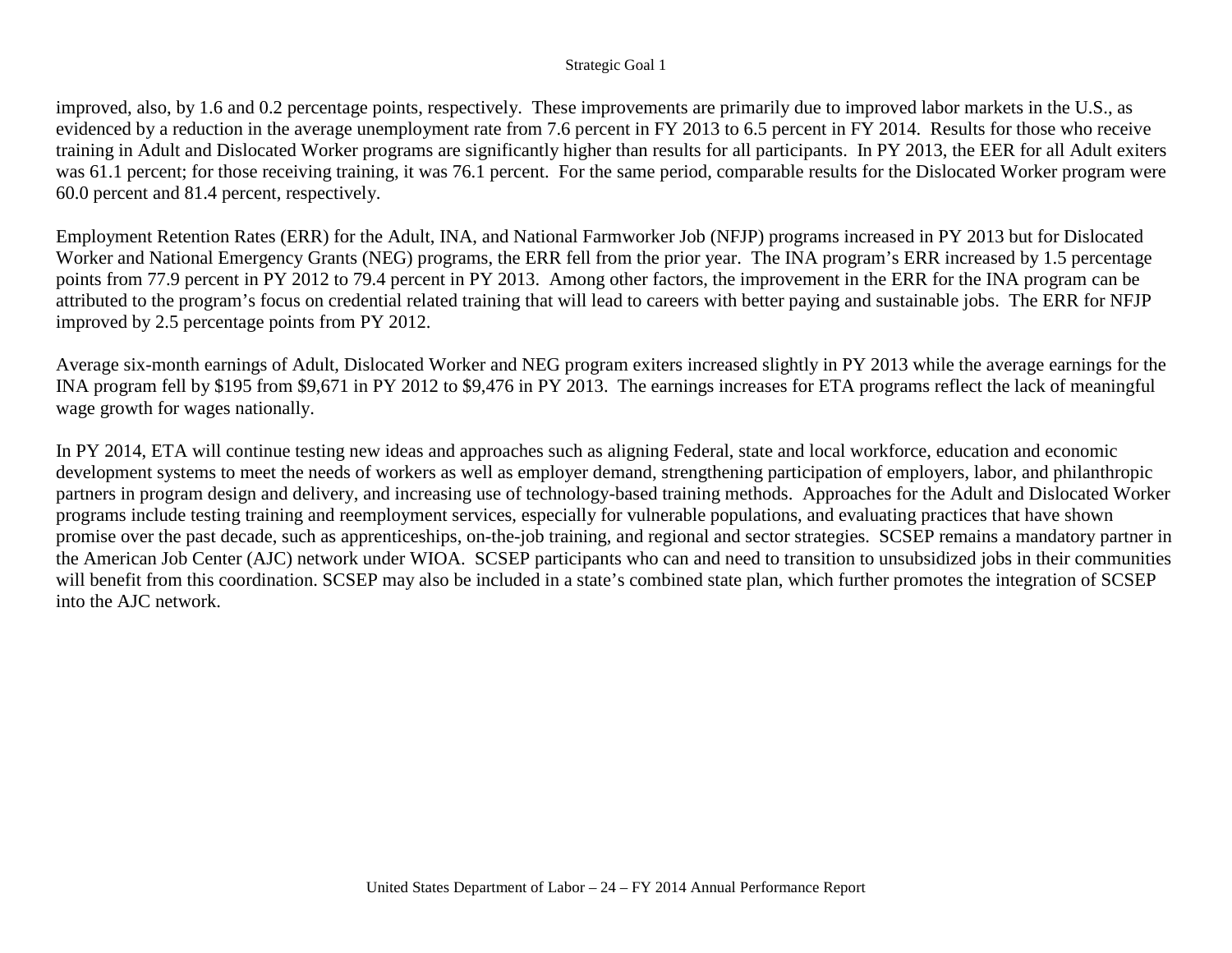#### Strategic Goal 1

| *Target reached (Y),<br>Improved (I), or Not<br>Reached $(N)$                  |               | FY/PY<br>2010 | <b>FY/PY</b><br>2011 | <b>FY/PY</b><br>2012 | <b>FY/PY</b><br>2013 | <b>FY/PY</b><br>2014                          | <b>FY/PY</b><br>2015        | FY/PY<br>2016                                 | <b>What Worked</b>                                                                                                                                                                                           | <b>What Didn't Work</b> | <b>Program Performance</b><br><b>Improvement Plan</b> |
|--------------------------------------------------------------------------------|---------------|---------------|----------------------|----------------------|----------------------|-----------------------------------------------|-----------------------------|-----------------------------------------------|--------------------------------------------------------------------------------------------------------------------------------------------------------------------------------------------------------------|-------------------------|-------------------------------------------------------|
| <b>Six Months Average</b><br>Earnings (WIA                                     | Target        | \$12,721      | \$12,865             | \$13,335             | \$13,684             | \$13,945                                      | \$14,194                    | \$14,521                                      |                                                                                                                                                                                                              |                         |                                                       |
|                                                                                | Result        | \$13,801      | \$13,457[r]          | \$13,482             | \$13,842             | $\sim$ $\sim$                                 | $-$                         | $\overline{a}$                                |                                                                                                                                                                                                              |                         |                                                       |
| Adult)                                                                         | <b>Status</b> | $\mathbf Y$   | $\mathbf Y$          | $\mathbf Y$          | $\mathbf Y$          | $\overline{a}$                                |                             | ٠.                                            |                                                                                                                                                                                                              |                         |                                                       |
| Employment                                                                     | Target        | 73.00%        | 73.10%               | 80.10%               | 82.00%               | 82.10%                                        | 82.10%                      | 82.10%                                        |                                                                                                                                                                                                              |                         |                                                       |
| Retention Rate (WIA Result                                                     |               | 80.00%        | 80.80%               | 81.90%               | 82.80%               | $\mathord{\hspace{1pt}\text{--}\hspace{1pt}}$ | $\hspace{0.05cm} \ldots$    | $\overline{\phantom{a}}$                      |                                                                                                                                                                                                              |                         |                                                       |
| Adult)                                                                         | <b>Status</b> | $\mathbf Y$   | Y                    | $\mathbf Y$          | $\mathbf Y$          | $\overline{\phantom{a}}$                      | $ -$                        | $\mathord{\hspace{1pt}\text{--}\hspace{1pt}}$ |                                                                                                                                                                                                              |                         |                                                       |
| Employment<br><b>Retention Rate</b><br>(Indian and Native<br>American Program) | Target        | 74.90%        | 69.60%               | 73.10%               | 78.00%[r]            | 78.20%                                        | 78.20%                      | 78.30%                                        | <b>ETA</b> hosted                                                                                                                                                                                            |                         |                                                       |
|                                                                                | Result        | 73.80%        | 76.80%               | 77.90%               | 79.44%               | $\mathbb{L}^{\mathbb{L}}$                     | $\sim$ $\sim$               | $\mathbf{L}$                                  | performance<br>management and                                                                                                                                                                                |                         |                                                       |
|                                                                                | <b>Status</b> | I             | $\mathbf Y$          | $\mathbf Y$          | $\mathbf Y$          | $-$                                           |                             | --                                            | reporting sessions at<br>a national training<br>event. Grantee<br>performance<br>reporting improved,<br>providing more<br>accurate results.                                                                  |                         |                                                       |
|                                                                                | Target        | 18,671[p]     | 18,340[p]            | 18,304[p]            | 18,690[p]            | 19,157[p]                                     | 19,157[p]                   | 19,157[p]                                     |                                                                                                                                                                                                              |                         |                                                       |
|                                                                                | Result        | 18,680        | 20,257               | 20,330               | 18,025               | $\overline{\phantom{a}}$                      | $\mathcal{L}_{\mathcal{F}}$ | $\overline{\phantom{a}}$                      | Participants received                                                                                                                                                                                        |                         |                                                       |
| Number of<br>Participants Served<br>(National<br>Farmworkers Job<br>Program)   | <b>Status</b> | $-$           | $-1$                 |                      |                      | $-$                                           |                             | $\mathord{\hspace{1pt}\text{--}\hspace{1pt}}$ | core, intensive,<br>training and<br>supportive services<br>that assisted<br>participants in<br>stabilizing current<br>agricultural<br>employment, or<br>entering into<br>employment in other<br>occupations. |                         |                                                       |

ETA – Increase the average earnings of individuals served through the Workforce Investment Act (WIA), Registered Apprenticeship, and Community Service Employment for Older Americans (CSEOA), Job Corps, and Trade Adjustment Assistance (TAA) Programs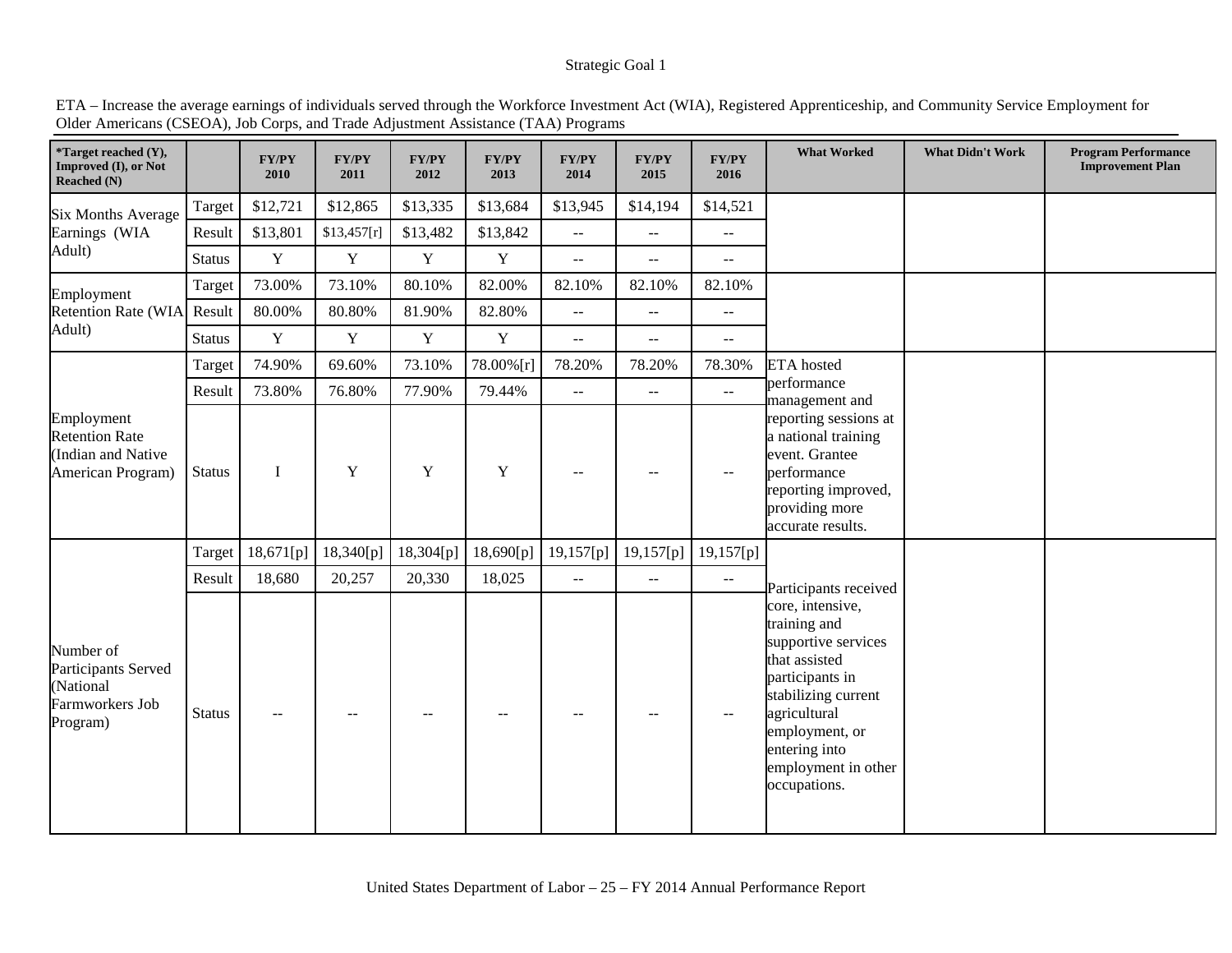| *Target reached (Y),<br>Improved (I), or Not<br>Reached (N)        |               | <b>FY/PY</b><br>2010 | <b>FY/PY</b><br>2011 | <b>FY/PY</b><br>2012 | <b>FY/PY</b><br>2013 | <b>FY/PY</b><br>2014     | <b>FY/PY</b><br>2015                          | <b>FY/PY</b><br>2016                          | <b>What Worked</b>                                                                                                    | <b>What Didn't Work</b> | <b>Program Performance</b><br><b>Improvement Plan</b>                                                                                                    |
|--------------------------------------------------------------------|---------------|----------------------|----------------------|----------------------|----------------------|--------------------------|-----------------------------------------------|-----------------------------------------------|-----------------------------------------------------------------------------------------------------------------------|-------------------------|----------------------------------------------------------------------------------------------------------------------------------------------------------|
| Employment                                                         | Target        | 69.90%               | 70.10%               | 76.50%               | 83.20% [r]           | 83.20%                   | 83.30%                                        | 83.30%                                        |                                                                                                                       |                         |                                                                                                                                                          |
| <b>Retention Rate</b><br>(National                                 | Result        | 78.20%               | 80.90%               | 83.10%               | 85.60%               | $-$                      | $\mathbb{L}^{\mathbb{L}}$                     | $\sim$ $\sim$                                 |                                                                                                                       |                         |                                                                                                                                                          |
| Farmworkers Job<br>Program)                                        | <b>Status</b> | Y                    | Y                    | Y                    | $\mathbf Y$          | $- -$                    | $\overline{a}$                                | $\sim$ $\sim$                                 |                                                                                                                       |                         |                                                                                                                                                          |
|                                                                    | Target        | 49.3%                | 53.1%                | 56.9%                | 61.2%                | 62.5%                    | 63.1%                                         | 64.0%                                         |                                                                                                                       |                         |                                                                                                                                                          |
| <b>Entered Employment</b><br>Rate (WIA Adult)                      | Result        | 55.2%                | 57.2%                | 59.9%                | 61.1%                | $-$                      | $\mathbf{u}$                                  | $\mathbf{u}$                                  |                                                                                                                       |                         |                                                                                                                                                          |
|                                                                    | <b>Status</b> | $\mathbf Y$          | $\mathbf Y$          | $\mathbf Y$          | $\mathbf I$          | --                       | $\overline{a}$                                | $\overline{a}$                                |                                                                                                                       |                         |                                                                                                                                                          |
|                                                                    | Target        | 46.50%               | 44.10%               | 48.60%               | 42.80%               | 43.90%                   | 44.40%                                        | 45.10%                                        | ETA provided TA on                                                                                                    |                         | ETA funded a FY 2014                                                                                                                                     |
| <b>Entered Employment</b>                                          | Result        | $47.60\%$ [r]        | $40.60\%$ [r]        | 42.50%[r]            | 45.20%               | $-$                      | $\mathbf{u}$                                  | $\mathbb{L}^{\mathbb{L}}$                     | accurate performance<br>reporting and use of                                                                          |                         | pilot project for grantees to                                                                                                                            |
| Rate (Senior<br><b>Community Service</b><br>Employment<br>Program) | <b>Status</b> | Y                    | $\mathbf N$          | $\bf{I}$             | $\mathbf Y$          | $\overline{\phantom{a}}$ |                                               | $\mathord{\hspace{1pt}\text{--}\hspace{1pt}}$ | <b>SCSEP Performance</b><br>and Results Quarterly<br>Performance Report<br>(SPARQ) data for<br>program<br>management. |                         | try new strategies to<br>engage employers and<br>promote hiring of program<br>participants. Promising<br>practices will be shared<br>among all grantees. |
| Employment                                                         | Target        | 78.00%               | 78.00%               | 87.43%               | 84.40%[r]            | 84.60%                   | 84.60%                                        | 84.70%                                        |                                                                                                                       |                         |                                                                                                                                                          |
| <b>Retention Rate</b>                                              | Result        | 81.90%               | 84.10%               | 84.30%               | 83.80%               | $- -$                    | $\mathord{\hspace{1pt}\text{--}\hspace{1pt}}$ | $\sim$ $\sim$                                 |                                                                                                                       |                         |                                                                                                                                                          |
| (Dislocated Worker)                                                | <b>Status</b> | $\mathbf Y$          | Y                    | I                    | ${\bf N}$            | $-$                      | $\overline{a}$                                | $\overline{a}$                                |                                                                                                                       |                         |                                                                                                                                                          |
| Employment                                                         | Target        | 76.80%               | 77.10%               | 83.90%               | 88.40% [r]           | 88.60%                   | 88.60%                                        | 88.70%                                        |                                                                                                                       |                         |                                                                                                                                                          |
| <b>Retention Rate</b><br>(National Emergency                       | Result        | $84.20\%$ [r]        | 88.30%[r]            | 88.90% [r]           | 88.10%               | $- -$                    | $\mathord{\hspace{1pt}\text{--}\hspace{1pt}}$ | $\sim$ $\sim$                                 |                                                                                                                       |                         |                                                                                                                                                          |
| Grants)                                                            | <b>Status</b> | $\mathbf Y$          | Y                    | $\mathbf Y$          | ${\bf N}$            | $-$                      | $\mathbf{u}$                                  | $\sim$ $\sim$                                 |                                                                                                                       |                         |                                                                                                                                                          |
|                                                                    | Target        | 69.60%               | 71.20%               | 74.50%               | 75.80%[r]            | 77.10%                   | 77.70%                                        | 78.60%                                        |                                                                                                                       |                         |                                                                                                                                                          |
|                                                                    | Result        | 69.60%               | 71.20%               | 74.50%               | 76.10%               | $\overline{a}$           | $\overline{a}$                                | $\overline{a}$                                |                                                                                                                       |                         |                                                                                                                                                          |
| <b>Entered Employment</b><br>Rate - Training<br>(WIA Adult)        | <b>Status</b> | Y                    | $\mathbf Y$          | Y                    | $\mathbf Y$          | $-$                      |                                               | $\sim$ $\sim$                                 |                                                                                                                       |                         |                                                                                                                                                          |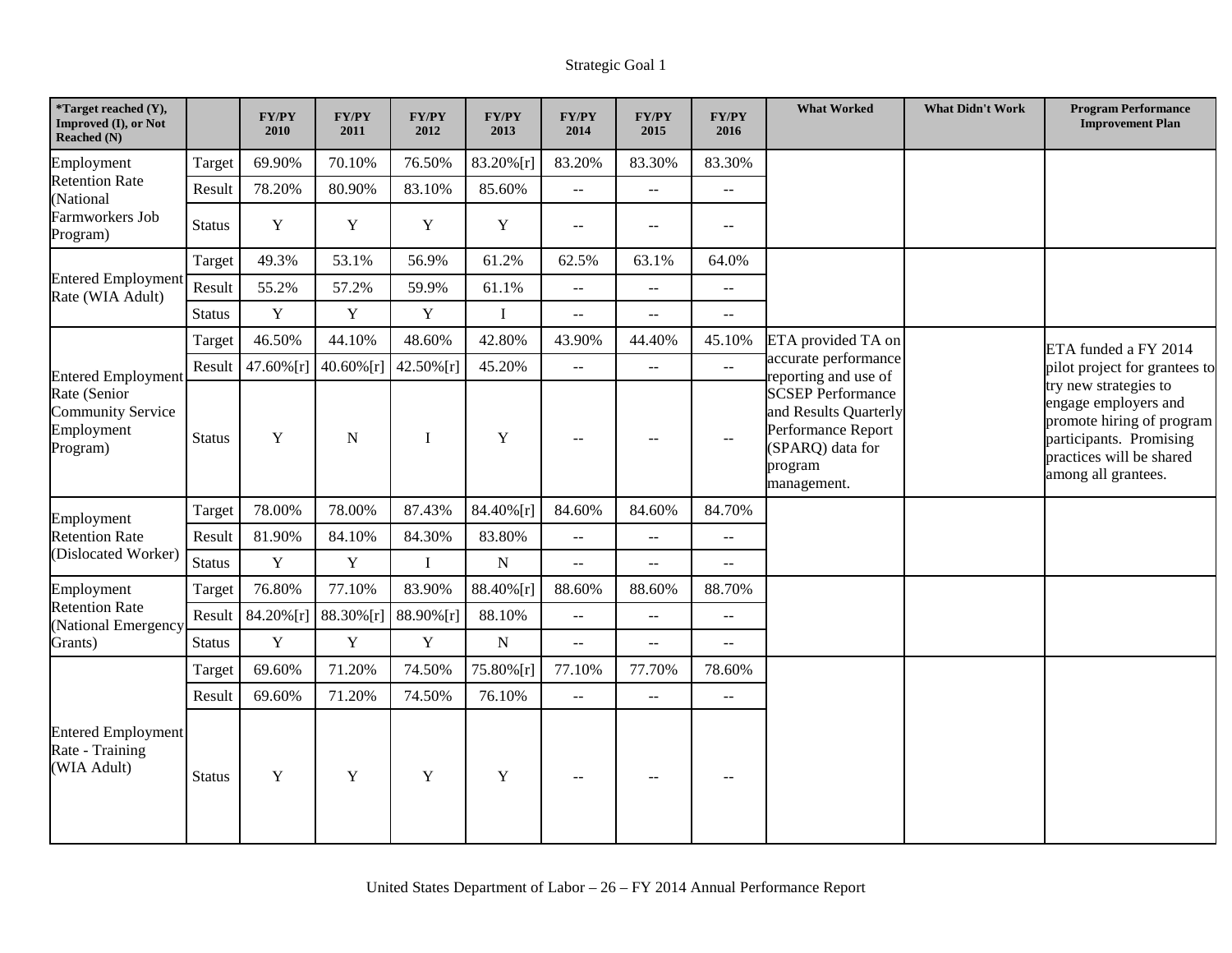| *Target reached (Y),<br>Improved (I), or Not<br>Reached (N)                 |               | <b>FY/PY</b><br>2010     | <b>FY/PY</b><br>2011 | <b>FY/PY</b><br>2012      | <b>FY/PY</b><br>2013 | <b>FY/PY</b><br>2014                          | <b>FY/PY</b><br>2015      | FY/PY<br>2016                                 | <b>What Worked</b>                                                                                                                 | <b>What Didn't Work</b>                                                               | <b>Program Performance</b><br><b>Improvement Plan</b>                                                 |
|-----------------------------------------------------------------------------|---------------|--------------------------|----------------------|---------------------------|----------------------|-----------------------------------------------|---------------------------|-----------------------------------------------|------------------------------------------------------------------------------------------------------------------------------------|---------------------------------------------------------------------------------------|-------------------------------------------------------------------------------------------------------|
|                                                                             | Target        | 31,789                   | 32,000               | 28,948                    | 27,439               | 28,047                                        | 28,047                    | 33,000                                        | ETA emphasized                                                                                                                     |                                                                                       |                                                                                                       |
|                                                                             | Result        | 39,372                   | 38,238               | 35,464                    | 36,498               | $\mathord{\hspace{1pt}\text{--}\hspace{1pt}}$ | $\sim$ $\sim$             | $\mathbb{H}^{\mathbb{H}}$                     | training through a<br>pilot study on                                                                                               |                                                                                       |                                                                                                       |
| Number of<br>Participants Served<br>(Indian and Native<br>American Program) | <b>Status</b> | Y                        | Y                    | Y                         | Y                    | $\sim$ $\sim$                                 | $\sim$                    | $\mathord{\hspace{1pt}\text{--}\hspace{1pt}}$ | credentialing.<br>leverage WIA<br>funding and also had<br>a small increase in<br>program funding to<br>serve more<br>participants. | Grantees were able to                                                                 |                                                                                                       |
| <b>Six Month Average</b>                                                    | Target        | \$17,550                 | \$15,418             | \$15,930                  | \$16,364[r]          | \$16,694                                      | \$16,998                  | \$17,401                                      |                                                                                                                                    |                                                                                       |                                                                                                       |
| Earnings (Dislocated<br>Worker)                                             | Result        | \$17,550                 | \$16,500             | \$15,930                  | \$15,977             | $\overline{a}$                                | $-$                       | $\overline{a}$                                |                                                                                                                                    |                                                                                       |                                                                                                       |
|                                                                             | <b>Status</b> | $\mathbf Y$              | $\mathbf Y$          | $\mathbf Y$               | $\mathbf I$          | $\mathbf{L}$                                  | $-$                       | --                                            |                                                                                                                                    |                                                                                       |                                                                                                       |
|                                                                             | Target        | 105,540[p]               | 70,852[p]            | 70,718[p]                 | 67,019[p]            | 68,528[p]                                     | 68,528[p]                 | 68,528[p]                                     | Grantees coordinated                                                                                                               |                                                                                       |                                                                                                       |
| Number of                                                                   | Result        | 106,071[r]               | 77,331[r]            | 67,551[r]                 | 67,814               | $\mathbb{L}^{\mathbb{L}}$                     | $\mathbf{u}$              | $\overline{a}$                                | outreach with<br>American Job                                                                                                      | <b>Funding fluctuations</b><br>challenged grantees<br>planning around<br>recruitment. | ETA will continue basic                                                                               |
| Participants Served<br>Senior Community<br>Service Employment<br>Program)   | <b>Status</b> |                          | --                   |                           |                      | $\overline{a}$                                |                           | $-$                                           | Centers, agencies on<br>aging, and<br>community based<br>organizations to<br>recruit more<br>participants.                         |                                                                                       | technical assistance to<br>improve grantees'<br>outreach and recruitment<br>for program participants. |
| <b>Six Month Average</b>                                                    | Target        | \$12,585                 | \$12,953             | \$17,935                  | \$18,619[r]          | \$18,979                                      | \$19,321                  | \$19,770                                      |                                                                                                                                    |                                                                                       |                                                                                                       |
| Earnings (National                                                          | Result        | \$17,155                 | \$19,134             | \$18,138                  | \$18,264             | $\mathord{\hspace{1pt}\text{--}\hspace{1pt}}$ | $\mathbb{L}^{\mathbb{L}}$ | $\overline{a}$                                |                                                                                                                                    |                                                                                       |                                                                                                       |
| <b>Emergency Grants)</b>                                                    | <b>Status</b> | $\mathbf Y$              | $\mathbf Y$          | $\mathbf Y$               | $\mathbf I$          | $-$                                           | $-$                       | $-$                                           |                                                                                                                                    |                                                                                       |                                                                                                       |
|                                                                             | Target        | $\overline{\phantom{a}}$ | $\overline{a}$       | $\mathbb{L}^{\mathbb{L}}$ | 82.40%               | 83.50%                                        | 84.00%                    | 84.90%                                        |                                                                                                                                    |                                                                                       |                                                                                                       |
| <b>Entered Employment</b>                                                   | Result        | 77.70%                   | 80.60%               | 81.20%                    | 81.40%               | $\mathbb{L}^{\mathbb{L}}$                     | $\mathbf{u}$              | $\overline{a}$                                |                                                                                                                                    |                                                                                       |                                                                                                       |
| Rate - Training<br>(Dislocated Worker)                                      | <b>Status</b> |                          |                      |                           | $\mathbf I$          | $\overline{a}$                                |                           | --                                            |                                                                                                                                    |                                                                                       |                                                                                                       |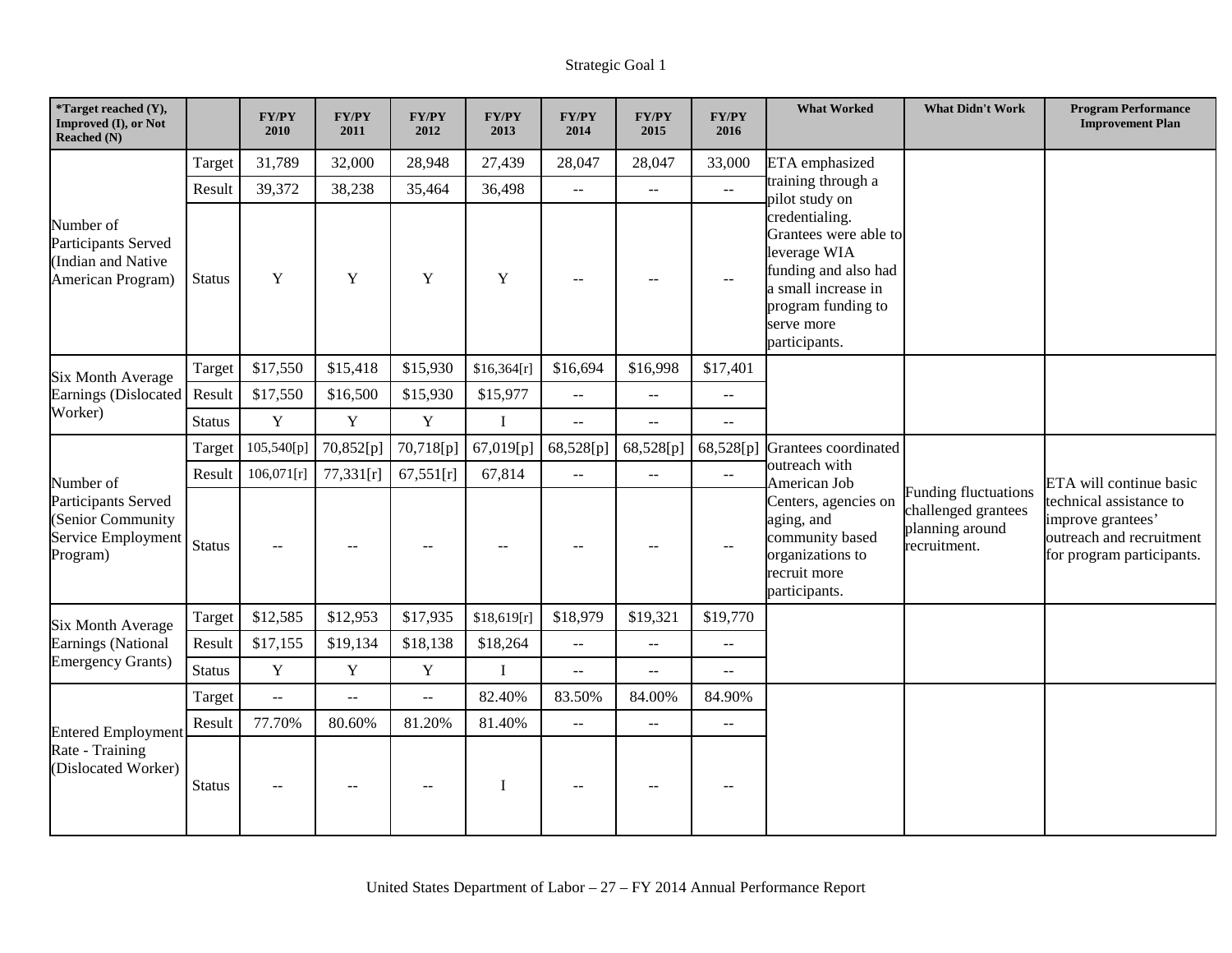| <b>*Target reached <math>(Y)</math>,</b><br><b>Improved (I), or Not</b><br>Reached $(N)$ |               | <b>FY/PY</b><br>2010 | <b>FY/PY</b><br>2011 | <b>FY/PY</b><br>2012 | <b>FY/PY</b><br>2013 | <b>FY/PY</b><br>2014 | <b>FY/PY</b><br>2015 | <b>FY/PY</b><br>2016 | <b>What Worked</b> | <b>What Didn't Work</b> | <b>Program Performance</b><br><b>Improvement Plan</b> |
|------------------------------------------------------------------------------------------|---------------|----------------------|----------------------|----------------------|----------------------|----------------------|----------------------|----------------------|--------------------|-------------------------|-------------------------------------------------------|
| Entered Employment<br>Rate (Dislocated)<br>Worker)                                       | l'arget       | 49.30%               | 49.70%               | 58.60%               | $61.20\%$ [r]        | 62.30%               | 62.80%               | 63.70%               |                    |                         |                                                       |
|                                                                                          | Result        | 57.30%               | 61.10%               | 60.00%               | 60.00%               | $- -$                | $- -$                | $- -$                |                    |                         |                                                       |
|                                                                                          | <b>Status</b> | <b>T</b>             |                      | $\mathbf{v}$         |                      | $- -$                | $- -$                | $- -$                |                    |                         |                                                       |

**Sources:** WIA Adult - Annual State WIA performance reports (ETA-9091) and quarterly reports (ETA-9090). Dislocated Worker - Annual State WIA performance reports (ETA-9091) and quarterly reports (ETA-9090). INAP - quarterly reports (ETA-9084). MSF- WIA Standard Participant Record (WIASPR) and Program Status Summary Reports (ETA-9095). SCSEP - SCSEP Performance and Results Quarterly Performance Report (SPARQ).

Notes: Targets for most of the programs that support this strategic objective have been adjusted based on a regression model that accounts for the effect of unemployment rates on program performance outcomes and OMB's assumptions about future economic conditions. Due to changes in performance measures and definitions under WIOA that take effect in the last quarter of FY 2016 (July 1, 2016) targets will be base lined for FY 2017 and FY 2018.

#### Veterans' Employment and Training Service

VETS assesses the performance of the American Job Center system on behalf of veterans served by the Jobs for Veterans State Grants (JVSG) by tracking the services provided to participants and participants' employment outcomes. Over the past two fiscal years, VETS Federal staff have provided monitoring, oversight, and technical assistance to State Workforce Agencies (SWAs) to aggressively increase the rate of intensive services provided to JVSG participants. Intensive services include comprehensive and specialized assessments of skill levels and needs, development of an individual employment plan, group and individual career counseling and planning, and short-term skills development (such as interview and communication skills). Since FY 2009, intensive service rates have increased from 20% to nearly 50%.

In April 2014, the Department released guidance which clarified that only veterans with significant barriers to employment, or other veteran populations specified by the Secretary, may be referred to the JVSG program. The guidance also outlined the statutorily-mandated responsibilities of Disabled Veterans' Outreach Program (DVOP) specialists to provide intensive services to veterans, and of Local Veterans' Employment Representative (LVER) staff to conduct outreach activities to local businesses and employers. In FY 2015, VETS Federal staff will launch the first full-year of formal audits of American Job Centers to enforce compliance with JVSG policies and provide technical assistance to states, where appropriate.

VETS also reports on the average earnings of participants, six months after exit from the program. This measure is tracked for all veterans and for the subset of post-9/11 Era veterans, or those who served after September 1, 2001. The FY 2014 result for all veterans fell short of the target as a result of serving a greater number of veterans with significant barriers to employment. Prior to the release of guidance, many DVOP specialists were serving all veterans, not just those with significant barriers. The post-9/11 Era veterans exceeded the target for average earnings for FY 2014. This group, which is significantly younger than the overall veteran population, has experienced higher unemployment rates during the economic recovery. Their increase in earnings is indicative of improving economic conditions.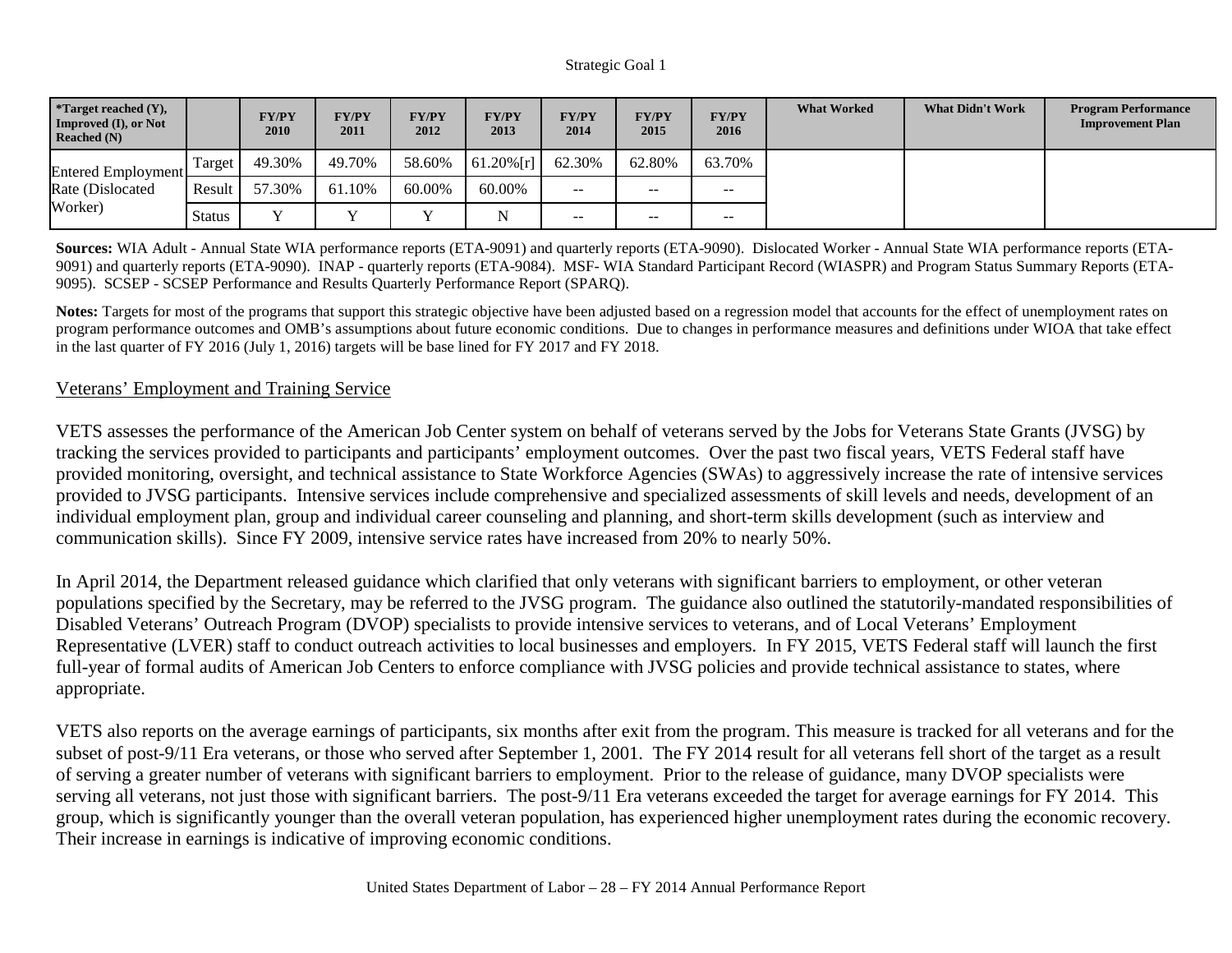#### Strategic Goal 1

Beginning in January 2013, 100% of Transition Assistance Program (TAP) DOL Employment Workshop sites implemented a new curriculum and transitioned to contract facilitation. In FY 2014, VETS implemented a standardized assessment tool to measure the delivery of Employment Workshop by contract facilitators. VETS staff conduct on site assessments, using the tool to rate instructors on 10 elements. The score, as well as any identified weaknesses or best practices are communicated to VETS leadership and the facilitation contractor. For FY 2015, VETS has revised the tool to ensure more consistency in reviewers scoring of facilitators and to provide additional narrative justification of scoring.

VETS conducts compliance investigations under the Uniformed Services Employment and Reemployment Rights Act (USERRA). Beginning in FY 2012, VETS implemented a metric to assess the quality of USERRA investigations. Each quarter, a sampling of closed cases is reviewed by experienced USERRA investigators. The results of this measure continued to improve, with FY 2014 cases receiving an average score of 91.5%. VETS is committed to continuous improvement of its USERRA program, and will continue to implement process improvements in FY 2015.

| <i>*</i> Target reached $(Y)$ ,<br>Improved (I), or Not<br>Reached $(N)$   |               | <b>FY/PY</b><br>2010     | <b>FY/PY</b><br>2011 | <b>FY/PY</b><br>2012 | <b>FY/PY</b><br>2013 | <b>FY/PY</b><br>2014 | <b>FY/PY</b><br>2015 | <b>FY/PY</b><br>2016 | <b>What Worked</b>                                                                                                                                    | <b>What Didn't Work</b>                                                                                                                               | <b>Program Performance</b><br><b>Improvement Plan</b>                                                                                                                           |
|----------------------------------------------------------------------------|---------------|--------------------------|----------------------|----------------------|----------------------|----------------------|----------------------|----------------------|-------------------------------------------------------------------------------------------------------------------------------------------------------|-------------------------------------------------------------------------------------------------------------------------------------------------------|---------------------------------------------------------------------------------------------------------------------------------------------------------------------------------|
| Average six-month<br>earnings of veterans<br>served by DVOP<br>specialists | Target        | $\overline{\phantom{m}}$ | $\qquad \qquad -$    | \$15,750             | \$16,000             | \$16,500             | \$16,500             | \$16,500             | FY 2014 was the first Grantees must                                                                                                                   |                                                                                                                                                       |                                                                                                                                                                                 |
|                                                                            | Result        | \$14,751                 | \$15,619             | \$16,129             | \$16,242             | \$15,748             | --                   | $\sim$ $\sim$        | year that only<br>veterans with                                                                                                                       | continue to increase<br>the level of intensive                                                                                                        | VETS will provide<br>technical assistance to                                                                                                                                    |
|                                                                            | <b>Status</b> |                          | --                   | Y                    | Y                    | N                    |                      |                      | employment were<br>referred to DVOP<br>barriers to<br>specialists.<br>Previously, JVSG<br>was providing<br>services to all<br>entry into<br>veterans. | significant barriers to services to veterans<br>with significant<br>employments. These<br>services mitigate<br>barriers and facilitate<br>employment. | state grantees to increase<br>intensive service rates.<br>The agency has set<br>aggressive targets to<br>provide 90% of<br>participants with these<br>services through FY 2016. |
|                                                                            | Target        | $\overline{\phantom{m}}$ | --                   | --                   | Base                 | \$15,000             | \$16,000             | \$16,250             | JVSG eligibility was                                                                                                                                  |                                                                                                                                                       |                                                                                                                                                                                 |
| Average six-month                                                          | Result        | $- -$                    |                      | --                   | \$14,742             | \$15,725             |                      | $\qquad \qquad -$    | expanded to include<br>any veteran, ages 18-                                                                                                          |                                                                                                                                                       |                                                                                                                                                                                 |
| earnings of post-9/11<br>Era veterans served<br>by DVOP specialists Status |               |                          |                      |                      |                      | Y                    |                      |                      | 24, and specific<br>groups of<br>transitioning service<br>members.                                                                                    |                                                                                                                                                       |                                                                                                                                                                                 |

VETS – Provide increased rates of intensive services to veterans and their families to advance their employment opportunities and protect the employment and reemployment rights of service members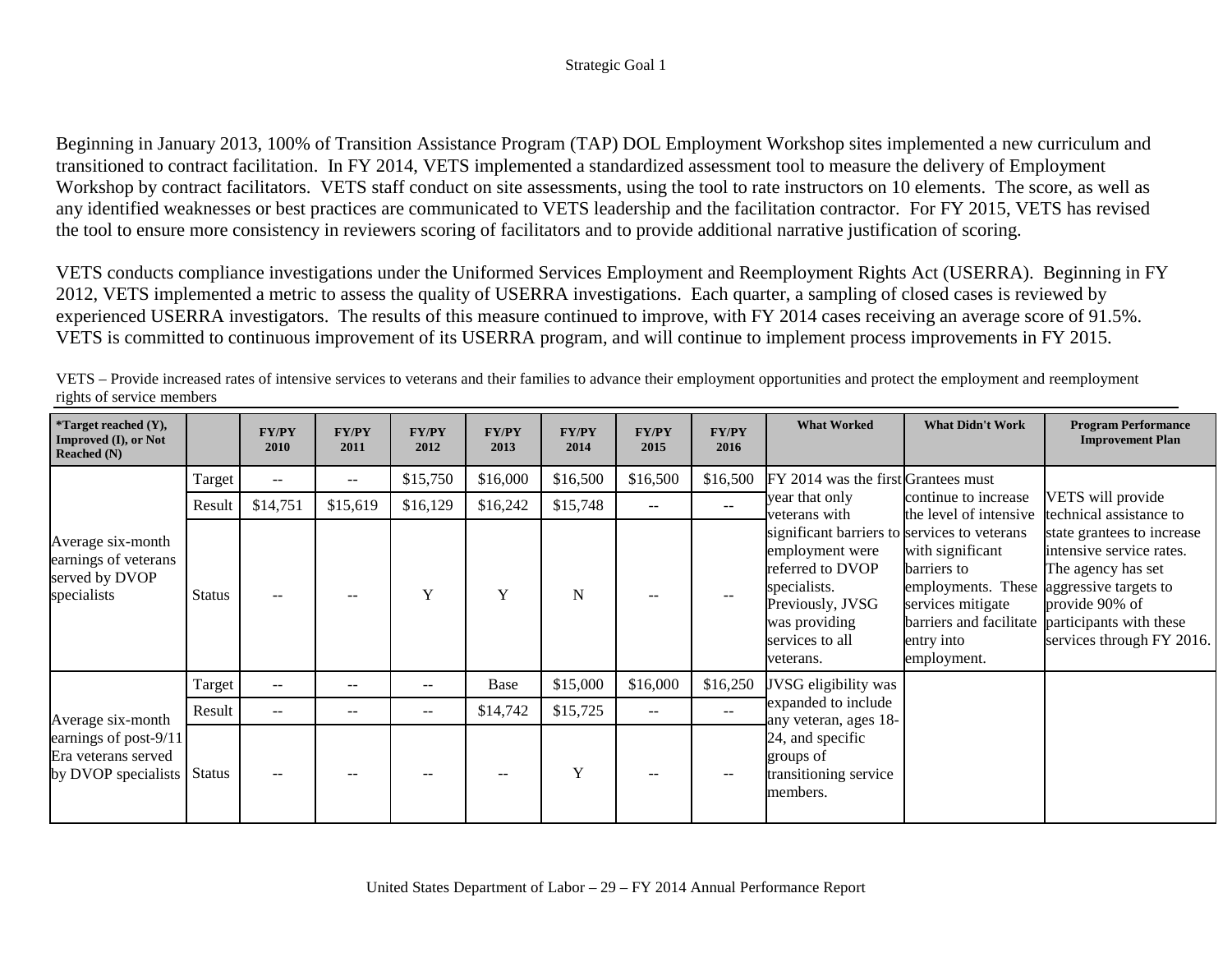| *Target reached (Y),<br>Improved (I), or Not<br>Reached (N)                                    |               | <b>FY/PY</b><br>2010      | FY/PY<br>2011  | <b>FY/PY</b><br>2012 | <b>FY/PY</b><br>2013     | <b>FY/PY</b><br>2014 | <b>FY/PY</b><br>2015 | <b>FY/PY</b><br>2016        | <b>What Worked</b>                                                                                                                                                                                                                 | <b>What Didn't Work</b>                                                                                                                                                                                                                                                       | <b>Program Performance</b><br><b>Improvement Plan</b> |  |  |
|------------------------------------------------------------------------------------------------|---------------|---------------------------|----------------|----------------------|--------------------------|----------------------|----------------------|-----------------------------|------------------------------------------------------------------------------------------------------------------------------------------------------------------------------------------------------------------------------------|-------------------------------------------------------------------------------------------------------------------------------------------------------------------------------------------------------------------------------------------------------------------------------|-------------------------------------------------------|--|--|
|                                                                                                | Target        | $\sim$ $\sim$             | $\overline{a}$ | 32.0%                | 38.0%                    | 50.0%                | 75.0%                | 90.0%                       |                                                                                                                                                                                                                                    |                                                                                                                                                                                                                                                                               | Delayed release of                                    |  |  |
|                                                                                                | Result        | 22.0%                     | 25.0%          | 31.0%                | 39.2%                    | 47.4%                | $\mathbf{u}$         | $\overline{a}$              | DOL released<br>guidance to States<br>emphasizing the<br>importance of<br>intensive services for<br>veterans with<br>significant barriers to<br>employment. VETS<br>also began auditing<br>States' provision of<br>these services. | guidance in FY 2014 led<br>to a partial, not full year of                                                                                                                                                                                                                     |                                                       |  |  |
| Percent of JVSG<br>Veterans receiving<br>intensive services                                    | <b>Status</b> |                           | --             | I                    | Y                        | I                    |                      | $-$                         |                                                                                                                                                                                                                                    | implementing guidance to<br>increase rates of intensive<br>services.<br>As FY 2015 will be the<br>first full year under the<br>new guidance and auditing<br>process, VETS anticipates<br>significant increases in<br>intensive services through<br>the next two fiscal years. |                                                       |  |  |
|                                                                                                | Target        | $\sim$ $\sim$             | $-$            | $\sim$               | $\overline{\phantom{m}}$ | Base                 | <b>TBD</b>           | 92.0%                       | FY 2014 was the first<br>full year of Federal<br>staff's use of a<br>standardized<br>assessment tool for<br>TAP facilitation.<br>This tool ensure that<br>each TAP site is<br>reviewed using the<br>same criteria.                 |                                                                                                                                                                                                                                                                               |                                                       |  |  |
|                                                                                                | Result        | $\mathbb{L}^{\mathbb{L}}$ | $-$            | $-$                  | $\mathbf{u}$             | 90.8%                | $\mathbf{u}$         | $\overline{a}$              |                                                                                                                                                                                                                                    |                                                                                                                                                                                                                                                                               | Using feedback from<br>Federal staff, VETS has        |  |  |
| Average facilitator<br>TAP assessment<br>score                                                 | <b>Status</b> |                           |                |                      |                          |                      |                      | $-$                         |                                                                                                                                                                                                                                    | improved the tool for FY<br>2015. The revised tool<br>allows for additional<br>narrative analysis to<br>support TAP assessment<br>scores.                                                                                                                                     |                                                       |  |  |
|                                                                                                | Target        | $\sim$ $\sim$             | $-$            | <b>Base</b>          | 84.0%                    | 84.0%                | 92.0%                | 92.0%                       | VETS continues to                                                                                                                                                                                                                  |                                                                                                                                                                                                                                                                               |                                                       |  |  |
|                                                                                                | Result        | $\sim$ $\sim$             | $-$            | 83.3%                | 83.4%                    | 91.5%                | $\overline{a}$       | $\mathcal{L}_{\mathcal{L}}$ | improve the quality<br>of investigations.                                                                                                                                                                                          |                                                                                                                                                                                                                                                                               |                                                       |  |  |
| Percent of Closed<br><b>USERRA</b> Cases<br>Meeting the<br><b>Agency's Quality</b><br>Standard | <b>Status</b> |                           | --             |                      | $\mathbf I$              | $\mathbf Y$          |                      | $- -$                       | The case reviews<br>have identified best<br>practices, allowing<br>the agency to put<br>processes in place<br>that ensure<br>investigation quality.                                                                                | VETS will continue to use<br>the quality review process<br>to improve investigations<br>and implement best<br>practices.                                                                                                                                                      |                                                       |  |  |

**Sources:** State reported outcomes via the VETS-200 Reports, except for the states of Pennsylvania, Texas, and Utah, which use the ETA-9133 Reports. The Veterans' Employment and Training Operations and Programs Activity Report (VOPAR) system, USERRA Information Management System.

**Notes:**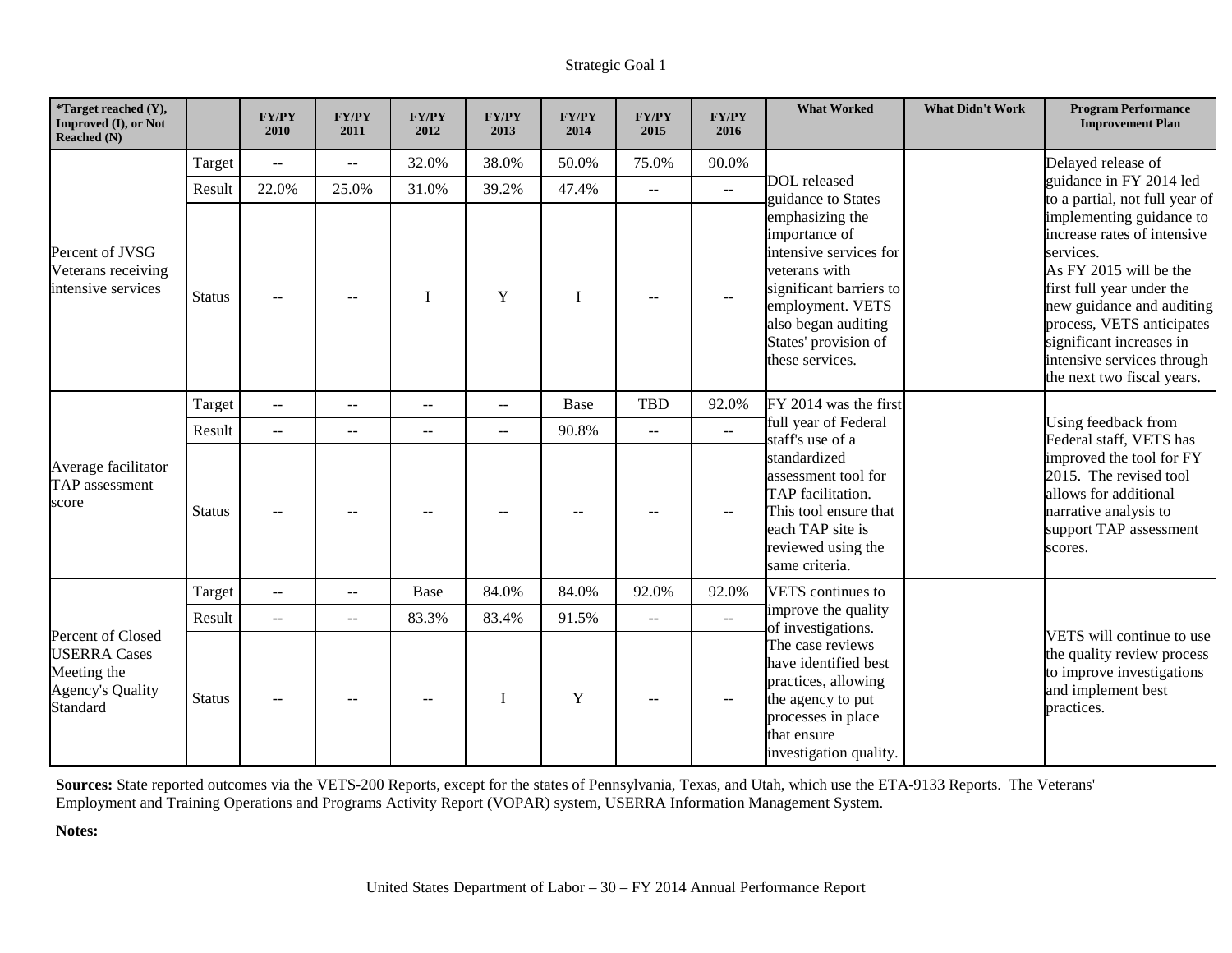Strategic Goal 1

## Strategic Objective 1.2 – Provide marketable skills and knowledge to increase workers' incomes and help them overcome barriers to the middle class through partnerships among business, education, labor, community organizations and the workforce system

### **Analysis and Future Plans**

### <span id="page-34-0"></span>Employment and Training Administration

In PY 2013, ETA worked to increase the number of participants earning industry-recognized credentials (a DOL Priority Goal) through investments in youth education and training under the WIA Youth (Youth), Job Corps, YouthBuild, and Reintegration of Ex-offender (RExO) programs, and through increased collaboration with Registered Apprenticeship program sponsors (including employers) and the workforce and education systems via the Apprenticeship program.

As noted in the narrative for Strategic Objective 1.1, implementing WIOA will be ETA's primary focus in FY 2015/PY 2014.

In PY 2013, credentials attainment improved (up to 59.0 percent in PY 2013 from 57.2 percent in PY 2012), on average, for the programs contributing to this DOL Priority Goal, including Adult, Dislocated Worker, NEGs, Youth, Trade Adjustment Assistance, Apprenticeship, RExO, Job Corps, and YouthBuild.

Literacy and numeracy outcomes improved significantly in PY 2013. For Youth participants, over half (52.4 percent) gained one Adult Basic Education (ABE) level – up from 47.5 percent in PY 2012 and 41.5 percent in PY 2011. This is attributed to technical assistance and training provided on this measure to improve grantee understanding of the measure; in other words, results were likely under-reported in PY 2011-12. For YouthBuild participants, the PY 2013 result of 59.50 percent was 1.0 percentage points higher than in PY 2012. Per WIOA, this measure will be replaced in PY 2016 with a measure of skills gains.

Credentials earned (e.g., diploma, high school equivalency, or certificate) also increased. Youth participant results improved by over 4 percentage points to 66.6 percent. As with the literacy/numeracy data, ETA believes this reflects improved understanding of what qualifies as a credential – that prior year results were actually better than reported – improved performance, and more youth receiving a credential. For YouthBuild, the result fell by 0.01 percentage points to 67.19 percent. For Job Corps, industry-recognized certification attainment increased to 93.50 percent from 89.00 percent the previous year.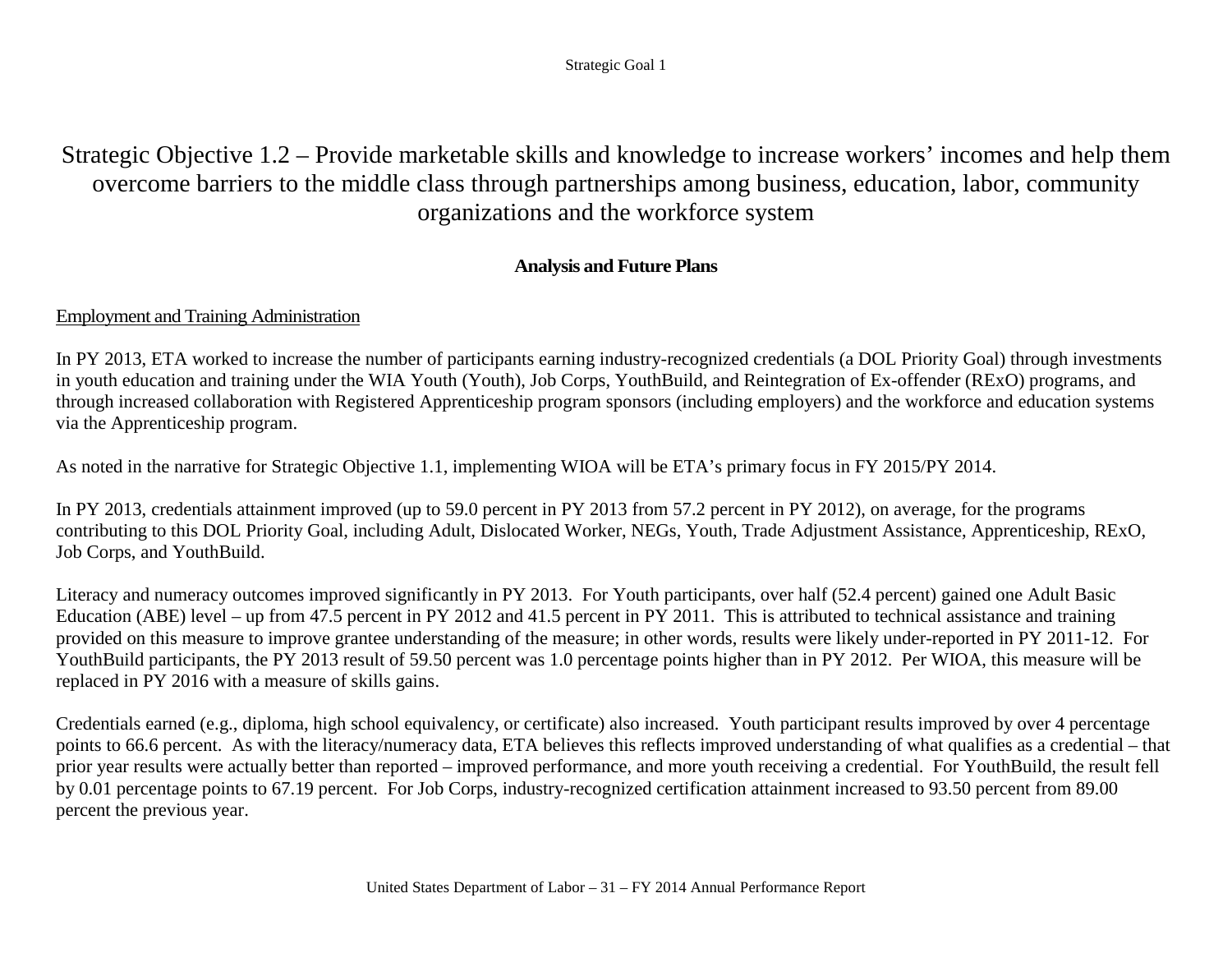#### Strategic Goal 1

Placement in employment, continued education, or the military fell for Youth participants, but only by 0.6 percentage points from an all-time high of 66 percent. Job Corps students were placed at a rate of almost 77 percent – up by two percentage points from PY 2012. The YouthBuild result was 51.86 percent – up from PY 2012 by roughly 1.86 percentage points. The lower placement rates for YouthBuild in comparison to the WIA Youth and Job Corps programs is likely connected to the focus on connecting to construction-related placements. The addition of Construction Plus will continue to give additional placement options to grantees.

In FY 2014, Apprentices' six month average earnings fell by an insignificant \$11 from FY 2013. However, the completion rate (timely receipt of a certificate) improved by two percentage points to 46 percent. DOL announced the availability of \$100 million in grant funding to expand Registered Apprenticeship programs in high-skilled, high-growth industries. The funds are projected to assist U.S. workers with training to fill jobs that: 1) are projected to hire a substantial number of new workers; 2) are being transformed by technology and innovations that require 21st century skills for workers; 3) are new and emerging industries and/or businesses that are projected to grow; or 4) have a significant impact on the economy overall. The American Apprenticeship Grants competition will focus on public-private partnerships between employers, business associations, joint labormanagement organizations, labor organizations, training providers, community colleges, local and state governments, the workforce system, nonprofits and faith-based organizations.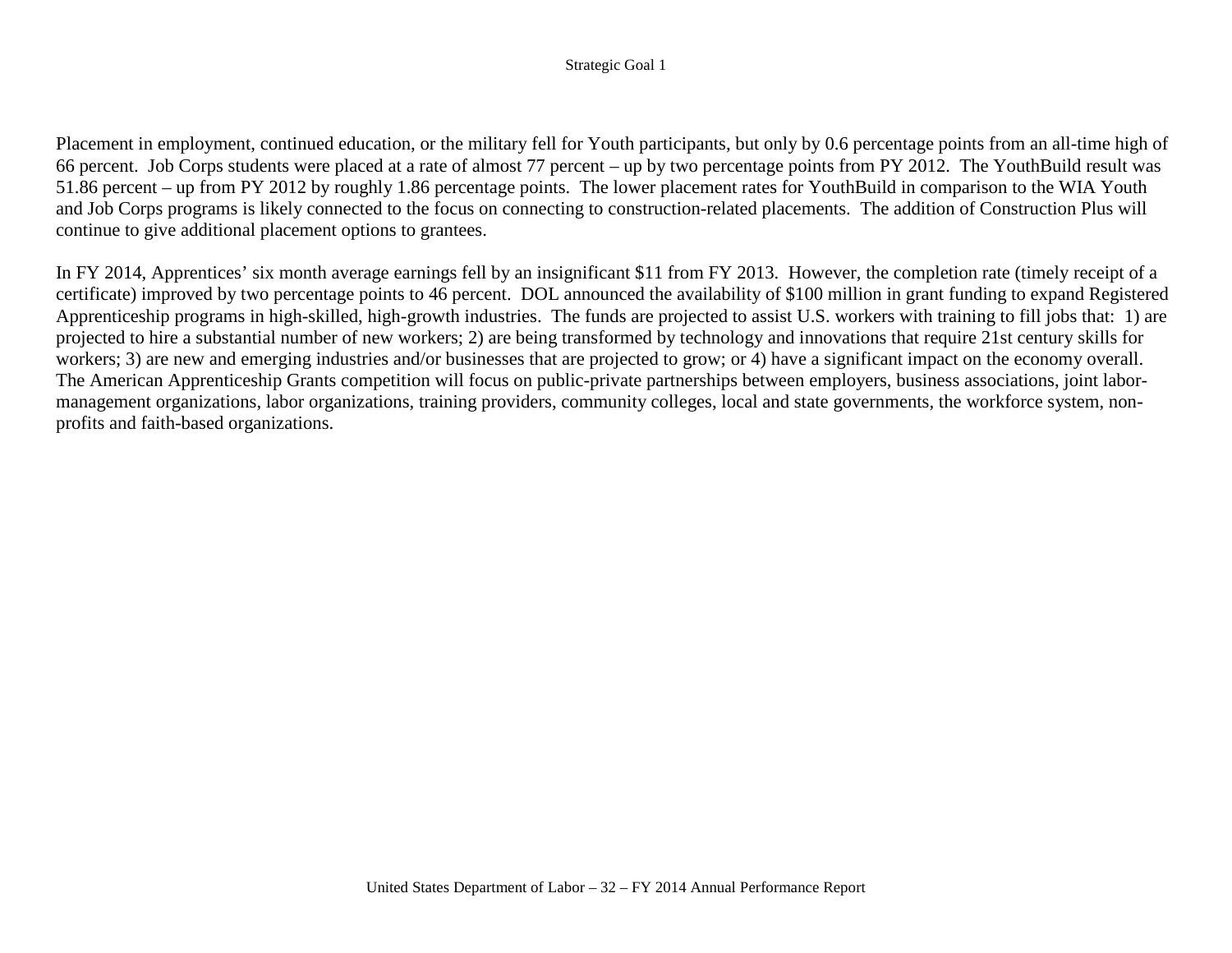| *Target reached (Y),<br>Improved (I), or Not<br><b>Reached</b> (N)                                                                                  |               | <b>FY/PY</b><br>2010    | <b>FY/PY</b><br>2011 | <b>FY/PY</b><br>2012     | <b>FY/PY</b><br>2013 | <b>FY/PY</b><br>2014 | <b>FY/PY</b><br>2015        | <b>FY/PY</b><br>2016      | <b>What Worked</b>                                                                                                                                                                                                                                                 | <b>What Didn't Work</b>                                                                                                                                                           | <b>Program Performance</b><br><b>Improvement Plan</b>                                                                                                                                                                             |
|-----------------------------------------------------------------------------------------------------------------------------------------------------|---------------|-------------------------|----------------------|--------------------------|----------------------|----------------------|-----------------------------|---------------------------|--------------------------------------------------------------------------------------------------------------------------------------------------------------------------------------------------------------------------------------------------------------------|-----------------------------------------------------------------------------------------------------------------------------------------------------------------------------------|-----------------------------------------------------------------------------------------------------------------------------------------------------------------------------------------------------------------------------------|
|                                                                                                                                                     | Target        | \$19,324                | \$19,352             | \$19,352                 | \$19,999             | \$25,201             | \$25,642                    | \$26,217                  |                                                                                                                                                                                                                                                                    |                                                                                                                                                                                   |                                                                                                                                                                                                                                   |
|                                                                                                                                                     | Result        | \$20,335                | \$22,210             | \$23,409                 | \$24,171             | \$24,160             | $\overline{a}$              | $\mathbb{L}^{\mathbb{L}}$ |                                                                                                                                                                                                                                                                    |                                                                                                                                                                                   |                                                                                                                                                                                                                                   |
| <b>Six Months Average</b><br>Earnings<br>(Apprenticeship)                                                                                           | <b>Status</b> | Y                       | Y                    | Y                        | Y                    | ${\bf N}$            |                             |                           | The six-month<br>average earnings for<br>completers was<br>\$30,116, over \$5,950 of construction and<br>more than for all<br>program participants. industry's higher<br>The result for<br>program completers<br>show it pays to<br>complete an<br>apprenticeship. | As apprenticeship<br>expands into new<br>occupations outside<br>this particular<br>wages, the overall<br>average six months<br>earnings may show<br>some downward<br>fluctuation. | Expansion into high<br>growth, high skilled<br>industries like health care,<br>information technology<br>will align apprenticeship<br>programs with post-<br>secondary education and<br>create pathways to long-<br>term careers. |
| Apprenticeship                                                                                                                                      | Target        | $\sim$ $\sim$           | $- -$                | $\overline{\phantom{a}}$ | 40.00%               | 45.00%               | 46.00%                      | 48.00%                    | Construction industry                                                                                                                                                                                                                                              |                                                                                                                                                                                   |                                                                                                                                                                                                                                   |
| National Completion<br>Rate: Percent of an                                                                                                          | Result        | $\overline{a}$          | $-1$                 | $\overline{\phantom{a}}$ | 44.00%               | 46.00%               | $\overline{a}$              | $\mathbb{L}^{\mathbb{L}}$ | growth, technical<br>assistance to                                                                                                                                                                                                                                 |                                                                                                                                                                                   |                                                                                                                                                                                                                                   |
| apprenticeship cohort<br>who receives a<br>certificate of<br>apprenticeship<br>completion within<br>one year of the<br>expected completion<br>date. | <b>Status</b> |                         |                      |                          | Y                    | $\mathbf Y$          |                             |                           | sponsors, and<br>improvements in the<br>economy encourage<br>sponsors to graduate<br>apprentices in a<br>timely manner which<br>positively impacts<br>completion rates.                                                                                            |                                                                                                                                                                                   |                                                                                                                                                                                                                                   |
| Percent of                                                                                                                                          | Target        | $\mathbb{L} \mathbb{L}$ | 40.40%               | 40.80%                   | 46.90%               | 46.20%               | 46.00%                      | $\mathbb{L}^{\mathbb{L}}$ |                                                                                                                                                                                                                                                                    | Calculations for this                                                                                                                                                             | ETA was exploring                                                                                                                                                                                                                 |
| participants who<br>achieve literacy or                                                                                                             | Result        | $\sim$ $\sim$           | 41.50%               | 47.50%                   | 52.40%               | $\overline{a}$       | $\mathcal{L} = \mathcal{L}$ | $ -$                      |                                                                                                                                                                                                                                                                    | measure are complex.                                                                                                                                                              | options to simplify<br>calculations, but WIOA                                                                                                                                                                                     |
| numeracy gains of<br>one adult basic<br>education level                                                                                             | <b>Status</b> | $-$                     | Y                    | Y                        | $\mathbf Y$          |                      |                             |                           |                                                                                                                                                                                                                                                                    | and grantees continue<br>to request technical<br>assistance.                                                                                                                      | eliminates this specific<br>measure entirely. ETA is<br>exploring options to                                                                                                                                                      |

ETA – Increase the number of participants earning industry-recognized credentials.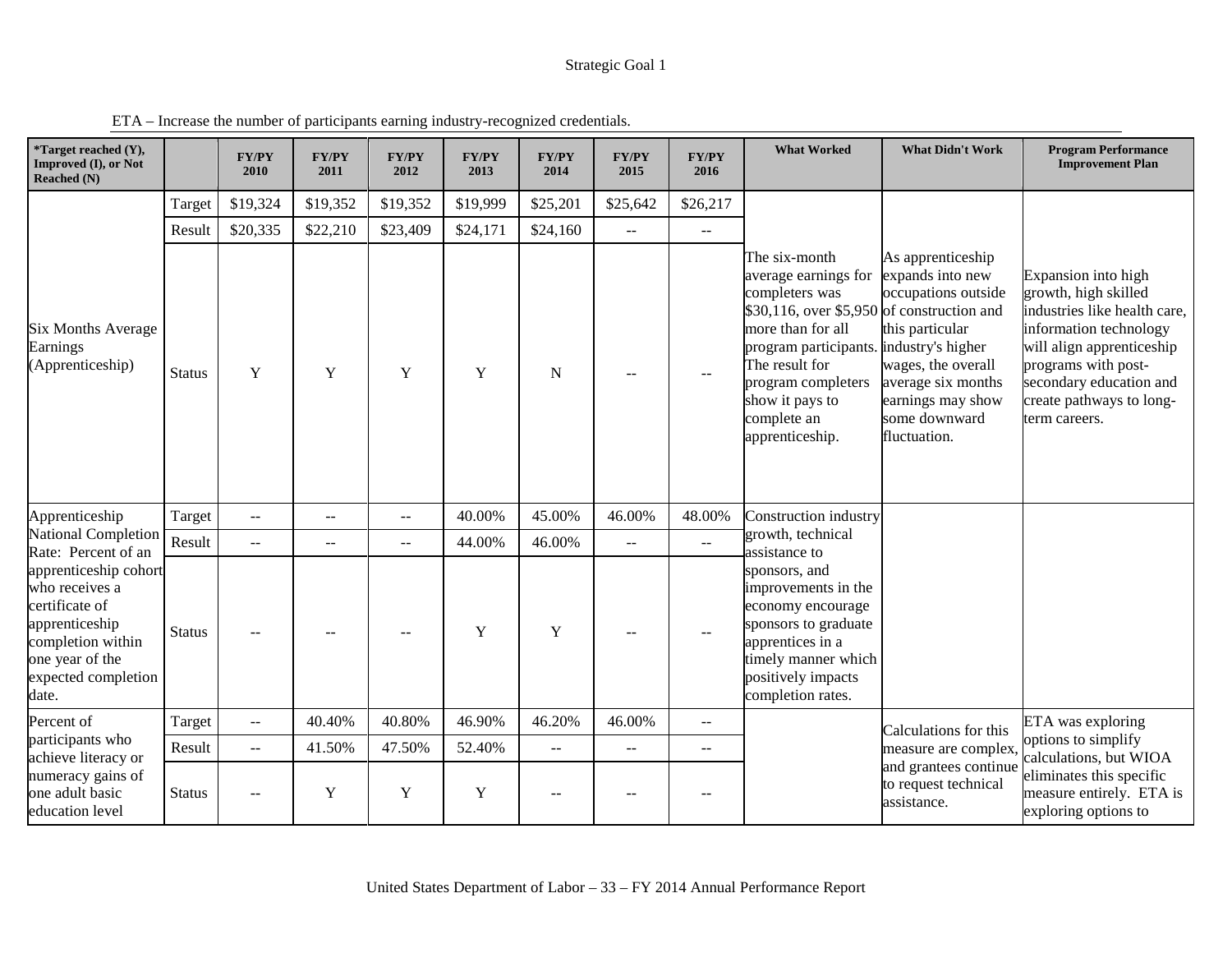| *Target reached (Y),<br>Improved (I), or Not<br>Reached (N)                                                                                                              |               | <b>FY/PY</b><br>2010 | <b>FY/PY</b><br>2011 | FY/PY<br>2012 | FY/PY<br>2013 | <b>FY/PY</b><br>2014      | <b>FY/PY</b><br>2015 | FY/PY<br>2016                                 | <b>What Worked</b>                                                                                                                   | <b>What Didn't Work</b>                                                                                                                                          | <b>Program Performance</b><br><b>Improvement Plan</b>                                                                          |
|--------------------------------------------------------------------------------------------------------------------------------------------------------------------------|---------------|----------------------|----------------------|---------------|---------------|---------------------------|----------------------|-----------------------------------------------|--------------------------------------------------------------------------------------------------------------------------------------|------------------------------------------------------------------------------------------------------------------------------------------------------------------|--------------------------------------------------------------------------------------------------------------------------------|
| (WIA Youth)                                                                                                                                                              |               |                      |                      |               |               |                           |                      |                                               |                                                                                                                                      |                                                                                                                                                                  | capture this type of<br>information in the WIOA<br>skills gain measure.                                                        |
|                                                                                                                                                                          | Target        | 55.40%               | 54.70%               | 59.60%        | 62.30%        | 62.20%                    | 62.20%               | $\bar{\omega}$                                |                                                                                                                                      | States continue to                                                                                                                                               |                                                                                                                                |
| Percent of                                                                                                                                                               | Result        | 59.50%               | 62.60%               | 62.30%        | 66.60%        | $\sim$ $\sim$             | $- -$                | $\mathord{\hspace{1pt}\text{--}\hspace{1pt}}$ |                                                                                                                                      | request technical<br>assistance for                                                                                                                              |                                                                                                                                |
| participants who earn<br>a diploma, high<br>school equivalency<br>or certificate by the<br>end of the third<br>quarter after exit.<br>(WIA Youth)                        | <b>Status</b> | $\mathbf Y$          | $\mathbf Y$          | Y             | Y             | $-$                       |                      | $-$                                           |                                                                                                                                      | identifying the<br>credentials that WIA<br>youth population are<br>most likely to<br>achieve, and can be<br>included as positive<br>results for this<br>measure. | ETA will continue to<br>identify strategies for<br>increasing credential<br>attainment, and provide<br>technical assistance.   |
| Percent of                                                                                                                                                               | Target        | 53.10%               | 53.30%               | 59.70%        | 66.40%        | 66.80%                    | 66.90%               | $\sim$ $\sim$                                 |                                                                                                                                      |                                                                                                                                                                  |                                                                                                                                |
| participants entering<br>employment or                                                                                                                                   | Result        | 59.00%               | 59.30%               | 66.00%        | 65.40%        | $\mathbb{L}^{\mathbb{L}}$ | $\mathbb{L}^{\perp}$ | $\sim$ $\sim$                                 |                                                                                                                                      |                                                                                                                                                                  |                                                                                                                                |
| enrolling in post-<br>secondary education,<br>the military or<br>advanced<br>training/occupational<br>skills training in the<br>first quarter after<br>exit. (WIA Youth) | <b>Status</b> | $\mathbf Y$          | $\mathbf Y$          | $\mathbf Y$   | N             |                           |                      |                                               |                                                                                                                                      |                                                                                                                                                                  | ETA continues to<br>emphasize creating and<br>sustaining career pathways<br>to assist youth entrance<br>into the labor market. |
|                                                                                                                                                                          | Target        | 56.00%               | 57.00%               | 58.00%        | 58.00%        | 67.00%                    | 67.50%               | $\overline{a}$                                |                                                                                                                                      |                                                                                                                                                                  |                                                                                                                                |
| Percent of students                                                                                                                                                      | Result        | 64.40%               | 64.90%               | 70.51%        | 66.78%        | 44                        | --                   | $\overline{a}$                                | Increased emphasis                                                                                                                   |                                                                                                                                                                  |                                                                                                                                |
| who attain a GED,<br>HSD, or certificate<br>by the end of the<br>third quarter after<br>exit from the<br>program (Job Corps)                                             | <b>Status</b> | $\mathbf Y$          | Y                    | Y             | Y             | $\qquad \qquad -$         |                      | $\mathord{\hspace{1pt}\text{--}\hspace{1pt}}$ | on academics for<br><b>GED/HSD</b><br>attainment,<br>particularly in<br>anticipation of the<br>2014 High School<br>Equivalency (HSE) |                                                                                                                                                                  |                                                                                                                                |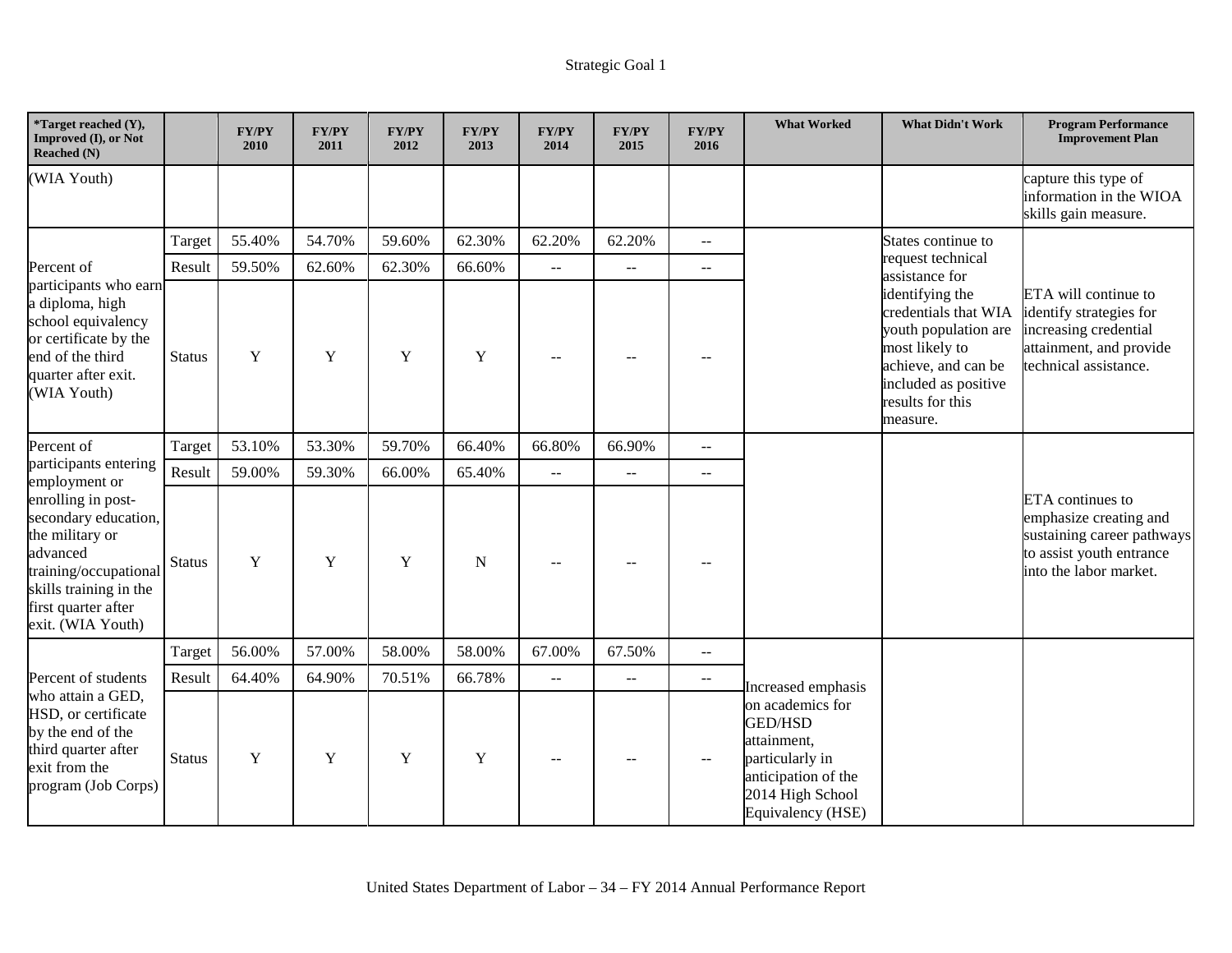| *Target reached (Y),<br>Improved (I), or Not<br><b>Reached</b> (N)                                                                                                     |               | FY/PY<br>2010            | <b>FY/PY</b><br>2011 | FY/PY<br>2012 | <b>FY/PY</b><br>2013 | <b>FY/PY</b><br>2014    | <b>FY/PY</b><br>2015                          | FY/PY<br>2016                                 | <b>What Worked</b>                                                                                                                        | <b>What Didn't Work</b>                                            | <b>Program Performance</b><br><b>Improvement Plan</b> |
|------------------------------------------------------------------------------------------------------------------------------------------------------------------------|---------------|--------------------------|----------------------|---------------|----------------------|-------------------------|-----------------------------------------------|-----------------------------------------------|-------------------------------------------------------------------------------------------------------------------------------------------|--------------------------------------------------------------------|-------------------------------------------------------|
|                                                                                                                                                                        |               |                          |                      |               |                      |                         |                                               |                                               | changes, and<br>continued focus on<br>career technical<br>training.                                                                       |                                                                    |                                                       |
| Percent of Job Corps                                                                                                                                                   | Target        | $\sim$ $\sim$            | 60.00%               | 61.00%        | 62.00%               | 66.50%                  | 67.00%                                        | $-$                                           | Increased emphasis                                                                                                                        |                                                                    |                                                       |
| students who achieve<br>literacy or numeracy                                                                                                                           | Result        | $\bar{\omega}$           | 64.70%               | 69.16%        | 66.06%               | $\sim$ $\sim$           | ΞĒ,                                           | $\overline{\phantom{a}}$                      | on literacy/numeracy                                                                                                                      |                                                                    |                                                       |
| gains of one or more<br>adult basic education Status<br>levels                                                                                                         |               | $-$                      | $\mathbf Y$          | Y             | $\mathbf Y$          | $\sim$ $\sim$           | --                                            | $\mathord{\hspace{1pt}\text{--}\hspace{1pt}}$ | training especially<br>with LEP<br>populations.                                                                                           |                                                                    |                                                       |
|                                                                                                                                                                        | Target        | $\sim$ $\sim$            | 50.00%               | 51.00%        | 70.00%               | 94.00%                  | 94.50%                                        | $\overline{a}$                                | Additional technical                                                                                                                      |                                                                    |                                                       |
| Percent of Job Corps                                                                                                                                                   | Result        | $\overline{\phantom{a}}$ | 77.30%               | 89.00%        | 93.50%               | $\mathbb{L} \mathbb{L}$ | $\overline{\phantom{a}}$                      | ΞĒ,                                           | assistance and<br>clarification of                                                                                                        |                                                                    |                                                       |
| students who attain<br>industry-recognized<br>certifications                                                                                                           | <b>Status</b> | $-$                      | Y                    | Y             | Y                    | $\sim$                  | $-$                                           | $-$                                           | industry-recognized<br>credentials increased<br>performance<br>reporting.                                                                 |                                                                    |                                                       |
| Percent of Job Corps                                                                                                                                                   | Target        | 65.3%                    | 66.3%                | 67.3%         | 65.0%                | 77.0%                   | 77.5%                                         | $\overline{a}$                                | From PY 2010                                                                                                                              |                                                                    |                                                       |
| Participants entering<br>employment or                                                                                                                                 | Result        | 73.4%                    | 73.3%                | 74.6%         | 76.7%                | $\sim$ $\sim$           | $\overline{a}$                                | $\mathcal{L}_{\mathcal{L}}$                   | onward, Job Corps                                                                                                                         |                                                                    |                                                       |
| enrolling in post-<br>secondary education<br>and/or advanced<br>training/occupational Status<br>skills training in the<br>first quarter after exit<br>from the program |               | Y                        | Y                    | Y             | Y                    | $\sim$                  | --                                            | $\sim$                                        | targets were adjusted<br>to economic<br>conditions. At the<br>same time,<br>performance<br>improved allowing us<br>to exceed the targets. |                                                                    |                                                       |
| Percent of graduates                                                                                                                                                   | Target        | $\overline{a}$           | $-$                  | $\mathbf{u}$  | 69.00%               | 67.00%                  | 67.50%                                        | $\mathbf{u}$                                  |                                                                                                                                           | <b>Job Training Match</b>                                          |                                                       |
| placed in an<br>occupation or                                                                                                                                          | Result        | $\overline{a}$           | 44                   | 69.30%        | 66.70%               | $\sim$ $\sim$           | $\mathbb{L}^{\mathbb{L}}$                     | $-$                                           |                                                                                                                                           | Crosswalk was<br>revised in PY 2011 to                             |                                                       |
| industry related to<br>their training (Job<br>Corps)                                                                                                                   | <b>Status</b> | $-$                      |                      | $\sim$ $\sim$ | N                    | $\sim$ $\sim$           | $\mathord{\hspace{1pt}\text{--}\hspace{1pt}}$ | $\overline{\phantom{a}}$                      |                                                                                                                                           | reflect narrower<br>job/training matches.<br>The results have been |                                                       |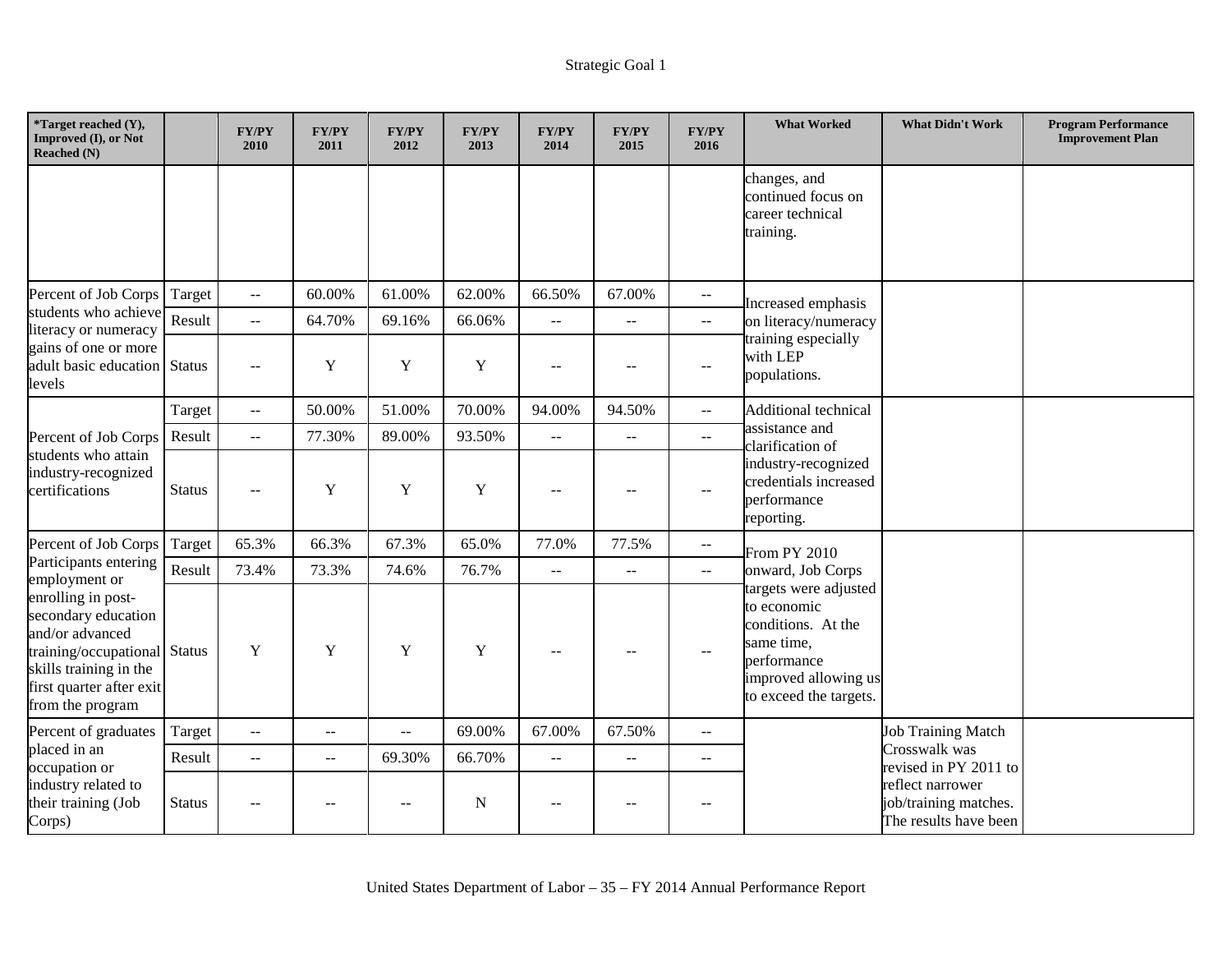| *Target reached (Y),<br>Improved (I), or Not<br>Reached (N)                                    |               | <b>FY/PY</b><br>2010 | <b>FY/PY</b><br>2011 | <b>FY/PY</b><br>2012 | <b>FY/PY</b><br>2013 | <b>FY/PY</b><br>2014    | <b>FY/PY</b><br>2015      | <b>FY/PY</b><br>2016                          | <b>What Worked</b>                                                                                                                                         | <b>What Didn't Work</b>                                                                  | <b>Program Performance</b><br><b>Improvement Plan</b>                                                                                                                                                                                   |
|------------------------------------------------------------------------------------------------|---------------|----------------------|----------------------|----------------------|----------------------|-------------------------|---------------------------|-----------------------------------------------|------------------------------------------------------------------------------------------------------------------------------------------------------------|------------------------------------------------------------------------------------------|-----------------------------------------------------------------------------------------------------------------------------------------------------------------------------------------------------------------------------------------|
|                                                                                                |               |                      |                      |                      |                      |                         |                           |                                               |                                                                                                                                                            | lower since then.                                                                        |                                                                                                                                                                                                                                         |
| Percent of                                                                                     | Target        | $\overline{a}$       | 52.00%               | 58.80%               | 58.50% [r]           | 57.80%                  | 57.60%                    | 57.20%                                        |                                                                                                                                                            |                                                                                          |                                                                                                                                                                                                                                         |
| participants deficient<br>in basic skills who                                                  | Result        | $\overline{a}$       | 58.33%               | 59.13%               | 59.50%               | 59.31%                  | $-$                       | $\mathcal{L}_{\mathcal{L}}$                   | YouthBuild had four<br>MIS trainings that                                                                                                                  |                                                                                          | Continue to offer technical                                                                                                                                                                                                             |
| achieve literacy or<br>numeracy gains of<br>one adult basic<br>education level<br>(YouthBuild) | <b>Status</b> | $-$                  | Y                    | Y                    | Y                    | Y                       | --                        | $-$                                           | help grantees enter<br>data correctly and<br>understand the<br>measure.                                                                                    |                                                                                          | assistance to support this<br>measure.                                                                                                                                                                                                  |
|                                                                                                | Target        | $\overline{a}$       | 58.10%               | 58.50%               | 59.30%               | 60.60%                  | 61.20%                    | $\overline{a}$                                |                                                                                                                                                            |                                                                                          |                                                                                                                                                                                                                                         |
|                                                                                                | Result        | $\overline{a}$       | 68.55%               | 58.60%               | 57.78%               | $\mathbb{L} \mathbb{L}$ | $\overline{a}$            | $- -$                                         |                                                                                                                                                            |                                                                                          | ETA will continue to                                                                                                                                                                                                                    |
| <b>Entered Employment</b><br>Rate for Non-Youth<br>(REXO)                                      | <b>Status</b> | $\sim$ $\sim$        | Y                    | Y                    | N                    | $\sim$                  | $-$                       | $-$                                           | Offenders face many This goal, as well as<br>barriers to<br>employment, and a<br>placement rate of<br>close to 60 percent<br>reflects a strong<br>program. | goals, largely reflects<br>how at-risk the<br>population of ex-<br>offenders is that ETA | provide technical<br>the other performance assistance to grantees to<br>improve services to<br>offenders, including the<br>use of experienced<br>coaches, monitoring by<br>serves in a given year. Regional Office project<br>officers. |
|                                                                                                | Target        | $\sim$ $\sim$        | 22.00%               | 22.00%               | 22.00%               | 22.00%                  | 21.00%                    | $\overline{a}$                                |                                                                                                                                                            |                                                                                          |                                                                                                                                                                                                                                         |
|                                                                                                | Result        | $\sim$ $\sim$        | 12.00%               | 13.20%               | 10.59%               | $\mathbf{u}$            | $\overline{a}$            | $-$                                           |                                                                                                                                                            |                                                                                          |                                                                                                                                                                                                                                         |
| Recidivism Rate for<br>Non-Youth (RExO)                                                        | <b>Status</b> | --                   | $-$                  | $\mathbf I$          | N                    | $\sim$ $-$              | $- -$                     |                                               |                                                                                                                                                            |                                                                                          |                                                                                                                                                                                                                                         |
| Placement into                                                                                 | Target        | $\bar{\omega}$       | 41.70%               | 50.20%               | $50.00\%$ [r]        | 50.40%                  | 50.50%                    | $\overline{a}$                                | YouthBuild had four                                                                                                                                        |                                                                                          | Continue to offer technical                                                                                                                                                                                                             |
| Employment or<br>Education                                                                     | Result        | $\overline{a}$       | 47.50%               | 49.62%               | 51.86%               | 52.37%                  | $\mathbb{L}^{\mathbb{L}}$ | $\overline{a}$                                | Management<br><b>Information System</b>                                                                                                                    |                                                                                          | assistance to support this                                                                                                                                                                                                              |
| (YouthBuild)                                                                                   | <b>Status</b> | $\overline{a}$       | $\mathbf Y$          | $\bf{I}$             | $\mathbf Y$          | $\mathbf Y$             | $-$                       | $\mathord{\hspace{1pt}\text{--}\hspace{1pt}}$ | (MIS) trainings that                                                                                                                                       |                                                                                          | measure.                                                                                                                                                                                                                                |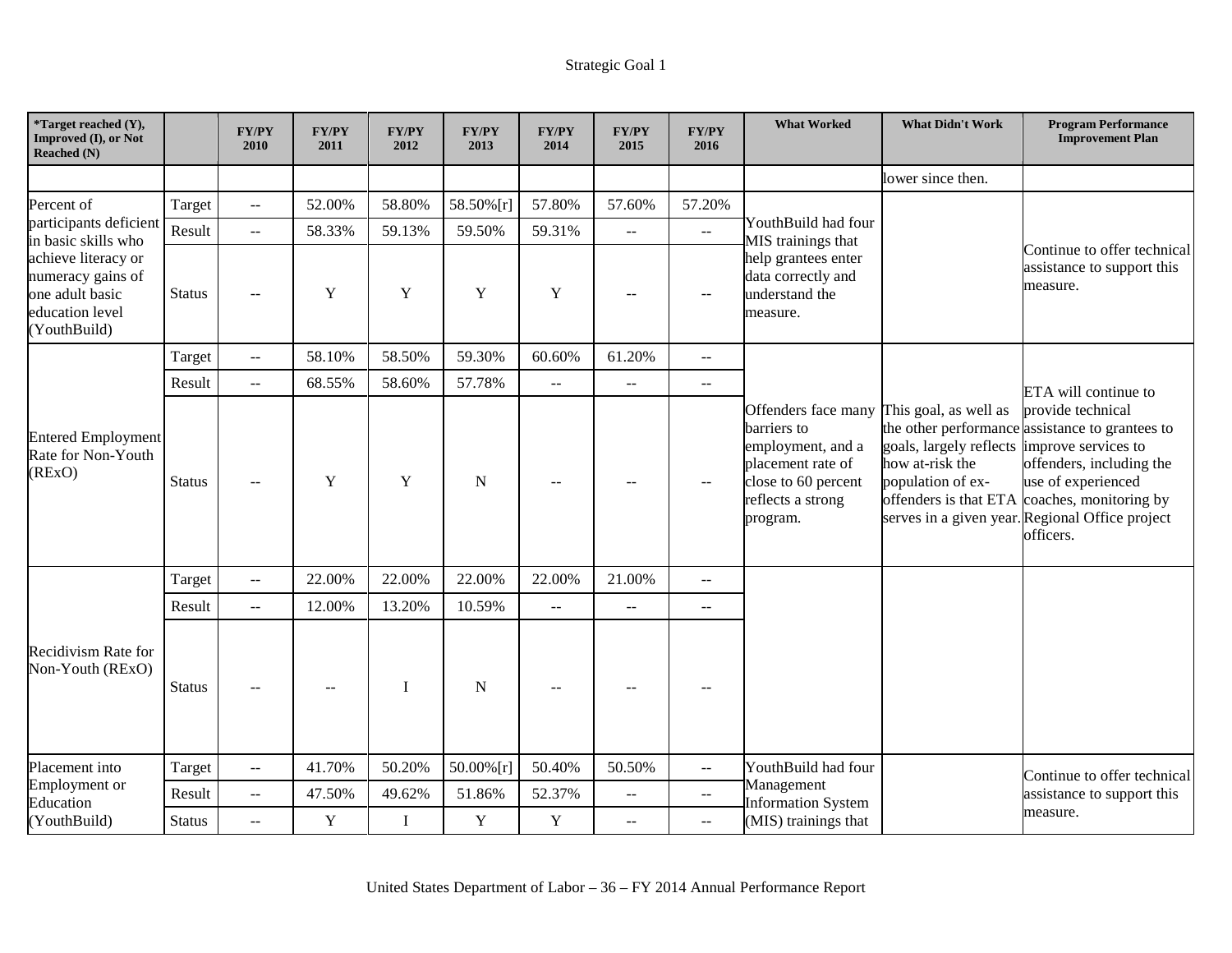| *Target reached (Y),<br>Improved (I), or Not<br><b>Reached</b> (N)                                     |               | <b>FY/PY</b><br>2010 | <b>FY/PY</b><br>2011 | <b>FY/PY</b><br>2012 | <b>FY/PY</b><br>2013 | <b>FY/PY</b><br>2014 | <b>FY/PY</b><br>2015 | <b>FY/PY</b><br>2016     | <b>What Worked</b>                                                      | <b>What Didn't Work</b>                                                              | <b>Program Performance</b><br><b>Improvement Plan</b>                                                                                       |
|--------------------------------------------------------------------------------------------------------|---------------|----------------------|----------------------|----------------------|----------------------|----------------------|----------------------|--------------------------|-------------------------------------------------------------------------|--------------------------------------------------------------------------------------|---------------------------------------------------------------------------------------------------------------------------------------------|
|                                                                                                        |               |                      |                      |                      |                      |                      |                      |                          | help grantees enter<br>data correctly and<br>understand the<br>measure. |                                                                                      |                                                                                                                                             |
|                                                                                                        | Target        | $- -$                | $\qquad \qquad -$    | 59.00%               | 59.50%               | 62.90%               | $-$                  | $--$                     |                                                                         |                                                                                      | ETA continues to work                                                                                                                       |
| Percent of Training                                                                                    | Result        | $-$                  | $\qquad \qquad -$    | 57.20%               | 59.00%               | $- -$                | --                   | --                       |                                                                         | Smaller grant cohorts<br>(NEG, ARRA High                                             | towards improving APG<br>performance by highlighting                                                                                        |
| Program Exiters who<br>Earn an Industry<br>Recognized<br>Credential (APG)                              | <b>Status</b> |                      |                      |                      |                      |                      |                      |                          | WIA program data<br>has been consistent.                                | Growth, and<br><b>Emerging Industries</b> )<br>fluctuate due to<br>smaller cohorts.  | the importance of credential<br>attainment and accurate<br>reporting and continuing to<br>provide technical assistance<br>on best practices |
| Percent of                                                                                             | Target        | 60.70%               | 60.00%               | 62.90%               | 67.20%[r]            | 67.10%               | 67.10%               | 67.10%                   |                                                                         |                                                                                      |                                                                                                                                             |
| participants who earn<br>a diploma, high                                                               | Result        | 62.13%               | 66.18%               | 67.22%               | 66.84%               | 66.84%               | $- -$                | $\overline{\phantom{m}}$ | YouthBuild had four<br>MIS trainings that                               | Change to new high<br>school equivalency                                             |                                                                                                                                             |
| school equivalency,<br>or certificate by the<br>end of the third<br>quarter after exit<br>(YouthBuild) | <b>Status</b> | Y                    | Y                    | Y                    | N                    | $\mathbf N$          |                      | $\overline{\phantom{m}}$ | help grantees enter<br>data correctly and<br>understand the<br>measure. | may have caused less<br>than 1 percent to not<br>to understand the<br>measure fully. | Continue to offer technical<br>assistance to support this<br>measure.                                                                       |
|                                                                                                        | Target        | \$9.10               | \$9.25               | \$9.30               | \$9.35               | \$10.00              | \$10.10              | $\overline{\phantom{a}}$ | Wage targets were                                                       |                                                                                      |                                                                                                                                             |
| Average wage of<br>graduates at initial                                                                | Result        | \$9.40               | \$9.60               | \$9.70               | \$9.90               | $- -$                | $-$                  | $\mathbf{u}$             | based on past<br>performance and as                                     |                                                                                      |                                                                                                                                             |
| placement (Job<br>Corps)                                                                               | <b>Status</b> | Y                    | Y                    | Y                    | Y                    |                      |                      |                          | economic conditions<br>improved, graduate<br>wages also increased.      |                                                                                      |                                                                                                                                             |

**Sources:** Apprenticeship – Registered Apprenticeship Partners Information Data System (RAPIDS). YouthBuild – grantees' quarterly reports. Job Corps – Job Corps Management Information System. WIA Youth – Annual State WIA performance reports (ETA-9091). APG: State/Grantee Quarterly Reports. Apprenticeship – Registered Apprenticeship Partners Information Data System (RAPIDS). YouthBuild – grantees' quarterly reports. RExO – grantees' quarterly reports. Job Corps – Job Corps Center Information System. WIA Youth – Annual State WIA performance reports (ETA-9091). APG – State/Grantee Quarterly Reports.

**Notes:** Targets for most of the programs that support this strategic objective have been adjusted based on a regression model that accounts for the effect of unemployment rates on program performance outcomes and OMB's assumptions about future economic conditions. In the next few months, these targets will be updated based on more recent program results. Due to changes in performance measures and definitions under WIOA that take effect in the last quarter of FY 2016 (July 1, 2016) targets will be base lined for FY 2017 and FY 2018.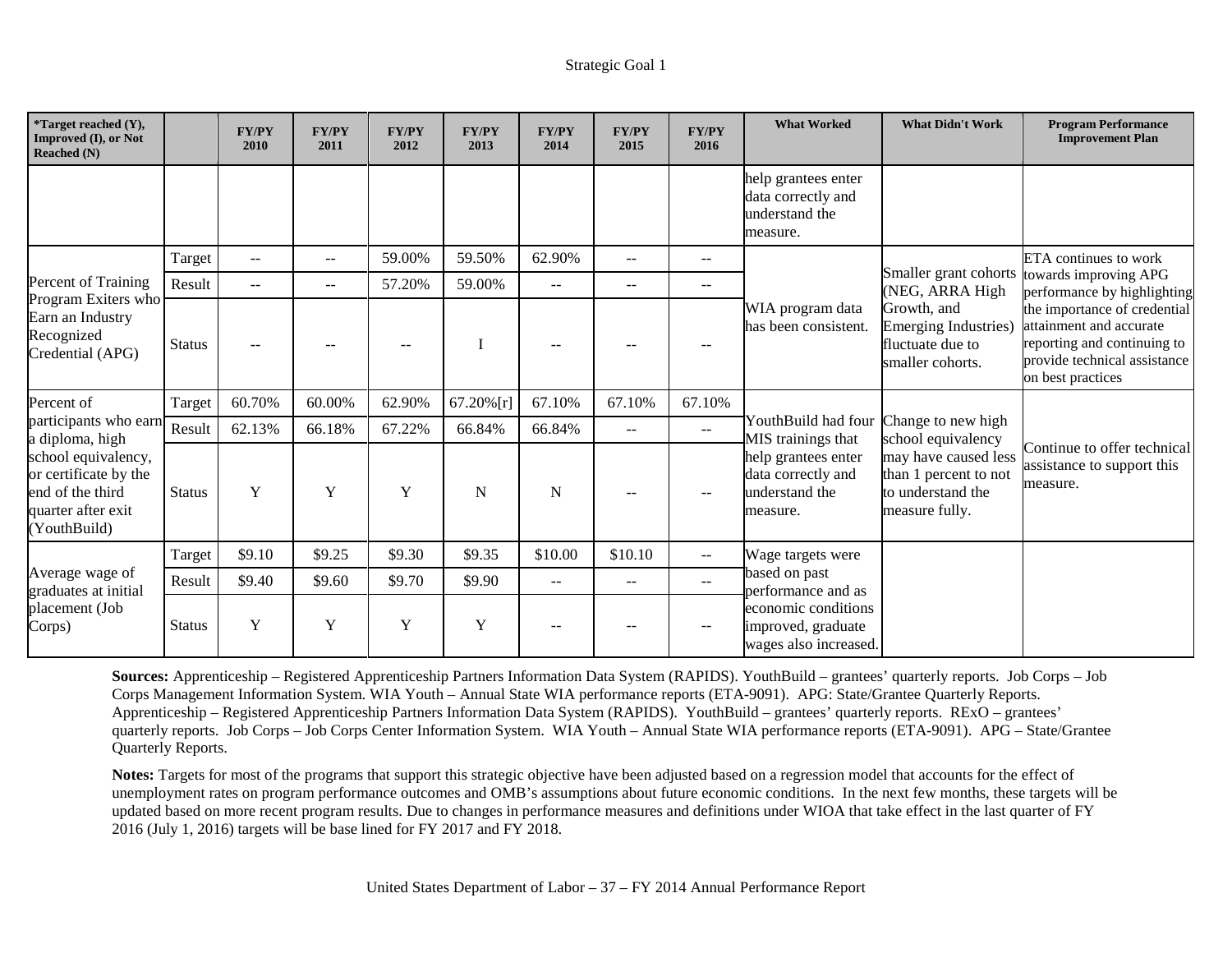# Strategic Objective 1.3 – Advance workers' rights, acceptable work conditions, and livelihoods, particularly for the world's vulnerable populations

# **Analysis and Future Plans**

# Bureau of International Labor Affairs (ILAB)

In FY 2014, ILAB met or exceeded targets on five of six reported outcome measures established in FY 2011. In FY 2015, ILAB will continue refining performance measures to more accurately capture the effectiveness of its work. ILAB will pilot qualitative performance measures to gauge policy priority and overall project progress this year.

# *Policy*

As a result of ILAB activities in FY 2014, various countries and international fora adopted 35 policy positions (one more than targeted) that reflect USG international labor interests and priorities. Additional FY 2014 accomplishments include: adoption of Paraguay's First Action Plan on Forced Labor; a new strategic plan in Ghana with both employers and unions creating a national action plan to eliminate the worst forms of child labor; a Constitutional reform to increase employment age from 14 to 15 in Mexico; legislation across the Philippines against child labor; and as a result of ILAB's ongoing trade negotiations , the Government of Vietnam agreed to make initial changes to their labor laws to improve compliance with international labor standards. However, additional commitments and actions are expected as part of the ongoing trade negotiation process.

# *Grant-Funded Technical Assistance*

In FY 2014, ILAB managed 69 active grants for at least part of the year, totaling approximately \$357 million, and met or exceeded targets for all performance measures related to grant-funded technical assistance. ILAB focused on priority countries and initiatives while keeping adequate regional coverage. As in FY 2014, ILAB will continue funding child labor projects that have a broader worker rights and livelihoods component for FY 2015. ILAB will also focus on countries where the political and institutional context offers particular opportunities for the effective application of an integrated approach benefiting both child labor eradication and worker rights goals.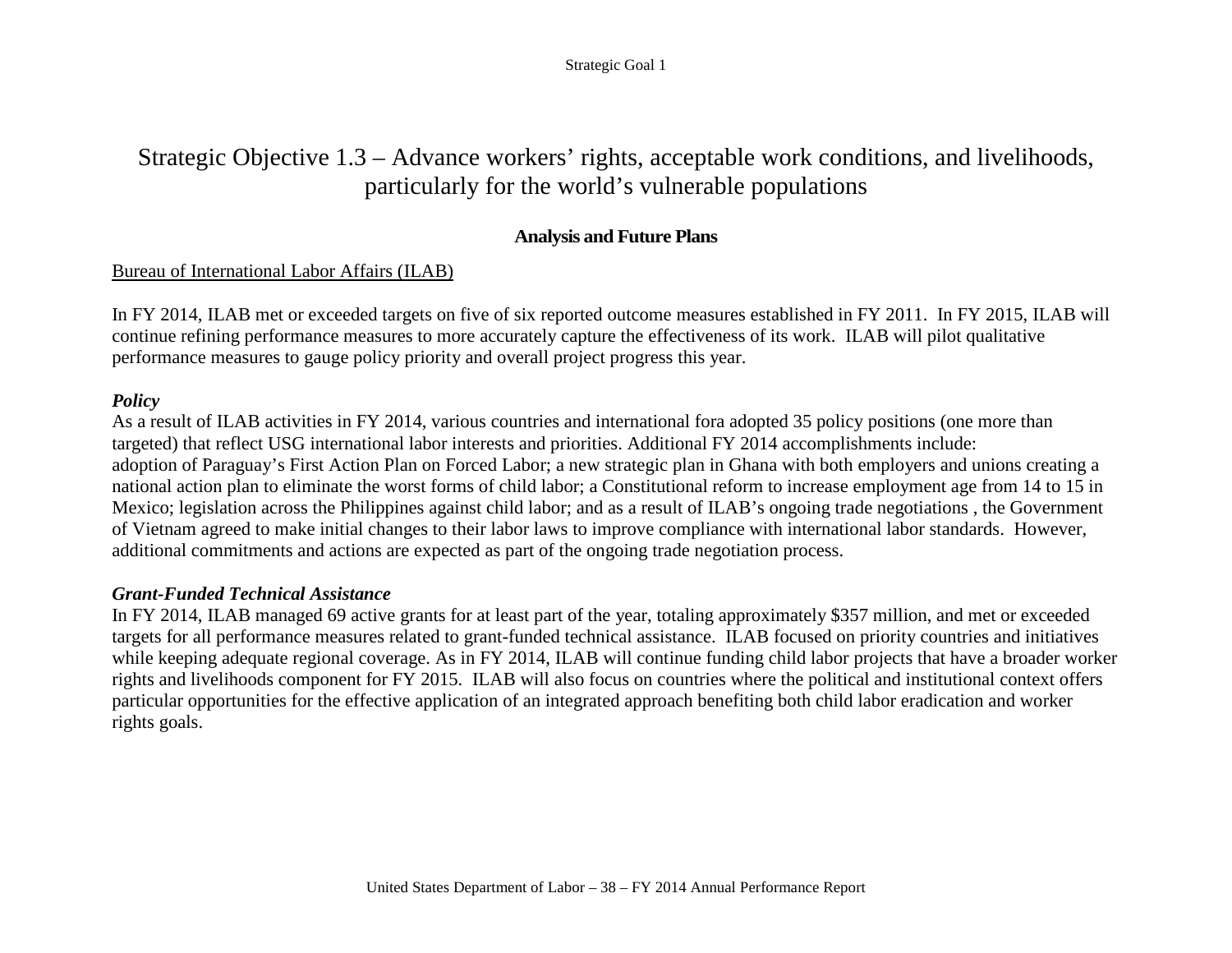# *Grant-Funded Technical Assistance* **–***Worker Rights in Trading Partner Countries*

In FY 2014, ILAB funded model programs in 22 countries to strengthen government enforcement of labor laws, improve voluntary compliance by businesses with international labor standards, and strengthen the capacity of workers' organizations to represent workers. ILAB worked closely with governments, multilateral and regional organizations, and business and workers' organizations.

# *Grant-Funded Technical Assistance* **–** *Child Labor*

In FY 2014, ILAB initiated new projects to provide livelihood services to vulnerable households, continued efforts building global capacity to combat child labor, and oversaw and managed projects initiated in previous fiscal years. ILAB worked with grantees in over 60 countries, reaching 75,205 children engaged in or at high risk of entering child labor, exceeding its annual target by12 percent. ILAB also worked on specific projects to help increase the capacity of governments to address child labor in 28 countries through passage of new child labor legislation, training labor inspectors, and adoption of national action plans to address child labor.

| <i>*</i> Target reached $(Y)$ ,<br><b>Improved (I), or Not</b><br>Reached $(N)$                                                |               | <b>FY/PY</b><br>2010     | employee women rights and inventiously remember pop-<br><b>FY/PY</b><br>2011 | <b>FY/PY</b><br>2012 | <b>FY/PY</b><br>2013 | <b>FY/PY</b><br>2014 | <b>FY/PY</b><br>2015 | FY/PY<br>2016 | <b>What Worked</b>                                                                                                          | <b>What Didn't Work</b>                                                                                                                                  | <b>Program Performance</b><br><b>Improvement Plan</b>                                                                           |
|--------------------------------------------------------------------------------------------------------------------------------|---------------|--------------------------|------------------------------------------------------------------------------|----------------------|----------------------|----------------------|----------------------|---------------|-----------------------------------------------------------------------------------------------------------------------------|----------------------------------------------------------------------------------------------------------------------------------------------------------|---------------------------------------------------------------------------------------------------------------------------------|
| Number of policy                                                                                                               | Target        | $\overline{\phantom{m}}$ | Base                                                                         | 34                   | 34                   | 34                   | 34                   | 38            | Greater engagement                                                                                                          |                                                                                                                                                          | This outcome measure will                                                                                                       |
| positions adopted by<br>international fora and                                                                                 | Result        | $--$                     | 34                                                                           | 36                   | 45                   | 35                   | $- -$                | $- -$         | of stakeholders<br>throughout the year,                                                                                     |                                                                                                                                                          | be modified or removed as<br><b>ILAB</b> further develops                                                                       |
| countries that reflect<br><b>ILAB</b> and DOL<br>priorities                                                                    | <b>Status</b> | --                       |                                                                              | Y                    | Y                    | Y                    |                      | --            | especially leading up<br>to major policy<br>events.                                                                         |                                                                                                                                                          | qualitative measures to<br>track the progress of<br>policy priorities over time.                                                |
|                                                                                                                                | Target        | $\sim$ $\sim$            | Base                                                                         | 81,181               | 67,077               | 66,760               | 28,538               | 28,538        |                                                                                                                             | A few projects did not                                                                                                                                   |                                                                                                                                 |
| Number of children                                                                                                             | Result        | $\sim$ $\sim$            | 100,006                                                                      | 100,436              | 90,217               | 75,205               | $- -$                | $\mathbf{u}$  | <b>ILAB</b> continues to                                                                                                    | meet their targets. The<br>most significant                                                                                                              | <b>ILAB</b> continues to work                                                                                                   |
| engaged in or at<br>high-risk of entering<br>the worst forms of<br>child labor provided<br>education or<br>vocational services | Status        | $\overline{\phantom{m}}$ |                                                                              | $\mathbf Y$          | Y                    | Y                    |                      |               | expand its provision<br>of services in new<br>projects. Several<br>projects exceeded<br>their service<br>provision targets. | example was an ILAB<br>funded child labor<br>elimination project in<br>Liberia, which<br>suspended all project<br>services due to the<br>Ebola outbreak. | with grantees to ensure<br>they set appropriate targets<br>through close monitoring<br>and communications with<br>the projects. |
|                                                                                                                                | Target        | $\mathbf{u}$             | Base                                                                         | 13                   | 15                   | 15                   | 15                   | 17            |                                                                                                                             |                                                                                                                                                          |                                                                                                                                 |
|                                                                                                                                | Result        | $\qquad \qquad -$        | 13                                                                           | $\tau$               | 15                   | 16                   | $- -$                | $- -$         |                                                                                                                             |                                                                                                                                                          |                                                                                                                                 |
|                                                                                                                                | Status        | $\overline{\phantom{m}}$ | --                                                                           | N                    | Y                    | Y                    | $-$                  | --            |                                                                                                                             |                                                                                                                                                          |                                                                                                                                 |

| DM – Improve worker rights and livelihoods for vulnerable populations |  |  |
|-----------------------------------------------------------------------|--|--|
|                                                                       |  |  |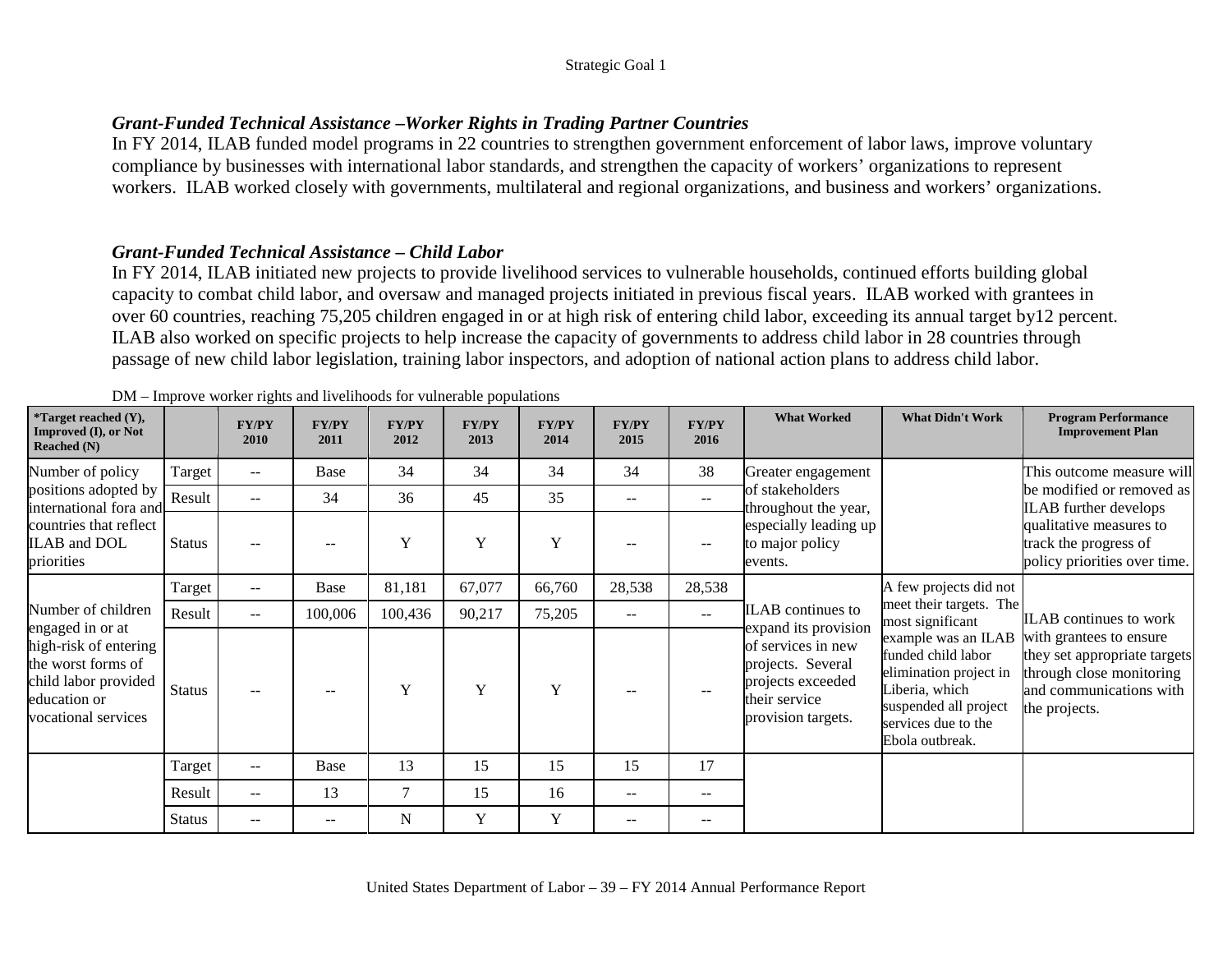| *Target reached (Y),<br>Improved (I), or Not<br>Reached $(N)$                                                                                         |               | <b>FY/PY</b><br>2010     | <b>FY/PY</b><br>2011 | <b>FY/PY</b><br>2012 | <b>FY/PY</b><br>2013 | <b>FY/PY</b><br>2014 | <b>FY/PY</b><br>2015     | FY/PY<br>2016     | <b>What Worked</b>                                                               | <b>What Didn't Work</b> | <b>Program Performance</b><br><b>Improvement Plan</b>                                                                                                                       |
|-------------------------------------------------------------------------------------------------------------------------------------------------------|---------------|--------------------------|----------------------|----------------------|----------------------|----------------------|--------------------------|-------------------|----------------------------------------------------------------------------------|-------------------------|-----------------------------------------------------------------------------------------------------------------------------------------------------------------------------|
| Number of countries<br>in which worker<br>rights and/or<br>working conditions<br>are improved                                                         |               |                          |                      |                      |                      |                      |                          |                   | Greater engagement<br>of stakeholders and<br>increased relationship<br>building. |                         | This outcome measure will<br>be removed as ILAB<br>further develops new<br>performance measures to<br>capture improvements in<br>workers' rights and<br>working conditions. |
| Number of countries                                                                                                                                   | Target        | $\sim$ $\sim$            | Base                 | 18                   | 21                   | 16                   | 20                       | 22                |                                                                                  |                         |                                                                                                                                                                             |
| with improved<br>capacity of the                                                                                                                      | Result        | $\overline{\phantom{m}}$ | 18                   | 8                    | 20                   | 17                   | $\overline{\phantom{m}}$ | $\qquad \qquad -$ |                                                                                  |                         | This outcome measure will                                                                                                                                                   |
| government and/or<br>other social partners<br>to protect worker<br>rights and/or<br>improve working<br>conditions as a result of<br>DOL interventions | <b>Status</b> | $- -$                    | $- -$                | N                    |                      | Y                    | $- -$                    | --                | Greater engagement<br>of stakeholders and<br>increased relationship<br>building. |                         | be removed as ILAB<br>further develops new<br>performance measures to<br>capture improvements in<br>workers' rights and<br>working conditions.                              |

**Sources:** Grantee Technical Progress Reports, Project Monitoring and Internal Records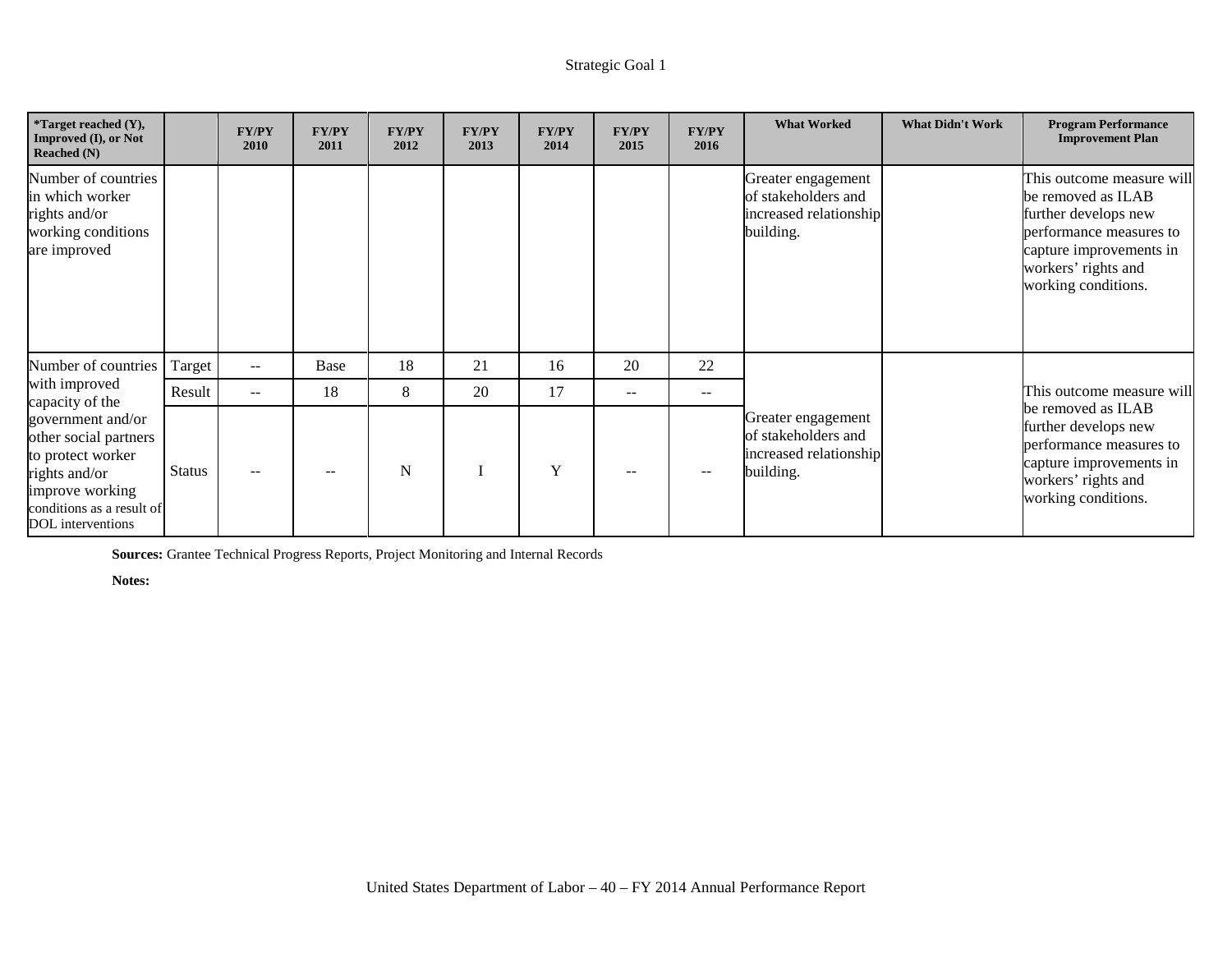# **Strategic Goal 2: Improve workplace safety and health**

# Strategic Objective 2.1 – Secure safe and healthy workplaces, particularly in high-risk industries

### **Analysis and Future Plans**

### Occupational Safety and Health Administration

In FY 2014, OSHA continued work on establishing baselines and targets for DOL Priority Goals to secure safe and healthy workplaces, particularly in high risk industries. In addition, OSHA reached its targets in two of the four quantitative measures. OSHA did not reach the target for number of safety inspections or the target for the number of health inspections. The inability of OSHA investigators to perform their inspections or lay groundwork early in the year, due to the government shutdown, significantly impaired the numbers of safety and health inspections completed. To increase focus on those industries and workplaces with the greatest potential for health and safety hazards, in FY 2014 OSHA established a baseline for the percent of inspection that are National Emphasis Programs (NEP) and Local Emphasis Programs (LEP). In FY 2015, OSHA is targeting for 68.7 percent of all investigations to be NEP/LEP.

In FY 2015, OSHA will continue to use enforcement, regulation, compliance assistance, and outreach to meet the agency's priorities of reducing workplace injuries, illnesses, and fatalities. The number of workplaces in the U.S. makes it impossible for OSHA compliance officers to inspect more than a fraction of them in a year, so OSHA will strategically prioritize its resources to target those issues and areas which will yield the greatest impact.

For example, OSHA will continue to tailor its programmed and unprogrammed inspection programs to most effectively meet its mandate of securing safe and healthy workplaces.

Unprogrammed inspections, primarily complaints/fatalities/referrals, are a vital part of OSHA's work; properly screening complaints and responding in a timely manner are effective ways to target dangerous workplaces. On January 1, 2015, OSHA's new reporting requirements went into effect, requiring employers to report, in addition to all work-related fatalities, all work-related in-patient hospitalizations, as well as amputations and losses of eyes, to OSHA within 24 hours of the event. Previously employers had to report all work-related fatalities and in-patient hospitalizations of three or more workers. With the new reporting requirements, OSHA is expecting tens of thousands of additional reports. OSHA will no longer send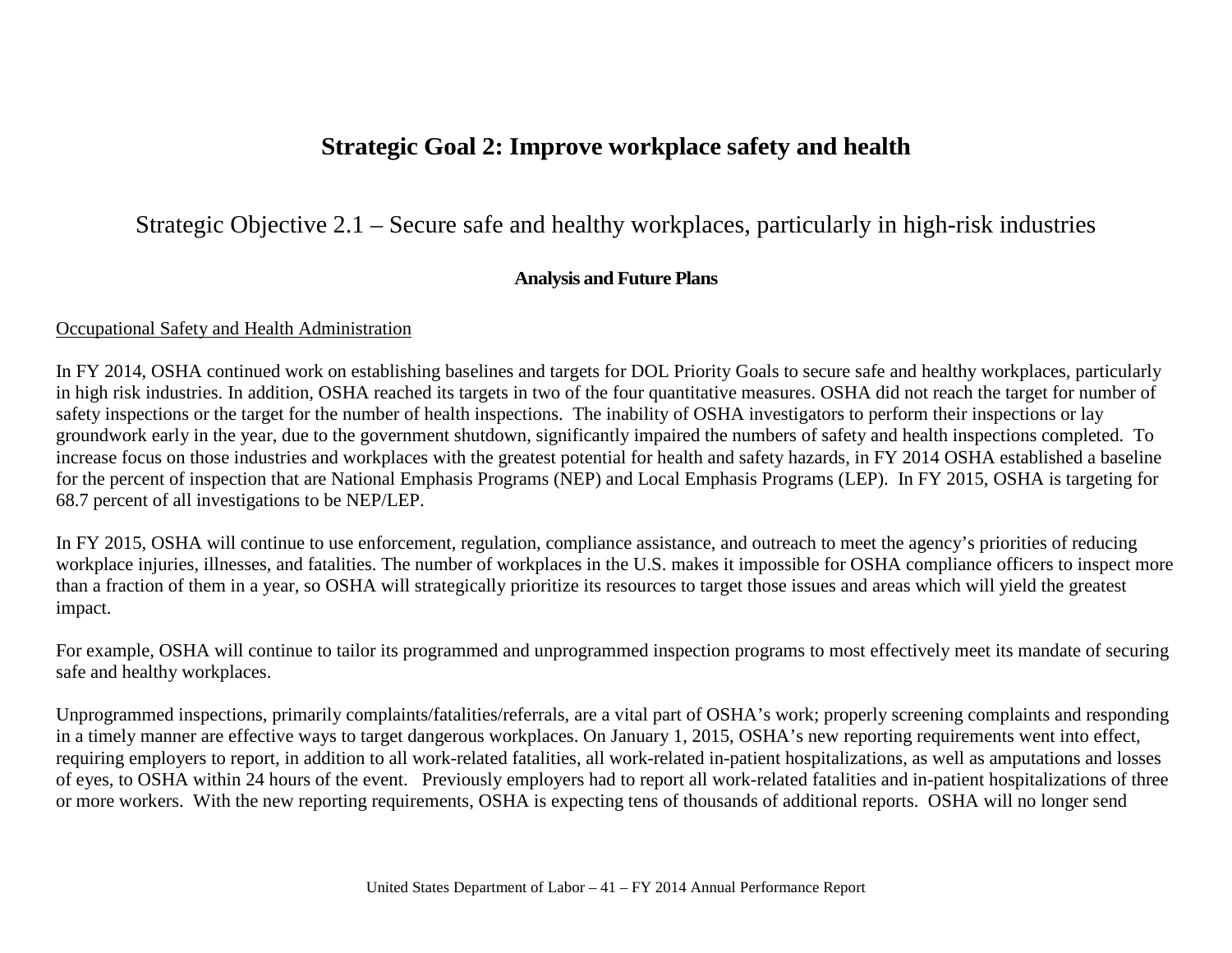inspectors following receipt of every report. However, OSHA will engage with all employers that report severe work-related injuries to assure that all hazards are corrected.

Programmed inspections are based on analyses of workplace and industry risks and statistics; they are data-driven, focusing on workplaces, practices, and substances posing the greatest risk to workers. Of these, NEP and LEP investigations have historically been critical in supporting the Secretary's goal of securing safe and healthy workplaces.

Corporate Wide Settlement Agreements (CSAs) and the Severe Violator Enforcement Program (SVEP) are additional tools OSHA uses to target establishments which require improvement across a number of locations (CSAs) or are particularly recalcitrant (SVEP). In FY 2015 OSHA will continue to utilize CSAs to maximize the impact and scope of OSHA's enforcement actions and resources, and SVEP to target high-risk workplaces.

| <i>*</i> Target reached $(Y)$ ,<br>Improved (I), or Not<br><b>Reached</b> (N) |               | <b>FY/PY</b><br>2010 | <b>FY/PY</b><br>2011 | <b>FY/PY</b><br>2012 | <b>FY/PY</b><br>2013 | <b>FY/PY</b><br>2014 | <b>FY/PY</b><br>2015 | <b>FY/PY</b><br>2016 | <b>What Worked</b>                                                                                                                                                                  | <b>What Didn't Work</b>                                                                                                                                                                         | <b>Program Performance</b><br><b>Improvement Plan</b>                                                                                                                                     |
|-------------------------------------------------------------------------------|---------------|----------------------|----------------------|----------------------|----------------------|----------------------|----------------------|----------------------|-------------------------------------------------------------------------------------------------------------------------------------------------------------------------------------|-------------------------------------------------------------------------------------------------------------------------------------------------------------------------------------------------|-------------------------------------------------------------------------------------------------------------------------------------------------------------------------------------------|
|                                                                               | Target        | 30,200               | 33,200               | 33,720               | 31,993               | 30,108               | 29,883               | 29,943               | Hard work to                                                                                                                                                                        |                                                                                                                                                                                                 |                                                                                                                                                                                           |
|                                                                               | Result        | 34,320               | 33,341               | 33,580               | 31,948               | 29,345               | $- -$                | $--$                 | overcome the<br>impediment of the                                                                                                                                                   |                                                                                                                                                                                                 |                                                                                                                                                                                           |
| <b>Safety Inspections</b>                                                     | <b>Status</b> | Y                    | Y                    | I                    | $\mathbf N$          | N                    |                      | $\qquad \qquad -$    | shutdown led to<br>several quarters of<br>extremely high<br>productivity (over<br>100% of targeted<br>numbers), and<br>targeting for<br>NEPs/LEPs was<br>precise and<br>productive. | The inability of<br>CSHOs to perform<br>their inspections or<br>lay groundwork early<br>in the year due to the<br>government shutdown<br>significantly impaired<br>performance in this<br>area. | With full year funding,<br>and new reporting<br>requirements providing<br>increased data for<br>targeting, the outlook for<br>safety inspection<br>performance in FY2015 is<br>very good. |
|                                                                               | Target        | 8,500                | 6,800                | 7,280                | 6,907                | 7,527                | 7,602                | 7,842                | OSHA's CSHOs and                                                                                                                                                                    |                                                                                                                                                                                                 | With full year funding,                                                                                                                                                                   |
|                                                                               | Result        | 6,649                | 7,317                | 7,381                | 7,280                | 6,818                | $--$                 | $\mathbf{u}$         | management<br>increased                                                                                                                                                             |                                                                                                                                                                                                 | more targeting data from                                                                                                                                                                  |
| <b>Health Inspections</b>                                                     | <b>Status</b> | $\mathbf I$          | Y                    | $\mathbf Y$          | Y                    | $\mathbf N$          |                      |                      | productivity to<br>overcome the<br>impediment of the<br>government<br>shutdown,<br>outperforming targets<br>in the quarter after                                                    | See above.                                                                                                                                                                                      | new reporting rules, and a<br>focus on Industrial<br><b>Hygiene and Process</b><br>Safety Management, FY<br>15 is set for a substantial<br>increase in health<br>inspections.             |

OSHA – Improve workplace safety and health through the enforcement of occupational safety and health regulations and standards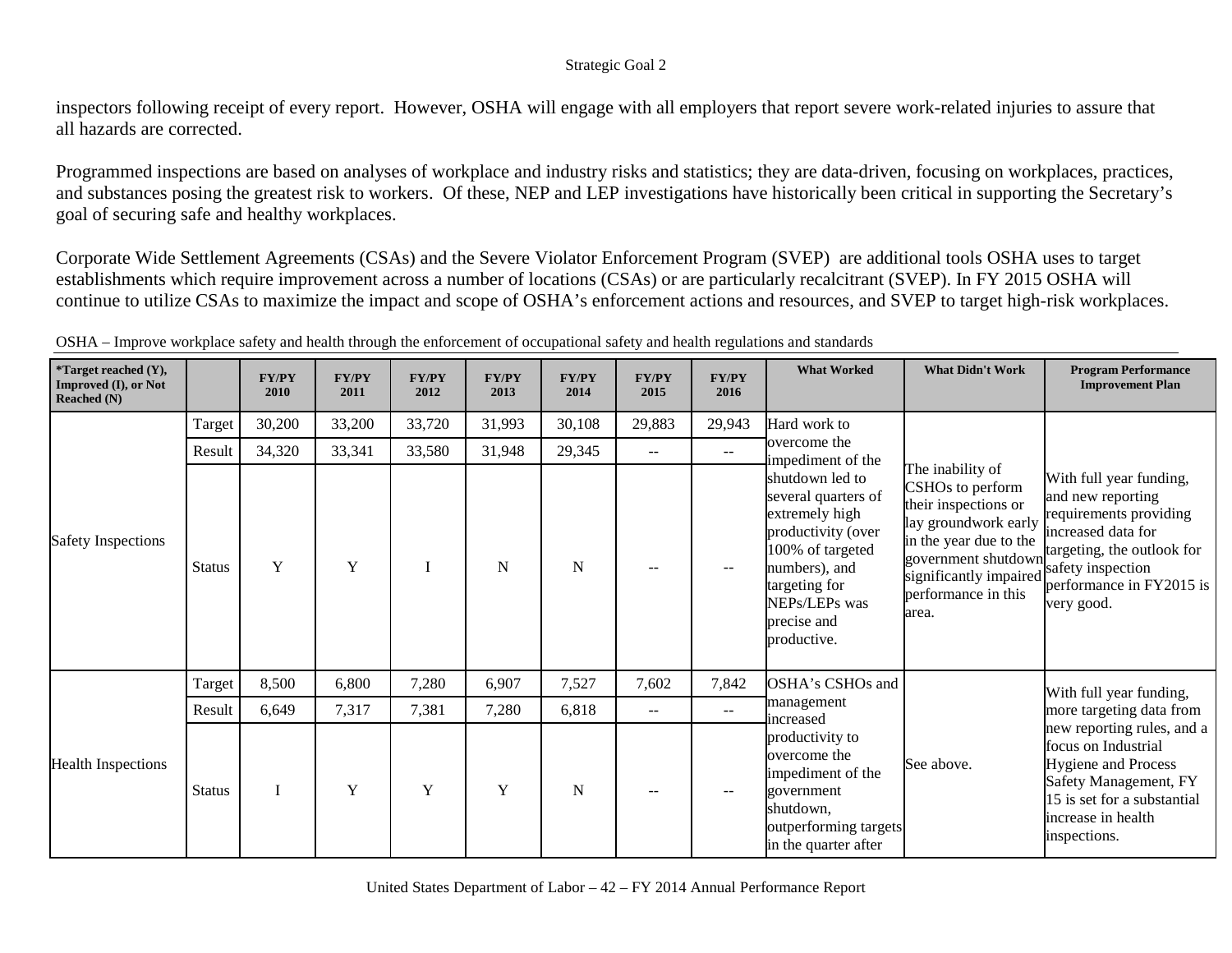| *Target reached (Y),<br>Improved (I), or Not<br>Reached (N)             |               | <b>FY/PY</b><br>2010                          | FY/PY<br>2011  | FY/PY<br>2012  | <b>FY/PY</b><br>2013     | ${\bf FY/PY}$<br>2014 | FY/PY<br>2015             | FY/PY<br>2016             | <b>What Worked</b>                                                                                                                                                 | <b>What Didn't Work</b>                                                                                                                                                             | <b>Program Performance</b><br><b>Improvement Plan</b>                                                                                                                                                                                                     |
|-------------------------------------------------------------------------|---------------|-----------------------------------------------|----------------|----------------|--------------------------|-----------------------|---------------------------|---------------------------|--------------------------------------------------------------------------------------------------------------------------------------------------------------------|-------------------------------------------------------------------------------------------------------------------------------------------------------------------------------------|-----------------------------------------------------------------------------------------------------------------------------------------------------------------------------------------------------------------------------------------------------------|
|                                                                         |               |                                               |                |                |                          |                       |                           |                           | the shutdown.                                                                                                                                                      |                                                                                                                                                                                     |                                                                                                                                                                                                                                                           |
|                                                                         | Target        | $\mathord{\hspace{1pt}\text{--}\hspace{1pt}}$ | $\sim$ $\sim$  | $- -$          | $\overline{a}$           | 68.7%                 | 68.7%                     | $-$                       |                                                                                                                                                                    |                                                                                                                                                                                     |                                                                                                                                                                                                                                                           |
|                                                                         | Result        | $\sim$ $\sim$                                 | $\mathbf{u}$   | $-$            | $\sim$ $\sim$            | 77.1%                 | $\mathbb{L}^{\mathbb{L}}$ | $\mathbb{L}^{\mathbb{L}}$ |                                                                                                                                                                    | This was a new                                                                                                                                                                      | OSHA plans to continue                                                                                                                                                                                                                                    |
| Percent of<br>inspections that are<br><b>LEP/NEP</b>                    | <b>Status</b> | $\sim$ $\sim$                                 | $\overline{a}$ |                | $-$                      | $\mathbf Y$           | $\sim$ $\sim$             | $\mathrel{{-}-}$          | Through strategic<br>targeted programs<br>both nationally and<br>regionally, OSHA<br>was able to allocate<br>inspection resources<br>to high hazard<br>workplaces. | measure tracked for<br>the first time in FY<br>2014 to assist in<br>setting a baseline.<br>There is no relevant<br>historical data or<br>context to evaluate<br>FY2014 performance. | targeting resources to high<br>hazard workplaces. With<br>the new reporting<br>requirements in FY 15,<br>there may be a shift to<br>respond to reported<br>injuries (unprogrammed).<br>As a result, there may be a<br>decrease in LEP/NEP<br>inspections. |
|                                                                         | Target        | $\mathbb{L}^{\perp}$                          | $\overline{a}$ | $\overline{a}$ | $\mathbb{L} \mathbb{L}$  | <b>Base</b>           | Base                      | $\overline{a}$            | This was a new                                                                                                                                                     |                                                                                                                                                                                     |                                                                                                                                                                                                                                                           |
|                                                                         | Result        | $\mathord{\hspace{1pt}\text{--}\hspace{1pt}}$ | $\sim$ $\sim$  | $- -$          | $\overline{\phantom{a}}$ | 9,148                 | $\mathbb{L}^{\mathbb{L}}$ | $\overline{\phantom{a}}$  | measure tracked for<br>the first time in FY                                                                                                                        |                                                                                                                                                                                     |                                                                                                                                                                                                                                                           |
| Number of hazards<br>abated associated<br>with falls in<br>construction | Status        |                                               | --             |                |                          |                       | $-$                       | $-$                       | 2014 to assist in<br>setting a baseline.<br>There is no relevant<br>historical data or<br>context to evaluate<br>FY2014<br>performance.                            |                                                                                                                                                                                     |                                                                                                                                                                                                                                                           |
|                                                                         | Target        | $\sim$ $\sim$                                 | $\overline{a}$ | --             | $\overline{a}$           | Base                  | Base                      | $-$                       | This was a new                                                                                                                                                     |                                                                                                                                                                                     |                                                                                                                                                                                                                                                           |
| Number of hazards                                                       | Result        | $\mathbb{L} \mathbb{L}$                       | $\overline{a}$ | $- -$          | $\mathbb{L} \mathbb{L}$  | 941                   | $-$                       | $\overline{a}$            | measure tracked for<br>the first time in FY                                                                                                                        |                                                                                                                                                                                     |                                                                                                                                                                                                                                                           |
| abated associated<br>with falls in general<br>industry                  | <b>Status</b> |                                               |                |                |                          |                       |                           | $-$                       | 2014 to assist in<br>setting a baseline.<br>There is no relevant<br>historical data or<br>context to evaluate                                                      |                                                                                                                                                                                     |                                                                                                                                                                                                                                                           |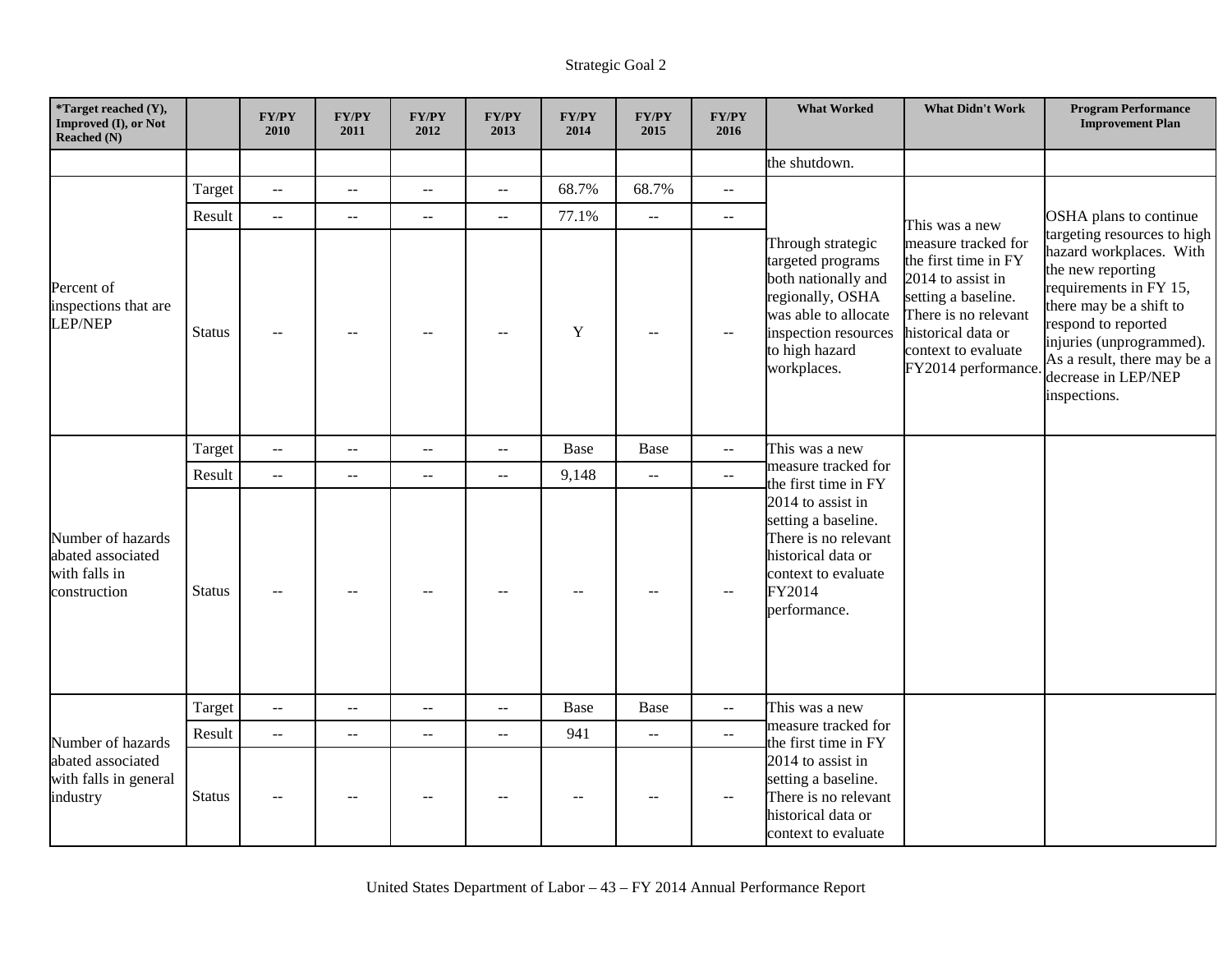| <i>*Target reached <math>(Y)</math>,</i><br><b>Improved (I), or Not</b><br>Reached $(N)$ |               | <b>FY/PY</b><br>2010 | <b>FY/PY</b><br>2011 | <b>FY/PY</b><br>2012     | <b>FY/PY</b><br>2013     | <b>FY/PY</b><br>2014 | <b>FY/PY</b><br>2015 | <b>FY/PY</b><br>2016     | <b>What Worked</b>                                                                                                                 | <b>What Didn't Work</b>                                                                                                    | <b>Program Performance</b><br><b>Improvement Plan</b> |
|------------------------------------------------------------------------------------------|---------------|----------------------|----------------------|--------------------------|--------------------------|----------------------|----------------------|--------------------------|------------------------------------------------------------------------------------------------------------------------------------|----------------------------------------------------------------------------------------------------------------------------|-------------------------------------------------------|
|                                                                                          |               |                      |                      |                          |                          |                      |                      |                          | FY2014<br>performance.                                                                                                             |                                                                                                                            |                                                       |
| Percent of FAME                                                                          | Target        | $- -$                | $- -$                | --                       |                          | Base                 | 60%                  | $--$                     | Baseline successfully                                                                                                              |                                                                                                                            |                                                       |
| recommendations                                                                          | Result        | $\qquad \qquad -$    | $- -$                | $\overline{\phantom{a}}$ | $\overline{\phantom{a}}$ | $-$                  | $- -$                | $--$                     | established, including<br>a database to track                                                                                      |                                                                                                                            |                                                       |
| addressed                                                                                | <b>Status</b> | $\sim$ $\sim$        | $- -$                | $- -$                    | $\qquad \qquad -$        | --                   | --                   | $\overline{\phantom{a}}$ | the metric against.                                                                                                                |                                                                                                                            |                                                       |
|                                                                                          | Target        | $\qquad \qquad -$    | $- -$                | $\overline{\phantom{a}}$ | $\qquad \qquad -$        | 883,517[<br>p        | 836,930[<br>p        | $--$                     | <b>OSHA</b> external<br>training programs,                                                                                         | Internal training<br>programs at OTI                                                                                       |                                                       |
|                                                                                          | Result        | 890,384              | 857,166              | 833,117                  | 885,293                  | 938,056              | $- -$                | $- -$                    | the OTI Education<br>Centers, Outreach                                                                                             | experienced a 24%                                                                                                          |                                                       |
| Number of personnel<br>trained in OSHA's<br>training programs                            | <b>Status</b> | $- -$                | $- -$                | $- -$                    |                          |                      |                      | $- -$                    | Training, and Susan<br><b>Harwood Training</b><br>Grant Programs, all<br>showed increases in<br>the numbers trained<br>in FY 2014. | decrease in FY 2014<br>due to sequestration<br>cuts in travel and<br>contract budgets, and<br>the government shut<br>down. |                                                       |

### **Sources:** OIS, OPM, OWCP, BLS-CES, CEO, IMIS

**Notes:**

### Mine Safety and Health Administration

In FY 2014, MSHA did not achieve its DOL Priority Goal to reduce mining fatalities. After falling by 25 percent from FY 2010 to FY 2013, the rate remained stable in FY 2014 at 0.0141, largely because of a surge in metal and nonmetal (MNM) fatalities. In FY 2015, MSHA will continue to develop and implement new ways to make enforcement more effective, less predictable, and more strategic, with the goal of continuing the longterm trend of reduced fatality rates.

Mining deaths are preventable. In order to prevent mine deaths, operators must have in place effective safety and health management programs that are constantly evaluated, find-and-fix programs to identify and eliminate mine hazards, and training for all mining personnel. MSHA has undertaken a number of measures to prevent mining deaths: increased monitoring and strategic enforcement through impact inspections at mines with troubling compliance histories; a more robust Pattern of Violations (POV) program; special initiatives such as "Rules to Live By," which focuses attention on the most common causes of mining deaths; and outreach efforts such as "Safety Pro in a Box," which provides guidance to the metal/nonmetal mining industry on best practices and compliance responsibilities. These efforts will continue in FY 2015.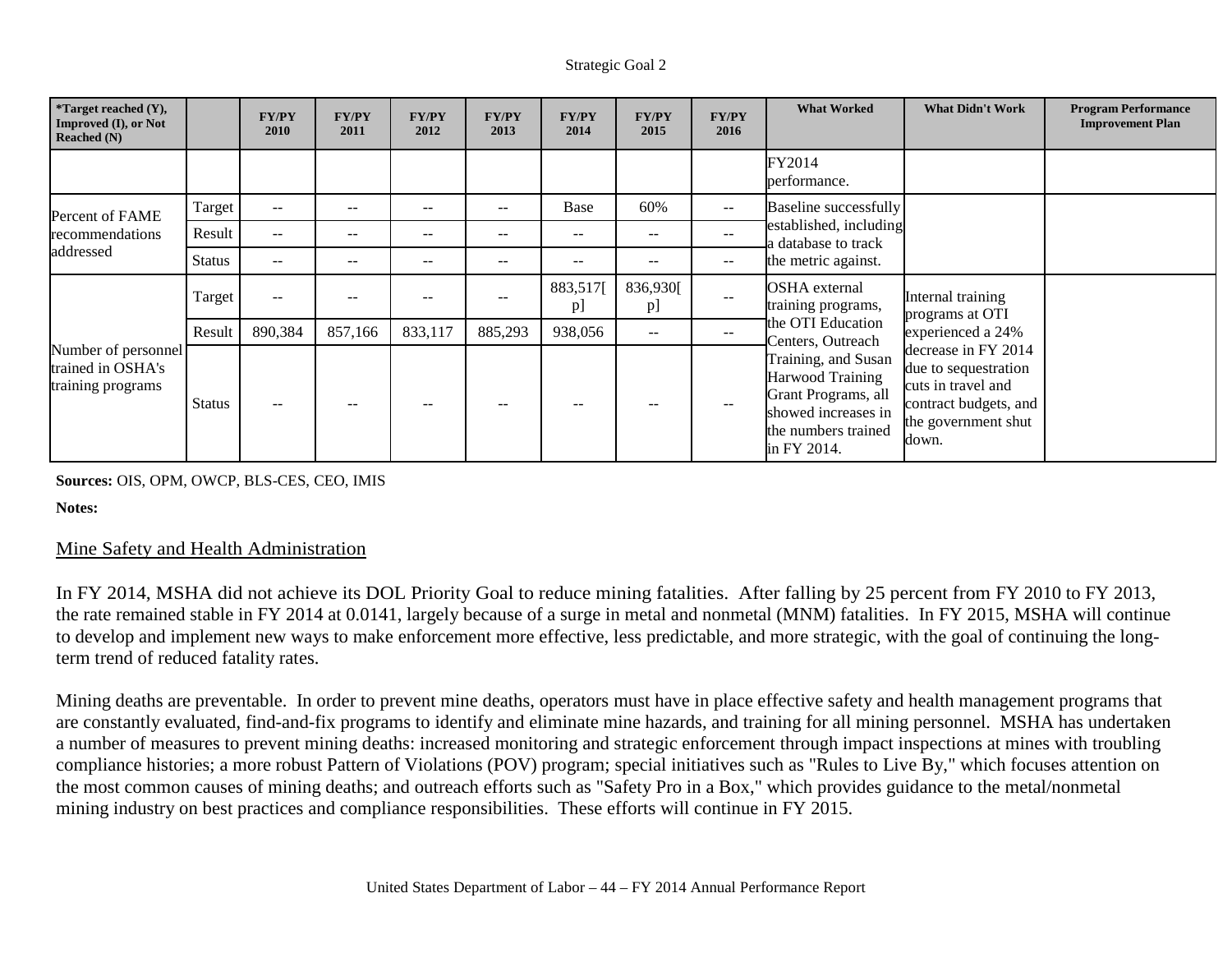MSHA conducted comprehensive health inspections at 16.8 percent of MNM mines in FY 2014 – significantly exceeding the target of 10 percent. MSHA exceeded its FY 2014 target by conducting more comprehensive health inspections at MNM mines than anticipated. In conjunction with established Agency health priorities, inspectors must use a strategy to review potential hazards at each mine and then, if warranted, select "high risk" occupations for personal sampling. Walk-around observations, reviews of materials mined and/or produced, discussions with miners and mine management, and direct-read area sampling were used to determine which occupations or areas are "high risk" and, if warranted, should be sampled. Some mines also receive a more comprehensive inspection, based on analysis and mine inspector observations. MSHA has set an ambitious target of 20% in FY 2015.

In FY 2014, MSHA initiated investigations for all 103(g) imminent danger complaints within one day of receipt. Informed miners are an essential element in maintaining a safe and healthful environment in all mines, at all times. The Mine Act gives miners the right to be a full stakeholder in their own health and safety. MSHA will continue to give these complaints the highest priority in FY 2015.

In FY 2014, MSHA exceeded its target for timely review of roof control and ventilation plans by six percentage points with a result of 76 percent against a target of 70 percent. At the end of FY 2013, MSHA evaluated the process for reviewing roof control and ventilation plans and decided to revise the reviews to account for the Operator's time involved in the approval process. As expected, this procedural change resulted in positive effects on the timeliness of plan reviews in FY 2014.

In addition to the exceptional work performed at MSHA every day, there were numerous achievements in 2014 that are worthy of recognition. Among them: MSHA issued a final rule on respirable dust that was decades in the making and the implementation has been highly successful. Continuing work to end black lung disease, MSHA recorded the lowest yearly average dust concentrations in underground coal mines in history in FY 2014. MSHA expanded stakeholder outreach by initiating quarterly conference calls with the mine safety and health training community across the country. MSHA field training operations were realigned to better implement the Mine Act. The Coal and Metal/Nonmetal district citation and order settlement project was implemented and will improve MSHA citation and order writing consistency. MSHA upgraded emergency response capabilities to ensure that Mine Emergency Operations (MEO) sites are ready to respond efficiently and finalized work on the state-of-the-art mine rescue communications systems. MSHA acted to protect miners' voices with the most 105(c) discrimination cases filed on behalf of miners who were retaliated against for expressing safety or health concerns. Efforts to reverse a spike of fatalities in metal/nonmetal mines that began in late 2013 have focused on making mines safer.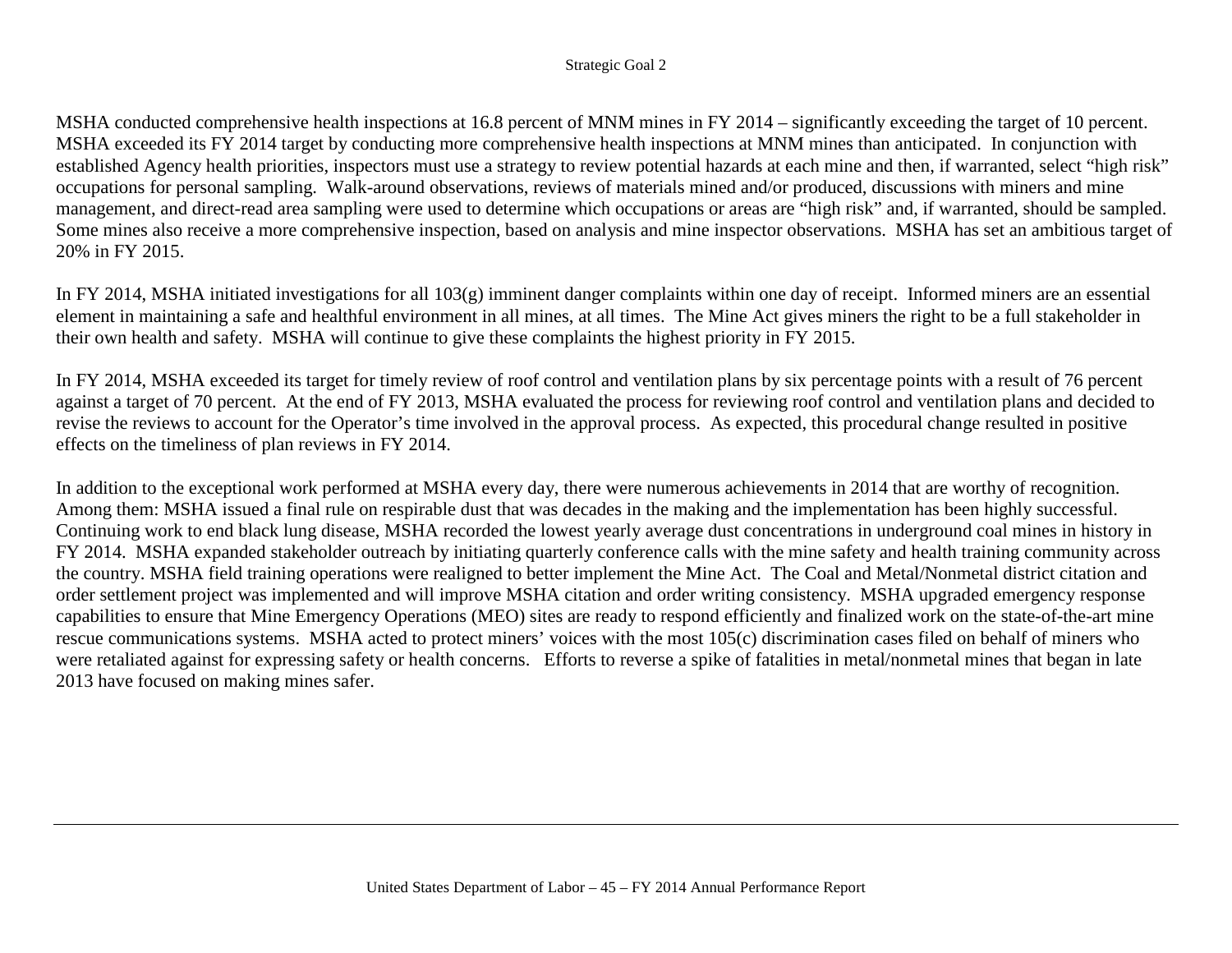|  |  | MSHA - Prevent death, disease, and injury from mining and promote safe and healthful workplaces for the Nation's miners |
|--|--|-------------------------------------------------------------------------------------------------------------------------|
|  |  |                                                                                                                         |

| *Target reached (Y),<br>Improved (I), or Not<br>Reached (N)              |               | <b>FY/PY</b><br>2010                          | FY/PY<br>2011  | FY/PY<br>2012  | <b>FY/PY</b><br>2013 | <b>FY/PY</b><br>2014 | <b>FY/PY</b><br>2015 | <b>FY/PY</b><br>2016    | <b>What Worked</b>                                                                                                                                           | <b>What Didn't Work</b>                                                                                                                | <b>Program Performance</b><br><b>Improvement Plan</b>                                                                                                                              |
|--------------------------------------------------------------------------|---------------|-----------------------------------------------|----------------|----------------|----------------------|----------------------|----------------------|-------------------------|--------------------------------------------------------------------------------------------------------------------------------------------------------------|----------------------------------------------------------------------------------------------------------------------------------------|------------------------------------------------------------------------------------------------------------------------------------------------------------------------------------|
| Five-year rolling                                                        | Target        | 0.0171                                        | 0.0178         | 0.0156         | 0.0143               | 0.0134               | 0.0134               | <b>TBD</b>              |                                                                                                                                                              |                                                                                                                                        |                                                                                                                                                                                    |
| average of fatal<br>injuries per 200,000                                 | Result        | 0.0187                                        | 0.0164         | 0.0150         | 0.0141               | 0.0141               | $\overline{a}$       | $\overline{a}$          |                                                                                                                                                              |                                                                                                                                        |                                                                                                                                                                                    |
| hours worked                                                             | <b>Status</b> | $\sim$ $\sim$                                 | $\mathbf Y$    | $\mathbf Y$    | $\mathbf Y$          | ${\bf N}$            | $\sim$ $\sim$        | $\sim$                  |                                                                                                                                                              |                                                                                                                                        |                                                                                                                                                                                    |
|                                                                          | Target        | $\overline{a}$                                | $\sim$ $\sim$  | $-$            | $-$                  | 10.0%                | 20.0%                | 20.0%                   | Techniques were                                                                                                                                              |                                                                                                                                        |                                                                                                                                                                                    |
|                                                                          | Result        | $\mathord{\hspace{1pt}\text{--}\hspace{1pt}}$ | $\overline{a}$ | $- -$          | $\overline{a}$       | 16.8%                | $\sim$ $\sim$        | $\mathbb{L} \mathbb{L}$ | used to determine<br>which occupations or                                                                                                                    |                                                                                                                                        | In conjunction with                                                                                                                                                                |
| Percent of MNM<br>mines receiving<br>comprehensive<br>health inspections | <b>Status</b> | $\sim$                                        |                |                |                      | $\mathbf Y$          |                      | $-$                     | areas are "high risk"<br>and, if warranted,<br>should be sampled.<br>Mines determined to<br>be "high risk" receive<br>a more<br>comprehensive<br>inspection. |                                                                                                                                        | established Agency health<br>priorities, inspectors<br>strategically review<br>potential hazards and, if<br>warranted, select "high<br>risk" occupations for<br>personal sampling. |
| Number of $103(g)$                                                       | Target        | $\sim$ $\sim$                                 | $\sim$ $\sim$  | $- -$          | 100%                 | 100%                 | 100%                 | 100%                    |                                                                                                                                                              |                                                                                                                                        |                                                                                                                                                                                    |
| imminent danger<br>complaint                                             | Result        | $\sim$ $\sim$                                 | $\overline{a}$ | $- -$          | 100%                 | 100%                 | $\sim$ $\sim$        | $\overline{a}$          |                                                                                                                                                              |                                                                                                                                        |                                                                                                                                                                                    |
| investigations<br>initiated within 1 day<br>of receipt                   | <b>Status</b> | $\sim$ $\sim$                                 | $-1$           | $-1$           | Y                    | $\mathbf Y$          | $\sim$               | $-$                     |                                                                                                                                                              |                                                                                                                                        |                                                                                                                                                                                    |
|                                                                          | Target        | $\mathord{\hspace{1pt}\text{--}\hspace{1pt}}$ | $\overline{a}$ | 675            | 775                  | 775                  | 800                  | 850                     |                                                                                                                                                              | Staff were assigned to                                                                                                                 | MSHA will continue on-                                                                                                                                                             |
|                                                                          | Result        | $\sim$ $\sim$                                 | $\overline{a}$ | 715            | 856                  | 682                  | $\sim$               | $\overline{a}$          |                                                                                                                                                              | other (one-time)<br>priorities such as                                                                                                 | site monitoring of                                                                                                                                                                 |
| Number of approved<br>instructor evaluations                             | <b>Status</b> |                                               | $\sim$ $\sim$  | Y              | Y                    | N                    |                      | $-$                     |                                                                                                                                                              | pattern of violation<br>audits, the MNM fata<br>outreach initiative,<br>and two-week<br>training related to the<br>office realignment. | instructors to ensure they<br>are providing effective<br>health and safety training<br>to miners and place special<br>emphasis on evaluation of<br>contract instructors.           |
|                                                                          | Target        | $\sim$ $\sim$                                 | $-$            | $-$            | $-$                  | 99%                  | 100%                 | $-$                     |                                                                                                                                                              | The target was                                                                                                                         |                                                                                                                                                                                    |
| Percent of regular                                                       | Result        | $\sim$ $\sim$                                 | $\overline{a}$ | $\overline{a}$ | $- -$                | 99%                  | $\sim$ $\sim$        | $\overline{a}$          |                                                                                                                                                              | reduced in the first                                                                                                                   |                                                                                                                                                                                    |
| mandated inspections<br>completed                                        | <b>Status</b> | $\sim$ $-$                                    | --             |                | $-$                  | Y                    | $\sim$ $\sim$        | $-$                     |                                                                                                                                                              | quarter to reflect the<br>impact of the Federal<br>government shutdown                                                                 |                                                                                                                                                                                    |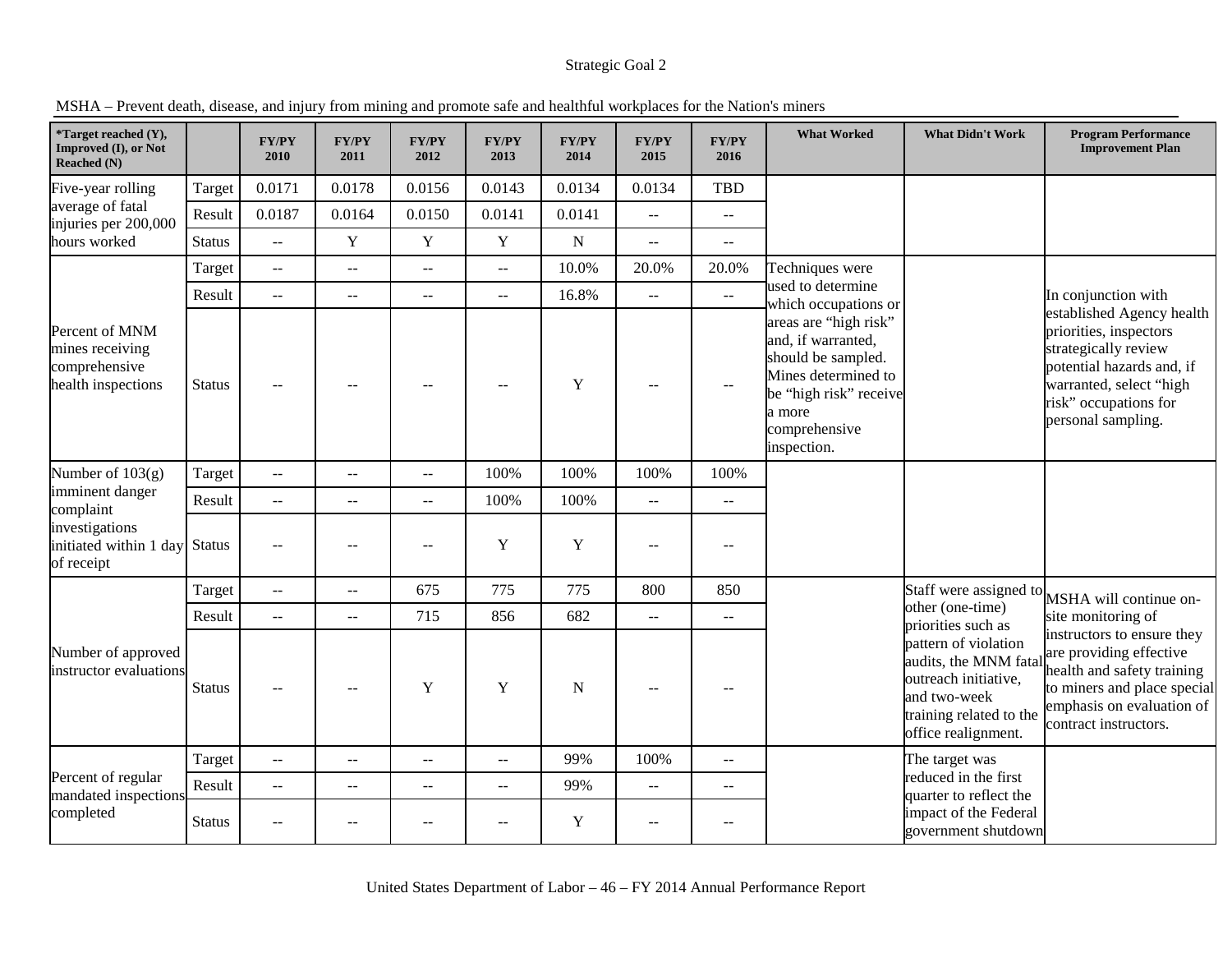| *Target reached (Y),<br>Improved (I), or Not<br><b>Reached (N)</b> |        | <b>FY/PY</b><br>2010 | <b>FY/PY</b><br>2011 | <b>FY/PY</b><br>2012 | <b>FY/PY</b><br>2013     | <b>FY/PY</b><br>2014 | <b>FY/PY</b><br>2015 | <b>FY/PY</b><br>2016 | <b>What Worked</b>                                                                                                                                                 | <b>What Didn't Work</b>                                                                                         | <b>Program Performance</b><br><b>Improvement Plan</b> |
|--------------------------------------------------------------------|--------|----------------------|----------------------|----------------------|--------------------------|----------------------|----------------------|----------------------|--------------------------------------------------------------------------------------------------------------------------------------------------------------------|-----------------------------------------------------------------------------------------------------------------|-------------------------------------------------------|
|                                                                    |        |                      |                      |                      |                          |                      |                      |                      |                                                                                                                                                                    | that made it<br>challenging to<br>conduct complete<br>inspections of all<br>operating mines in<br>that quarter. |                                                       |
|                                                                    | Target | $--$                 | $-$                  | --                   | $\overline{\phantom{m}}$ | 70%                  | 70%                  | $- -$                | MSHA evaluated the                                                                                                                                                 |                                                                                                                 |                                                       |
|                                                                    | Result | $ -$                 | $- -$                | $- -$                | $\qquad \qquad -$        | 76%                  | $- -$                | $- -$                | process for reviewing<br>roof control and                                                                                                                          |                                                                                                                 |                                                       |
| Percent of mine roof<br>control plan reviews<br>completed timely   | Status | $-$                  | $- -$                |                      |                          | Y                    | --                   | $- -$                | ventilation plans<br>revised the process to<br>account for the<br>operator's time in the<br>approval process.<br>This change<br>positively impacted<br>timeliness. |                                                                                                                 |                                                       |

**Sources:** Injury data – Mine operators' and non-exempt contractors' Mine Accident, Injury, and Employment reports and MSHA's Standardized Information System.

**Notes:** MSHA's fatality rate reflects the number of fatalities per 200,000 hours worked during the prior five-year period. The FY 2015 result is required to calculate the FY 2016 target for this measure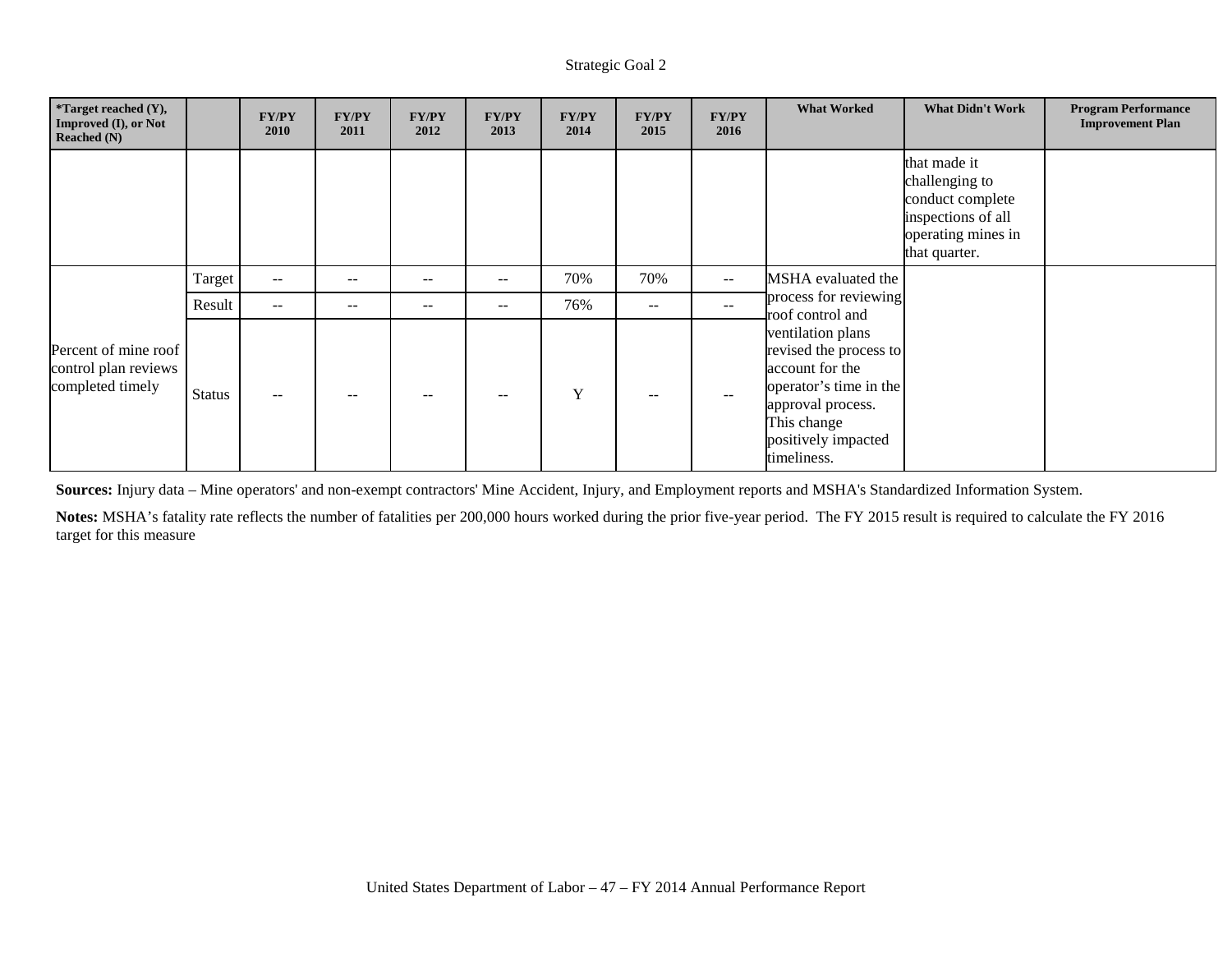# **Strategic Goal 3: Promote fair and high-quality work environments**

# Strategic Objective 3.1 – Break down barriers to fair and diverse workplaces and narrow wage and income inequality

# **Analysis and Future Plans**

#### Office of Federal Contractor Compliance Programs (OFCCP)

In FY 2014 OFCCP continued its commitment to an aggressive posture of Active Case Enforcement that supports the agency's three main strategies of *effective enforcement, outreach to workers, and regulatory reform.* To capture activities in support of these strategies, OFCCP increased the number of performance measures from six in FY 2011 to 19 in FY 2012 to 27 in FY 2013 to 28 in FY 2014 and collected data on additional measures to be reported in FY 2014.

OFCCP continued its strategic approach to balancing quantity and quality in FY 2014, and results show that the agency continues to make progress towards finding this balance. OFCCP initiated its comprehensive strategy in FY 2011 by laying the foundation for embedding sustainable organizational change through the initiation of comprehensive regulatory reform, expanded scope of enforcement, unprecedented outreach to workers and vulnerable populations, redesign of quality assurance monitoring, on-boarding and training of hundreds of new compliance officers, and structural reorganization across the agency at many levels.

*Enforcement* – The FY 2014 enforcement targets were set at levels that would enable compliance officers to balance quantity and quality by maintaining an aggressive audit posture while enforcing disciplined case management that reduces the number of aged cases, resulting in fewer case closures with deficiencies and promoting effective enforcement through case triaging. Balancing quantity and quality is a major operational shift and cultural change for the organization that can only be fully realized over time. To increase enforcement impact, OFCCP focused its resources on larger and more complex systemic discrimination cases in both compensation and hiring, and used the Mega Project strategy, focusing on construction projects that include a greater number of Federal contractor and subcontractor workers. These and other strategies make OFCCP more efficient. Even though OFCCP conducted eight percent fewer compliance evaluations in FY 2014 than in FY 2013, the number of employees receiving back pay more than doubled – 9,268 (FY13) to 22,952 (FY14). Back pay to workers increased during the same period from \$7.8 million to \$11.9 million.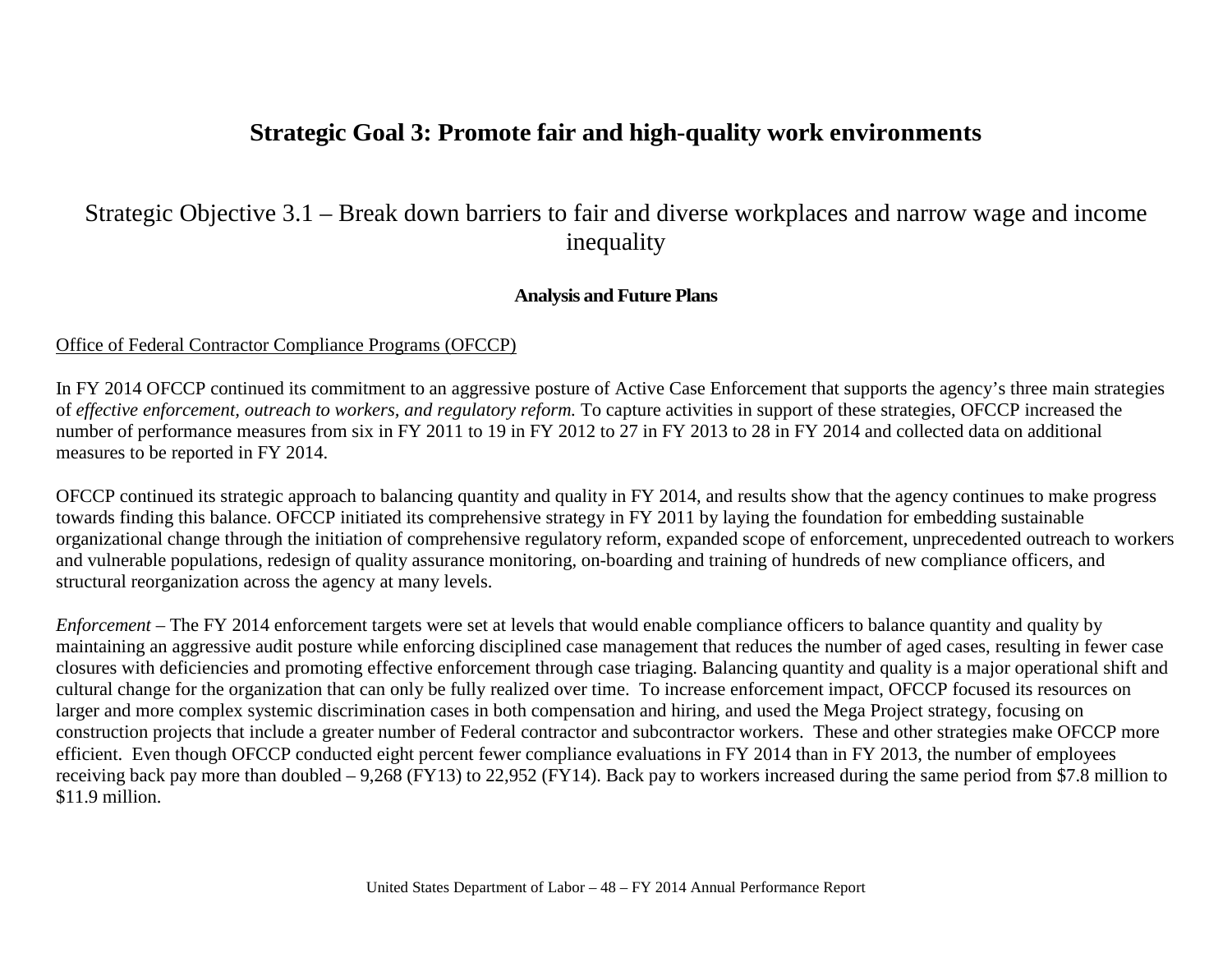*Outreach/Education* – Since 2011, OFCCP has refined its relationship building strategy by prioritizing the development of effective and strategic relationships with an array of stakeholders to drive positive workplace change for workers. In FY 2014, the regions developed comprehensive and diverse lists of stakeholders who can help OFCCP achieve its priority goals centered on outreach, enforcement, and regulatory reform. In FY 2015, OFCCP will leverage these relationships to support specific case enforcement, such as increasing the number of affected class members located, connecting job placement providers with contractors that have job opportunities, and increasing participation in Mega Projects. OFCCP will continue to work with the Chief Evaluation Office to support the evaluation of its relationship building efforts – to improve its outreach program design and performance. The evaluation will be completed in 2017.

*Regulatory Agenda* – During FY 2014 and into early FY 2015, OFCCP continued executing its policy and regulatory agenda. The agency issued guidance on gender identity and transgender status, completed and issued a final rule on discrimination based on sexual orientation and gender identity that becomes effective in FY 2015, and obtained OMB-approval of a revised scheduling letter authorizing the collection of specific data and information. The new scheduling letter and itemized listing should enhance OFCCP's ability to preliminarily identify possible pay and other forms of discrimination at the desk audit phase of all OFCCP compliance evaluations. Moreover, pursuant to an Executive Order and a Presidential Memorandum signed in April 2014, OFCCP issued Notices of Proposed Rulemaking proposing measures to prohibit discrimination based on the disclosure of pay information and measures that would require companies doing business with the Federal Government to collect and report summary employee compensation data. To increase employment opportunities for women and people of color on large, economically significant construction projects, OFCCP launched its Mega Construction project by issuing formal guidance and providing staff training on new processes and procedures. In FY 2015, OFCCP anticipates finalizing rules that replace the agency's outdated sex discrimination guidance, that create pay transparency, and that focuses OFCCP's enforcement efforts while addressing possible pay discrimination.

| <i>*Target reached <math>(Y)</math>,</i><br>Improved (I), or Not<br>Reached $(N)$ |               | <b>FY/PY</b><br>2010 | <b>FY/PY</b><br>2011 | <b>FY/PY</b><br>2012 | <b>FY/PY</b><br>2013 | <b>FY/PY</b><br>2014 | <b>FY/PY</b><br>2015     | <b>FY/PY</b><br>2016 | <b>What Worked</b>                                                                                                                                     | <b>What Didn't Work</b>                                                                                                                                                                                                | <b>Program Performance</b><br><b>Improvement Plan</b>                                            |
|-----------------------------------------------------------------------------------|---------------|----------------------|----------------------|----------------------|----------------------|----------------------|--------------------------|----------------------|--------------------------------------------------------------------------------------------------------------------------------------------------------|------------------------------------------------------------------------------------------------------------------------------------------------------------------------------------------------------------------------|--------------------------------------------------------------------------------------------------|
|                                                                                   | Target        | $- -$                | $- -$                | 3,500                | 3,840                | 3,840                | 3,840                    | 3,840                | <b>O</b> 4 case closures                                                                                                                               | S&S reviews were                                                                                                                                                                                                       |                                                                                                  |
|                                                                                   | Result        | 4,445                | 3,382                | 3,447                | 3,898                | 3,602                | $\overline{\phantom{m}}$ | $-$                  | were at 104% of<br>target, still only                                                                                                                  | impacted by the<br>shutdown and                                                                                                                                                                                        |                                                                                                  |
| Number of Supply<br>and Service (S&S)<br>Evaluations<br>Completed                 | <b>Status</b> | $- -$                | $- -$                |                      |                      | N                    |                          | --                   | partially offsetting<br>$Q1/Q3$ weakness.<br><b>OFCCP</b> maintained<br>quality balance with<br>Major Deficiencies<br>exactly at target for<br>the FY. | preparation/<br>resumption activities<br>and the decision to<br>an excellent quantity-shift focus to systemic its S&S compliance<br>compensation cases<br>that require much more<br>time to<br>investigate/conciliate. | In FY 2015 OFCCP will<br>continue to maintain the<br>quantity-quality balance in<br>evaluations. |

OFCCP – Enforce affirmative action and nondiscrimination in Federal contractor workplaces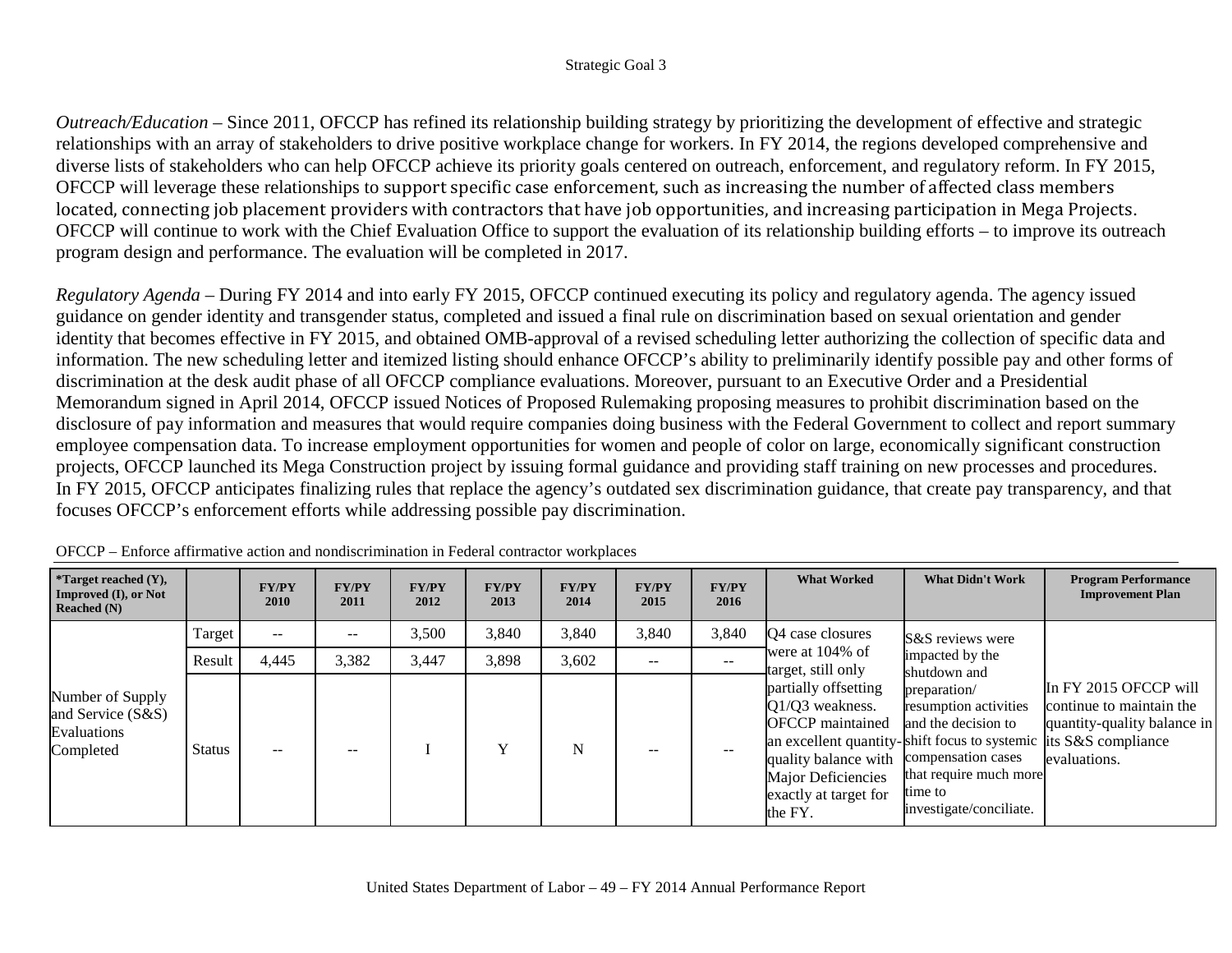| *Target reached (Y),<br>Improved (I), or Not<br>Reached (N)                            |               | <b>FY/PY</b><br>2010 | FY/PY<br>2011            | <b>FY/PY</b><br>2012 | <b>FY/PY</b><br>2013     | <b>FY/PY</b><br>2014 | <b>FY/PY</b><br>2015     | <b>FY/PY</b><br>2016      | <b>What Worked</b>                                                                                                                                                               | <b>What Didn't Work</b>                                                                                                                                        | <b>Program Performance</b><br><b>Improvement Plan</b>                                                                                                             |
|----------------------------------------------------------------------------------------|---------------|----------------------|--------------------------|----------------------|--------------------------|----------------------|--------------------------|---------------------------|----------------------------------------------------------------------------------------------------------------------------------------------------------------------------------|----------------------------------------------------------------------------------------------------------------------------------------------------------------|-------------------------------------------------------------------------------------------------------------------------------------------------------------------|
|                                                                                        | Target        | $\sim$               | $\mathbf{u}$             | 400                  | 380                      | 450                  | 450                      | 450                       | In the past OFCCP                                                                                                                                                                |                                                                                                                                                                |                                                                                                                                                                   |
|                                                                                        | Result        | 515                  | 550                      | 511                  | 447                      | 385                  | $\sim$ $\sim$            | $\mathbb{L}^{\mathbb{L}}$ | over performed by<br>focusing on                                                                                                                                                 |                                                                                                                                                                | Construction reviews In FY 2015 OFCCP will                                                                                                                        |
| Number of<br>Construction<br>Evaluations<br>Completed                                  | Status        |                      | --                       | Y                    | Y                        | $\mathbf N$          |                          | $\overline{\phantom{a}}$  | construction reviews<br>that could be<br>completed more<br>quickly. Now, the<br>agency is focusing on government<br>more complex cases<br>that require more<br>time to complete. | also are sensitive to<br>FTE inputs and so<br>were severely<br>impacted by the<br>shutdown.                                                                    | continue to maintain the<br>quantity-quality balance in<br>its construction<br>compliance evaluations<br>and also will increase its<br>focus on Mega Projects.    |
|                                                                                        | Target        | $\mathbf{u}$         | $-$                      | $ -$                 |                          | $-$                  | 4,290                    | 4,290                     | This measure is the                                                                                                                                                              |                                                                                                                                                                |                                                                                                                                                                   |
| Number of<br>Compliance<br>Evaluations and<br>Complaint<br>Investigations<br>Completed | Result        | $\sim$ $\sim$        | $\overline{\phantom{a}}$ | $- -$                | $\overline{\phantom{a}}$ | 3,987                | $\overline{\phantom{a}}$ | $\mathbb{L}^{\mathbb{L}}$ | sum of the two<br>measures above, so                                                                                                                                             |                                                                                                                                                                |                                                                                                                                                                   |
|                                                                                        | Status        |                      |                          |                      |                          |                      |                          | --                        | the same things that<br>worked or didn't<br>work, as well as the<br>performance<br>improvement plans,<br>also apply here.                                                        |                                                                                                                                                                |                                                                                                                                                                   |
|                                                                                        | Target        | $\mathbf{L}$         | $\overline{\phantom{m}}$ | 80                   | 96                       | 96                   | 76                       | 76                        |                                                                                                                                                                                  | <b>FAAP</b> evaluations                                                                                                                                        |                                                                                                                                                                   |
|                                                                                        | Result        | 26                   | 82                       | 59                   | 85                       | 70                   | $\overline{\phantom{a}}$ | $\mathrel{{-}-}$          | Using a compliance                                                                                                                                                               | also were impacted<br>by the government                                                                                                                        | In FY 2015 OFCCP will<br>use the same model that                                                                                                                  |
| Number of S&S<br><b>FAAP</b> Evaluations                                               | <b>Status</b> |                      | --                       | N                    |                          | $\mathbf N$          |                          |                           | coordination model<br>implemented in FY<br>2013, FAAP<br>evaluations in Q4<br>were a solid 21%<br>above target.                                                                  | shutdown. Moreover.<br>a majority of FAAP<br>evaluations now are<br>being investigated for length/complexity of<br>systemic<br>takes longer to<br>investigate. | has yielded many more<br>cases with systemic<br>discrimination. Due to the<br>FAAP cases, a more<br>discrimination, which reasonable target also has<br>been set. |

**Sources:** OFCCP case management system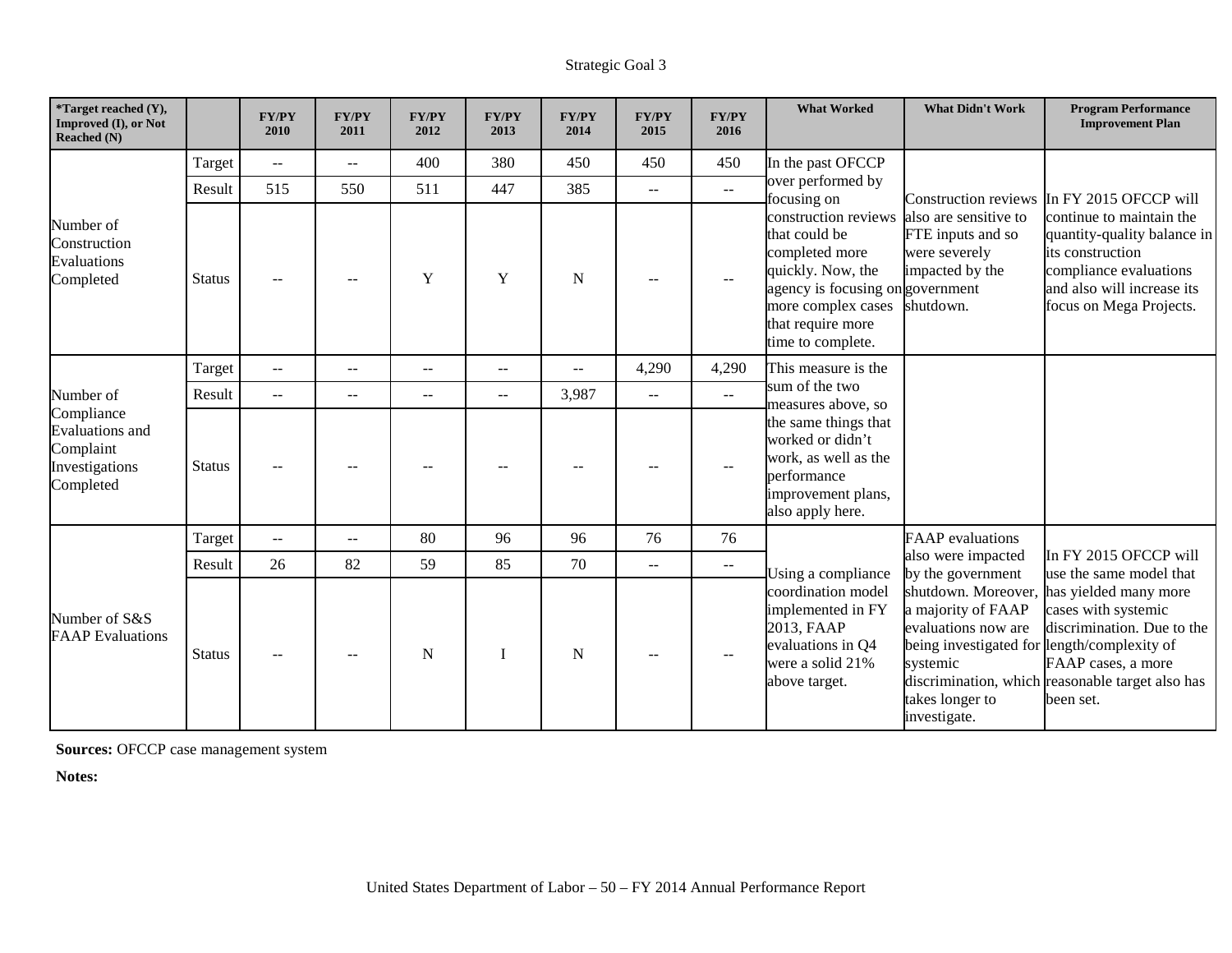## Women's Bureau

In FY 2014, the Bureau successfully met or exceeded all its annual targets, completing 21 policy and research outputs and developing 16 technical assistance (TA) tools. The Bureau released policy papers and research on topics such as paid leave, the gender wage gap, and work-family issues in conjunction with the 50th Anniversary on the President's Commission on the Status of Women and the White House Working Families Summit. The Bureau also initiated a Paid Leave Grant Program to fund paid leave feasibility studies to support the development or implementation of paid family and medical leave programs at the state level. Currently, the Bureau receives anecdotal feedback from its collaborators as to how they have used its products. Sister DOL agencies, constituent groups, and advocacy organizations use the Bureau's research and often distribute its publications to their members/stakeholders.

The majority of WB's collaborators took an action to increase awareness and education. Policy change is a longer-term outcome goal, and WB predicts that policy implementations will increase over time. WB will use the survey tool to collect data to improve future WB products to increase implementation.

| *Target reached (Y),<br>Improved (I), or Not<br>Reached $(N)$                      |               | <b>FY/PY</b><br>2010     | <b>FY/PY</b><br>2011     | <b>FY/PY</b><br>2012 | <b>FY/PY</b><br>2013 | <b>FY/PY</b><br>2014     | <b>FY/PY</b><br>2015 | <b>FY/PY</b><br>2016 | <b>What Worked</b>                                                                                                                                                  | <b>What Didn't Work</b>                                                                                                                    | <b>Program Performance</b><br><b>Improvement Plan</b>                                                                  |
|------------------------------------------------------------------------------------|---------------|--------------------------|--------------------------|----------------------|----------------------|--------------------------|----------------------|----------------------|---------------------------------------------------------------------------------------------------------------------------------------------------------------------|--------------------------------------------------------------------------------------------------------------------------------------------|------------------------------------------------------------------------------------------------------------------------|
|                                                                                    | Target        | 17                       | 16                       | 11                   | 3                    | 20                       | 18                   | 20                   | In FY 2014, WB                                                                                                                                                      | WB needs to better                                                                                                                         |                                                                                                                        |
|                                                                                    | Result        | 18                       | 6                        | 11                   | 3                    | 21                       | $\qquad \qquad -$    |                      | released policy<br>papers and research                                                                                                                              | assess the usefulness                                                                                                                      | The WB plans to develop                                                                                                |
| Number of policy<br>and research outputs<br>created                                | <b>Status</b> | Y                        | N                        | Y                    | Y                    | Y                        |                      |                      | on paid leave, the<br>gender wage gap, and freedback from its<br>work-family issues in<br>conjunction with the<br>White House<br><b>Working Families</b><br>Summit. | of its products. WB<br>receives anecdotal<br>collaborators but has<br>opportunities to more<br>systematically collect<br>this information. | a survey instrument to<br>collect customer feedback<br>after events such as<br>roundtables, webinars,<br>summits, etc. |
|                                                                                    | Target        | $\overline{\phantom{a}}$ | $- -$                    | Base                 | $- -$                | $\overline{\phantom{m}}$ | 20.00%               | 22.00%               | The majority of                                                                                                                                                     | Policy change is a                                                                                                                         | The bureau's survey of                                                                                                 |
| Percent of<br>collaborators who<br>implement<br>recommended<br>policies/strategies | Result        | $\qquad \qquad -$        | $\overline{\phantom{a}}$ | 6.00%                | 12.00%               | 20.00%                   | $- -$                | $\qquad \qquad -$    | WB's collaborators                                                                                                                                                  | longer-term outcome                                                                                                                        | collaborators will help to<br>goal, and WB predicts determine how WB can                                               |
|                                                                                    | <b>Status</b> | --                       | --                       |                      |                      |                          |                      |                      | took an action to<br>increase awareness<br>and education.                                                                                                           | that policy<br>implementations will<br>increase over time.                                                                                 | improve its products and<br>outreach to encourage<br>more implementation.                                              |

|  |  | DM – Reduce barriers inhibiting or preventing women's access to and retention in better jobs, and ensure women's fair treatment in the workplace. |  |
|--|--|---------------------------------------------------------------------------------------------------------------------------------------------------|--|
|  |  |                                                                                                                                                   |  |

**Sources:** WB tracks information using quarterly productivity reports.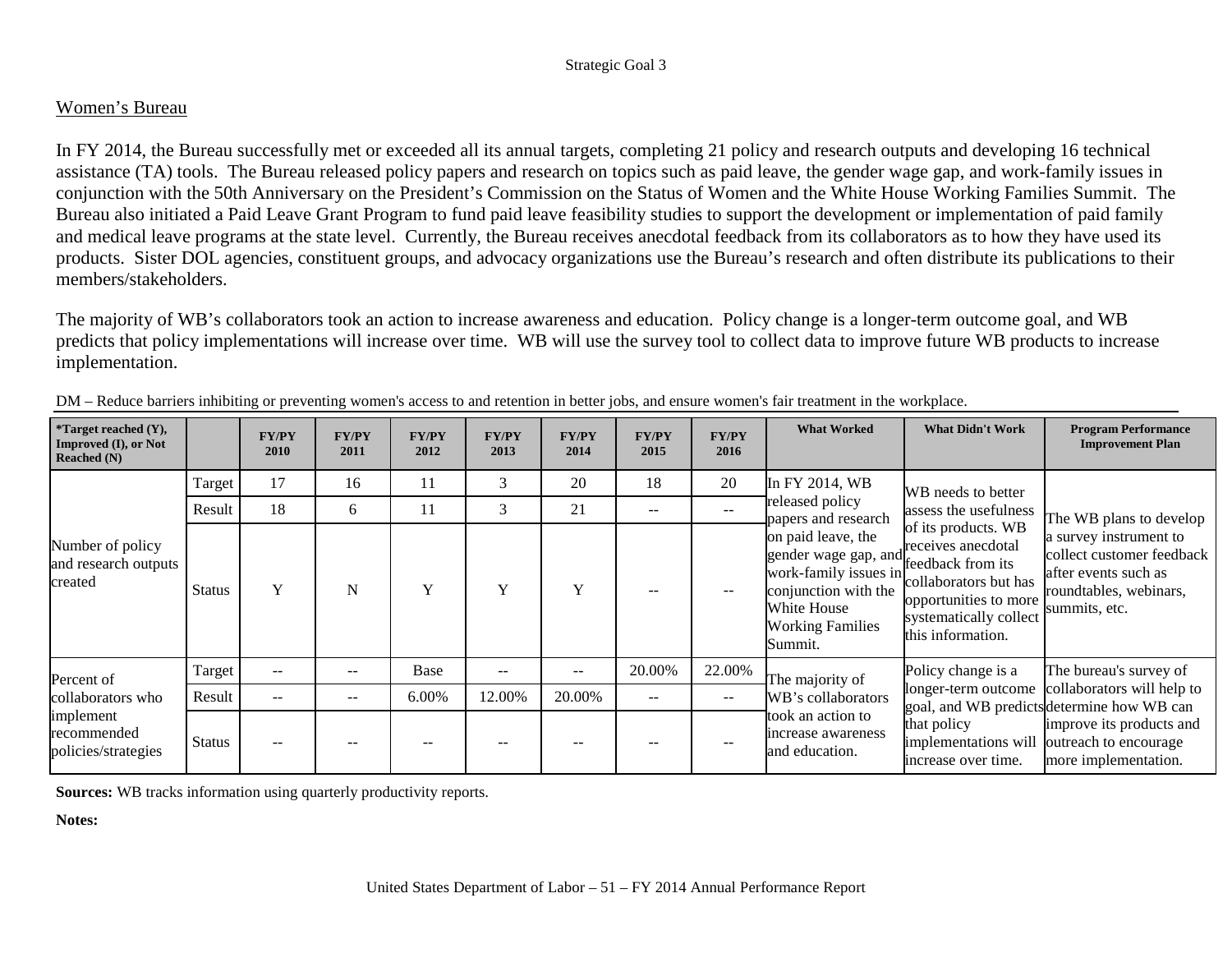# Office of Disability Employment Policy

In FY 2014, ODEP met the three targets used to gauge progress against its mission to develop and influence policies and practices that increase employment opportunities for people with disabilities. ODEP develops strategies to increase access to and use of American Job Centers services by adults and youth with disabilities through the Disability Employment Initiative (DEI). ODEP's technical assistance centers advise, assist, train and promote the adoption and implementation of ODEP sponsored or validated policy strategies and effective practices. In FY 2014, ODEP provided technical assistance to help Federal contractors successfully implement the new regulation section 503 of the Rehabilitation Act of 1973, which requires Federal contractors to take affirmative action to employ and advance in employment, qualified individuals with disabilities. ODEP also implemented an initiative to help people with disabilities acquire industry recognized credentials through innovative partnerships with community colleges.

In FY 2015, ODEP will work with the Advisory Committee on Increasing Competitive Integrated Employment for Individuals with Disabilities, which is a two-year body established by the recently enacted Workforce Innovation and Opportunity Act (WIOA) to make recommendations to the Secretary of Labor and Congress on increasing employment opportunities for people with significant disabilities in competitive, integrated employment and improving the implementation of the section 14(c) certificate program carried out under the Fair Labor Standards Act. To increase the likelihood of ODEP's policies being adopted and implemented at the state level, in FY 2015, ODEP will seek the active participation of partners representing critical state legislative and administrative bodies (e.g., National Council of State Legislatures, National Governors Association, and Council of State Governments).

| <i>*</i> Target reached $(Y)$ ,<br>Improved (I), or Not<br>Reached $(N)$ |               | <b>FY/PY</b><br>2010 | <b>FY/PY</b><br>2011 | <b>FY/PY</b><br>2012 | <b>FY/PY</b><br>2013 | <b>FY/PY</b><br>2014 | <b>FY/PY</b><br>2015     | <b>FY/PY</b><br>2016 | <b>What Worked</b>                                                                                                                                | <b>What Didn't Work</b> | <b>Program Performance</b><br><b>Improvement Plan</b> |
|--------------------------------------------------------------------------|---------------|----------------------|----------------------|----------------------|----------------------|----------------------|--------------------------|----------------------|---------------------------------------------------------------------------------------------------------------------------------------------------|-------------------------|-------------------------------------------------------|
|                                                                          | Target        | 32                   | 41                   | 35                   | 47                   | 82                   | 128                      | 128                  |                                                                                                                                                   |                         |                                                       |
|                                                                          | Result        | 35                   | 42                   | 39                   | 54                   | 114                  | $\overline{\phantom{a}}$ | $\qquad \qquad -$    | <b>ODEP's Employment</b><br>First Leadership                                                                                                      |                         |                                                       |
| Number of Policy<br>Outputs                                              | <b>Status</b> | Y                    | $\mathbf{v}$         | Y                    | Y                    | Y                    | $\qquad \qquad -$        | $\qquad \qquad -$    | <b>State Mentoring</b><br>Program and its<br>technical assistance<br>centers continue to<br>serve as the greatest<br>source of policy<br>outputs. |                         |                                                       |

ODEP – Reduce barriers to fair and diverse workplaces for workers with disabilities.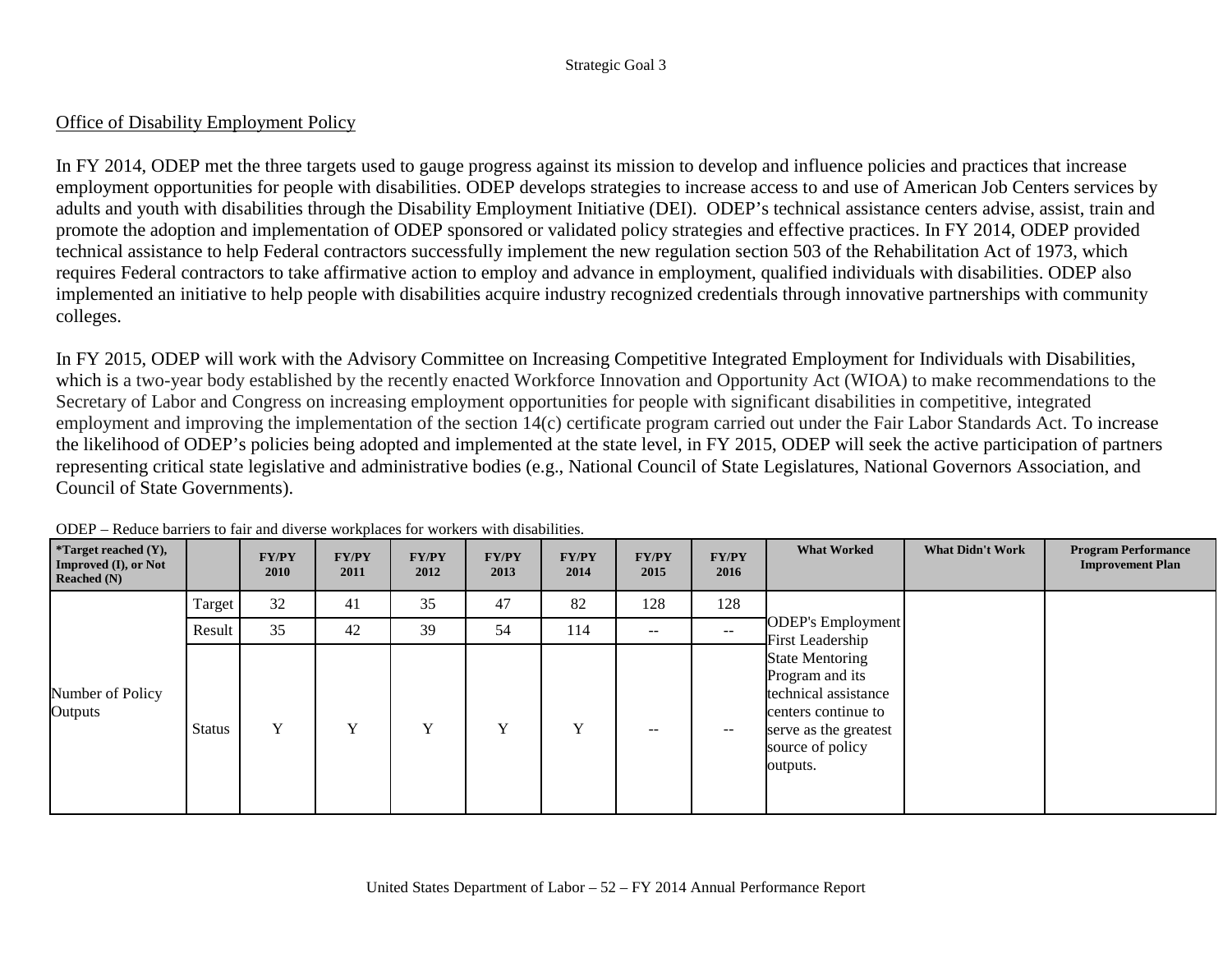| *Target reached (Y),<br>Improved (I), or Not<br>Reached $(N)$                          |               | <b>FY/PY</b><br>2010 | <b>FY/PY</b><br>2011 | <b>FY/PY</b><br>2012 | <b>FY/PY</b><br>2013 | <b>FY/PY</b><br>2014 | <b>FY/PY</b><br>2015     | <b>FY/PY</b><br>2016 | <b>What Worked</b>                                                                                                                                       | <b>What Didn't Work</b> | <b>Program Performance</b><br><b>Improvement Plan</b> |
|----------------------------------------------------------------------------------------|---------------|----------------------|----------------------|----------------------|----------------------|----------------------|--------------------------|----------------------|----------------------------------------------------------------------------------------------------------------------------------------------------------|-------------------------|-------------------------------------------------------|
|                                                                                        | Target        | 23                   | 24                   | 85                   | 145                  | 149                  | 193                      | 193                  | <b>ODEP's Employment</b>                                                                                                                                 |                         |                                                       |
|                                                                                        | Result        | 23                   | 44                   | 131                  | 192                  | 153                  | $- -$                    | $-$                  | <b>First Leadership</b><br><b>State Mentoring</b>                                                                                                        |                         |                                                       |
| Number of Effective<br>Practices                                                       | <b>Status</b> | Y                    | Y                    | Y                    | Y                    | Y                    | --                       | $-$                  | Program and its<br>technical assistance<br>centers continue to<br>serve as the greatest<br>source of effective<br>practices.                             |                         |                                                       |
|                                                                                        | Target        | $\sim$ $\sim$        | $-$                  | $- -$                | 85%                  | 85%                  | 85%                      | 85%                  | <b>ODEP</b> technical                                                                                                                                    |                         |                                                       |
|                                                                                        | Result        | $\sim$ $\sim$        | $-$                  | --                   | 98%                  | 96%                  | $\qquad \qquad -$        | $\qquad \qquad -$    | assistance centers<br>provide quality                                                                                                                    |                         |                                                       |
| Percent of customers<br>that find technical<br>assistance center<br>information useful | <b>Status</b> | $- -$                | $-$                  | --                   | Y                    | Y                    | $\overline{\phantom{m}}$ | $--$                 | advice, assistance,<br>and training to<br>promote the adoption<br>and implementation<br>of validated policy<br>strategies and/or<br>effective practices. |                         |                                                       |

**Sources:** ODEP's Data Management System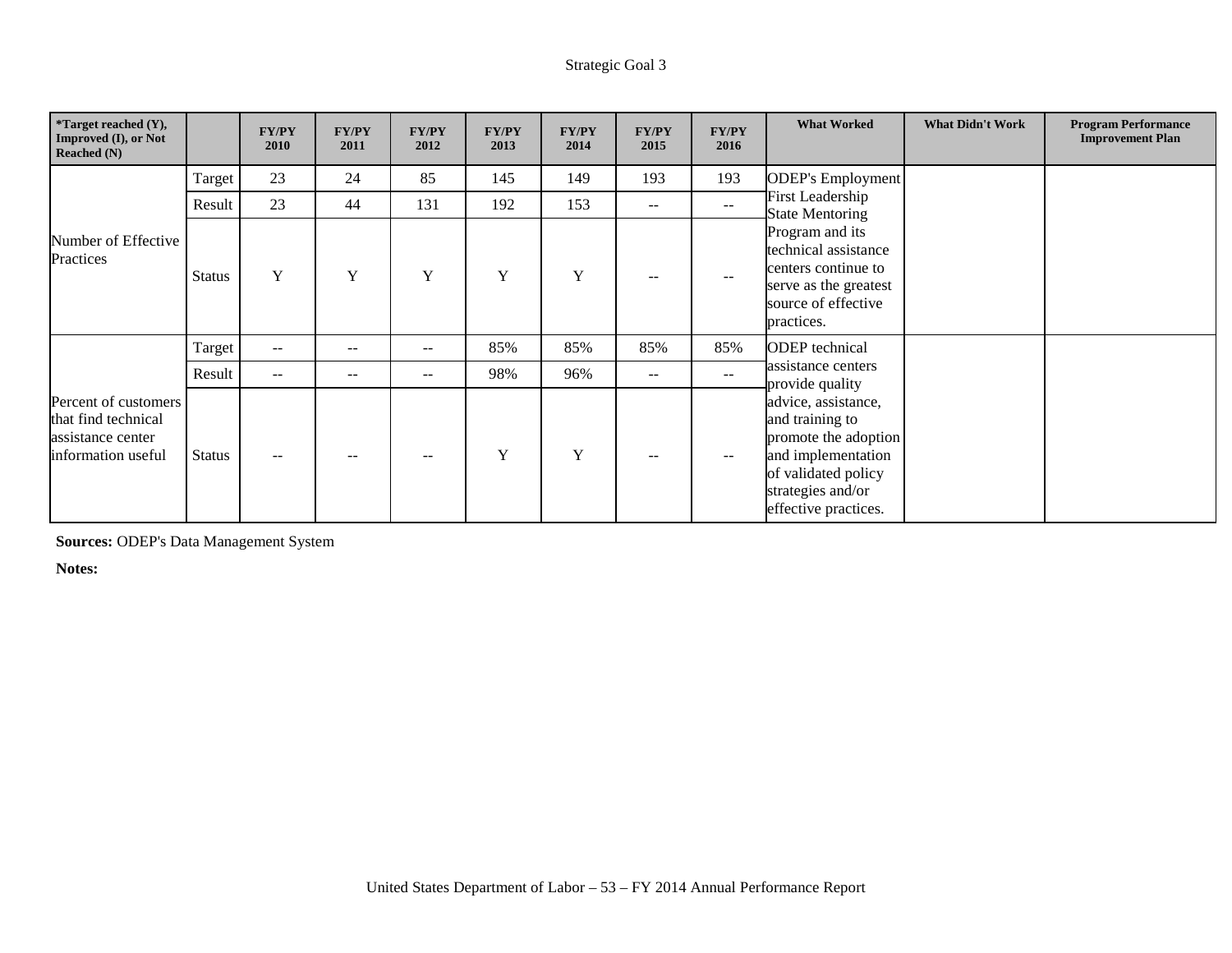# Strategic Objective 3.2 – Protect workers' rights

# **Analysis and Future Plans**

# Office of Labor-Management Standards

In FY 2014, OLMS exceeded all six of its performance goals. These six performance goals include three priority measures established in FY 2008 and three additional measures established in FY 2011.

In FY 2008, OLMS established baselines for its three priority measures: the elapsed number of days to resolve union officer election complaints, the percent of electronically filed reports, and the percent of targeted audits that result in criminal cases. These measures and their targets were established to promote OLMS effectiveness and efficiency and to increase union financial integrity, democracy, and labor-management transparency. These are major tenets of the Department's goal to Protect Workers' Rights (Strategic Objective 3.2).

OLMS strives to more effectively identify unions where criminal activity may be present by identifying anomalies in union financial reports, by analyzing and finding other predicates to financial malfeasance, and by using other targeting strategies. OLMS has become more successful in this area, exceeding its financial integrity performance goal for five consecutive years – culminating with a "fallout" rate of 21.7 percent in FY 2014. Fallouts occur when OLMS performs compliance audits of unions and discovers possible criminal activity that results in the opening of a criminal investigation. As a means to continue this improvement, OLMS established a work group that identified targeting methods and "red flags" that may indicate criminal activity. This workgroup continues its work and the increased accumulation of statistical data have enabled the workgroup to make further strides in predicting fraud and embezzlement. By instituting risk-based audit targeting models, fewer audits can be undertaken while increasing the percentage of audits that result in the opening of a criminal case, thereby maintaining a level number of criminal cases). Fewer audits mean that OLMS can be more efficient in the assignment of resources to areas directly supporting the Department's objectives.

OLMS has invested in new technology to facilitate the electronic filing of union financial reports. Between FY 2010 and FY 2012, OLMS implemented a web-based system for the electronic filing of Form LM-2, LM-3, and LM-4 union annual reports. In FY 2014, the availability of these electronic forms as well as an electronic form for the LM-30 (implemented in FY 2013), coupled with outreach efforts coordinated through OLMS' district offices, resulted in OLMS exceeding its FY 2014 goal of 34.5 percent as 45 percent of all filings were submitted electronically (an increase of almost 3 percent over FY 2013). Electronic filing is now available to over three quarters of those entities required to file reports under the LMRDA. The success of the e-filing program coupled with the extent of the program's reach enabled OLMS to increase its target in FY 2015 from 42.5 percent to 44.5 percent. OLMS has noted that approximately 10 percent of e-filers in one year revert to manual filing in the next year. In FY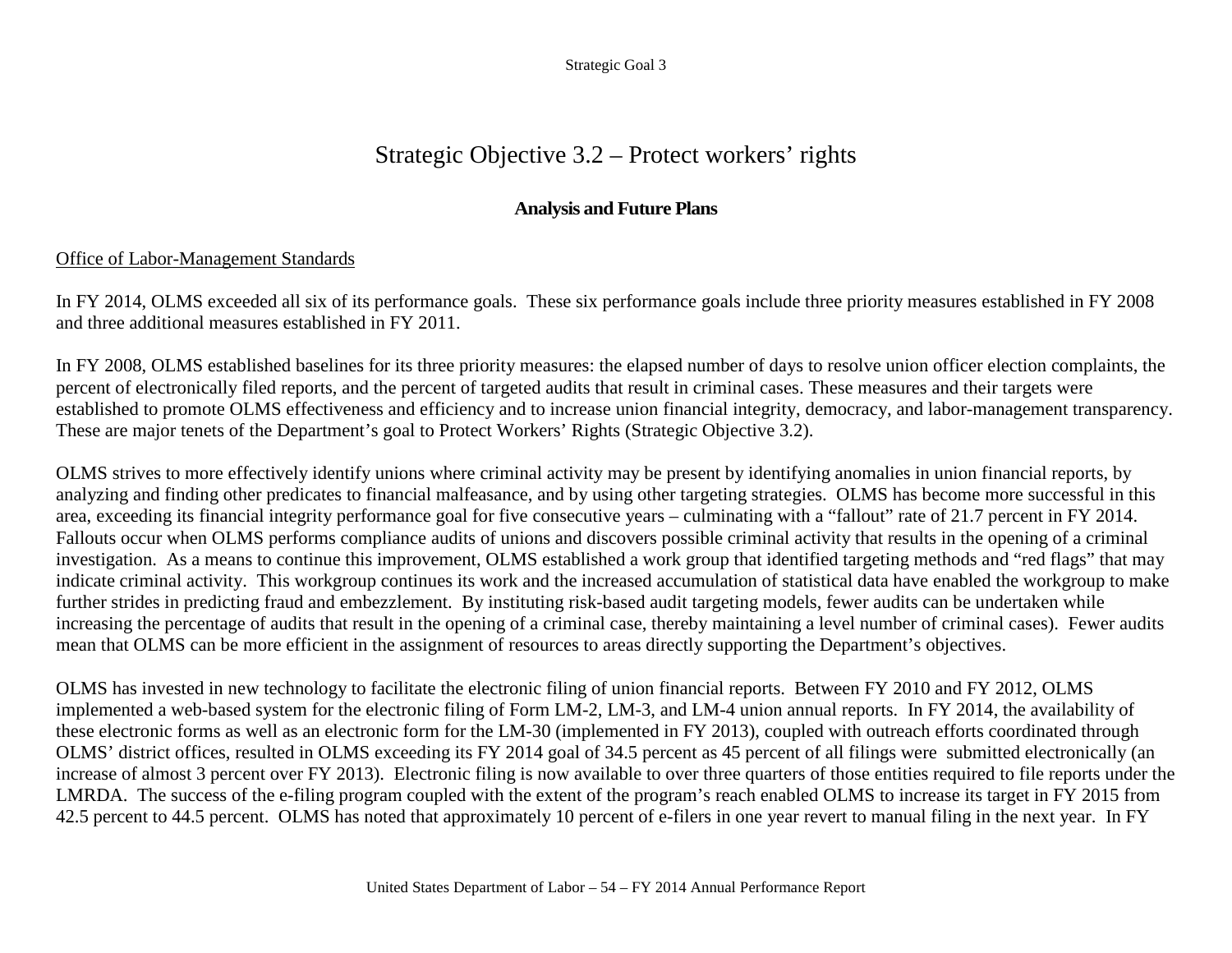2015 and beyond, OLMS will address this problem through analysis of existing data in order to determine if there are common factors among this population that can be addressed.

In passing the LMRDA in 1959, Congress established a 60-day deadline for court action by the Secretary of Labor upon receipt of an election complaint. Quicker resolution of election complaints accelerates restoration of democratic voice and a democratically operated union. In FY 2008, OLMS began tracking elapsed days, with 92 elapsed days as the baseline. OLMS has met its goal in each subsequent year. In FY 2014, OLMS achieved the days elapsed per case goal by completing cases in an average of just over 72 days (against a goal of 74 days). This result was a slight increase from the 71 elapsed days achieved in FY 2013. Much of the increase can be attributed to two factors – an increase in the number of election cases (135 actual against 109 planned) and the occurrence of a major supervised election case requiring that a substantial number of investigators be temporarily reassigned, thus reducing their availability to process the existing election cases at that time. OLMS continues to fine-tune methods for further reducing its elapsed days including finding new ways to utilize a team-based approach for handling election cases (when resources permit) and engaging in early-involvement with the Office of the Solicitor in cases that may result in litigation. Between these continued improvements and a return to a normal work level, OLMS expects again to exceed this measure in FY 2015.

In FY 2011, OLMS began tracking three additional measures. For these three measures, OLMS intends to reduce the number of chronically delinquent filers of labor organization financial reports, increase the number of LM-10 and LM-20 persuader reports filed, and increase its web site satisfaction index score. Baselines for these measures were established in FY 2010.

In FY 2010, OLMS determined there were 2,070 chronically delinquent filers, unions that have not filed a required financial report on time in each of the prior three years. Because timely filing is a basic tenet of financial transparency, OLMS determined that reducing the number of these chronically delinquent unions was important to this goal. For FY 2014, OLMS established a target of 1,670 chronically delinquent filers. OLMS exceeded this target, ending the year with 1,168 chronically delinquent filers – thus exceeding the goal by about 500 filers. OLMS expanded its efforts to reduce this number by identifying, in a more timely manner, those unions that were already chronically delinquent entering the fiscal year, and, in addition, those unions that have been delinquent the past two filings (one year short of meeting the definition of chronically delinquent). OLMS targets these at-risk unions, offering compliance assistance to these and existing chronically delinquent filers in an effort to avoid another untimely filing.

Under the LMRDA, employers and outside agents/consultants are required to file a Form LM-10 or LM-20 when they arrange for services that are designed to influence or persuade employees with regard to their rights to organize and bargain collectively. For FY 2011, OLMS established a goal of obtaining 545 persuader reports. For FY 2014, OLMS had a goal of 765 reports. OLMS efforts resulted in the submission of 1,014 LM-10 and LM-20 persuader reports – 249 above the target for this measure. As in prior years, many of the FY 2014 submissions were delinquent reports for past years from filers who were unaware that these reports were required. OLMS expects that in time, most delinquent reports will be filed and subsequent filings will be for the current year only. However, at the present time, additional filers continue to be identified, thus expanding the baseline universe as well as the number of past due reports received. If in the future, all required filers are identified and past due reports are received, OLMS would expect that the number of filings will level off, or possibly decline. One major effort under this initiative is to cross-match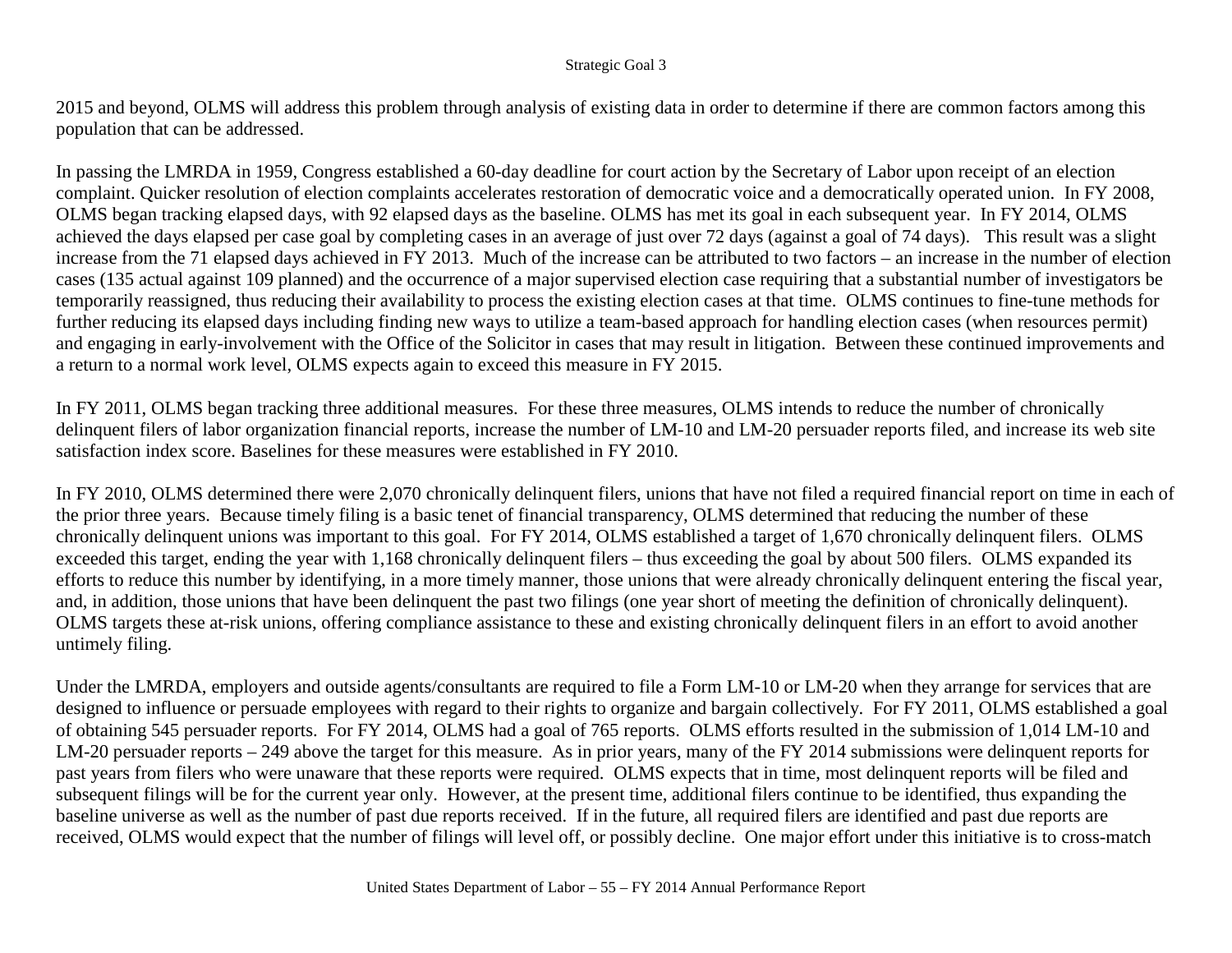LM-10 and LM-20 reports – because both the company and the persuader are required to file a report for the same set of services. A secondary effort is an educational effort that informs potential filers as to the requirements under the LMRDA.

The final measure is customer satisfaction with the OLMS web site. OLMS established an index baseline of 58 in FY 2010 and a goal to increase the index score to 62 in FY 2014. This goal was exceeded as the OLMS customer satisfaction index score in FY 2014 was 63. OLMS will continue to analyze the customer satisfaction surveys to identify areas where improvements to the web site can be implemented. These improvements are expected to increase the customer satisfaction score. OLMS has also started to track and analyze user metrics with respect to on-site behavior and has fine-tuned its ability to analyze this data to provide insights into how users are interacting with the OLMS web site. This analysis is expected to provide guidance on web site design that will lead to better user satisfaction.

| *Target reached (Y),<br>Improved (I), or Not<br><b>Reached</b> (N)                               |               | <b>FY/PY</b><br>2010     | <b>FY/PY</b><br>2011 | <b>FY/PY</b><br>2012 | <b>FY/PY</b><br>2013 | <b>FY/PY</b><br>2014 | <b>FY/PY</b><br>2015 | <b>FY/PY</b><br>2016      | <b>What Worked</b>                                                                                                                                                                                            | <b>What Didn't Work</b>                                                                                                                                                                                          | <b>Program Performance</b><br><b>Improvement Plan</b>                                                                                                                                                                 |
|--------------------------------------------------------------------------------------------------|---------------|--------------------------|----------------------|----------------------|----------------------|----------------------|----------------------|---------------------------|---------------------------------------------------------------------------------------------------------------------------------------------------------------------------------------------------------------|------------------------------------------------------------------------------------------------------------------------------------------------------------------------------------------------------------------|-----------------------------------------------------------------------------------------------------------------------------------------------------------------------------------------------------------------------|
|                                                                                                  | Target        | $\overline{\phantom{a}}$ | 545.00[p]            | 615.00[p]            | 690.00[p]            | 765.00[p]            | 840.00[p]            |                           | 915.00[p] OLMS has                                                                                                                                                                                            | Because of resource                                                                                                                                                                                              |                                                                                                                                                                                                                       |
|                                                                                                  | Result        | $\mathbf{u}$             | 648.00               | 850.00               | 880.00               | 1,014.00             | $\overline{a}$       | $\mathbf{u} = \mathbf{v}$ | established a manual<br>cross-matching                                                                                                                                                                        | limitations, OLMS                                                                                                                                                                                                | OLMS will continue to                                                                                                                                                                                                 |
| Number of LM-10<br>and LM-20 reports<br>filed on employer-<br>consultant persuader<br>agreements | <b>Status</b> |                          |                      |                      |                      |                      |                      | $--$                      | program which<br>compares LM-10 and<br>LM-20 filers and<br>identifies parties that<br>have not filed. Most<br>entities identified in<br>this way have been<br>very responsive.                                | has not been able to<br>extend electronic<br>filing capabilities to<br>LM-10 and LM-20<br>filers which would<br>allow for a more<br>efficient electronic<br>cross-match program.                                 | address non-filers through<br>its manual cross-match<br>initiative and will continue<br>to seek funding for<br>enhanced electronic filing<br>capabilities.                                                            |
|                                                                                                  | Target        | $\overline{\phantom{a}}$ | 24.5%                | 30.5%                | 34.5%                | 38.5%                | 44.5%                | 46.0%                     |                                                                                                                                                                                                               |                                                                                                                                                                                                                  |                                                                                                                                                                                                                       |
|                                                                                                  | Result        | $\sim$ $\sim$            | 21.4%                | 37.8%                | 42.4%                | 45.0%                | --                   | $\qquad \qquad -$         | Four of the 12                                                                                                                                                                                                | Due to resource                                                                                                                                                                                                  |                                                                                                                                                                                                                       |
| Percent of disclosure<br>reports filed<br>electronically                                         | <b>Status</b> |                          |                      | Y                    | Y                    | Y                    |                      |                           | required LMRDA<br>forms are available<br>for electronic filing,<br>covering about 85%<br>of all filers. OLMS<br>provides outreach<br>and educational<br>opportunities,<br>including seminars<br>and webinars. | limitations, electronic<br>filing capabilities<br>have not been<br>extended for 8<br>LMRDA forms.<br>Outreach efforts are<br>successful, OLMS<br>expects that e-filing<br>rate may reach<br>diminishing returns. | Initial indications suggest<br>that a significant percent<br>of e-filers revert to paper<br>filing. OLMS will focus<br>outreach efforts on these<br>unions and will continue to<br>seek funding to extend<br>efiling. |

OLMS – Promote union financial integrity, democracy, and transparency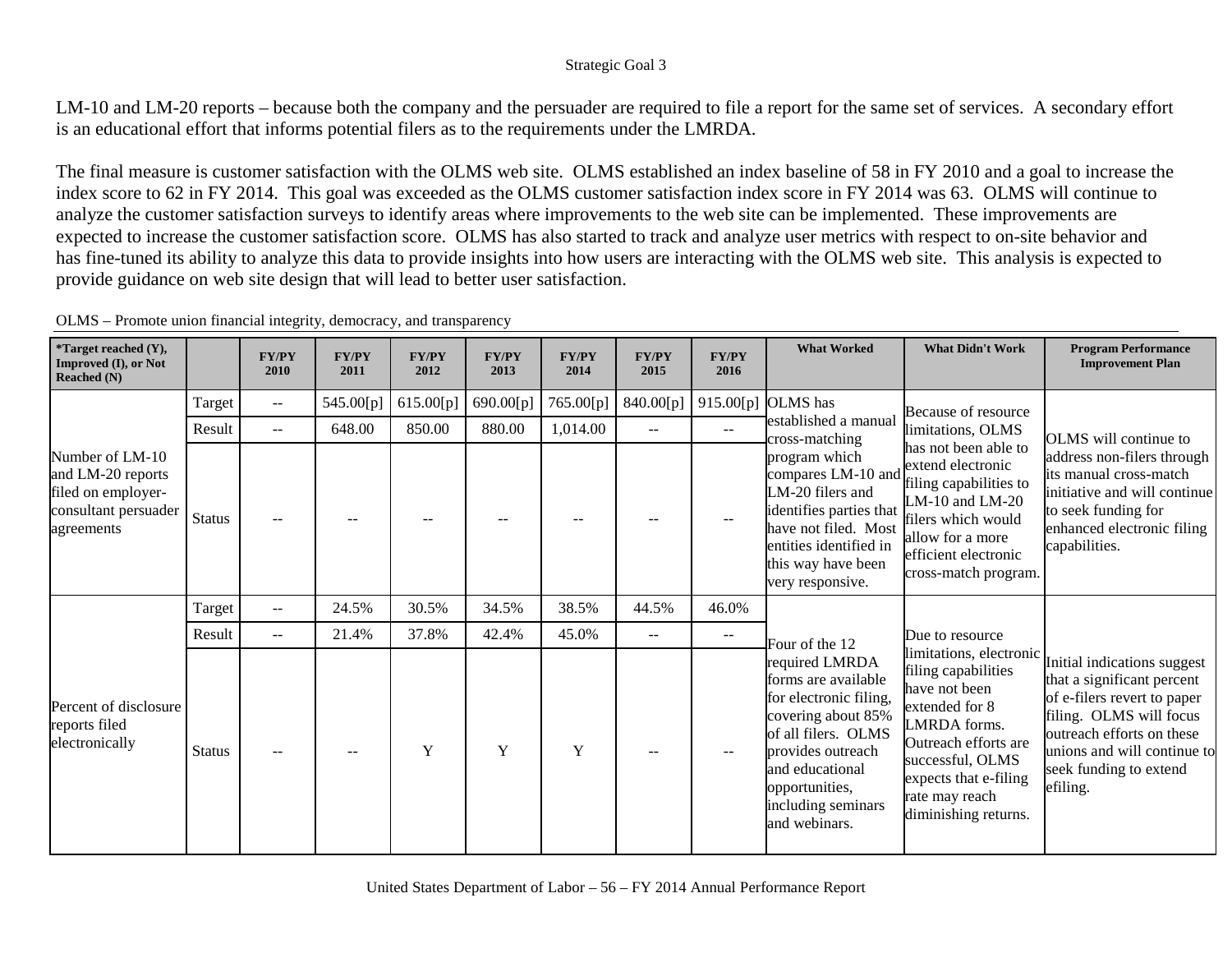| *Target reached (Y),<br>Improved (I), or Not<br><b>Reached</b> (N)             |               | <b>FY/PY</b><br>2010                          | <b>FY/PY</b><br>2011 | <b>FY/PY</b><br>2012 | <b>FY/PY</b><br>2013 | <b>FY/PY</b><br>2014 | <b>FY/PY</b><br>2015      | <b>FY/PY</b><br>2016        | <b>What Worked</b>                                                                                         | <b>What Didn't Work</b>                                                                               | <b>Program Performance</b><br><b>Improvement Plan</b>                                                                                                       |
|--------------------------------------------------------------------------------|---------------|-----------------------------------------------|----------------------|----------------------|----------------------|----------------------|---------------------------|-----------------------------|------------------------------------------------------------------------------------------------------------|-------------------------------------------------------------------------------------------------------|-------------------------------------------------------------------------------------------------------------------------------------------------------------|
|                                                                                |               |                                               |                      |                      |                      |                      |                           |                             |                                                                                                            |                                                                                                       |                                                                                                                                                             |
|                                                                                | Target        | $\mathord{\hspace{1pt}\text{--}\hspace{1pt}}$ | 1,970[p]             | 1,870[p]             | 1,770[p]             | 1,670[p]             | 1,570                     | 1,470                       | OLMS' early                                                                                                |                                                                                                       | <b>OLMS</b> will continue                                                                                                                                   |
| Number of                                                                      | Result        | 2,070                                         | 1,835                | 1,711                | 1,226                | 1,168                | $\mathbb{L}^{\mathbb{L}}$ | $\mathbb{L}^{\mathbb{L}}$   | outreach efforts for                                                                                       | The most recalcitrant                                                                                 | outreach for chronically<br>delinquent unions and seek                                                                                                      |
| chronically<br>delinquent filers of<br>labor organization<br>financial reports | <b>Status</b> |                                               |                      |                      |                      |                      |                           | $-$                         | known and possible<br>chronically<br>delinquent filers have<br>resulted in a<br>considerable<br>reduction. | late filers remain in<br>the chronically<br>delinquent category<br>even after outreach.               | the assistance of<br>national/international<br>unions through the VCP.<br>OLMS will also consider<br>auditing chronically<br>delinquent unions.             |
|                                                                                | Target        | Base                                          | 13.00%               | 13.75%               | 14.25%               | 14.75%               | 15.00%                    | 15.25%                      | OLMS uses a                                                                                                | Certain predicates/red                                                                                |                                                                                                                                                             |
| Percent of targeted<br>audits that result in a<br>criminal case                | Result        | 14.76%                                        | 15.18%               | 13.81%               | 20.97%               | 21.70%               | $\mathbf{u}$              | $\mathbb{L}^{\mathbb{L}}$   | targeting algorithm<br>with a series of                                                                    | flags have shown<br>weaker correlation to                                                             | OLMS will continue to<br>monitor and fine-tune the<br>predictive algorithm<br>adding new predictors as<br>necessary.                                        |
|                                                                                | <b>Status</b> |                                               | Y                    | Y                    | Y                    | Y                    |                           | $\mathbf{u}$                | predicates/red flags<br>to predict unions at a<br>higher risk of fraud<br>or embezzlement.                 | fraud/embezzlement<br>and thus have been<br>de-emphasized in the<br>targeting model.                  |                                                                                                                                                             |
|                                                                                | Target        | $\mathbf{u}$                                  | 60[p]                | 60[p]                | 61[p]                | 62[p]                | 63[p]                     | 64[p]                       | OLMS redesigned                                                                                            | Users continue to                                                                                     | OLMS requested IT                                                                                                                                           |
| Customer                                                                       | Result        | $\mathbf{u}$                                  | 61                   | 64                   | 62                   | 63                   | $\overline{\phantom{m}}$  | $\mathbb{H} \to \mathbb{H}$ | and improved<br>navigation on the                                                                          | express frustration<br>and dissatisfaction                                                            | modernization funds to                                                                                                                                      |
| satisfaction score for<br>OLMS web site users                                  | <b>Status</b> |                                               |                      |                      |                      |                      |                           | $\mathbf{u}$                | agency website<br>leading to increased<br>user satisfaction.                                               | over the Union<br>Reports search<br>feature.                                                          | redesign the website<br>upgrading the navigation<br>and search functions.                                                                                   |
|                                                                                | Target        | 84.0                                          | 80.0                 | 76.0                 | 75.0                 | 74.0                 | 73.0                      | 72.0                        |                                                                                                            | A major supervised                                                                                    | OLMS will continue its                                                                                                                                      |
| Average number of<br>days to resolve union<br>officer election<br>complaints   | Result        | 81.0                                          | 79.0                 | 71.0                 | 71.0                 | 72.3                 | $ -$                      | $\mathcal{L}_{\mathcal{F}}$ | <b>OLMS</b> continues<br>streamlining                                                                      | election required                                                                                     | successful partnership with                                                                                                                                 |
|                                                                                | <b>Status</b> | Y                                             | Y                    | Y                    | Y                    | Y                    |                           | $\mathbf{u}$                | communication with<br>the Solicitor's Office<br>and eliminating<br>process days.                           | OLMS to temporarily<br>redirect resources<br>away from election<br>investigations and<br>other cases. | the Solicitor's Office.<br>OLMS will also identify<br>new ways to utilize a team<br>approach for investigating<br>election cases, when<br>resources permit. |

**Sources:** e-LORS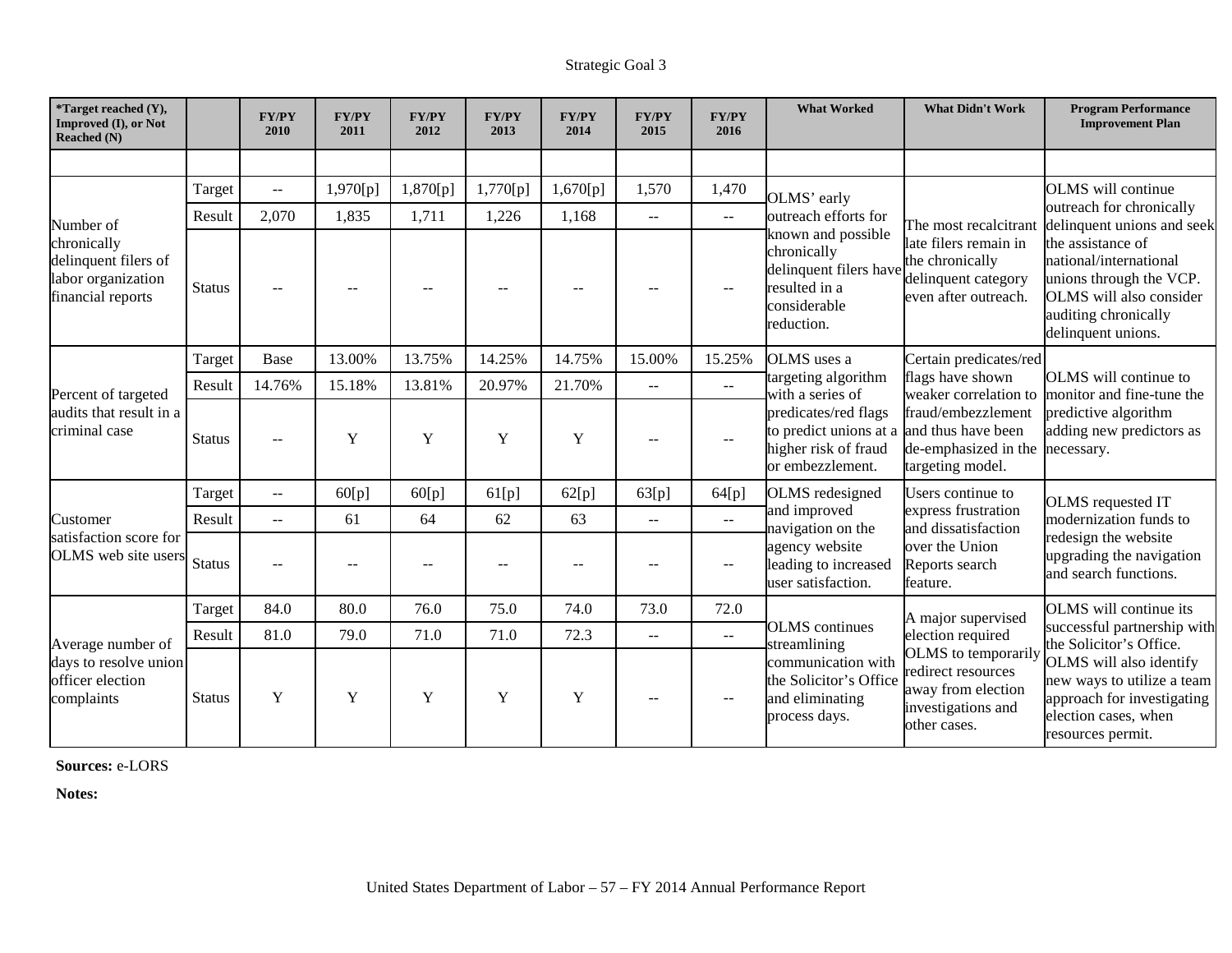#### Occupational Safety and Health Administration

OSHA supports Strategic Objective 3.2 by administering and enforcing 22 whistleblower protection statutes that protect workers who speak out to report perceived violations of the law. Principally, this responsibility includes Section 11(c) of the Occupational Safety and Health Act, which prohibits employers from discriminating against employees who bring workplace hazards to the attention of the employer or the Agency. The additional 21 whistleblower protection provisions protect workers in a variety of industries who speak out against unsafe and/or unlawful behavior, including violations of airline, commercial motor carrier, consumer product, environmental, financial reform, food safety, health insurance reform, motor vehicle safety, nuclear, pipeline, public transportation agency, railroad, maritime, and securities laws. Enforcement of these worker protection laws is critical to ensuring safe, high-quality work-life environments, as workers must feel free to identify, and seek correction of, illegal conditions and conduct when they arise in the workplace without fear of retaliation or discrimination.

Over the last 16 years, OSHA's whistleblower enforcement responsibilities have doubled, and the number of new whistleblower cases filed with the agency has steadily increased each year, from about 1,900 new cases filed in 1997, to nearly 3,100 new cases filed in FY 2014. In response to the growing demand for whistleblower investigations, OSHA has recently made several changes to increase the effectiveness and efficiency of its whistleblower protection programs, including elevating the program to a stand-alone Directorate, establishing the Whistleblower Protection Advisory Committee, and creating an internal steering committee to guide policymaking and future planning.

In FY 2015, OSHA will continue its on-going efforts to improve the efficiency and quality of the whistleblower protection programs' investigative functions. For example, OSHA will complete the implementation of its improved management reporting structure to all regional whistleblower programs, which will allow those regions to strengthen caseload management and oversight of field investigations. Additionally, to encourage timely and equitable resolution of disputes, OSHA will expand the availability of its Alternative Dispute Resolution program, in which OSHA experts assist whistleblower parties to discuss resolving their disputes via voluntary settlement agreements. To further ensure that whistleblower investigations are completed thoroughly and accurately, OSHA will strengthen its basic whistleblower training offerings by designing and developing new courses and curriculum. Finally, OSHA will issue revised guidance materials and procedural regulations to promote consistent application of investigative practices and policies across all regions.

OSHA has two performance measures for tracking the effectiveness of OSHA's whistleblower enforcement efforts. The first measure, *Average Age of Pending Whistleblower Investigations*, monitors the program's efforts to reduce its backlog of pending whistleblower investigations by tracking the age of cases that are pending a determination from the Agency. Measuring this data will help OSHA ensure that regional whistleblower programs are efficiently prioritizing and completing whistleblower investigations, and will further OSHA's customer service goals by highlighting the importance of completing investigations in a timely fashion. The second measure, *Average Days to Complete New Complaint Screening Process*, tracks OSHA's efforts to provide attentive customer service to new complaint filers. By measuring the average time that it takes for OSHA to determine if a new whistleblower complaint is appropriate for investigation; this measure will provide a meaningful measurement of the OSHA's responsiveness to new complainants.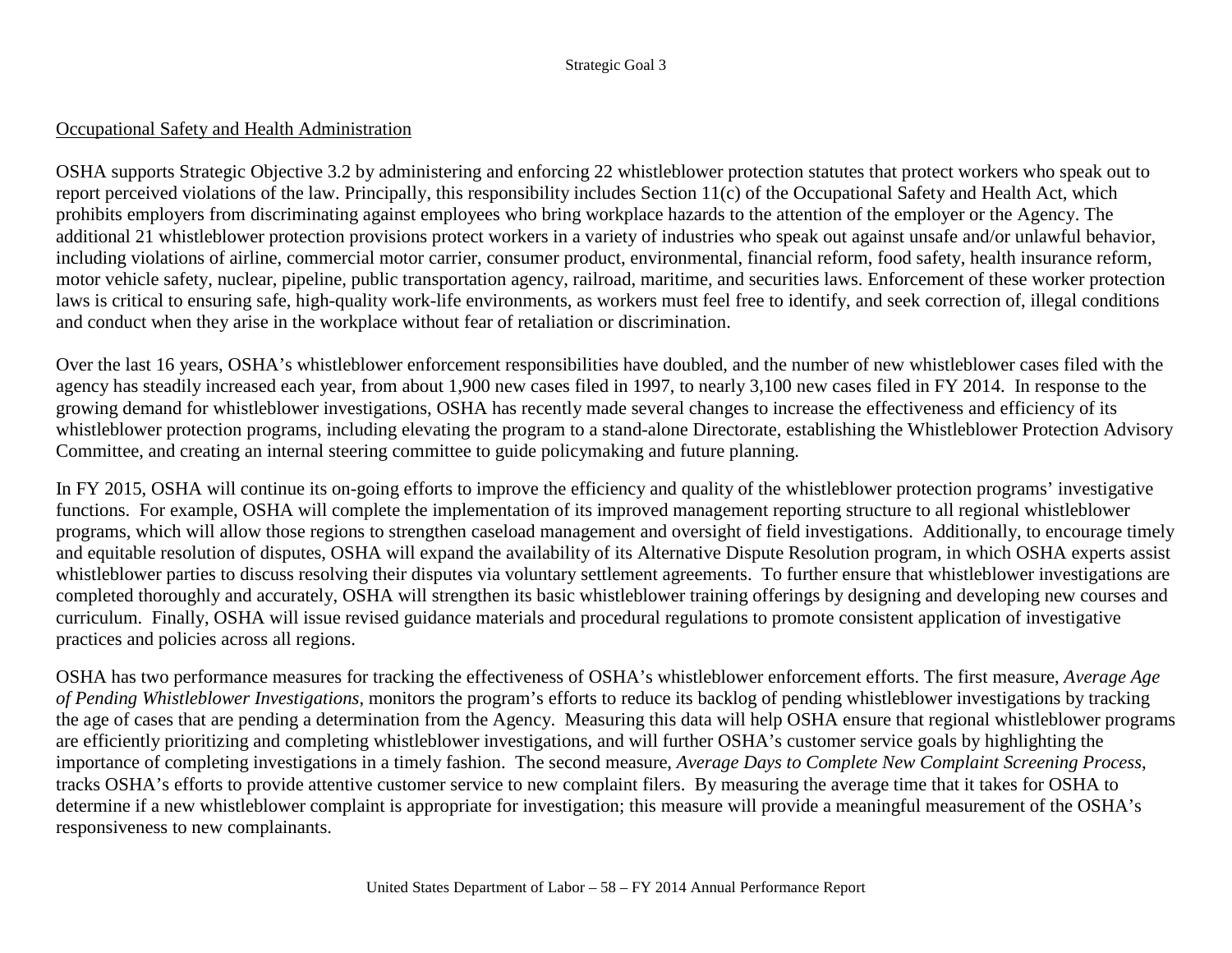As OSHA continues its efforts to improve the whistleblower protection programs, OSHA will be able to provide more quality investigations to more workers, which will help the Agency to reassure workers that voicing concerns will not leave them susceptible to retaliation and discrimination. Without this assurance, OSHA cannot realize its goal of providing safe, healthy and fair workplaces to American workers.

| <i>*Target reached <math>(Y)</math>,</i><br><b>Improved (I), or Not</b> |               | <b>FY/PY</b>                                        | <b>FY/PY</b> | <b>FY/PY</b> | <b>FY/PY</b> | <b>FY/PY</b> | <b>FY/PY</b>             | <b>FY/PY</b> | <b>What Worked</b>                                                                                                          | <b>What Didn't Work</b>                                                                                              | <b>Program Performance</b><br><b>Improvement Plan</b>                                                                                     |  |
|-------------------------------------------------------------------------|---------------|-----------------------------------------------------|--------------|--------------|--------------|--------------|--------------------------|--------------|-----------------------------------------------------------------------------------------------------------------------------|----------------------------------------------------------------------------------------------------------------------|-------------------------------------------------------------------------------------------------------------------------------------------|--|
| Reached $(N)$                                                           |               | 2010                                                | 2011         | 2012         | 2013         | 2014         | 2015                     | 2016         |                                                                                                                             |                                                                                                                      |                                                                                                                                           |  |
|                                                                         | Target        | $\sim$ $\sim$                                       | $- -$        | --           | Base         | Base         | 365                      | 360          | This is a new                                                                                                               |                                                                                                                      | This is a new measure OSHA plans to use this                                                                                              |  |
|                                                                         | Result        | $\sim$ $\sim$                                       | $- -$        |              | $- -$        | 372          | $\overline{\phantom{m}}$ | $- -$        | measure that<br>monitors OSHA's                                                                                             |                                                                                                                      | that monitors OSHA's measure to monitor the                                                                                               |  |
| Average age of<br>pending<br>whistleblower<br>investigations.           | <b>Status</b> |                                                     |              |              |              |              |                          |              | efforts to reduce its<br>backlog of pending<br>whistleblower<br>investigations. FY14<br>baseline was<br>established.        | efforts to reduce its<br>backlog of pending<br>whistleblower<br>investigations. FY14<br>baseline was<br>established. | management of its<br>whistleblower<br>investigation caseload and<br>to ensure that<br>investigations are resolved<br>in a timely fashion. |  |
|                                                                         | Target        | $\hspace{0.05cm} -\hspace{0.05cm} -\hspace{0.05cm}$ | --           | $- -$        | Base         | Base         | 20                       | 17           | This is a new                                                                                                               | This is a new measure                                                                                                | OSHA plans to use this                                                                                                                    |  |
|                                                                         | Result        | $\hspace{0.05cm} -\hspace{0.05cm} -\hspace{0.05cm}$ | $- -$        | --           | $- -$        | 14           | $\overline{\phantom{m}}$ | $-$          | measure that tracks                                                                                                         | that tracks OSHA's                                                                                                   | measure to monitor its<br>responsiveness to new                                                                                           |  |
| Average days to<br>complete new<br>complaint screening<br>process.      | <b>Status</b> |                                                     |              |              |              |              |                          |              | OSHA's efforts to<br>provide attentive<br>customer service to<br>new complaint filers.<br>FY14 baseline was<br>established. | efforts to provide<br>attentive customer<br>service to new<br>complaint filers.<br>FY14 baseline was<br>established. | complaint filers by<br>measuring the average<br>days taken to determine if<br>a new complaint is<br>appropriate for<br>investigation.     |  |

OSHA – Protect employees' rights to file health and safety complaints and prevent discrimination against workers who report hazards

**Sources:** OIS, OPM, OWCP, BLS-CES, CEO, IMIS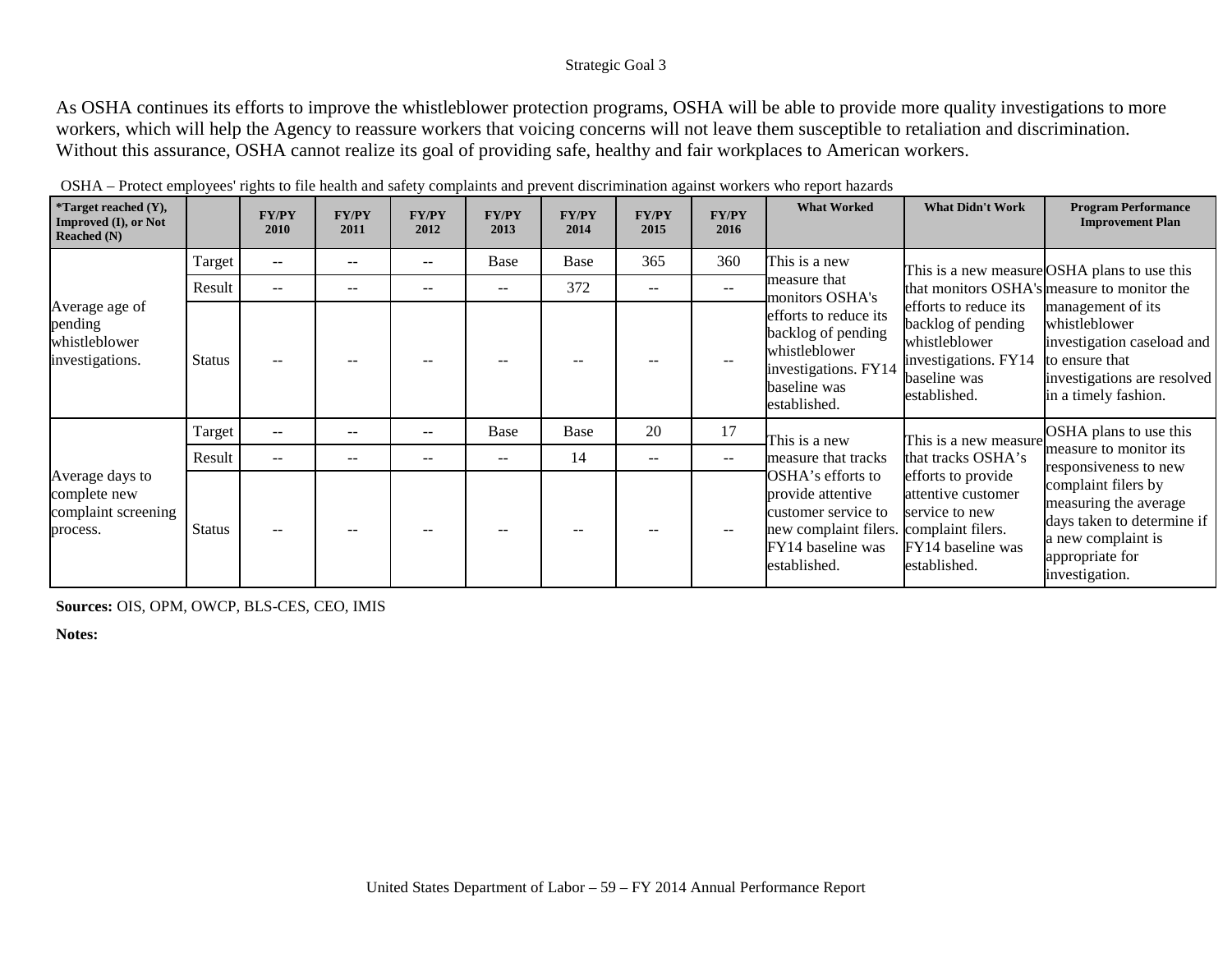### Mine Safety and Health Administration

MSHA's Office of Assessments, Accountability, Special Enforcement and Investigations oversees MSHA's program to protect miners from discrimination when they exercise their right to report health and safety hazards without fear of retaliation. MSHA did not reach either of the FY 2014 targets for measures supporting this goal. The result for timely investigation of discrimination complaints was 12 percentage points below target and the result for investigation of requests for temporary reinstatement was 7 percentage points below target. However, in both cases, results for the fourth quarter of FY 2014 were well above target. MSHA considers the 2014 problems partially resolved pending the addition of new special investigators in FY 2015. For this reason, MSHA restored the target for discrimination complaint investigations to the FY 2012 level (85 percent) and increased the temporary reinstatement investigations target to 75 percent in FY 2016. MSHA executive management continues to meet with the Solicitor's office bi-weekly to monitor caseloads. In addition, changes to the procedures for responding to FOIA requests for discrimination case information has reduced the time compliance specialists must spend on FOIA requests; this has helped expedite the review of discrimination investigations.

A key achievement of this Administration is enforcement of the anti-discrimination provisions contained in the 1977 Act. This importance was reinforced by the tragedy at the Upper Big Branch (UBB) mine. For the four years prior to the disaster, no one working at UBB had filed a hazard complaint, even though post-disaster investigations documented well-known, long-standing problems at that mine. MSHA has distributed materials directly to miners and has beefed up its special investigations staff to work on claims of retaliation. In 2011, MSHA updated its Miners' Rights Handbook and developed new training tools, which are available online. In FY 2013, DOL filed 34 requests for temporary reinstatement, the second highest number on record, with the Federal Mine Safety and Health Review Commission on behalf of miners who submitted complaints of discrimination in the form of a suspension, layoff, discharge or other adverse action. Additionally, DOL filed 58 complaints alleging mine safety discrimination during 2013. The 58 discrimination complaints DOL filed on behalf of miners in FY 2013 was an all-time record, doubling the previous record of 29 in FY 2011.

To assess whether quality investigations are conducted, MSHA performs a headquarters review of every discrimination investigation conducted by its enforcement personnel.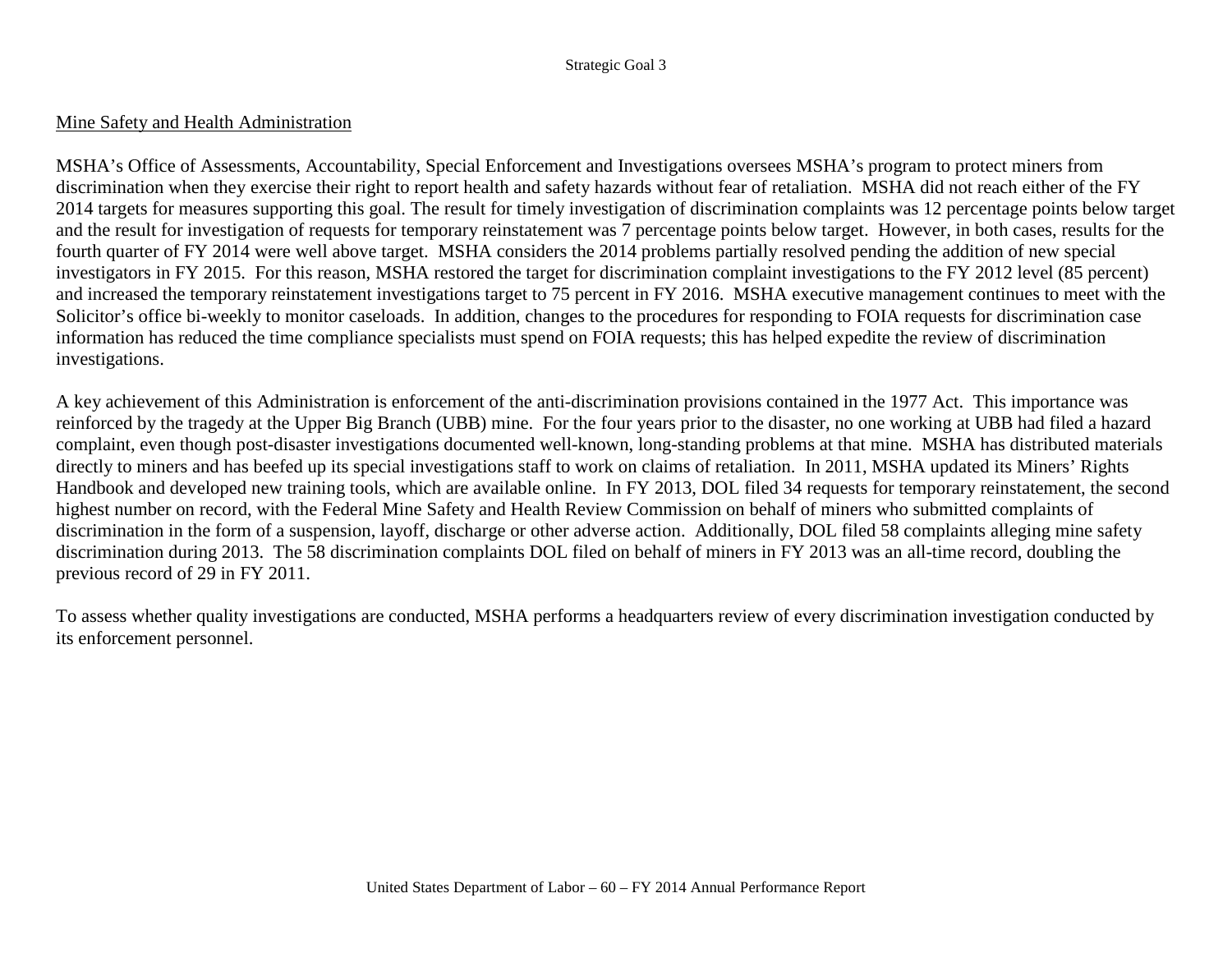MSHA – Protect miners from discrimination

| <i>*</i> Target reached $(Y)$ ,<br><b>Improved (I), or Not</b><br>Reached $(N)$                                                   |               | <b>FY/PY</b><br>2010     | <b>FY/PY</b><br>2011 | <b>FY/PY</b><br>2012 | <b>FY/PY</b><br>2013 | <b>FY/PY</b><br>2014 | <b>FY/PY</b><br>2015 | <b>FY/PY</b><br>2016     | <b>What Worked</b>                                                                                                                                                           | <b>What Didn't Work</b>                                                                                                                                                    | <b>Program Performance</b><br><b>Improvement Plan</b>       |
|-----------------------------------------------------------------------------------------------------------------------------------|---------------|--------------------------|----------------------|----------------------|----------------------|----------------------|----------------------|--------------------------|------------------------------------------------------------------------------------------------------------------------------------------------------------------------------|----------------------------------------------------------------------------------------------------------------------------------------------------------------------------|-------------------------------------------------------------|
|                                                                                                                                   | Target        | 0%                       | 80%                  | 85%                  | 75%                  | 75%                  | 85%                  | 85%                      | MSHA temporarily                                                                                                                                                             | The Federal                                                                                                                                                                |                                                             |
|                                                                                                                                   | Result        | 87%                      | 86%                  | 85%                  | 76%                  | 63%                  | $--$                 | $\overline{\phantom{a}}$ | reassigned staff,                                                                                                                                                            | government shutdown<br>hurt first quarter                                                                                                                                  |                                                             |
| Percent of $105(c)$<br>investigations of<br>miner discrimination<br>complaints that are<br>completed within 60<br>days of receipt | <b>Status</b> | $\sim$ $\sim$            | Y                    | Y                    | Y                    | N                    |                      |                          | accelerated training<br>of special<br>investigators, and<br>made process<br>improvements that<br>resulted in fourth<br>quarter results<br>significantly above<br>the target. | performance; an<br>imbalanced<br>distribution of special<br>investigators (with<br>respect to the<br>distribution of<br>complaints) impaired<br>second quarter<br>efforts. | MSHA is adding to its<br>staff of special<br>investigators. |
| Percent of                                                                                                                        | Target        | $--$                     | 70%                  | 70%                  | 70%                  | 70%                  | 75%                  | 75%                      |                                                                                                                                                                              |                                                                                                                                                                            |                                                             |
| investigations of<br>miner requests for                                                                                           | Result        | 78%                      | 70%                  | 80%                  | 72%                  | 63%                  | $- -$                | $\qquad \qquad -$        |                                                                                                                                                                              |                                                                                                                                                                            |                                                             |
| temporary<br>reinstatements that<br>are completed within<br>20 days of receipt                                                    | <b>Status</b> | $\overline{\phantom{m}}$ | Y                    | Y                    | Y                    | N                    | $- -$                | $\overline{\phantom{m}}$ | See above.                                                                                                                                                                   | See above.                                                                                                                                                                 | See above.                                                  |

**Sources:** Imminent danger complaint investigations - MSHA's Standardized Information System. Discrimination Investigations are tracked in a stand-alone database (Privacy Act Systems of Records - DOL/MSHA-10) into which the Office of Assessments, Accountability, Special Enforcement and Investigations personnel record applicable discrimination investigation information (dates, milestones, outcomes, etc). The system is currently located on a server on MSHA's segment of the DOL network but will be transferred to OCIO.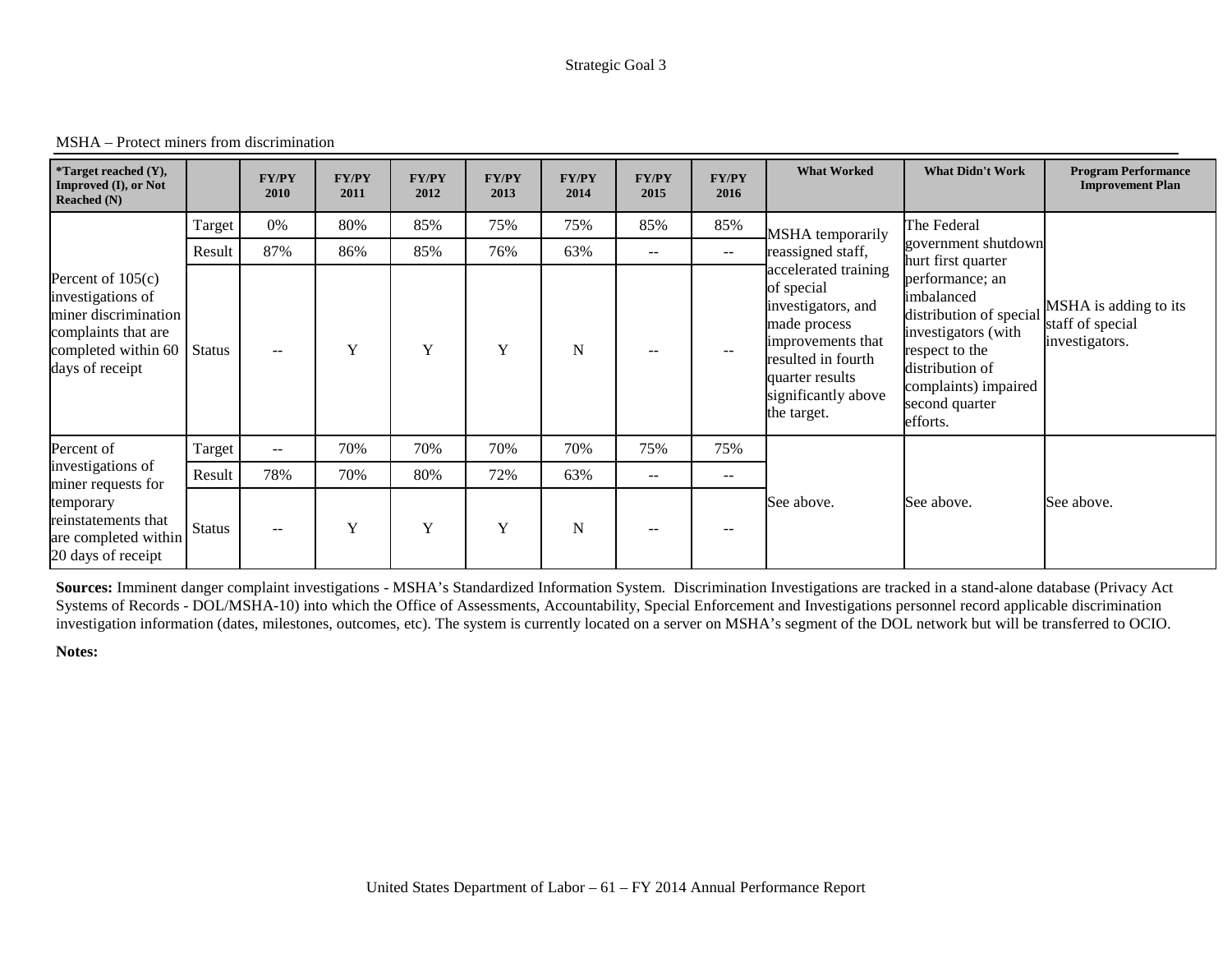# Wage and Hour Division

In FY 2014, WHD resolved 70 percent of its FMLA investigations within the fiscal year and no violations were found in 38 percent of investigations. In FY 2014, WHD implemented directed FMLA enforcement initiatives in addition to enhanced responses to FMLA complaints, including more onsite investigations and policy reviews. These efforts will be balanced against timely resolution of complaints and directing limited resources to pursue employers with systemic FMLA violations to achieve and maintain corporate-wide compliance.

| <i>*Target reached <math>(Y)</math>,</i><br>Improved (I), or Not<br>Reached $(N)$ |               | <b>FY/PY</b><br><b>2010</b> | <b>FY/PY</b><br>2011 | <b>FY/PY</b><br>2012 | <b>FY/PY</b><br>2013 | <b>FY/PY</b><br>2014 | <b>FY/PY</b><br>2015 | <b>FY/PY</b><br>2016 | <b>What Worked</b>                                                                              | <b>What Didn't Work</b>                                                                 | <b>Program Performance</b><br><b>Improvement Plan</b>                                                                 |
|-----------------------------------------------------------------------------------|---------------|-----------------------------|----------------------|----------------------|----------------------|----------------------|----------------------|----------------------|-------------------------------------------------------------------------------------------------|-----------------------------------------------------------------------------------------|-----------------------------------------------------------------------------------------------------------------------|
| Percent of No<br><b>Violation FMLA</b><br>cases                                   | Target        | $- -$                       | $- -$                | $- -$                | Base                 | 40.00%               | --                   | $- -$                | WHD achieved its                                                                                | WHD must ensure                                                                         | WHD is currently                                                                                                      |
|                                                                                   | Result        | $- -$                       | --                   | --                   | 39.74%               | 38.38%               | $- -$                |                      | intended target while<br>that the quality and<br>implementing its                               | exploring new measures<br>that will better reflect its                                  |                                                                                                                       |
|                                                                                   | <b>Status</b> | $- -$                       | $- -$                | --                   |                      |                      | --                   | --                   | directed enforcement :<br>strategies in addition.<br>to enhanced<br>responses to<br>complaints. | impact of<br>investigations is<br>balanced with the<br>strategies being<br>implemented. | priorities in FMLA that<br>better align with corporate<br>wide compliance for<br>protecting employee<br>family leave. |

WHD – Increase corporate compliance with the Family Medical Leave Act

**Sources:** Wage and Hour Investigative Support and Reporting Database (WHISARD)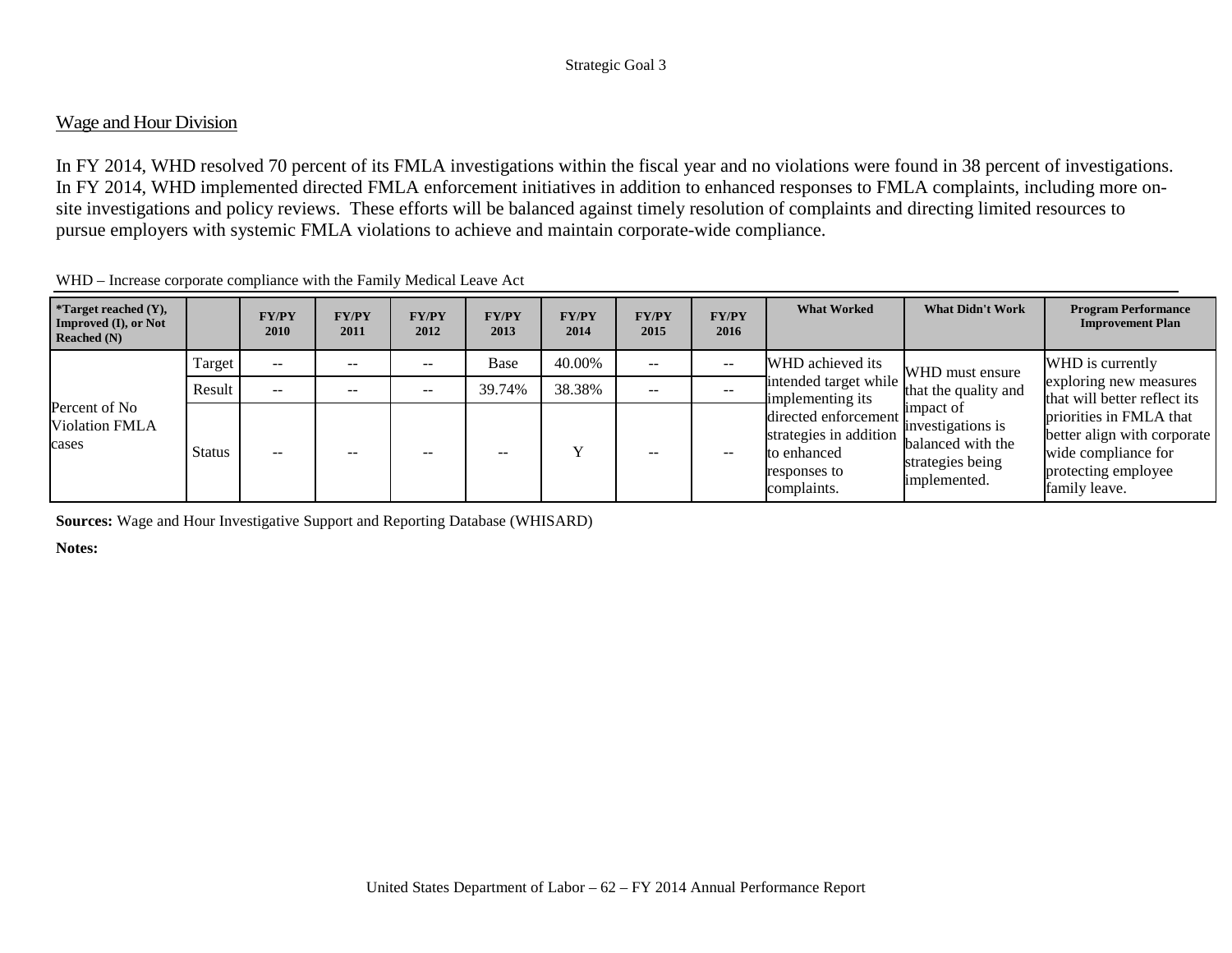# Strategic Objective 3.3 – Secure wages and overtime

# **Analysis and Future Plans**

# Wage and Hour Division

WHD relies on a balanced set of measures to evaluate the implementation of its strategic enforcement approach to compliance. These measures capture data on productivity, prioritization, and quality. Over the last three years, WHD has shifted its resources from complaint-based to directed enforcement to promote compliance on behalf of workers in certain industries or program areas. By better integrating the directed and complaint investigations, WHD maximizes limited enforcement resources towards the goal of improving compliance at the industry-level and reaching the greatest number of vulnerable workers. In FY 2014, WHD maintained increases from the previous three years in the percent of directed investigations by reaching 44 percent while continuing to reduce the no violation rate for both complaint and directed investigations. The no violation rate is one indication of whether WHD is selecting the right employers for investigation. These results show the gap between complaint and directed investigations narrowing, which demonstrates that WHD directed investigations are nearly as accurate as a complaint in identifying employers with violations. Also importantly, directed investigations reach workers that are least likely to complain.

The FY 2014 results show an average age non-residential construction DBRA wage rates of 43 months, which is short of the targeted 36 months. WHD is conducting a top-to-bottom evaluation of the survey process and policies in an effort to significantly improve program operations and performance. Moving forward, WHD is also evaluating the appropriate balance of measures for demonstrating progress and results given these anticipated reforms.

| <i>*Target reached <math>(Y)</math>,</i><br>Improved (I), or Not<br>Reached $(N)$ |               | <b>FY/PY</b><br>2010 | <b>FY/PY</b><br>2011 | <b>FY/PY</b><br>2012 | <b>FY/PY</b><br>2013 | <b>FY/PY</b><br>2014 | <b>FY/PY</b><br>2015 | <b>FY/PY</b><br>2016 | <b>What Worked</b>                                                                                              | <b>What Didn't Work</b>                                                                                                        | <b>Program Performance</b><br><b>Improvement Plan</b>                                                                        |
|-----------------------------------------------------------------------------------|---------------|----------------------|----------------------|----------------------|----------------------|----------------------|----------------------|----------------------|-----------------------------------------------------------------------------------------------------------------|--------------------------------------------------------------------------------------------------------------------------------|------------------------------------------------------------------------------------------------------------------------------|
| Number of<br>compliance actions                                                   | Target        | 29,268               | 31,897               | 34,533               | 34,231               | 33,635               | 30,500               | 37,510               | WHD is maintaining                                                                                              | Results were directly                                                                                                          | WHD will continue to                                                                                                         |
|                                                                                   | Result        | 26,500               | 33,293               | 34,139               | 33,146               | 29,483               | $- -$                | --                   | a level of                                                                                                      | impacted by attrition,<br>the government<br>shutdown, and<br>sequestration. The<br>challenge is to sustain<br>production while | prioritize maintaining its<br>investigator levels to                                                                         |
|                                                                                   | <b>Status</b> |                      |                      |                      | N                    | N                    |                      | --                   | productivity given<br>the available<br>resources while<br>balancing quality and acceptable levels of<br>impact. |                                                                                                                                | ensure productivity and<br>resume hiring when<br>budget allows. WHD will<br>balance productivity with<br>quality and impact. |

WHD – Provide that vulnerable workers are employed in compliance and secure sustained and verifiable employer compliance, particularly among the most persistent violators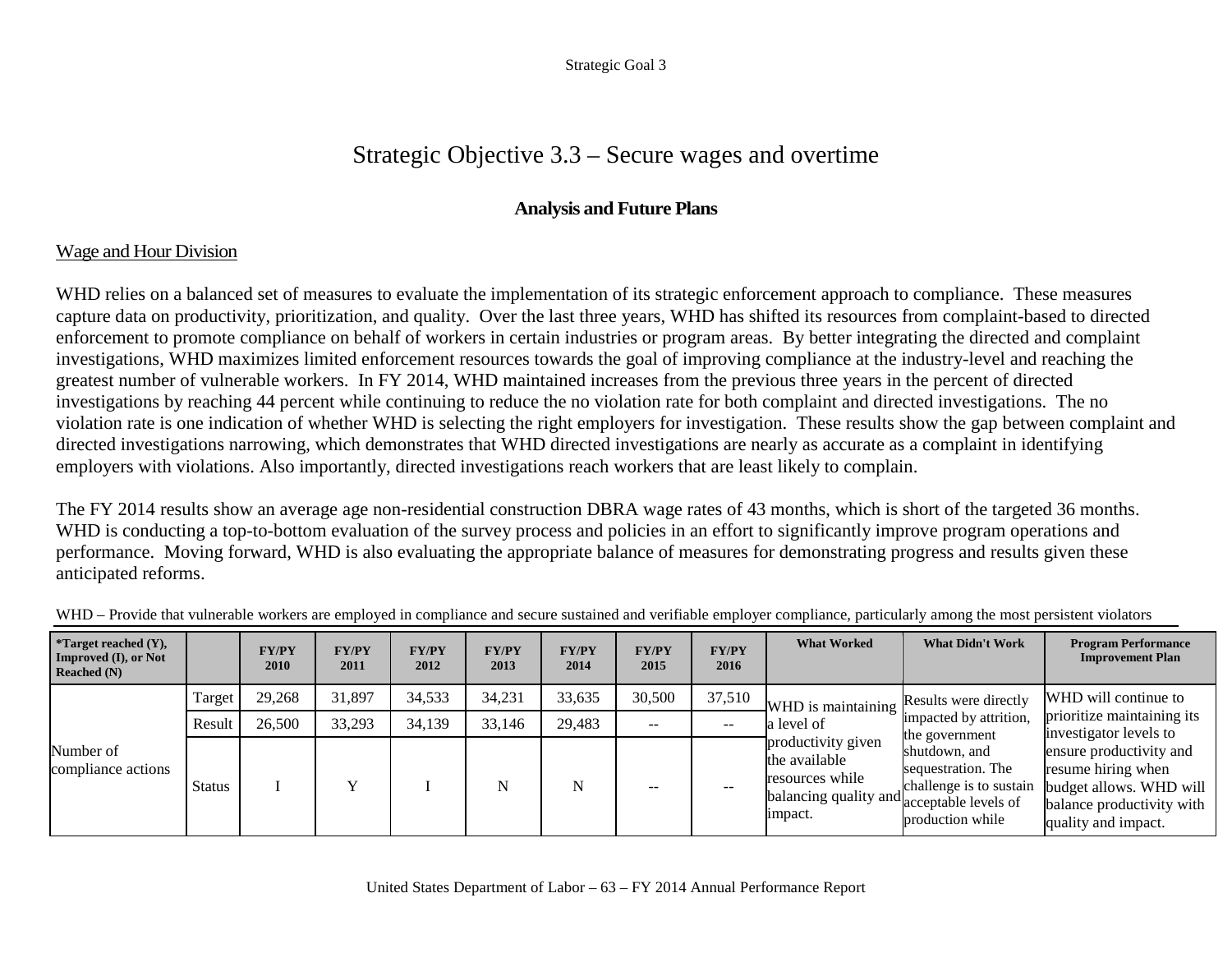| *Target reached (Y),<br>Improved (I), or Not<br>Reached (N)            |               | <b>FY/PY</b><br>2010    | <b>FY/PY</b><br>2011 | <b>FY/PY</b><br>2012 | <b>FY/PY</b><br>2013 | <b>FY/PY</b><br>2014 | <b>FY/PY</b><br>2015      | <b>FY/PY</b><br>2016                          | <b>What Worked</b>                                                                                                                                       | <b>What Didn't Work</b>                                                                                                                                               | <b>Program Performance</b><br><b>Improvement Plan</b>                                                                                                             |
|------------------------------------------------------------------------|---------------|-------------------------|----------------------|----------------------|----------------------|----------------------|---------------------------|-----------------------------------------------|----------------------------------------------------------------------------------------------------------------------------------------------------------|-----------------------------------------------------------------------------------------------------------------------------------------------------------------------|-------------------------------------------------------------------------------------------------------------------------------------------------------------------|
|                                                                        |               |                         |                      |                      |                      |                      |                           |                                               |                                                                                                                                                          | focusing on quality and<br>impact.                                                                                                                                    |                                                                                                                                                                   |
|                                                                        | Target        | 24.00%                  | 32.00%               | 35.00%               | 38.00%               | 40.00%               | 43.00%                    | 43.00%                                        | WHD's enforcement                                                                                                                                        |                                                                                                                                                                       |                                                                                                                                                                   |
|                                                                        | Result        | 17.00%                  | 29.00%               | 40.63%               | 44.19%               | 43.51%               | $-1$                      | $\mathbb{Z}^2$                                | program continues to<br>evolve from                                                                                                                      | WHD needs to                                                                                                                                                          |                                                                                                                                                                   |
| Percent of directed<br>investigations<br>(excludes<br>conciliations)   | <b>Status</b> | $\mathbf N$             | $\bf{I}$             | Y                    | $\mathbf Y$          | $\mathbf Y$          |                           |                                               | complaint-based to<br>strategic where<br>directed<br>investigations are<br>conducted in priority<br>industries and the<br>complaints are<br>prioritized. | evaluate the optimal<br>level for the percent<br>of directed<br>investigations to<br>ensure that the<br>program is evidence-<br>based.                                | WHD needs to continue to<br>focus on keeping no<br>violation rates low as this<br>measure continues to<br>increase.                                               |
|                                                                        | Target        | $\overline{a}$          | 28.00%               | 25.00%               | 23.00%               | 22.00%               | 25.00%                    | 20.00%                                        | WHD achieved the                                                                                                                                         | WHD needs to ensure<br>that the low violation                                                                                                                         | WHD is determining<br>optimal levels of<br>complaint and directed<br>resources to ensure that<br>resources are placed in<br>priority areas.                       |
|                                                                        | Result        | 30.27%                  | 30.00%               | 29.22%               | 26.12%               | 21.96%               | $\mathbb{L}^{\mathbb{L}}$ | $\mathbb{L}^{\mathbb{L}}$                     | lowest no violation<br>rate in recent history<br>with a continued<br>shift towards<br>strategic enforcement investigations.<br>in priority industries.   |                                                                                                                                                                       |                                                                                                                                                                   |
| Percent of directed<br>no violation cases                              | <b>Status</b> |                         | I                    | I                    | $\bf{I}$             | $\mathbf Y$          |                           | $\overline{\phantom{a}}$                      |                                                                                                                                                          | is balanced with<br>quality and impact of                                                                                                                             |                                                                                                                                                                   |
|                                                                        | Target        | $\overline{a}$          | 15.00%               | 22.80%               | 22.00%               | 20.00%               | 21.00%                    | 20.00%                                        |                                                                                                                                                          | WHD did better than WHD needs to remain<br>expected in reaching vigilant in ensuring<br>that the complaint                                                            |                                                                                                                                                                   |
| Percent of complaint                                                   | Result        | 26.12%                  | 24.59%               | 21.29%               | 20.76%               | 19.46%               | $\mathbb{L}^{\mathbb{L}}$ | $\overline{a}$                                | targets through                                                                                                                                          |                                                                                                                                                                       |                                                                                                                                                                   |
| no violation cases                                                     | Status        | $\sim$                  | I                    | Y                    | Y                    | Y                    | $-$                       | $\qquad \qquad -$                             | complaint tiering and investigations support<br>better screening<br>protocols.                                                                           | WHD priorities and<br>customer service.                                                                                                                               | See Above                                                                                                                                                         |
|                                                                        | Target        | $\mathbb{L} \mathbb{L}$ | 80.00%               | 83.00%               | 85.00%               | 86.00%               | 84.00%                    | 86.00%                                        |                                                                                                                                                          |                                                                                                                                                                       |                                                                                                                                                                   |
|                                                                        | Result        | 81.83%                  | 81.74%               | 85.25%               | 83.49%               | 81.82%               | $-$                       | $\mathord{\hspace{1pt}\text{--}\hspace{1pt}}$ |                                                                                                                                                          | WHD may have                                                                                                                                                          | WHD continually reviews                                                                                                                                           |
| Percent of Directed<br>Investigations in<br><b>Priority Industries</b> | <b>Status</b> |                         | Y                    | Y                    | N                    | N                    |                           |                                               | WHD continues to<br>place high priority<br>and resources in<br>industries with<br>vulnerable workers<br>unlikely to complain                             | reached the optimum<br>level and is evaluating ensure that WHD is<br>what other measures<br>are needed to drive<br>continued<br>improvements that<br>can be achieved. | its priority industries to<br>placing resources in<br>industries with vulnerable<br>workers while balancing<br>the need to be vigilant in<br>emerging industries. |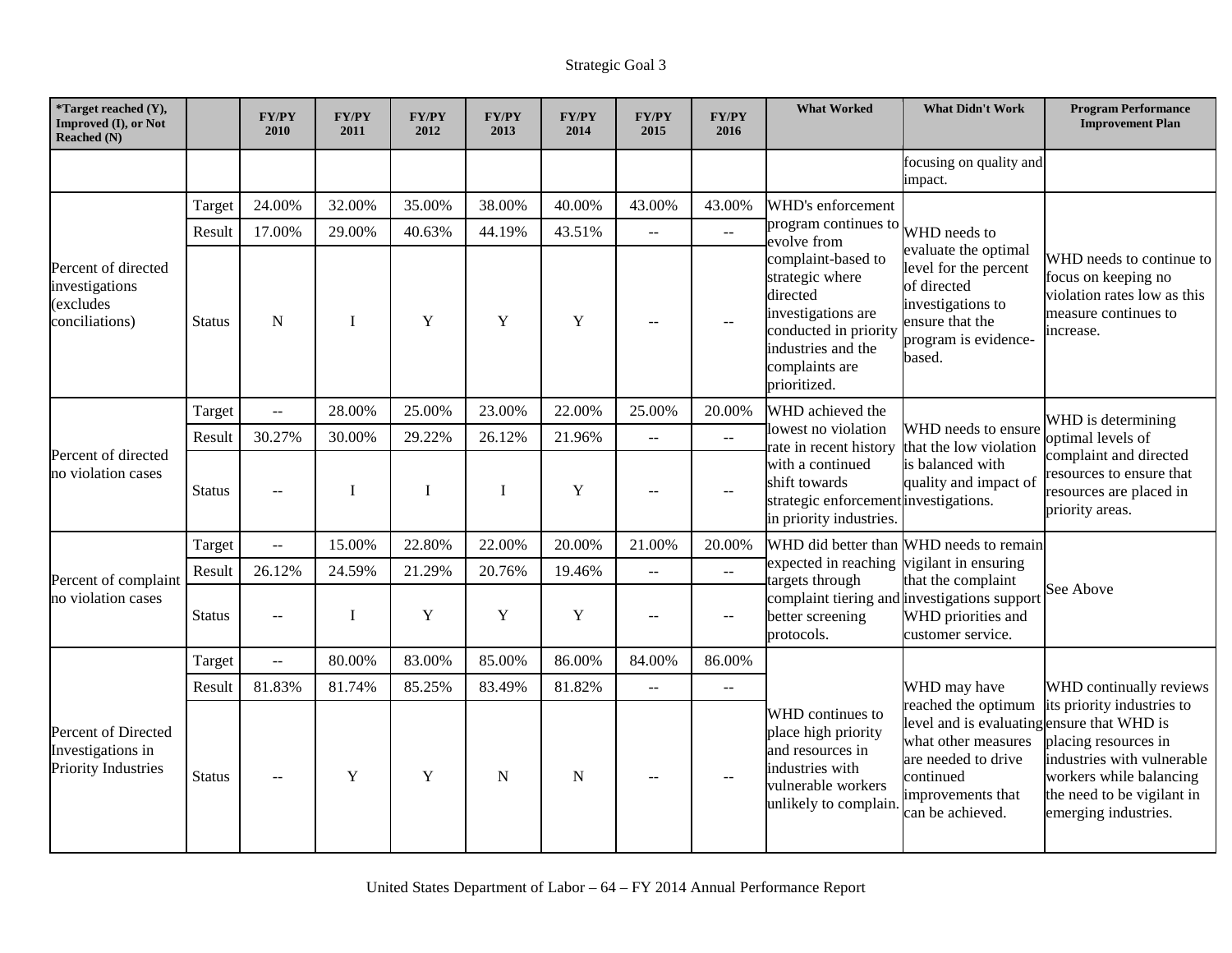| <i>*</i> Target reached $(Y)$ ,<br>Improved (I), or Not<br><b>Reached (N)</b>    |               | <b>FY/PY</b><br>2010 | <b>FY/PY</b><br>2011 | <b>FY/PY</b><br>2012 | <b>FY/PY</b><br>2013 | <b>FY/PY</b><br>2014 | <b>FY/PY</b><br>2015 | <b>FY/PY</b><br>2016     | <b>What Worked</b>                                                                                        | <b>What Didn't Work</b>                                                                                                                                                                                                                                                                                                         | <b>Program Performance</b><br><b>Improvement Plan</b> |
|----------------------------------------------------------------------------------|---------------|----------------------|----------------------|----------------------|----------------------|----------------------|----------------------|--------------------------|-----------------------------------------------------------------------------------------------------------|---------------------------------------------------------------------------------------------------------------------------------------------------------------------------------------------------------------------------------------------------------------------------------------------------------------------------------|-------------------------------------------------------|
|                                                                                  |               |                      |                      |                      |                      |                      |                      |                          |                                                                                                           |                                                                                                                                                                                                                                                                                                                                 |                                                       |
|                                                                                  | Target        | $- -$                | 63.00%               | 66.00%               | 68.00%               | 68.00%               | 69.00%               | 70.00%                   | WHD commits to                                                                                            |                                                                                                                                                                                                                                                                                                                                 |                                                       |
| Percent of complaint                                                             | Result        | 65.39%               | 66.00%               | 67.33%               | 67.61%               | 66.74%               | $\qquad \qquad -$    | $\overline{\phantom{a}}$ | industries where it<br>expects to find                                                                    |                                                                                                                                                                                                                                                                                                                                 |                                                       |
| investigations in<br>priority industries<br>(excludes<br>conciliations)          | <b>Status</b> | $\sim$ $\sim$        | Y                    | Y                    |                      | N                    |                      | $\overline{\phantom{a}}$ | vulnerable workers,<br>which is balanced<br>against doing<br>investigations in each<br>statutory program. | See above                                                                                                                                                                                                                                                                                                                       | See above                                             |
| Average age of                                                                   | Target        | $\sim$ $\sim$        | 40                   | 36                   | 36                   | 36                   | $\qquad \qquad -$    | --                       | WHD completed an                                                                                          | WHD is conducting a top-<br>While the measure<br>to-bottom evaluation of<br>tracks timeliness in<br>completing surveys,<br>the survey process and<br>policies in an effort to<br>the measure does not<br>significantly improve<br>adequately reflect<br>survey quality or<br>program operations and<br>performance<br>accuracy. |                                                       |
| Davis-Bacon wage<br>rates for non-<br>Residential<br>Construction (in<br>months) | Result        | 47                   | 39                   | 39                   | 42                   | 43                   | $- -$                | --                       | update of CBA rates                                                                                       |                                                                                                                                                                                                                                                                                                                                 |                                                       |
|                                                                                  | <b>Status</b> |                      | Y                    | N                    | N                    | N                    |                      | --                       | for a number of<br>states and submitted<br>16 surveys for<br>publication.                                 |                                                                                                                                                                                                                                                                                                                                 |                                                       |

**Sources:** Wage Determination Generation System (WDGS) Wage and Hour Investigative Support and Reporting Database (WHISARD)

**Notes:**

### Employment and Training Administration

Foreign Labor Certification programs have as a primary responsibility, the review of employer-filed applications for labor certifications and the determination of requests for prevailing wages in order to proceed with the employment-based immigration process. The fundamental determination, by statute, which must be made prior to the granting of labor certification, concerns whether the hiring of a foreign worker will adversely impact the wages and working conditions of U.S. workers, and that no qualified U.S. workers are willing or available to fill a given vacancy. The Secretary has delegated the responsibilities for the administration of permanent and temporary labor certification programs ETA's Office of Foreign Labor Certification (OFLC). Statutes, regulations, and administrative requirements establish mandatory timeframes within which the OFLC must issue a final determination or take certain actions on employer-filed applications for permanent or temporary labor certification as well as employer filed requests for prevailing wage determinations.

A key and long standing challenge within the foreign labor certification programs has been balancing program integrity activities with stakeholder needs for timely processing of applications. In FY 2014, this balance was affected by available staff resources for processing, the merits of the applications submitted, the volume of applications filed, as well as mandatory court orders and congressional riders. OFLC was able to meet case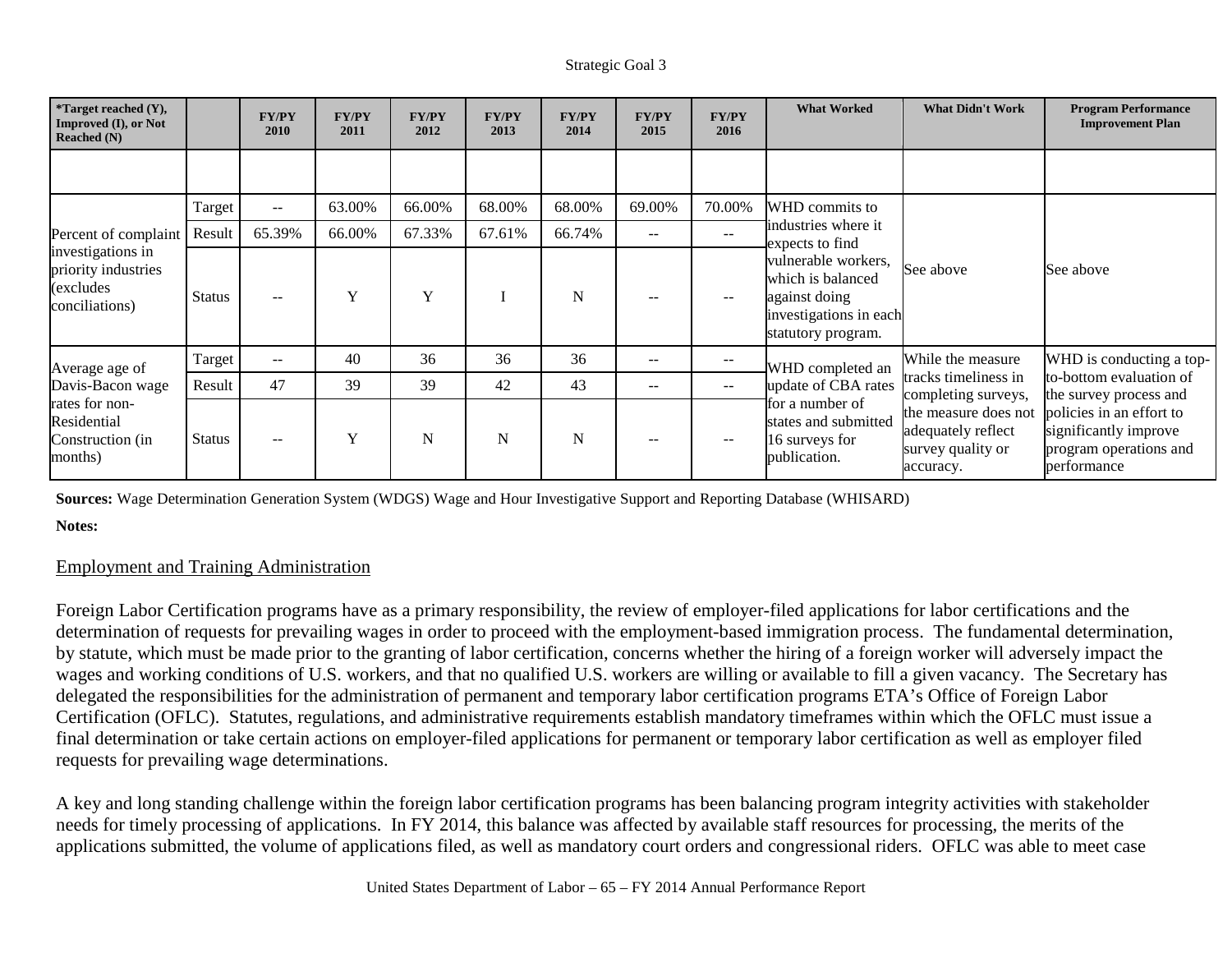processing goals for PERM applications not selected for integrity review, **Complete H-2A Applications Resolved 30 Days before the Date of Need**, and **H-2B Applications Resolved in 30 Days**. Limited resources will continue to be allocated to those programs that have statutory and or regulatory processing times (Temporary Non-immigrant Programs) and absent additional funding, the PERM processing times and backlog will continue to increase.

| *Target reached (Y),<br>Improved (I), or Not<br><b>Reached</b> (N)                                |               | <b>FY/PY</b><br>2010     | <b>FY/PY</b><br>2011     | <b>FY/PY</b><br>2012     | <b>FY/PY</b><br>2013     | <b>FY/PY</b><br>2014 | <b>FY/PY</b><br>2015     | <b>FY/PY</b><br>2016                          | <b>What Worked</b>                                                                                                                                                                                                             | <b>What Didn't Work</b>                                                                                                  | <b>Program Performance</b><br><b>Improvement Plan</b>                                                                                                                                                       |
|---------------------------------------------------------------------------------------------------|---------------|--------------------------|--------------------------|--------------------------|--------------------------|----------------------|--------------------------|-----------------------------------------------|--------------------------------------------------------------------------------------------------------------------------------------------------------------------------------------------------------------------------------|--------------------------------------------------------------------------------------------------------------------------|-------------------------------------------------------------------------------------------------------------------------------------------------------------------------------------------------------------|
|                                                                                                   | Target        | $\overline{\phantom{m}}$ | $\overline{\phantom{m}}$ | $--$                     | 200                      | 450                  | 600                      | 600                                           |                                                                                                                                                                                                                                | A decrease in                                                                                                            |                                                                                                                                                                                                             |
| Average processing                                                                                | Result        | $\overline{\phantom{a}}$ | $\overline{\phantom{m}}$ | $-$                      | 260                      | 452                  | $\overline{\phantom{m}}$ | $\overline{\phantom{m}}$                      |                                                                                                                                                                                                                                | program<br>administration                                                                                                | OFLC prioritizes programs<br>that have statutory and or                                                                                                                                                     |
| time goal for PERM<br>applications selected<br>for integrity review<br>(Audit, OFLC)              | <b>Status</b> |                          |                          |                          | $\mathbf Y$              | Y                    |                          |                                               |                                                                                                                                                                                                                                | funding required<br>OFLC to reduce by<br>50 percent contractor<br>support for assisting<br>with PERM case<br>processing. | regulatory processing<br>times. Absent additional<br>funding, PERM processing<br>times will continue to<br>increase.                                                                                        |
| Average processing                                                                                | Target        | $\overline{\phantom{m}}$ | --                       | $\overline{\phantom{a}}$ | 90                       | 225                  | 350                      | 350                                           | Active management<br>of production and<br>review of operating<br>status against set<br>goals.                                                                                                                                  |                                                                                                                          |                                                                                                                                                                                                             |
| time for PERM<br>applications not<br>selected for integrity<br>review (OFLC)                      | Result        | $\overline{a}$           | $\overline{\phantom{a}}$ | $\overline{\phantom{a}}$ | 114                      | 203                  | $\overline{a}$           | $\mathbb{L}^{\mathbb{L}}$                     |                                                                                                                                                                                                                                |                                                                                                                          |                                                                                                                                                                                                             |
|                                                                                                   | <b>Status</b> | $\sim$ $\sim$            |                          | $-1$                     | Y                        |                      | $\sim$                   | $-$                                           |                                                                                                                                                                                                                                |                                                                                                                          |                                                                                                                                                                                                             |
|                                                                                                   | Target        | $\overline{\phantom{m}}$ | $\overline{\phantom{m}}$ | $\overline{\phantom{m}}$ | $\overline{\phantom{a}}$ | 80.0%[r]             | 80.0%                    | 80.0%                                         |                                                                                                                                                                                                                                |                                                                                                                          |                                                                                                                                                                                                             |
|                                                                                                   | Result        | $\sim$ $\sim$            | $\overline{\phantom{a}}$ | $\overline{\phantom{a}}$ | $\overline{\phantom{a}}$ | 90.8%                | $\mathbf{u}$             | $\mathbf{u}$                                  |                                                                                                                                                                                                                                |                                                                                                                          |                                                                                                                                                                                                             |
| Percent of Complete<br>H-2A Applications<br>Resolved 30 Days<br>Before the Date of<br>Need (OFLC) | <b>Status</b> | $\sim$ $\sim$            | $\overline{\phantom{a}}$ |                          | $\overline{a}$           | Y                    |                          | $\mathord{\hspace{1pt}\text{--}\hspace{1pt}}$ | This new measure<br>excludes applications<br>that are delayed at<br>the fault of the<br>employer or the State<br>Workforce Agency.<br>This revision allowed<br>the OFLC to focus on<br>reducing internal<br>processing delays. |                                                                                                                          | OFLC will continue<br>measurement for a full<br>year, to include the entire<br>peak filing season before<br>significantly adjusting the<br>target. OFLC suspects to<br>raise target slightly in FY<br>2016. |

ETA – Performance Goal ETA 3.3 – Maintain oversight to provide that employers are compliant with wage and overtime laws with respect to certified foreign laborers.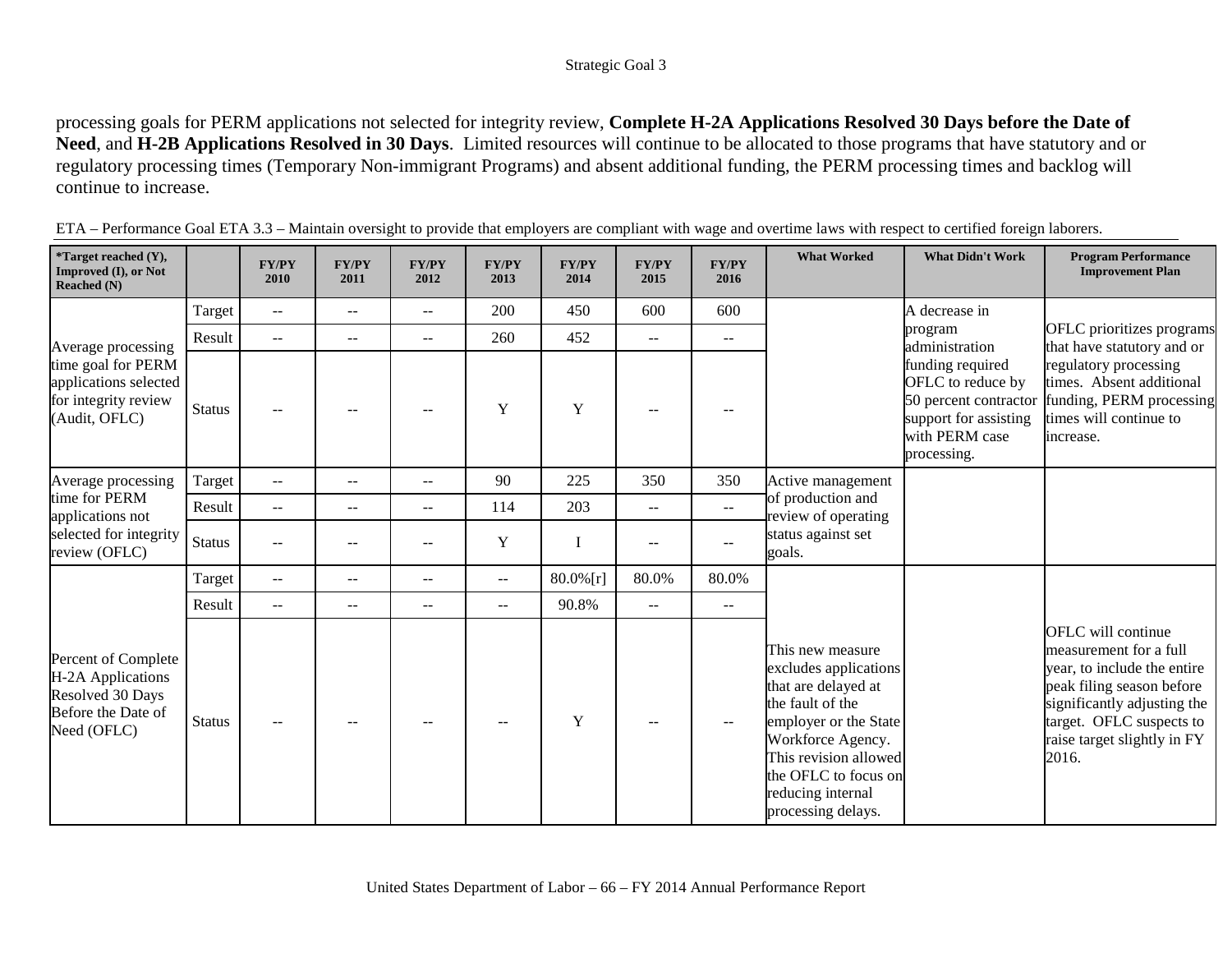| <i>*</i> Target reached $(Y)$ ,<br><b>Improved (I), or Not</b><br>Reached $(N)$ |               | <b>FY/PY</b><br>2010 | <b>FY/PY</b><br>2011 | <b>FY/PY</b><br>2012 | <b>FY/PY</b><br>2013 | <b>FY/PY</b><br>2014 | <b>FY/PY</b><br>2015 | <b>FY/PY</b><br>2016 | <b>What Worked</b>                                                                                                                          | <b>What Didn't Work</b>                                                              | <b>Program Performance</b><br><b>Improvement Plan</b> |
|---------------------------------------------------------------------------------|---------------|----------------------|----------------------|----------------------|----------------------|----------------------|----------------------|----------------------|---------------------------------------------------------------------------------------------------------------------------------------------|--------------------------------------------------------------------------------------|-------------------------------------------------------|
|                                                                                 |               |                      |                      |                      |                      |                      |                      |                      |                                                                                                                                             |                                                                                      |                                                       |
|                                                                                 | Target        | $- -$                | $-$                  | $\qquad \qquad -$    | 82.0%[r]             | 90.0%                | 90.0%                | 90.0%                | Increased employer                                                                                                                          |                                                                                      |                                                       |
| Percent of H-2B<br>Applications<br>Resolved in 30 Days<br>(OFLC)                | Result        | $- -$                | --                   | --                   | 85.3%                | 97.5%                | $\qquad \qquad -$    | --                   | participation in<br>electronic filing<br>significantly<br>streamlined the case<br>adjudication process<br>and facilitated more<br>efficient |                                                                                      |                                                       |
|                                                                                 | <b>Status</b> | $\sim$ $\sim$        | $-$                  | $- -$                | Y                    | Y                    |                      | $-$                  |                                                                                                                                             |                                                                                      |                                                       |
| Percent of H-1B                                                                 | Target        | 100.00%              | 100.00%              | 100.00%              | 100.00%              | 100.00%              | 100.00%              | 100.00%              | Active management<br>of production and<br>review of operating<br>status against set<br>goals.                                               | Documented adverse<br>impacts on timeliness<br>due to the<br>government<br>shutdown. |                                                       |
| applications<br>processed within<br>seven days of the<br>filing date (OFLC)     | Result        | 100.00%              | 100.00%              | 100.00%              | 100.00%              | 97.10%               | $- -$                | $-$                  |                                                                                                                                             |                                                                                      |                                                       |
|                                                                                 | <b>Status</b> | Y                    | Y                    | Y                    | Y                    | N                    | $- -$                | --                   |                                                                                                                                             |                                                                                      |                                                       |

**Sources:** OFLC PERM Electronic Filing and Case Processing System.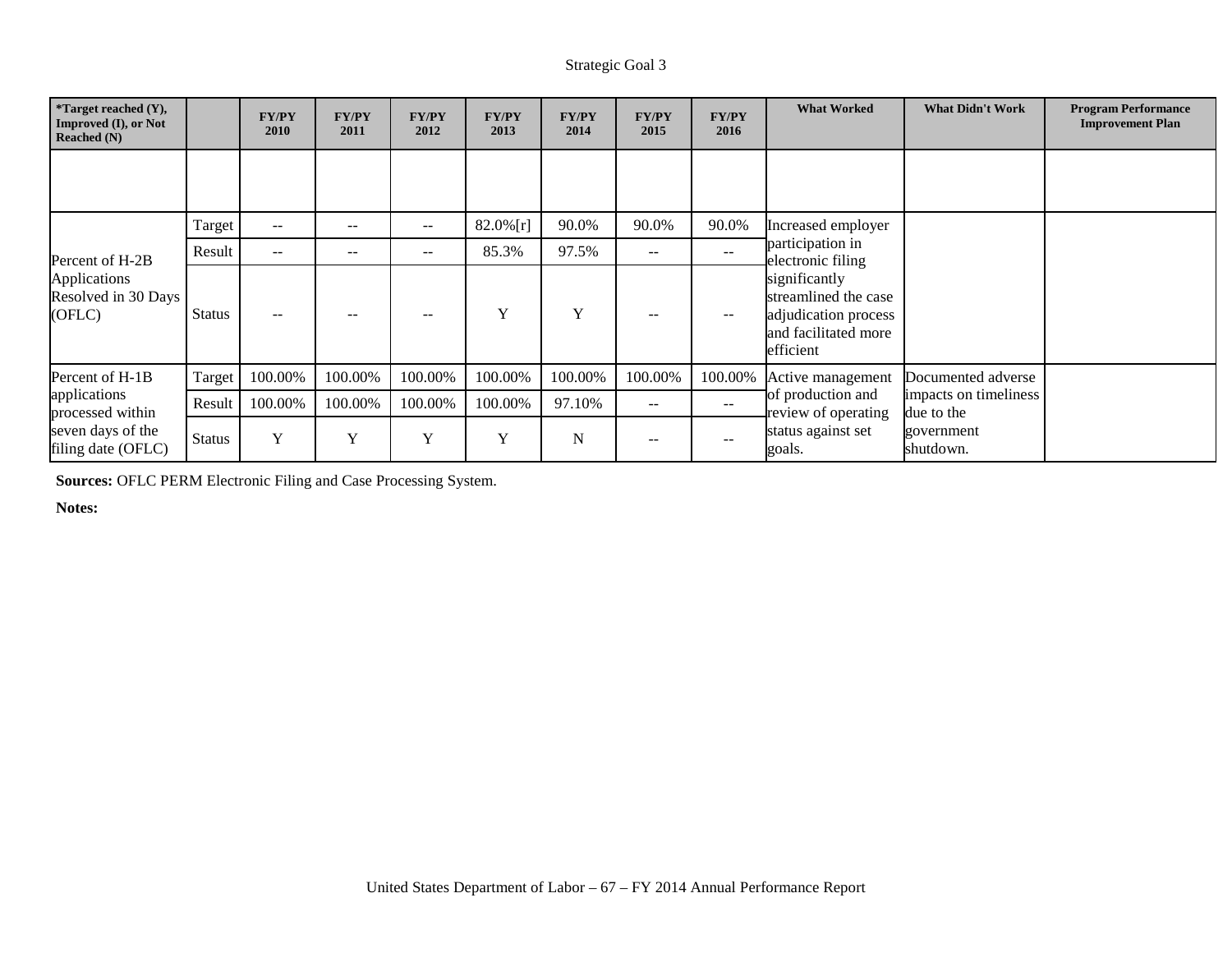# **Strategic Goal 4: Secure retirement, health, and other employee benefits and, for those not working, provide income security**

# Strategic Objective 4.1 – Provide income support when work is impossible or unavailable and facilitate return to work

# **Analysis and Future Plans**

### Office of Workers' Compensation Programs (OWCP)

OWCP supports the Secretary's vision of *Promoting and Protecting Opportunity*, the Department of Labor's Strategic Goal 4*: "Secure retirement, health, and other employee benefits and, for those not working, provide income security"*, and DOL's Strategic Objective 4.1, *Provide income support when work is impossible or unavailable and facilitate return to work*. Income support is provided by OWCP through the prompt and accurate adjudication of claims and payment of benefits. Ongoing maintenance of cases receiving long-term benefits, including regular reviews to confirm entitlement and payment accuracy, promotes the integrity of OWCP's benefit delivery. The agency's performance measures also focus on expediting the receipt of new claims from employers to avoid up-front delays in claims processing. OWCP sets performance standards that seek to balance production demands with expected quality levels while ensuring that benefits and services are delivered timely and accurately.

Return to work is most successful through early identification of work injury or illness, prompt development of case information, and efficient provision of assistance services that support recovery. In particular, OWCP uses disability management strategies in the FECA program to assist Federal workers with injury recovery and with returning to work. Contract nurses make early contact and coordinate among claimants, employing agencies and medical providers. They advise injured workers and assess their conditions; confirm return to work status; obtain treatment plans from the treating physicians; and work with employing agencies. If claimants remain out of work for extended periods of time, OWCP continues regular monitoring to identify cases when medical conditions improve and provide vocational rehabilitation and job placement services as soon as it is feasible. In addition, OWCP has upgraded data and communications systems to improve claims filing and other information exchanges with employers and claimants.

Disability management relies upon the engagement of Federal employers to share and use proven return to work practices. Two government-wide initiatives have focused on return to work: 1) Executive Order 13548 to increase Federal employment of injured workers and workers with disabilities; and 2) the Presidential "Protecting Our Workers and Ensuring Reemployment" (POWER) initiative, a four-year (FY 2011 – FY 2014)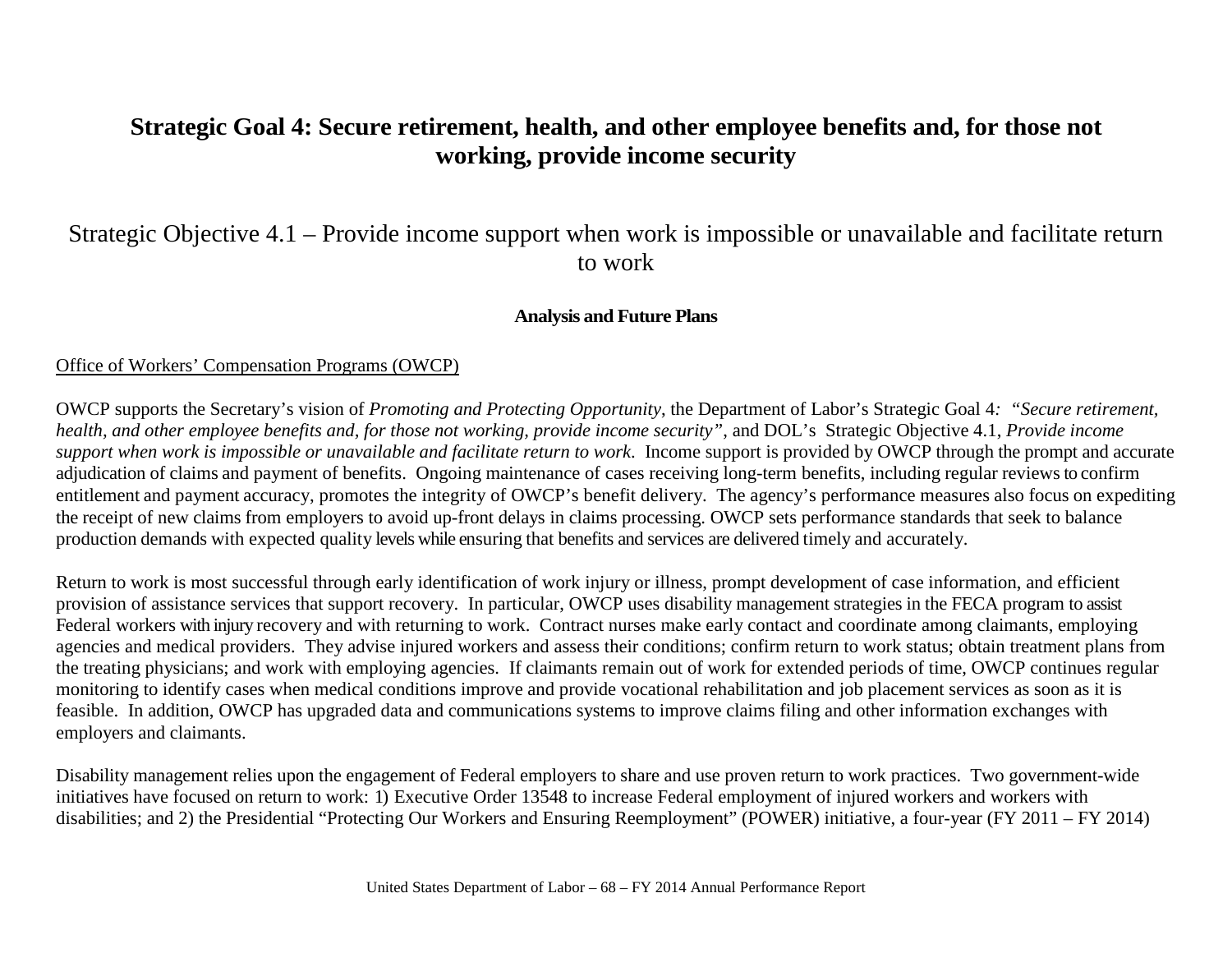initiative jointly directed by OWCP and the Occupational Safety and Health Administration. Of the eight government-wide performance goals established by POWER, OWCP is responsible for four. In FY 2014, the government-wide targets for these goals were:

- Increase the percent of FECA disability management cases returned to work within two years to 92.0 percent;
- Reduce agency lost production day rates (per 100 employees) to 34.4 days;
- Increase the percent of notices of injury filed by Federal employers within 10 business days to 90.4 percent; and
- Increase the percent of wage-loss claims filed by Federal employers within five (5) business days to 78.0 percent.

## **Federal Employees' Compensation Act Program Performance:**

**Increase the share of Federal employees that return to work within two years of entering FECA's disability management program** – OWCP measures the performance of 14 of the largest Executive Branch agencies to improve return-to-work rates. These agencies form the POWER Return-to-Work Council under the leadership of OWCP. The POWER Council serves as a forum to regularly review performance results, share best practices, and set challenging individual agency goals. From FY 2009 to FY 2014, the percentage of injured workers receiving FECA disability management services and returning to work within two years of injury increased from 85.8 percent to 90.7 percent. While this indicates overall improvement over time, the annual target for FY 2014 (92.0 percent) was not met. Budgetary factors may have continued to affect agencies' reemployment efforts this past year. In addition, an ongoing performance improvement challenge remains for those Federal agencies with employees working on more hazardous missions or having other occupational reemployment challenges. To improve return-towork numbers, OWCP is exploring the use of more targeted strategies specifically designed for those agencies.

**Reduce government-wide Lost Production Day (LPD) rates** – Under POWER, individual Executive Branch agencies have been committed to reducing LPD rates (per 100 employees) by one percent per year through FY 2014. LPD rates provide an index reflecting the overall incidence and severity of workplace injuries and the duration of lost time in the first year following occurrence of injury or illness. The measure's usefulness is limited to providing a general historical assessment of an agency's safety and return to work culture. It looks back at the impact injuries and illnesses had on an agency's total lost production days per 100 employees. It also is impacted by non-injury related factors such as employment fluctuations during the year. The return-to-work outcome measure is more useful in that it reflects the effectiveness of both the FECA program in assisting with recovery and return to work and Federal agencies in reemploying their injured workers. It also provides information that helps in designing actionable strategies to improve performance.

In FY 2014, the government-wide average LPD rate dropped to 31.8 days, exceeding the annual target of 34.4 days. While the target was met, it is important to note that LPD performance is subject to impacts resulting from budget constraints and sequestration. Agencies that designate funds to support return-to-work activities may reduce or redirect these resources to more mission focused work if funding is tight. In addition, some of the positions that may have been available for returning workers in the past may no longer be available due to budget constraints.

**Timely submission of Notices of Injury and Wage-Loss Claims** – The ability of OWCP to promptly initiate intervention and return-to-work services is improved if Federal employers are timely in the submission of injury reports and wage-loss claims. Earlier receipt of these forms also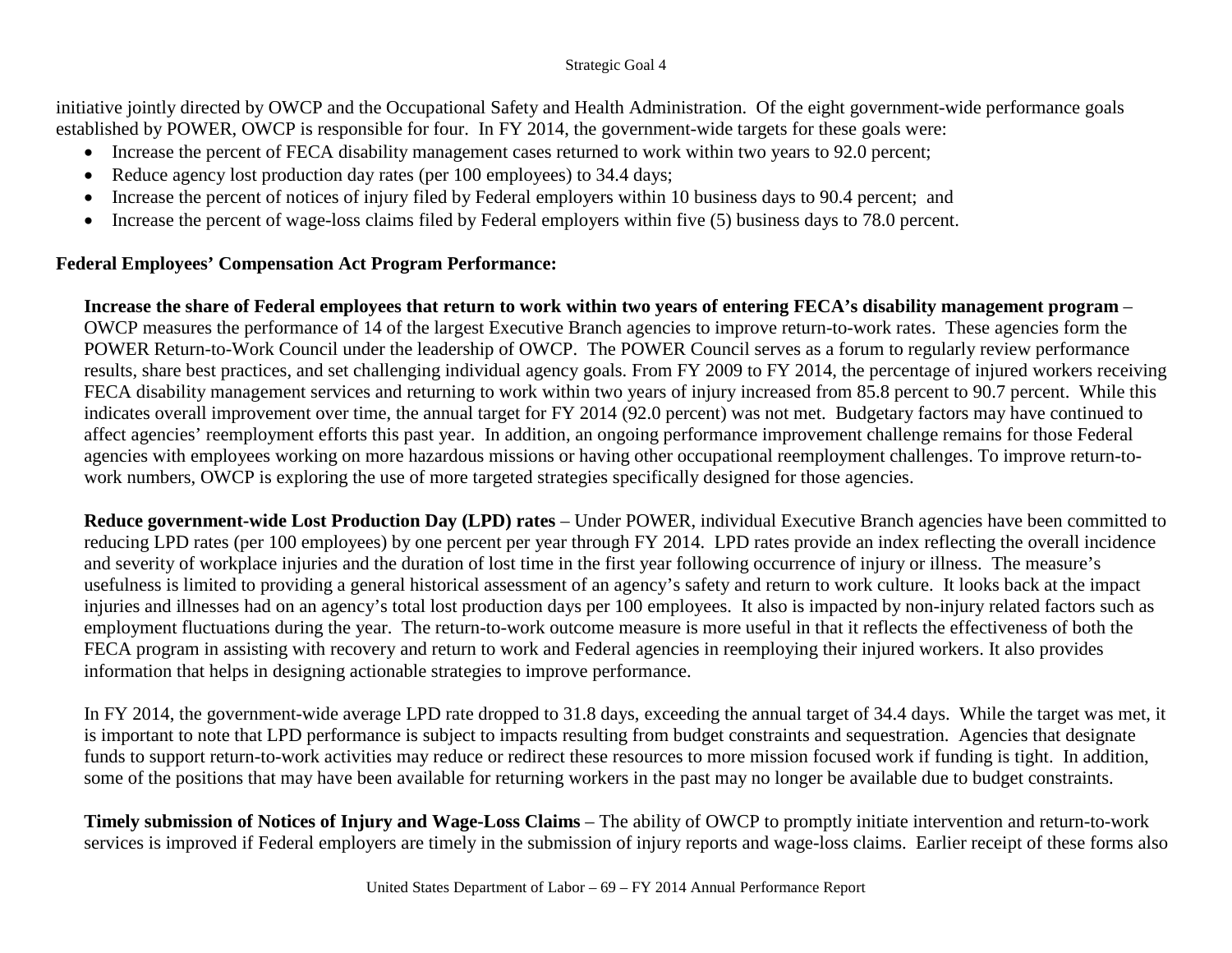enables OWCP to begin claims adjudication and payment processing sooner. POWER goals emphasized prompt filing of claims and the use of technology to facilitate the filing process. Federal agencies with Electronic Data Interchange (EDI) capability made immediate significant gains in timeliness subsequent to their adoption of EDI. To expand electronic filing capability to all agencies, OWCP developed a web-based capability, the Employees' Compensation and Operations Portal (ECOMP), and continues to offer this electronic submission capability to all Federal employing agencies to further cut the time of delivery. In FY 2014, Federal agencies achieved a result of 88.8 percent for notices of injury filings within 10 business days; this is an improvement over FY 2013, but slightly less than the target of 90.4 percent. Percent of wageloss claims filed within five business days increased to 82.9 percent – three percent higher than in FY 2013 and 4.9 percent higher than the target of 78.0 percent.

## **Longshore and Harbor Workers' Compensation Act Program Performance:**

**Increase the timeliness of First Reports of Injury and First Payment of Compensation** – OWCP emphasizes the performance of longshore and harbor workers' employers using four performance measures to confirm that injury reports and first payment of benefits are filed timely and that first payments of compensation benefits are made promptly. Longshore program improvement strategies include a combination of engaging with employers by communicating expectations/requirements; formally publishing performance results; and providing education and technical assistance. Improved communications and information sharing between the parties are also essential to dispute resolution. Timely resolution of disputed issues minimizes interruptions to benefit processing and facilitates more timely return to work of those injured workers.

OWCP exceeded all four FY 2014 Longshore program targets. Injury report timeliness (within 30 days) in FY 2014 for Defense Base Act (DBA) cases was 89 percent within 30 days against a goal of 83 percent. First payment timeliness in FY 2014 for DBA cases was 63 percent against a goal of 62 percent. Injury report timeliness in FY 2014 for non-DBA cases was 87 percent against a goal of 85 percent. First payment timeliness in FY 2014 for non-DBA cases was 87 percent against a goal of 85 percent.

## **Black Lung Benefits Act Program Performance:**

**Black Lung claims decision timeliness –** In FY 2014, OWCP issued Proposed Decisions and Orders (PDO) within an average of 234 days against a target of 220 days. The Black Lung program issued 5,125 PDOs, an increase of seven percent over FY 2013. The average time for the development of medical evidence was 88 days against a target of 85 days.

Claims received in FY 2014 increased by 15 percent to 7,394 compared to 6,420 claims filed in FY 2013. Incoming claims filings are expected to increase to 7,700 in FY 2015. These increases are attributed to a struggling coal mining economy (increased mine closures and lay-offs lead to increased claim filings) and the publicity associated with: 1) the implementation of two new Black Lung program rules favorable to claimants; and 2) the release of the ABC News/Center for Public Integrity investigative reports highlighting questionable practices of lawyers and doctors hired by coal mine employers who contest awarded black lung claims. The significant increase in the number of claims received, without corresponding staffing increases, has a direct correlation on the increase in the over-target timeliness of PDO issuance. Black Lung program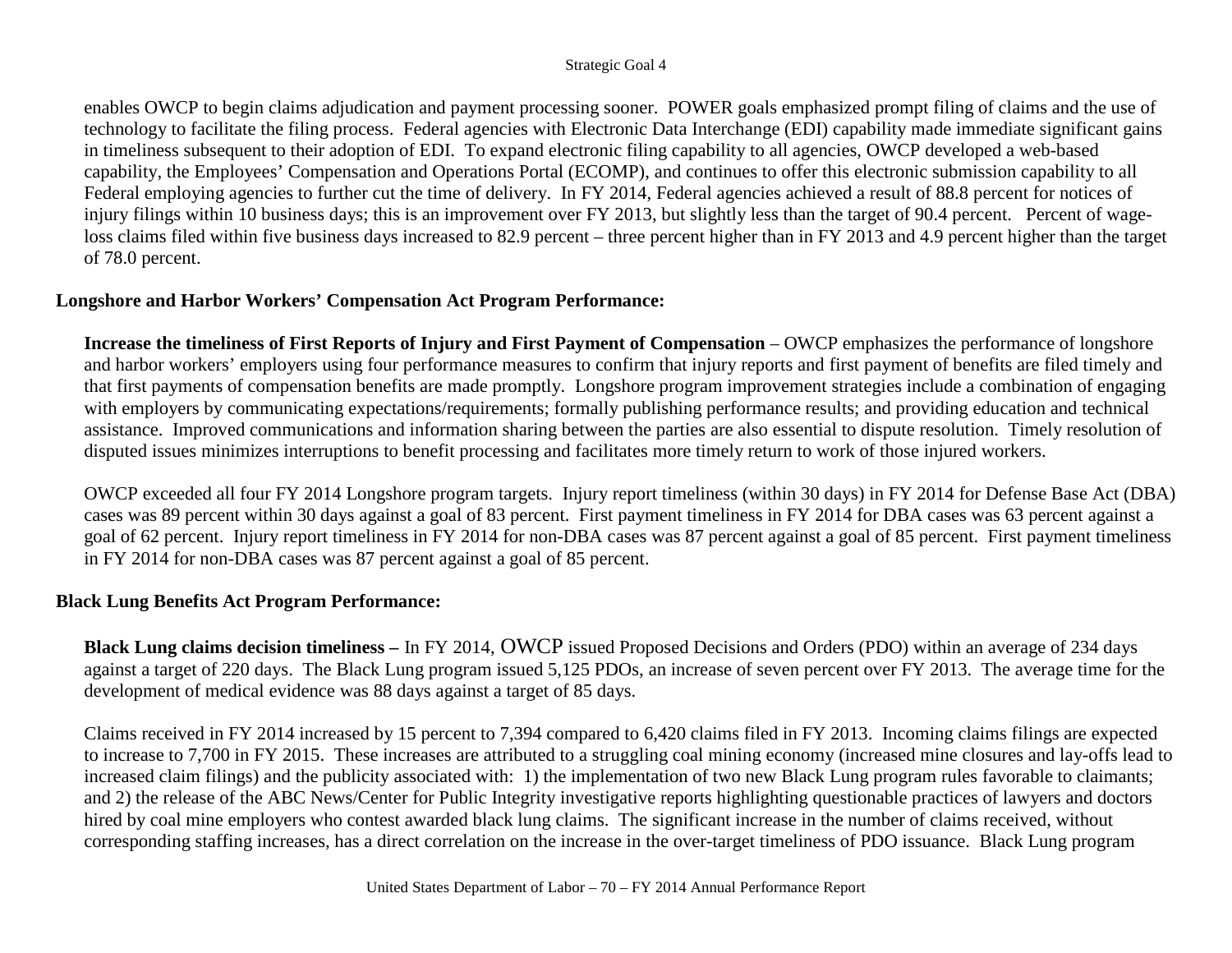improvement strategies include continuing to engage clinics, physicians, attorneys, employers, insurance companies and other entities and individuals who provide medical and employment evidence to emphasize claims processing quality and expanding on the successful FY 2014 initiative to convert new case files to electronic form to gain even more processing efficiencies.

The Black Lung program's performance priority is to improve the quality of the PDO process while minimizing the time it takes to process Black Lung claims. The program is focused on improving the quality and sufficiency of the medical and factual evidence of record and will evaluate whether to continue or expand two FY 2014 quality initiatives: 1) a pilot program (requiring a supplemental report from the examining physician who provided the initial medical report) that now applies only to a limited cohort of claims based on length of proven coal mine employment and whether the program made a preliminary determination of entitlement; and 2) a 100 percent review by Black Lung program management of all decisions made on claims with a diagnosis of complicated pneumoconiosis. As the pilot program requires an average of 50 additional days of development time for each claim, this cadre of cases impacted the program's ability to achieve the annual performance target for the average days for the development of medical evidence, which directly correlates to the increase in the average time to issue PDOs.

Also in 2015, the program will partner with the National Institute of Occupational Safety and Health (NIOSH) to: 1) set up a quality assurance program to minimize the impact of potential bias on the chest X-ray B-reading process; and (2) implement online training modules, developed and peer-reviewed by renowned pulmonologists, to educate physicians and professional claims staff on diagnosing and documenting respiratory disorders and quantifying and articulating impairment and disability.

## **Energy Employees Occupational Illness Compensation Program Performance:**

**Timely adjudication in EEOICPA Claims** – OWCP's Energy program provides timely claims adjudication and benefit delivery. In FY 2014, the program tracked performance with regard to the overall time to process claims, from intake to final decision. The performance measures combine Part B and Part E results and account for the various actions a case may require, including time for dose reconstruction or oral hearing. These measures provide a more transparent view of the claims process, including time spent by NIOSH in developing cases. Average time to process cases sent to NIOSH when a hearing was held increased slightly in FY 2014 to 469 days – an increase of 17 days from the FY 2013 result of 452 days. The measure remained below the FY 2014 target of 485 days. Average time to process cases sent to NIOSH when a hearing was not held increased to 352 days against a target of 315 days.

Several FY 2014 initiatives were aimed at further reducing processing times. The Energy program continued to refine and update the Energy Compensation System (ECS), enhancing the way the program manages cases technologically. Deployment of an electronic method of sharing information with the Department of Energy (DOE) for verification of employment and other records improved program timeliness. The program also continued to image paper documents through the OWCP Imaging System (OIS). The imaging of documents allows for ease of transferring files between offices, reduces the space needed to store claims files, and allows for easier portability of case files. This project began in FY 2013 as a pilot and throughout FY 2014 more and more case files became available electronically. The Energy program is currently in the development and requirement stage of creating a web portal through which documents can be uploaded (rather than submitting them by mail) to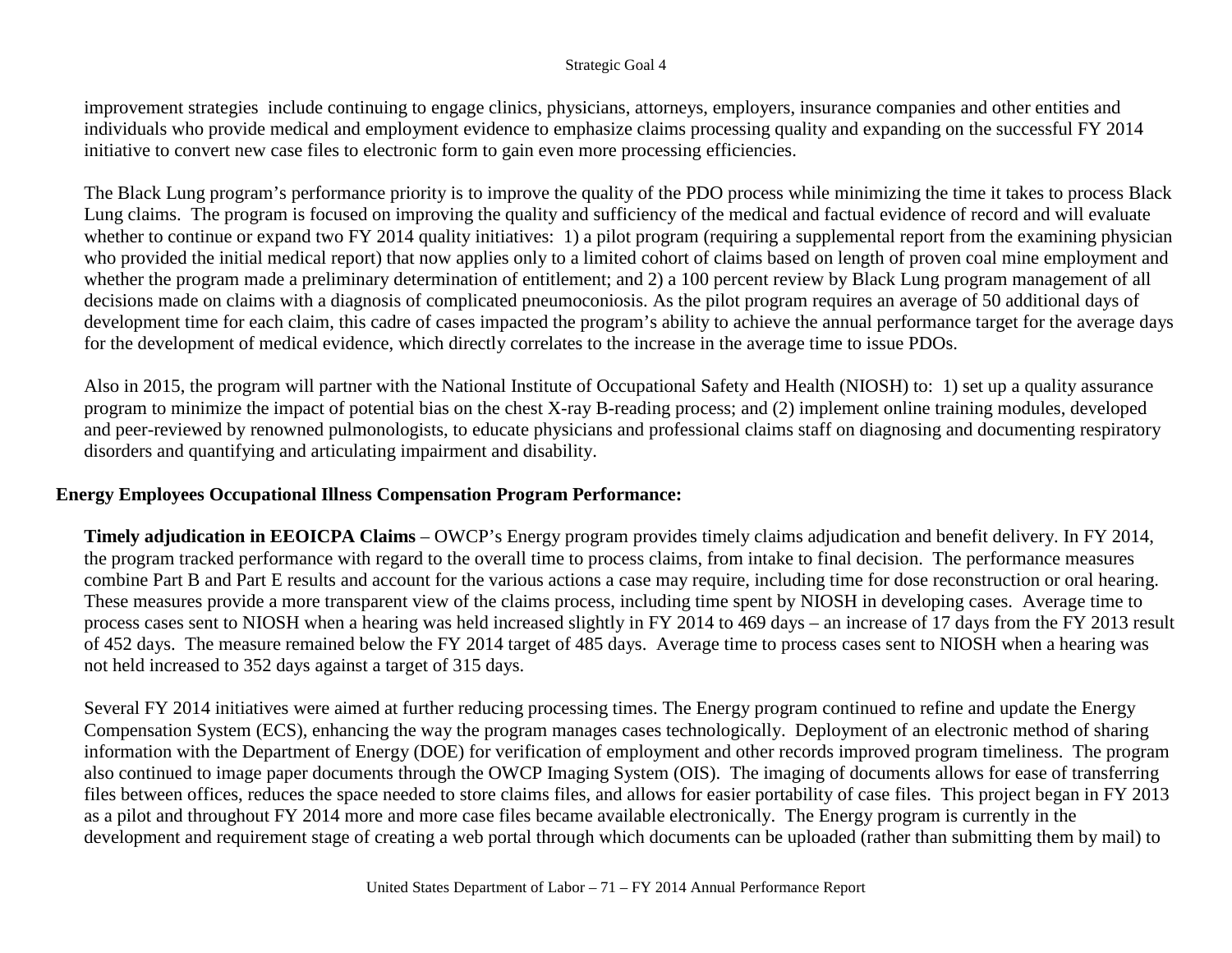the OIS and making those documents and forms immediately available to the claims staff. This new Energy Document Portal (EDP) will be used by resource center personnel, claimants, authorized representatives, medical providers and others to file most forms and provide supporting documentation electronically. In addition, the program began working with the Social Security Administration in FY 2014, allowing it to request earnings information through secure electronic fax, rather than through the mail. It is expected that this will significantly reduce processing time in FY 2015.

| *Target reached (Y),<br><b>Improved (I), or Not</b><br>Reached (N)                                                                         |               | <b>FY/PY</b><br>2010 | <b>FY/PY</b><br>2011 | <b>FY/PY</b><br>2012 | <b>FY/PY</b><br>2013 | <b>FY/PY</b><br>2014 | <b>FY/PY</b><br>2015 | <b>FY/PY</b><br>2016     | <b>What Worked</b>                                                                                                                                                                    | <b>What Didn't Work</b>                                                                                                                     | <b>Program Performance</b><br><b>Improvement Plan</b>                                                                                                       |
|--------------------------------------------------------------------------------------------------------------------------------------------|---------------|----------------------|----------------------|----------------------|----------------------|----------------------|----------------------|--------------------------|---------------------------------------------------------------------------------------------------------------------------------------------------------------------------------------|---------------------------------------------------------------------------------------------------------------------------------------------|-------------------------------------------------------------------------------------------------------------------------------------------------------------|
| Percent of Federal                                                                                                                         | Target        | 86.7%                | 87.0%                | 88.4%                | 93.4%                | 92.0%                | 92.0%                | 95.0%                    |                                                                                                                                                                                       | Some agencies have                                                                                                                          |                                                                                                                                                             |
| employees with<br>work-related injuries                                                                                                    | Result        | 89.7%                | 91.6%                | 91.5%                | 91.9%                | 90.7%                | $- -$                | $-$                      | The POWER<br>initiative continued<br>to reduce injury rates to reemploy. In<br>as well as shorten the addition, budget<br>terms, resulting in<br>workers returning to<br>work sooner. | worker populations                                                                                                                          | OWCP will focus on<br>that are more difficult working with agencies                                                                                         |
| or illnesses coming<br>under FECA's<br>Disability<br>Management that are Status<br>reemployed by non-<br><b>Postal Federal</b><br>Agencies |               | Y                    | Y                    | $\mathbf Y$          |                      | N                    |                      |                          |                                                                                                                                                                                       | duration of disability constraints led some<br>agencies to reduce or<br>eliminate resources<br>devoted to return to<br>work efforts.        | with generally hard-to-<br>employ populations by<br>using a more targeted<br>approach as part of a<br>multi-faceted strategy to<br>increase return to work. |
|                                                                                                                                            | Target        | 35.0                 | 35.0                 | 35.1                 | 34.7                 | 34.4                 | 34.4                 | 34.1                     | Continued                                                                                                                                                                             | LPD performance is                                                                                                                          |                                                                                                                                                             |
|                                                                                                                                            | Result        | 34.6                 | 33.8                 | 34.8                 | 34.6                 | 31.8                 | $- -$                | $\sim$                   | application of an<br>active team approach constraints. At some                                                                                                                        | affected by budget                                                                                                                          | <b>OWCP</b> will continue the                                                                                                                               |
| Government-wide<br><b>Lost Production</b><br>Days Rates (per 100<br>employees) in Non-<br><b>Postal Agencies</b>                           | <b>Status</b> | Y                    | Y                    | Y                    | Y                    | Y                    |                      | $\overline{\phantom{m}}$ | to disability<br>management has<br>reduced the duration<br>of lost time in the<br>first year following<br>the occurrence of<br>injury or illness.                                     | agencies, funds to<br>support return to<br>work activities may<br>be reduced or<br>redirected to more<br>mission focused work<br>if needed. | active disability<br>management team<br>approach to assist with<br>employee recovery and<br>return to work.                                                 |
|                                                                                                                                            | Target        | 81.0%                | 81.0%                | 82.0%                | 87.8%                | 90.4%                | 90.4%                | 89.5%                    |                                                                                                                                                                                       |                                                                                                                                             |                                                                                                                                                             |
| Percent of Notices of                                                                                                                      | Result        | 81.7%                | 83.4%                | 85.5%                | 86.9%                | 88.8%                | $- -$                | $ -$                     | Enhanced electronic                                                                                                                                                                   |                                                                                                                                             |                                                                                                                                                             |
| Injury filings by non-<br><b>Postal Agencies</b><br>received within 10<br>business days                                                    | <b>Status</b> | Y                    | Y                    | Y                    |                      |                      |                      |                          | filing capabilities<br>allowing agencies to<br>work more<br>efficiently.                                                                                                              | Not all agencies<br>adopted the enhanced<br>electronic<br>capabilities.                                                                     | OWCP will work with<br>agencies facilitate their<br>transition to electronic<br>filing.                                                                     |

| OWCP - Provide income support when work is impossible or unavailable and facilitate return to work (RTW) for workers experiencing workplace injuries or illnesses |  |
|-------------------------------------------------------------------------------------------------------------------------------------------------------------------|--|
|                                                                                                                                                                   |  |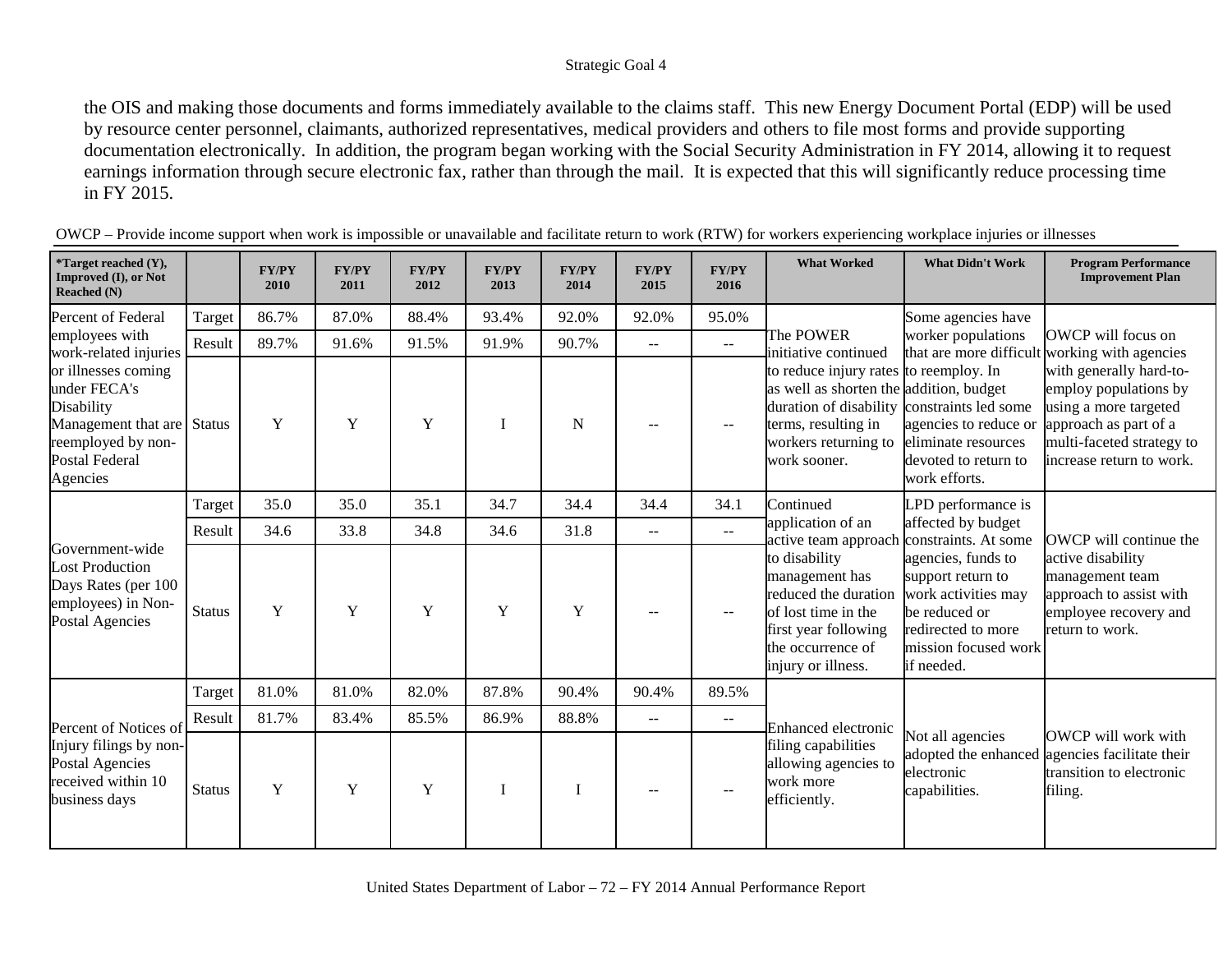| *Target reached (Y),<br>Improved (I), or Not<br>Reached (N)                                                          |               | <b>FY/PY</b><br>2010      | FY/PY<br>2011 | FY/PY<br>2012 | <b>FY/PY</b><br>2013 | <b>FY/PY</b><br>2014 | <b>FY/PY</b><br>2015      | <b>FY/PY</b><br>2016                          | <b>What Worked</b>                                                                                                                               | <b>What Didn't Work</b> | <b>Program Performance</b><br><b>Improvement Plan</b>                                                                                                                |
|----------------------------------------------------------------------------------------------------------------------|---------------|---------------------------|---------------|---------------|----------------------|----------------------|---------------------------|-----------------------------------------------|--------------------------------------------------------------------------------------------------------------------------------------------------|-------------------------|----------------------------------------------------------------------------------------------------------------------------------------------------------------------|
| Percent of wage-loss                                                                                                 | Target        | 60.0%                     | 60.0%         | 64.0%         | 75.7%                | 78.0%                | 78.0%                     | 77.2%                                         |                                                                                                                                                  |                         |                                                                                                                                                                      |
| claims filed by non-<br><b>Postal Federal</b>                                                                        | Result        | 62.4%                     | 68.5%         | 75.0%         | 79.9%                | 82.9%                | $\mathbb{L}^{\mathbb{L}}$ | $\mathbb{L}^{\mathbb{L}}$                     |                                                                                                                                                  |                         |                                                                                                                                                                      |
| employers received<br>within 5 business<br>days                                                                      | <b>Status</b> | Y                         | $\mathbf Y$   | $\mathbf Y$   | Y                    | $\mathbf Y$          | $-$                       | $\overline{\phantom{m}}$                      | See above.                                                                                                                                       | See above.              | See above.                                                                                                                                                           |
|                                                                                                                      | Target        | $\sim$ $\sim$             | 75%           | 80%           | 83%                  | 83%                  | 85%                       | 85%                                           | Centralization of the                                                                                                                            |                         | OWCP will deploy the                                                                                                                                                 |
| Percent of<br><b>Employer's First</b>                                                                                | Result        | 75%                       | 79%           | 85%           | 85%                  | 89%                  | $\mathbb{H}^{\mathbb{H}}$ | $\mathcal{L}(\mathcal{L})$                    | Longshore program's                                                                                                                              |                         | <b>Secure Electronic Access</b><br>Portal (SEAPortal) and                                                                                                            |
| Report of Injury filed<br>within 30 days:<br>Defense Base Act<br>cases                                               | <b>Status</b> | $\sim$ $\sim$             | Y             | $\mathbf Y$   | Y                    | $\mathbf Y$          | $-$                       | $\overline{a}$                                | Case Create and Mail<br>Receipt locations led<br>to greater efficiencies<br>in the entire claims<br>process.                                     |                         | establish network<br>connections to allow<br>electronic notice of injury<br>filing and transmission of<br>documents.                                                 |
|                                                                                                                      | Target        | 50%                       | 58%           | 60%           | 62%                  | 62%                  | 65%                       | 67%                                           | Held quarterly                                                                                                                                   |                         | OWCP will deploy the                                                                                                                                                 |
| Percent of First<br>Payment of                                                                                       | Result        | 55%                       | 56%           | 63%           | 67%                  | 63%                  | $\sim$ $\sim$             | $\overline{a}$                                | performance review<br>meetings with                                                                                                              |                         | <b>SEAPortal and establish</b><br>network connections to                                                                                                             |
| Compensation issued<br>within 30 days:<br>Defense Base Act<br>cases                                                  | <b>Status</b> | Y                         | I             | Y             | Y                    | Y                    | $-$                       | $\overline{a}$                                | insurance industry<br>leaders to review<br>performance and<br>inform process<br>improvements.                                                    |                         | allow electronic filing,<br>transmission of<br>documents, and<br>notification of first<br>payments.                                                                  |
|                                                                                                                      | Target        | $\mathbb{L}^{\mathbb{L}}$ | 78%           | 85%           | 85%                  | 85%                  | 85%                       | 85%                                           |                                                                                                                                                  |                         |                                                                                                                                                                      |
|                                                                                                                      | Result        | 72%                       | 79%           | 86%           | 86%                  | 87%                  | $\overline{a}$            | $\mathord{\hspace{1pt}\text{--}\hspace{1pt}}$ | The Longshore                                                                                                                                    |                         |                                                                                                                                                                      |
| Percent of<br><b>Employer's First</b><br>Report of Injury filed<br>within 30 days: non-<br>Defense Base Act<br>cases | <b>Status</b> | $\sim$                    | Y             | Y             | Y                    | Y                    | $\overline{\phantom{m}}$  | $\mathord{\hspace{1pt}\text{--}\hspace{1pt}}$ | program centralized<br>the Case Create and<br>Mail Receipt<br>locations which led<br>to greater efficiencies<br>in the entire claims<br>process. |                         | OWCP will deploy the<br><b>SEAPortal and establish</b><br>network connections to<br>allow electronic notice of<br>injury filing and<br>transmission of<br>documents. |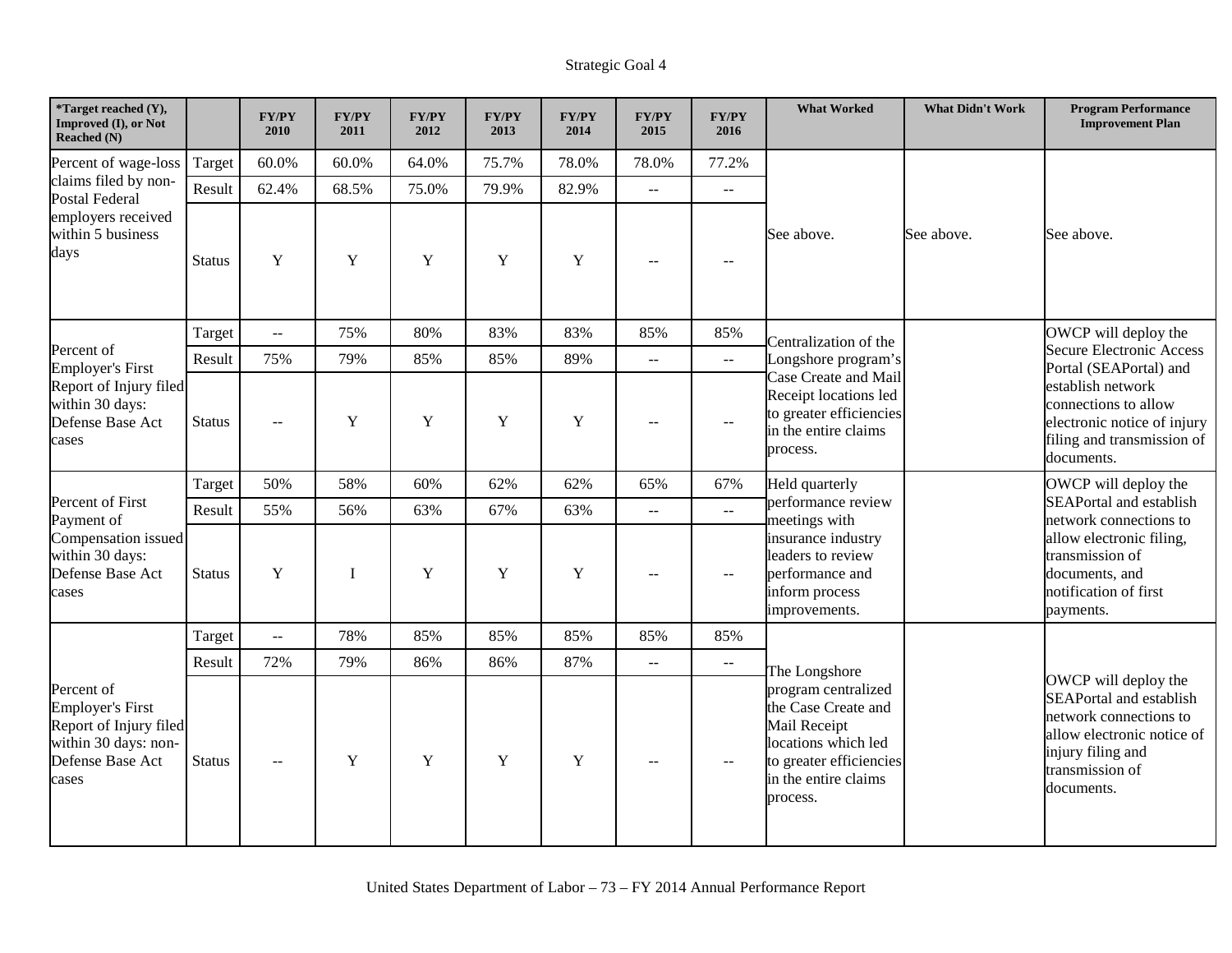| *Target reached (Y),<br>Improved (I), or Not<br><b>Reached</b> (N)                     |               | <b>FY/PY</b><br>2010 | <b>FY/PY</b><br>2011 | <b>FY/PY</b><br>2012 | <b>FY/PY</b><br>2013 | <b>FY/PY</b><br>2014 | <b>FY/PY</b><br>2015        | <b>FY/PY</b><br>2016               | <b>What Worked</b>                                                                                                                                                                                                              | <b>What Didn't Work</b>                                                                                                     | <b>Program Performance</b><br><b>Improvement Plan</b>                                                                                                                                                                      |
|----------------------------------------------------------------------------------------|---------------|----------------------|----------------------|----------------------|----------------------|----------------------|-----------------------------|------------------------------------|---------------------------------------------------------------------------------------------------------------------------------------------------------------------------------------------------------------------------------|-----------------------------------------------------------------------------------------------------------------------------|----------------------------------------------------------------------------------------------------------------------------------------------------------------------------------------------------------------------------|
|                                                                                        | Target        | $\sim$ $\sim$        | 83%                  | 85%                  | 85%                  | 85%                  | 85%                         | 85%                                |                                                                                                                                                                                                                                 |                                                                                                                             |                                                                                                                                                                                                                            |
| Percent of First                                                                       | Result        | 81%                  | 85%                  | 85%                  | 87%                  | 87%                  | $\sim$ $\sim$               | $\mathbf{L}$                       |                                                                                                                                                                                                                                 |                                                                                                                             |                                                                                                                                                                                                                            |
| Payment of<br>Compensation issued<br>within 30 days: non-<br>Defense Base Act<br>cases | <b>Status</b> |                      | Y                    | Y                    | Y                    | $\mathbf Y$          |                             | $\sim$                             | Held quarterly<br>meetings with<br>Longshore employers<br>to present<br>performance data and<br>recommend areas for<br>improvement.                                                                                             |                                                                                                                             | OWCP will deploy the<br><b>SEAPortal and establish</b><br>network connections to<br>allow electronic filing,<br>transmission of<br>documents, and<br>notification of first<br>payments.                                    |
|                                                                                        | Target        | 200                  | 250                  | 240                  | 255[r]               | 220                  | 215                         | 235[r]                             | Deployed OWCP                                                                                                                                                                                                                   |                                                                                                                             | Continue to use Critical                                                                                                                                                                                                   |
|                                                                                        | Result        | 210                  | 238                  | 262                  | 221                  | 234                  | $\sim$ $\sim$               | $\mathbb{Z}^{\mathbb{Z}^{\times}}$ | <b>Imaging System</b><br>(OIS) functionality to                                                                                                                                                                                 |                                                                                                                             | Path Method (CPM)<br>analysis, stakeholder                                                                                                                                                                                 |
| Average Number of<br>Days to Process<br><b>Black Lung Claims</b>                       | <b>Status</b> | N                    | Y                    | $\mathbf N$          | Y                    | $\mathbf N$          | $-$                         | $-$                                | all Black Lung<br>district offices.<br>Implemented<br>electronic medical<br>scheduling of OWCP<br>approved doctors.                                                                                                             |                                                                                                                             | education, technology<br>improvements, and<br>increase the pool of<br>qualified physicians to<br>continue developing<br>processing efficiencies.                                                                           |
|                                                                                        | Target        | $\sim$ $\sim$        | $\overline{a}$       | Base                 | 100                  | 85                   | 82                          | 82                                 |                                                                                                                                                                                                                                 |                                                                                                                             |                                                                                                                                                                                                                            |
|                                                                                        | Result        | $\sim$ $\sim$        | $\mathcal{L} =$      | 123                  | 83                   | 88                   | $\mathcal{L}_{\mathcal{F}}$ | $\sim$ $\sim$                      | Implementation of<br>digital x-ray                                                                                                                                                                                              | The addition of a pre-                                                                                                      |                                                                                                                                                                                                                            |
| Average time in days<br>for development of<br>medical evidence for<br><b>BL</b> claims | <b>Status</b> |                      |                      |                      | Y                    | $\mathbf N$          |                             | $-$                                | regulations improved decisional review<br>the quality and<br>availability of<br>medical evidence.<br>Stakeholder<br>engagement and<br>training allowed for<br>collaboration focused decisions.<br>on quality and<br>timeliness. | increased the average<br>time for the<br>development of<br>medical evidence<br>however it improved<br>the quality of medica | Use pre-decisional $413(b)$<br>secondary medical review<br>process to improve<br>medical evidence quality.<br>Develop training for staff<br>and stakeholders to issue<br>stronger and higher quality<br>initial decisions. |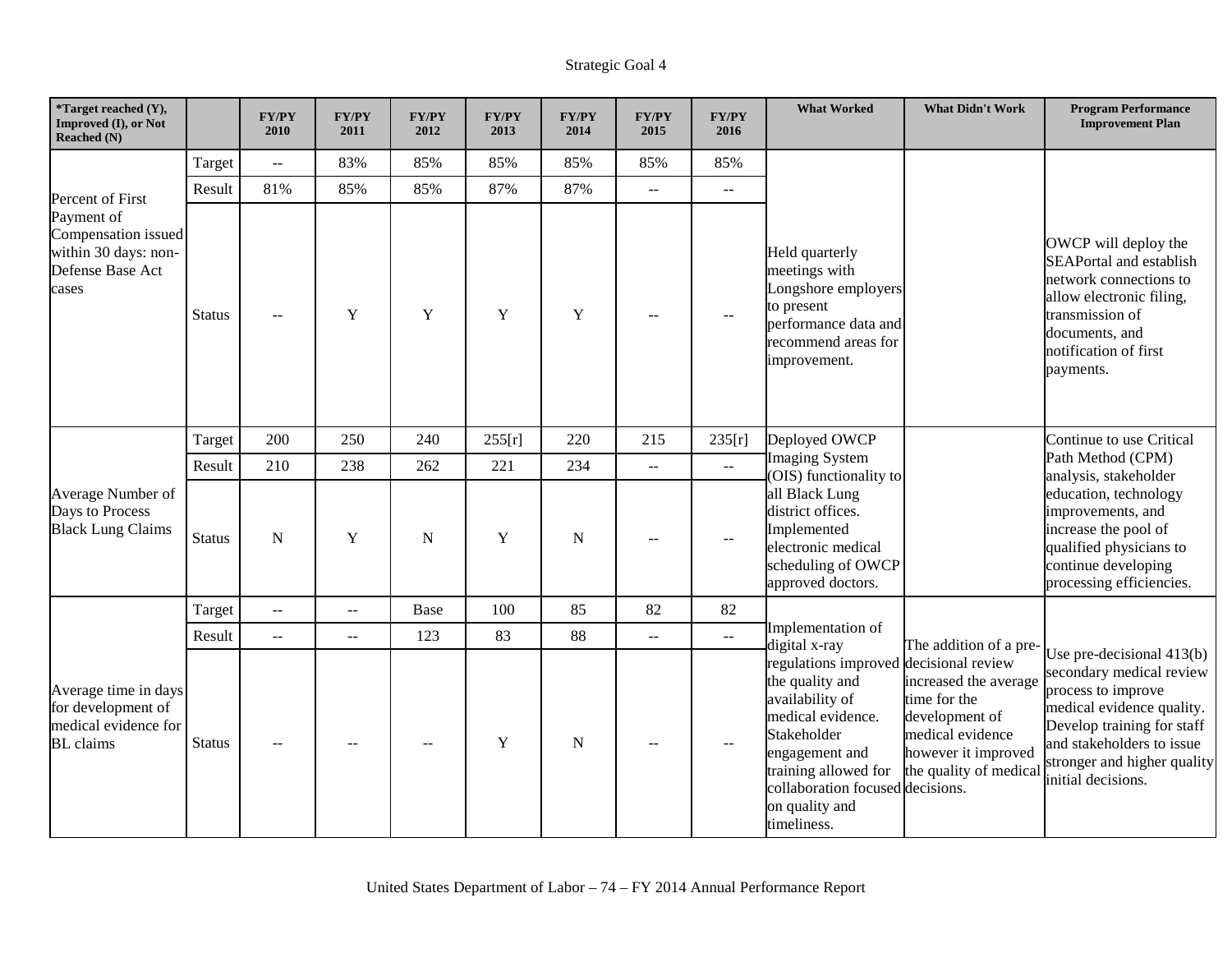| <i>*</i> Target reached $(Y)$ ,<br><b>Improved (I), or Not</b><br>Reached $(N)$                   |               | <b>FY/PY</b><br>2010 | <b>FY/PY</b><br>2011 | <b>FY/PY</b><br>2012 | <b>FY/PY</b><br>2013 | <b>FY/PY</b><br>2014 | <b>FY/PY</b><br>2015     | <b>FY/PY</b><br>2016 | <b>What Worked</b>                                                                                          | <b>What Didn't Work</b>                                                                            | <b>Program Performance</b><br><b>Improvement Plan</b>                                                                                                  |
|---------------------------------------------------------------------------------------------------|---------------|----------------------|----------------------|----------------------|----------------------|----------------------|--------------------------|----------------------|-------------------------------------------------------------------------------------------------------------|----------------------------------------------------------------------------------------------------|--------------------------------------------------------------------------------------------------------------------------------------------------------|
|                                                                                                   | Target        | $\sim$ $\sim$        | Base                 | 604                  | 550                  | 485[p]               | $-$                      | --                   |                                                                                                             | Timeliness regressed                                                                               |                                                                                                                                                        |
| Average number of<br>days between filing                                                          | Result        | $\sim$ $\sim$        | 619                  | 552                  | 452                  | 469                  | $\overline{\phantom{m}}$ | $- -$                | Imaging of new case<br>files is improving                                                                   | at NIOSH for a<br>number of reasons.                                                               | Create a web portal<br>through which documents                                                                                                         |
| date and final<br>decision for cases<br>sent to NIOSH when<br>a hearing is held<br>(Part B and E) | <b>Status</b> |                      | --                   |                      |                      |                      |                          | --                   | claims processing<br>speed and accuracy.<br>NIOSH created<br>additional Special<br><b>Exposure Cohorts.</b> | As time spent at<br>NIOSH is a large<br>component of this<br>measure, it has a<br>measure results. | can be uploaded in<br>electronic form (rather<br>than submitting them by<br>mail for conversion by the<br>negative effect on the OWCP Imaging System.) |
| Average number of                                                                                 | Target        | $\sim$ $\sim$        | Base                 | 445                  | 325                  | 315[p]               | $- -$                    | --                   |                                                                                                             |                                                                                                    |                                                                                                                                                        |
| days between filing<br>date and final                                                             | Result        | $\sim$ $\sim$        | 457                  | 331                  | 320                  | 352                  | $- -$                    | $- -$                |                                                                                                             |                                                                                                    |                                                                                                                                                        |
| decision for cases<br>sent to NIOSH when<br>a hearing is not held<br>(Part B and E)               | <b>Status</b> |                      | $- -$                |                      |                      |                      |                          | --                   | See above.                                                                                                  | See above.                                                                                         | See above.                                                                                                                                             |

**Sources:** Integrated Federal Employees' Compensation System (iFECS); Black Lung Program Automated Support Package (ASP); Longshore Cases Management System (LCMS); Energy Compensation System (ECS)

**Notes:**

## Employment and Training Administration

The Federal role in Unemployment Insurance is to set broad policy for the program, establish performance measures and standards, provide technical assistance to States, monitor State performance, promote conformity and compliance of State laws and operations with Federal law, and fund the administration of State and Federal UI programs. While State laws must meet minimum Federal requirements to participate in the Federal-State UI program, States have broad discretion in establishing eligibility requirements. ETA uses four key performance measures for this program; as indicated in the bulleted list and table below, UI tracks State level performance and provides technical assistance as needed. States that do not meet Acceptable Levels of Performance (ALP) are required to develop corrective action plans. Summaries of FY 2014 results follow:

- **Facilitate Claimant Reemployment** The rate improved by 3.3 percentage points over PY 2012 the fourth consecutive annual increase to almost 66 percent, which is 8.9 percentage points above the PY 2010 result.
- **Payment Timeliness** Results fell below 80 percent, a slight decrease from FY 2013 performance, despite improvement in 35 states. The decline in performance is attributed largely to state staff layoffs associated with reduced administrative funding (due to expiration of the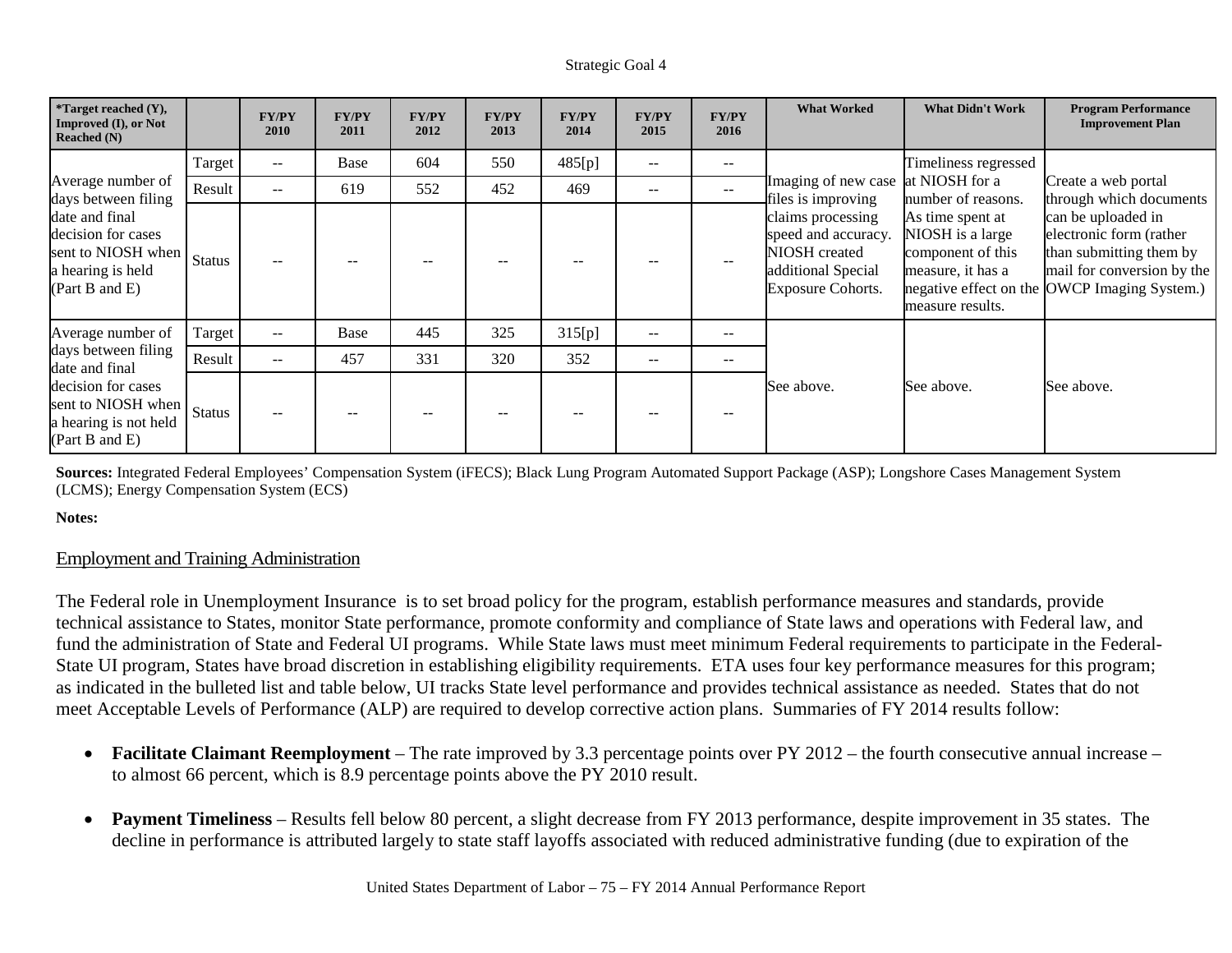Emergency Unemployment Compensation program), the effect of staff turnover on eligibility determination productivity, and backlogs in the claims-taking and adjudication units. Additionally, several states have had technology issues with implementation of system modernization and others have been challenged by antiquated systems.

- **Detect Overpayments** Performance improved by just over 5 percentage points (to almost 68 percent) compared to the FY 2013 result.
- **Percent of Employer Liability Determinations Made Promptly** Performance fell slightly (less than 1 percentage point) from FY 2013.

The Employment Service assisted almost 17 million job seekers in PY 2013 – continuing a downward trend (from almost 22 million in PY 2010) due to improving labor markets. The Employment Service also served 1.1 million Veterans in PY 2014 – down from over 1.5 million in PY 2010. WIOA amended the Wagner-Peyser Act of 1933, which established the Employment Service. The changes made to the Employment Service by WIOA take effect in PY 2015 and include greater flexibility for ES staff to use: assessments; career counseling; workforce and labor market information; and referrals and application assistance to other employment and training programs, such as Pell Grants and the GI Bill, to assist individuals in their career exploration. WIOA also requires the Employment Service to provide assistance to UI claimants and envisions an Employment Service capable of providing a broader range of staff-assisted services that will better support millions of job seekers each year. The new role of the Employment Service may lead to a higher cost per participant and decrease the number of individuals served. In FY 2016, the Department is requesting additional Employment Service funds and authority to target these additional resources to areas that can demonstrate both demand for and ability to provide Employment Service staff-assisted services. Although additional information will need to be collected regarding the impact of the WIOA transition, the Department's budget request will help offset the impact of the expanded Employment Service functions on performance.

The Trade Adjustment Assistance (TAA) program provides training, income support, job search allowances, and relocation allowances that expand opportunities for employment and prosperity for trade-affected workers who are threatened to lose their jobs, have lost their jobs, or a significant amount of their wages is reduced due to the impact of international trade. Performance in support of this strategic objective is measured by the Employment Retention Rate (ERR) for participants who exit the program. New provisions for TAA benefits and services under the 2009 and 2011 amendments are reflected in improved outcomes from 2011 onward for the EER. Annual goals for the ERR were met or exceeded in all years in the last five years, and exceeded the goal by more than 7 percent in FYs 2012 and 2013. The FY 2014 EER result of 91.1 showed a very slight increase from the FY 2013 result.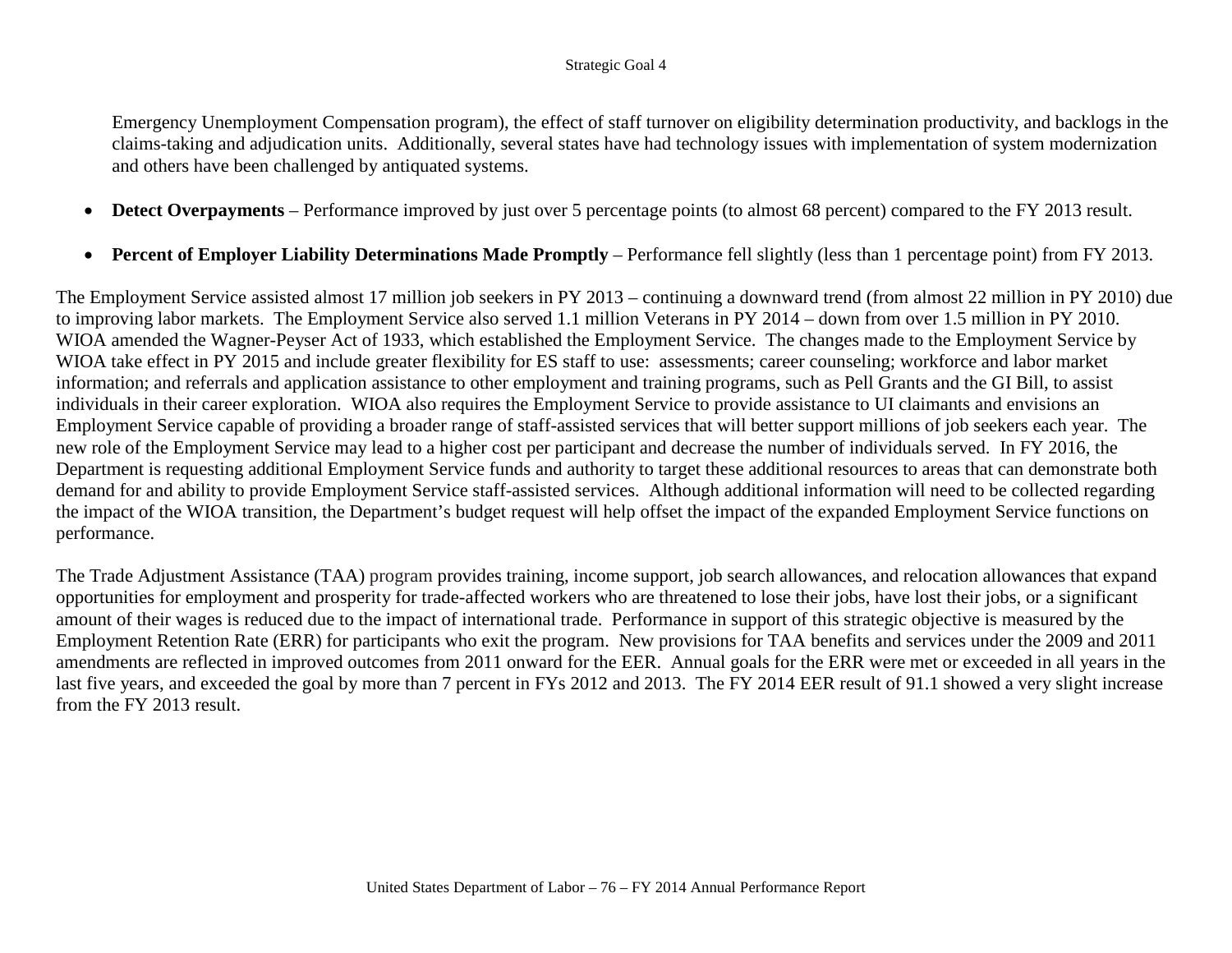| *Target reached (Y),<br>Improved (I), or Not<br>Reached (N)                                                                                                           |               | <b>FY/PY</b><br>2010 | <b>FY/PY</b><br>2011 | <b>FY/PY</b><br>2012 | <b>FY/PY</b><br>2013 | <b>FY/PY</b><br>2014     | <b>FY/PY</b><br>2015 | <b>FY/PY</b><br>2016                          | <b>What Worked</b>                                                                                                                                                          | <b>What Didn't Work</b>                                                                 | <b>Program Performance</b><br><b>Improvement Plan</b>                                                                                                                                       |
|-----------------------------------------------------------------------------------------------------------------------------------------------------------------------|---------------|----------------------|----------------------|----------------------|----------------------|--------------------------|----------------------|-----------------------------------------------|-----------------------------------------------------------------------------------------------------------------------------------------------------------------------------|-----------------------------------------------------------------------------------------|---------------------------------------------------------------------------------------------------------------------------------------------------------------------------------------------|
| <b>Facilitate Claimant</b>                                                                                                                                            | Target        | 59.80%               | 56.40%               | 58.50%               | 64.70%               | $\mathbf{L}$             | $\sim$ $\sim$        | $\mathord{\hspace{1pt}\text{--}\hspace{1pt}}$ | The majority of states                                                                                                                                                      |                                                                                         |                                                                                                                                                                                             |
| Reemployment:<br>Percent of UI                                                                                                                                        | Result        | 56.80%[r]            | $62.00\%$ [r]        | 62.40%               | 65.70%               | $-1$                     | $\mathbf{u}$         | $\mathbb{L} \mathbb{L}$                       | met their<br>reemployment                                                                                                                                                   |                                                                                         |                                                                                                                                                                                             |
| claimants<br>reemployed by the<br>end of the first<br>quarter after quarter<br>in which they<br>received first<br>payment.<br>(Unemployment<br>Insurance)             | <b>Status</b> | $\mathbf I$          | Y                    | Y                    | Y                    | $-$                      |                      | $-$                                           | Acceptable Level of<br>Performance (ALP)<br>for PY ending<br>December 31, 2013,<br>and the U.S.<br>reemployment rate<br>exceeded target as of<br>second quarter of<br>2014. | Seventeen states did<br>not meet their state<br>ALP for PY ending<br>December 31, 2013. | States failing to achieve<br>their state ALP were<br>required to develop a<br>corrective action plan as<br>part of their FY 2015 State<br><b>Quality Service Plan</b><br>(SQSP) submission. |
| <b>Payment Timeliness:</b>                                                                                                                                            | Target        | 86.00%               | 85.70%               | 87.00%               | 87.10%               | 87.50%                   | 87.50%               | 87.50%                                        | 35 states improved                                                                                                                                                          |                                                                                         |                                                                                                                                                                                             |
| Percent of all<br>intrastate first                                                                                                                                    | Result        | 82.20%               | 84.60%               | 82.90%               | 79.70%               | $-$                      | $\overline{a}$       | $\mathbb{L}^{\mathbb{L}}$                     | performance over the                                                                                                                                                        | The aggregate<br>performance was 7                                                      | States failing to meet the<br>ALP were required to                                                                                                                                          |
| payments that will be<br>made within 21 days.<br>(Unemployment<br>Insurance)                                                                                          | <b>Status</b> | ${\bf N}$            | I                    | ${\bf N}$            | ${\bf N}$            | $- -$                    |                      | $\overline{\phantom{m}}$                      | previous fiscal year<br>by over 8 points, and<br>26 exceeded the<br>GPRA target.                                                                                            | points below the<br>target, and 27 states<br>were below as well.                        | develop a corrective action<br>plan as part of their FY<br>2015 SQSP submission.                                                                                                            |
|                                                                                                                                                                       | Target        | 53.10%               | 52.30%               | 51.80%               | 54.20%               | 55.30%                   | 67.90%               | 67.90%                                        |                                                                                                                                                                             |                                                                                         |                                                                                                                                                                                             |
|                                                                                                                                                                       | Result        | 55.90%[r]            | $61.10\%$ [r]        | 62.75%               | 67.80%               | $\overline{\phantom{a}}$ | $\overline{a}$       | $\sim$ $\sim$                                 |                                                                                                                                                                             |                                                                                         |                                                                                                                                                                                             |
| Detect<br>Overpayments:<br>Percent of the<br>amount of estimated<br>overpayments that<br>States detect<br>established for<br>recovery.<br>(Unemployment<br>Insurance) | <b>Status</b> | Y                    | Y                    | Y                    | Y                    | $-$                      |                      | $\mathbf{u}$                                  | Performance<br>exceeded the target<br>for FY 2014; 30<br>states improved from 13 were below UI<br>the previous year and Performs minimum<br>37 exceeded the<br>target.      | 15 states were below<br>the target, of which<br>criteria of 50%.                        | The 13 states below the<br>minimum 50% UI<br>Performs criteria were<br>required to address their<br>deficiencies in corrective<br>action as part of their FY<br>2015 SQSP submission.       |

ETA – Performance Goal ETA 4.1 – Facilitate timely and accurate payments to unemployed workers and rapid reemployment.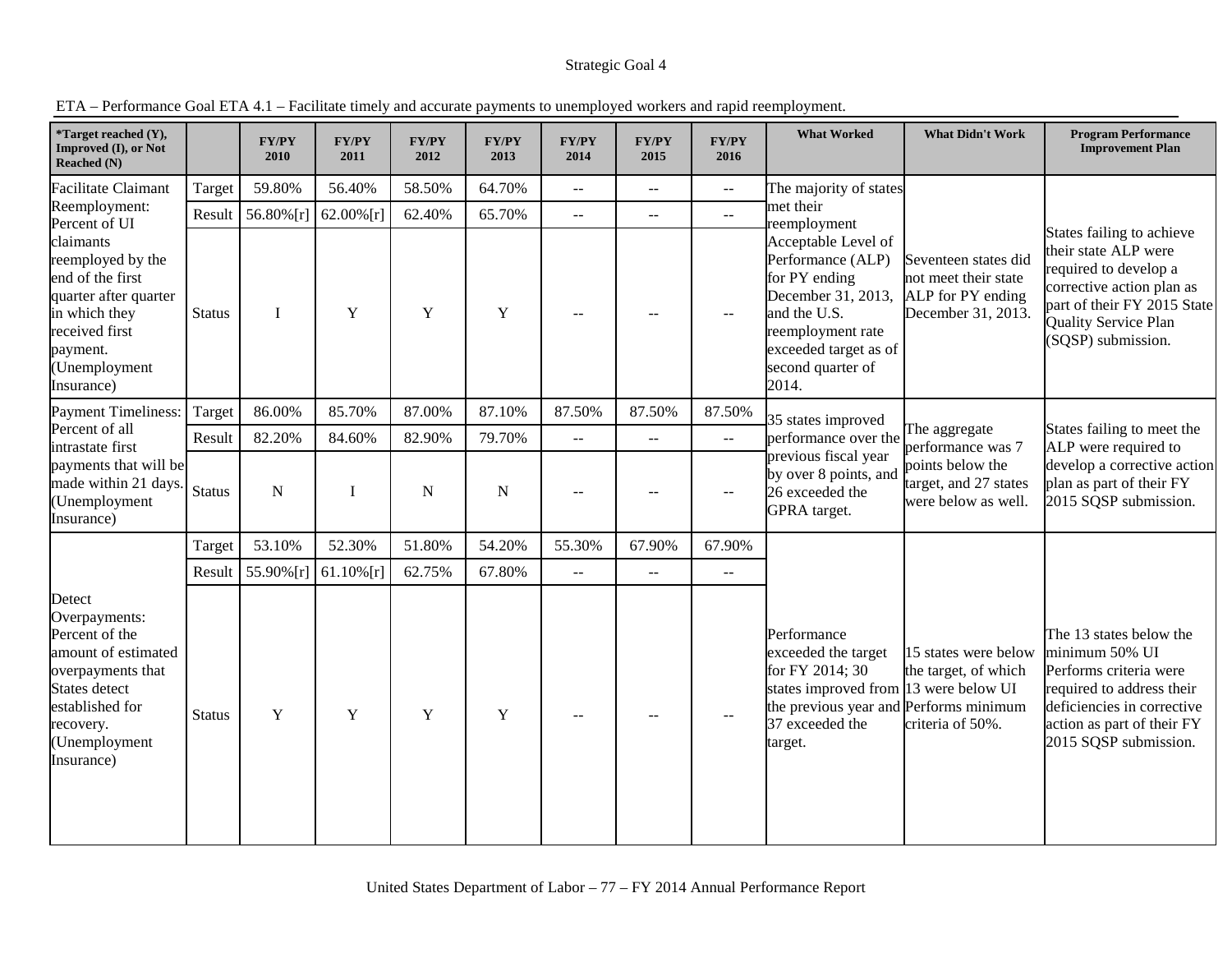| *Target reached (Y),<br>Improved (I), or Not<br>Reached (N)                                                                                                                                                |               | <b>FY/PY</b><br>2010 | <b>FY/PY</b><br>2011 | <b>FY/PY</b><br>2012 | <b>FY/PY</b><br>2013     | <b>FY/PY</b><br>2014                          | <b>FY/PY</b><br>2015     | <b>FY/PY</b><br>2016     | <b>What Worked</b>                                                                                                   | <b>What Didn't Work</b>                                                                                                | <b>Program Performance</b><br><b>Improvement Plan</b>                                                                                  |
|------------------------------------------------------------------------------------------------------------------------------------------------------------------------------------------------------------|---------------|----------------------|----------------------|----------------------|--------------------------|-----------------------------------------------|--------------------------|--------------------------|----------------------------------------------------------------------------------------------------------------------|------------------------------------------------------------------------------------------------------------------------|----------------------------------------------------------------------------------------------------------------------------------------|
| Percent of Employer                                                                                                                                                                                        | Target        | 90.0%                | 86.9%                | 87.5%                | 88.9%                    | 89.0%                                         | 89.0%                    | 89.0%                    |                                                                                                                      |                                                                                                                        |                                                                                                                                        |
| Liability<br><b>Determinations Made</b>                                                                                                                                                                    | Result        | $87.1\%$ [r]         | 88.2%[r]             | 88.7%                | 88.2%                    | $-$                                           | $\overline{\phantom{a}}$ | $\sim$ $\sim$            |                                                                                                                      |                                                                                                                        |                                                                                                                                        |
| Promptly: Percentage<br>of determinations<br>about UI tax liability<br>of new employers<br>made within 90 days<br>of the end of the first<br>quarter they became<br>liable.<br>(Unemployment<br>Insurance) | <b>Status</b> | $\mathbf I$          | Y                    | Y                    | N                        |                                               |                          | $-$                      | 18 states exceeded<br>the target and 27<br>states improved their<br>performance<br>compared to the<br>previous year. | The aggregate<br>performance fell 0.7<br>points short of the<br>target, and 35 states<br>failed to meet the<br>target. | States failing to meet the<br>ALP were required to<br>develop a corrective action<br>plan as part of their FY<br>2015 SQSP submission. |
| Number of job<br>seeker participants                                                                                                                                                                       | Target        | $-$                  | $- -$                | 16,546,000<br>[p]    | 17,423,504<br>[p]        | 17,423,504<br>[p]                             | 17,423,504<br>[p]        | 19,313,878<br>[p]        |                                                                                                                      |                                                                                                                        |                                                                                                                                        |
| served - All<br>participants                                                                                                                                                                               | Result        | 21,882,473           | 19,081,905           | 18,383,917<br>$[r]$  | 16,619,943               | $\mathord{\hspace{1pt}\text{--}\hspace{1pt}}$ | $\overline{\phantom{m}}$ | $-$                      |                                                                                                                      |                                                                                                                        |                                                                                                                                        |
| (Employment<br>Service)                                                                                                                                                                                    | <b>Status</b> | $-$                  | $-$                  | --                   | --                       | $\overline{\phantom{a}}$                      | $\overline{\phantom{m}}$ | $-$                      |                                                                                                                      |                                                                                                                        |                                                                                                                                        |
| Number of job<br>seeker participants                                                                                                                                                                       | Target        | $\sim$ $\sim$        | $- -$                | $- -$                | $\overline{\phantom{a}}$ | 1,145,377<br>[p]                              | $\overline{\phantom{m}}$ | $\qquad \qquad -$        |                                                                                                                      |                                                                                                                        |                                                                                                                                        |
| served - Veterans<br>(Employment                                                                                                                                                                           | Result        | 1,554,702            | 1,416,435            | 1,369,207            | $---$                    | $\mathord{\hspace{1pt}\text{--}\hspace{1pt}}$ | $\mathbf{u}$             | $\mathbf{u}$             |                                                                                                                      |                                                                                                                        |                                                                                                                                        |
| Service)                                                                                                                                                                                                   | <b>Status</b> | $\overline{a}$       | $-$                  | $-$                  | $-$                      | $\overline{\phantom{a}}$                      | $\mathbf{u}$             | $\rightarrow$            |                                                                                                                      |                                                                                                                        |                                                                                                                                        |
|                                                                                                                                                                                                            | Target        | 82.9%                | 83.2%                | 83.6%                | $91.1\%$ [r]             | 91.2%                                         | 91.2%                    | 91.3%                    | New provisions for                                                                                                   | Annual targets were                                                                                                    |                                                                                                                                        |
| Employment                                                                                                                                                                                                 | Result        | 89.7%                | 91.3%                | 91.7%                | 91.1%                    | $\mathord{\hspace{1pt}\text{--}\hspace{1pt}}$ | $\overline{\phantom{a}}$ | $\mathbf{u}$             | TAA benefits and<br>services under the                                                                               | met or exceeded for<br>the last five years,                                                                            |                                                                                                                                        |
| <b>Retention Rate</b><br>Trade Adjustment<br>Assistance)                                                                                                                                                   | <b>Status</b> | Y                    | Y                    | Y                    | $\mathbf Y$              |                                               |                          | $\overline{\phantom{m}}$ | 2009 and 2011<br>amendments are<br>reflected in improved more than 6 percent<br>outcomes from 2011<br>onward.        | and results exceeded<br>annual targets by<br>in FY 2011 through<br>2013.                                               | No improvement plan<br>necessary for this measure.                                                                                     |

**Sources:** Facilitate Claimant Reemployment: ETA 9047 report; First Payment Timeliness: ETA 9050 and 9050p reports; Detect Overpayments: Benefit Accuracy Measurement (BAM) survey and ETA 227 report; Tax liability determinations: ETA 581 report. Trade – Trade Activity Participant Report (TAPR)

**Notes:** [p] Preliminary, based on UI reemployment data for the period July 2012 through June 2013, the most recent data available. [r] Revised from previously reported data. 1/ ETA will establish targets for these measures in PY 2014/FY 2015.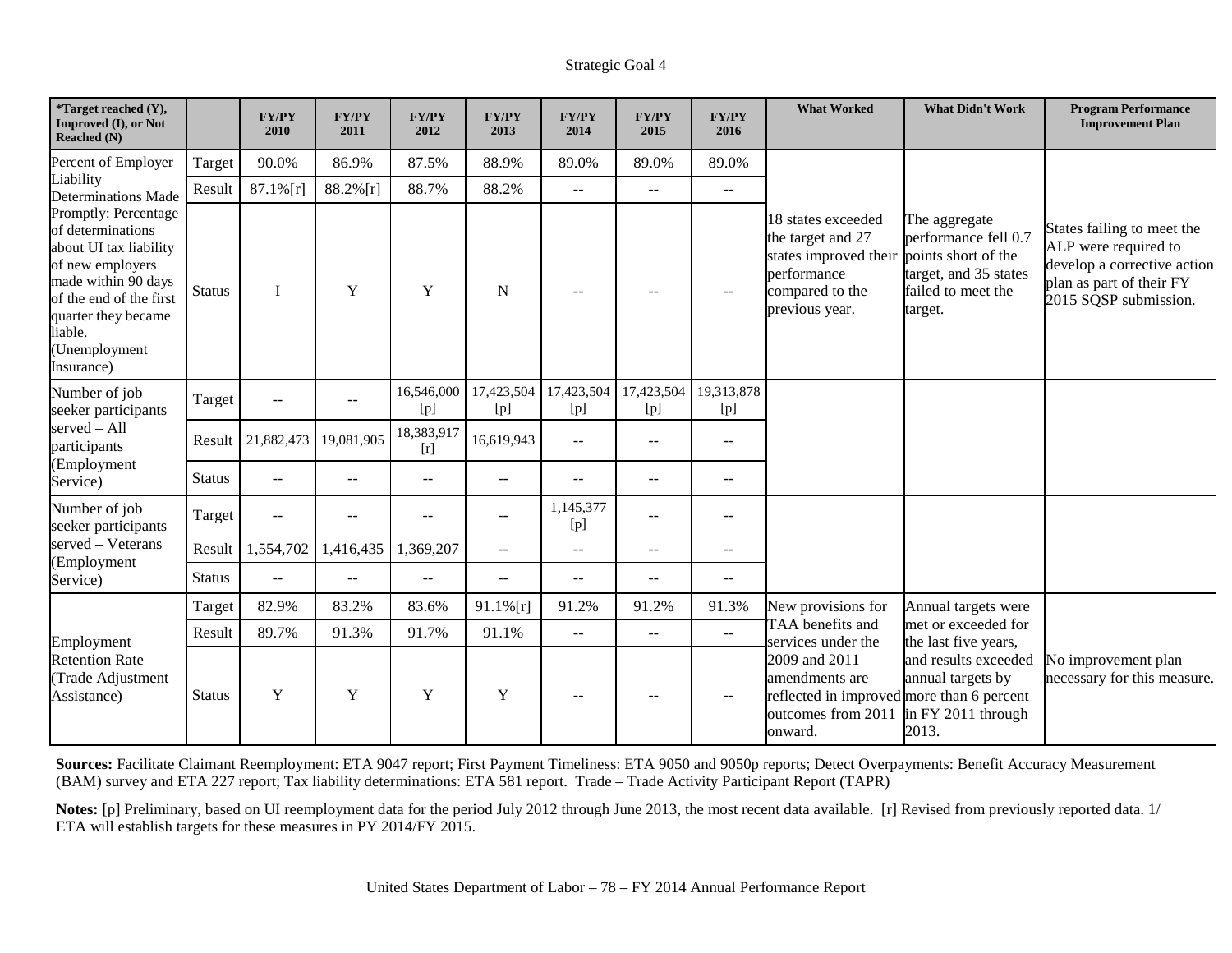## Strategic Objective 4.2 – Improve health benefits and retirement security for all workers

## <span id="page-82-0"></span>**Analysis and Future Plans**

### Employee Benefits Security Administration (EBSA)

 $\overline{a}$ 

In FY 2014, EBSA conducted more pension and health plan investigations than in any other of the past five years. EBSA focused its enforcement resources on National Projects and the Major Case Enforcement Priority. The Major Case Enforcement Priority concentrates enforcement resources on cases designed to have the greatest impact on the protection of plan assets and the numbers of plan participants. EBSA also engaged in a thorough analysis of the impact of its performance metrics on its enforcement program. Based on this analysis, EBSA will discontinue reporting its cases processed measures to avoid reliance on raw case numbers. In FY 2015, EBSA will increase the target for its Major Case metric and introduce three metrics that will focus on the timeliness of EBSA's investigations. EBSA will also track its monetary recoveries and non-monetary results as performance indicators. This shift and increase in enforcement resources to Major Cases that require more resources and take more investigative time to complete impacts EBSA's ability to close the same number of investigations as in prior years, even with an increase in enforcement resources. As the Agency increases its focus on Major Cases, however, it expects to have larger recoveries and the ability to obtain more systemic relief that would benefit many more participants.

The Outreach, Education and Assistance program provided superior participant assistance by responding to over 99 percent of all written inquiries within 30 days of receipt and telephone inquiries by the close of the next business day. Total inquiry volume for the fiscal year exceeded 213,000. Benefit recoveries achieved by the participant assistance program contributed more than \$356 million to EBSA's overall monetary results.<sup>12</sup> This informal resolution of complaints without utilizing the more resource intensive investigative process enables EBSA to direct its investigative resources to more egregious and wide-spread violations of the Employee Retirement Income Security Act (ERISA). In addition, the participant assistance program plays a critical role in EBSA's overall enforcement program. When EBSA's participant assistance program receives an inquiry or complaint that indicates a potential fiduciary breach or systemic problem, that inquiry is referred to staff for possible investigation. Referrals from the participant assistance program in FY 2014 resulted in the opening of 687 enforcement cases. Although falling slightly short of its FY 2014 target, EBSA continued to achieve high customer satisfaction ratings. While outside factors may have contributed to EBSA not reaching a customer satisfaction score of 72%, EBSA believes that it is possible that the score has plateaued. Accordingly, EBSA is developing plans, such as the Benefits Call Quality Assurance program, aimed at assessing not merely inquirer satisfaction, but also the technical accuracy and quality of inquiry responses. In FY 2015, EBSA will continue to strive for a customer satisfaction rating of 72%. The Agency also conducted outreach and education

 $12$  Monetary results are a product of EBSA's investigative, compliance and participant assistance activities.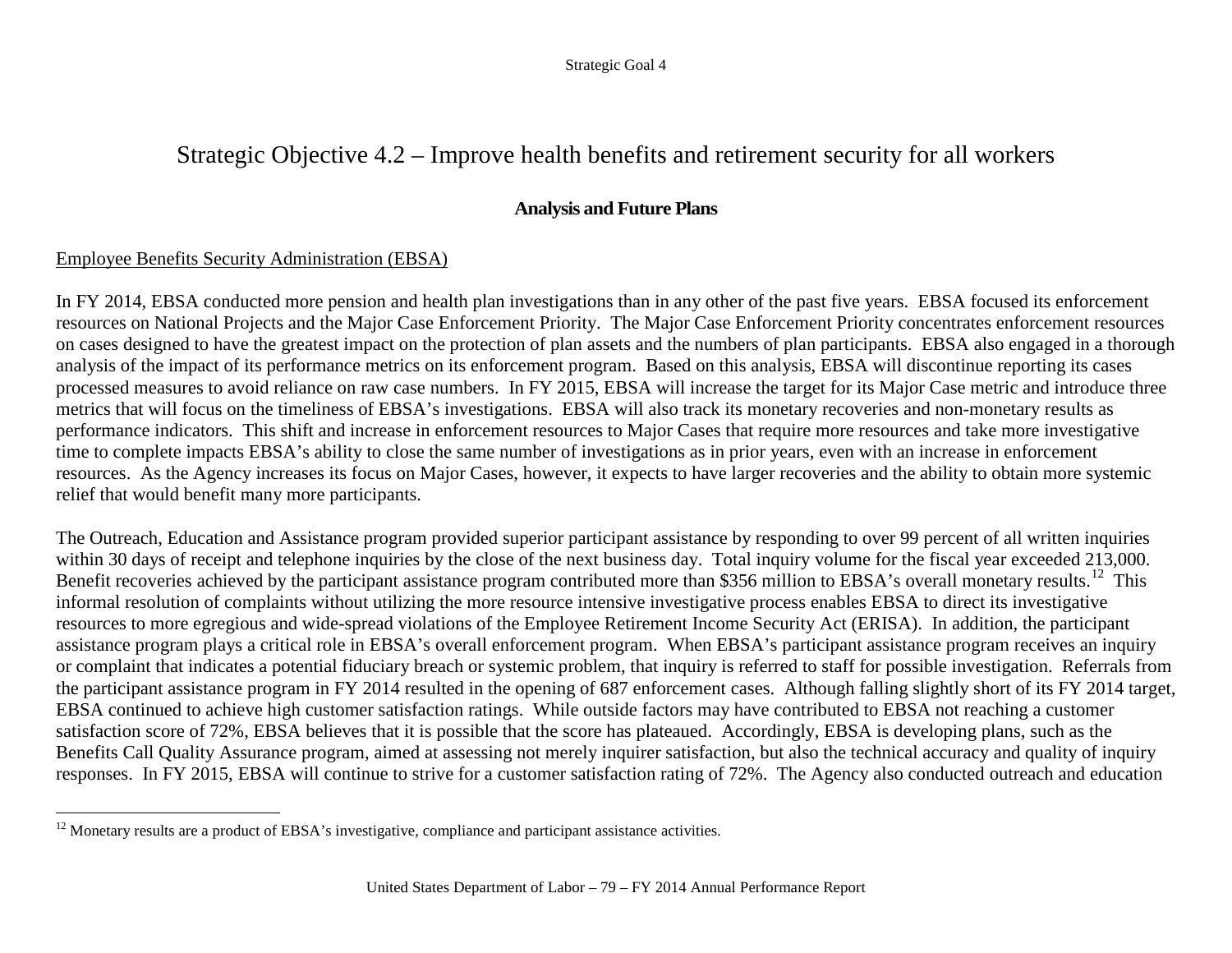programs designed to educate plan participants and officials. EBSA completed 1,311 Affordable Care Act (ACA) outreach activities reaching over 40,000 individuals, held 836 rapid response workshops for dislocated workers, distributed over 538,000 educational publications, and hosted over 8 million visitors on the Agency's Web site.

Finally, EBSA made progress in closing Sample Investigation Program (SIP) cases. EBSA reported compliance rates of plans in the FY 2011 and 2012 plan filing universes. An estimated FY 2013 compliance rate was also determined. The SIP gives EBSA a broad measure of the rate of baseline employee benefit plan compliance with the civil provisions of ERISA. This compliance rate includes any and all violations of ERISA, without regard to the seriousness or pervasiveness of the violations. A minor reporting or paper violation, that caused no injury and had little importance to plan participants, is treated the same as a violation that imperils hundreds of millions of dollars. As a result, the bare baseline statistic does not provide a strong measure of whether the plan universe is in substantial compliance with ERISA's obligations. Moving forward, EBSA will prioritize its enforcement resources on more serious violations, rather than all violations. In FY 2015, EBSA will continue to analyze the compliance data available to the Agency and use lessons learned to improve the SIP as well as the overall enforcement program.

| <i>*</i> Target reached $(Y)$ ,<br><b>Improved (I), or Not</b><br>Reached $(N)$                                                                            |               | <b>FY/PY</b><br>2010     | <b>FY/PY</b><br>2011 | <b>FY/PY</b><br>2012     | <b>FY/PY</b><br>2013 | <b>FY/PY</b><br>2014 | <b>FY/PY</b><br>2015     | FY/PY<br>2016            | <b>What Worked</b>                                                                                                                                                           | <b>What Didn't Work</b> | <b>Program Performance</b><br><b>Improvement Plan</b>                                                                                                                                      |
|------------------------------------------------------------------------------------------------------------------------------------------------------------|---------------|--------------------------|----------------------|--------------------------|----------------------|----------------------|--------------------------|--------------------------|------------------------------------------------------------------------------------------------------------------------------------------------------------------------------|-------------------------|--------------------------------------------------------------------------------------------------------------------------------------------------------------------------------------------|
|                                                                                                                                                            | Target        | $\overline{\phantom{m}}$ | $- -$                | $\overline{\phantom{m}}$ | --                   | $- -$                | $\overline{\phantom{m}}$ | $\overline{\phantom{m}}$ | Through                                                                                                                                                                      |                         |                                                                                                                                                                                            |
|                                                                                                                                                            | Result        | $\qquad \qquad -$        | 27.30%               | 36.60%                   | 36.20%[e]            | <b>TBD</b>           | $\overline{\phantom{a}}$ | $\overline{\phantom{m}}$ | investigation of<br>random samples of                                                                                                                                        |                         | EBSA initiated a review of                                                                                                                                                                 |
| Percent of Employee<br>Benefit Plans in<br>Compliance with<br>Civil Provisions of<br><b>ERISA</b>                                                          | <b>Status</b> | --                       |                      |                          |                      |                      |                          | $\sim$ $\sim$            | plans, EBSA reported<br>compliance rates of<br>plans in the FY 2011<br>and 2012 plan filing<br>universes. An<br>estimated FY 2013<br>compliance rate was<br>also determined. |                         | specific compliance issues<br>of importance to the<br>integrity of plans and plan<br>benefits. This focus will<br>improve the collection of<br>data that is informative<br>and actionable. |
| Civil Non-Major Case Target                                                                                                                                |               | $\qquad \qquad -$        | $- -$                | $\sim$ $\sim$            | $- -$                | $--$                 | 85.00%                   | 85.00%                   |                                                                                                                                                                              |                         |                                                                                                                                                                                            |
| Timeliness - Percent<br>of Non-Major Civil                                                                                                                 | Result        | $\qquad \qquad -$        | $- -$                | $\overline{\phantom{a}}$ | $- -$                | $--$                 | $\overline{\phantom{m}}$ | $- -$                    |                                                                                                                                                                              |                         |                                                                                                                                                                                            |
| Cases Closed or<br>Referred for<br>Litigation in the fiscal<br>year within 30 Months<br>of Case Opening<br><b>Except for Category</b><br>EBSA-OE-02a Cases | <b>Status</b> | $\overline{a}$           | $- -$                |                          | --                   | $- -$                |                          | $\overline{\phantom{m}}$ |                                                                                                                                                                              |                         |                                                                                                                                                                                            |

EBSA – Improve health benefits and retirement security for all workers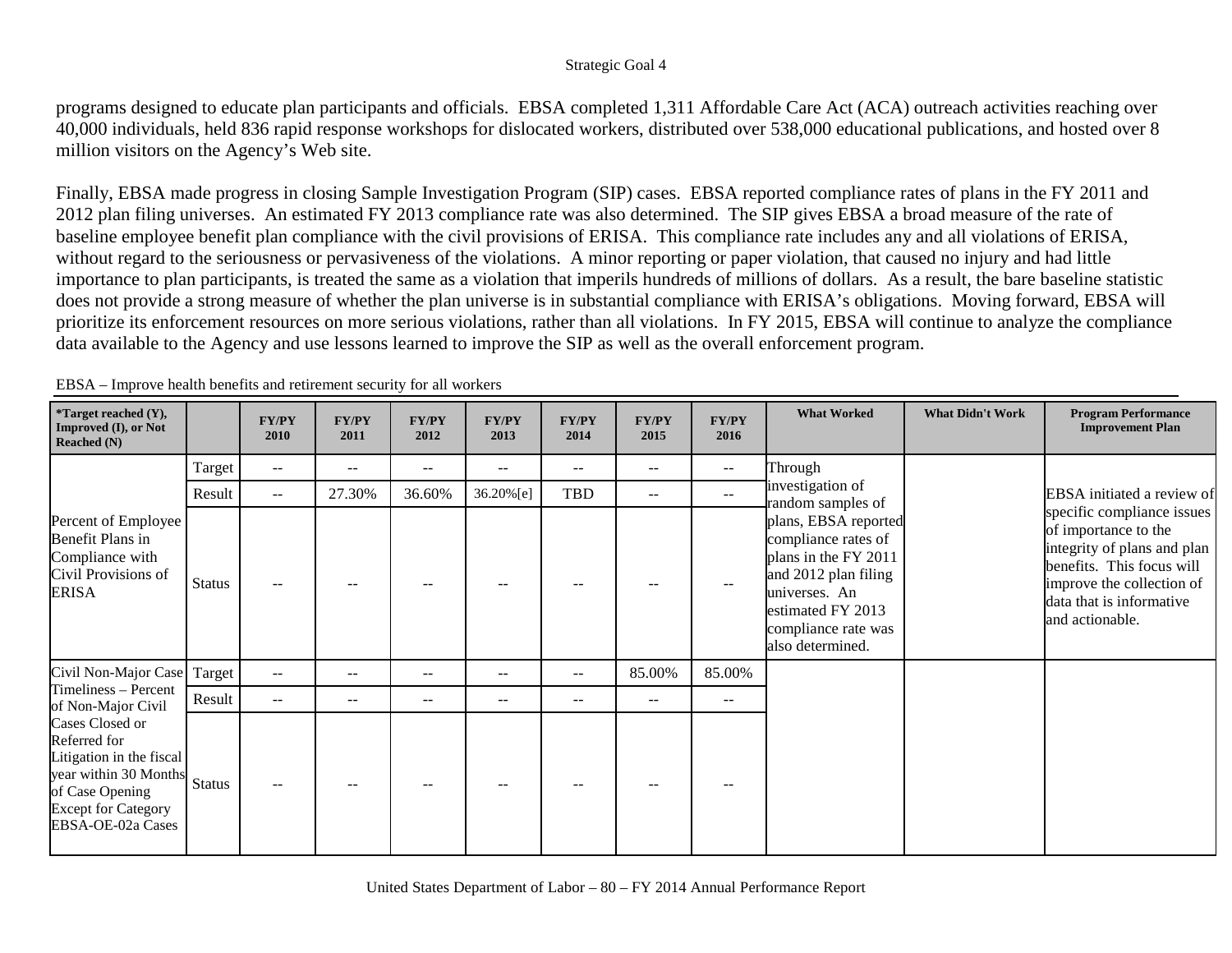| <i>*</i> Target reached $(Y)$ ,<br>Improved (I), or Not<br>Reached (N)                                                                                                                                                                      |                                                                                                                                               | <b>FY/PY</b><br>2010 | FY/PY<br>2011  | FY/PY<br>2012  | FY/PY<br>2013            | FY/PY<br>2014            | <b>FY/PY</b><br>2015     | <b>FY/PY</b><br>2016 | <b>What Worked</b>                                                                                                          | <b>What Didn't Work</b>                                                                                                                                                          | <b>Program Performance</b><br><b>Improvement Plan</b>                                                                                                                    |
|---------------------------------------------------------------------------------------------------------------------------------------------------------------------------------------------------------------------------------------------|-----------------------------------------------------------------------------------------------------------------------------------------------|----------------------|----------------|----------------|--------------------------|--------------------------|--------------------------|----------------------|-----------------------------------------------------------------------------------------------------------------------------|----------------------------------------------------------------------------------------------------------------------------------------------------------------------------------|--------------------------------------------------------------------------------------------------------------------------------------------------------------------------|
| Percent of Delinquent                                                                                                                                                                                                                       | Target                                                                                                                                        | $\sim$ $\sim$        | $\overline{a}$ | $- -$          | $\overline{a}$           | $-$                      | 71.00%                   | 71.00%               |                                                                                                                             |                                                                                                                                                                                  |                                                                                                                                                                          |
| Employee<br>Contribution,                                                                                                                                                                                                                   | Result<br>$\sim$ $\sim$<br>$\overline{a}$<br>$\sim$ $\sim$<br>$\overline{a}$<br>$- -$<br>$\overline{\phantom{m}}$<br>$\overline{\phantom{m}}$ |                      |                |                |                          |                          |                          |                      |                                                                                                                             |                                                                                                                                                                                  |                                                                                                                                                                          |
| Abandoned Plan,<br>Bonding, Health-Part<br>7 Violation, and other<br>Reporting and<br>Disclosure Non-<br><b>Fiduciary Breach</b><br>Cases Closed or<br>Referred for<br>Litigation in the fiscal<br>year within 18 Months<br>of Case Opening | <b>Status</b>                                                                                                                                 | $\sim$ $\sim$        | $-$            |                |                          |                          | $\sim$ $\sim$            | ٠.                   |                                                                                                                             |                                                                                                                                                                                  |                                                                                                                                                                          |
| Criminal Case                                                                                                                                                                                                                               | Target                                                                                                                                        | $\sim$ $\sim$        | $\overline{a}$ | $\overline{a}$ | $\mathbf{u}$             | $\overline{a}$           | 75.00%                   | 75.00%               |                                                                                                                             |                                                                                                                                                                                  |                                                                                                                                                                          |
| Timeliness - Percent<br>of Criminal Cases                                                                                                                                                                                                   | Result                                                                                                                                        | $\sim$               | $-$            | $- -$          | $\overline{\phantom{m}}$ | $\overline{\phantom{m}}$ | $\overline{\phantom{m}}$ | $\overline{a}$       |                                                                                                                             |                                                                                                                                                                                  |                                                                                                                                                                          |
| Closed or Referred<br>for Litigation in the<br>fiscal year within 18<br>Months of Case<br>Opening                                                                                                                                           | <b>Status</b>                                                                                                                                 |                      | --             |                |                          |                          |                          | --                   |                                                                                                                             |                                                                                                                                                                                  |                                                                                                                                                                          |
|                                                                                                                                                                                                                                             | Target                                                                                                                                        | $\sim$ $\sim$        | Base           | 68.00%         | 69.00%                   | 72.00%                   | 72.00%                   | 72.00%               |                                                                                                                             | <b>EBSA</b> determined                                                                                                                                                           |                                                                                                                                                                          |
|                                                                                                                                                                                                                                             | Result                                                                                                                                        | $\sim$ $\sim$        | 66.00%         | 69.00%         | 71.00%                   | 70.00%                   | $-$                      | $-$                  |                                                                                                                             | that additional<br><b>Benefits Advisor</b>                                                                                                                                       | EBSA is developing plans<br>such as the Benefits Call                                                                                                                    |
| Participant<br><b>Assistance Program</b><br>Customer<br><b>Satisfaction Index</b>                                                                                                                                                           | <b>Status</b>                                                                                                                                 | $\sim$               | --             | Y              | Y                        | N                        | $-$                      | --                   | Although falling<br>slightly short of its<br>target, EBSA<br>continued to achieve<br>high customer<br>satisfaction ratings. | training on inquiries<br>related to the Social<br>Security Notice of<br><b>Potential Private</b><br>Pension Benefit is<br>required. Training<br>will be conducted in<br>FY 2015. | <b>Quality Assurance</b><br>program aimed at<br>assessing not merely<br>inquirer satisfaction but<br>also the technical accuracy<br>and quality of inquiry<br>responses. |

**Sources:** Enforcement Management System; Gallup Customer Satisfaction Survey

**Notes:** For the Percent of Employee Benefit Plans in Compliance with Civil Provisions of ERISA measure, EBSA will report a final compliance rate for plans in the FY 2013 plan filing universe and an estimated FY 2014 compliance rate in FY 2015.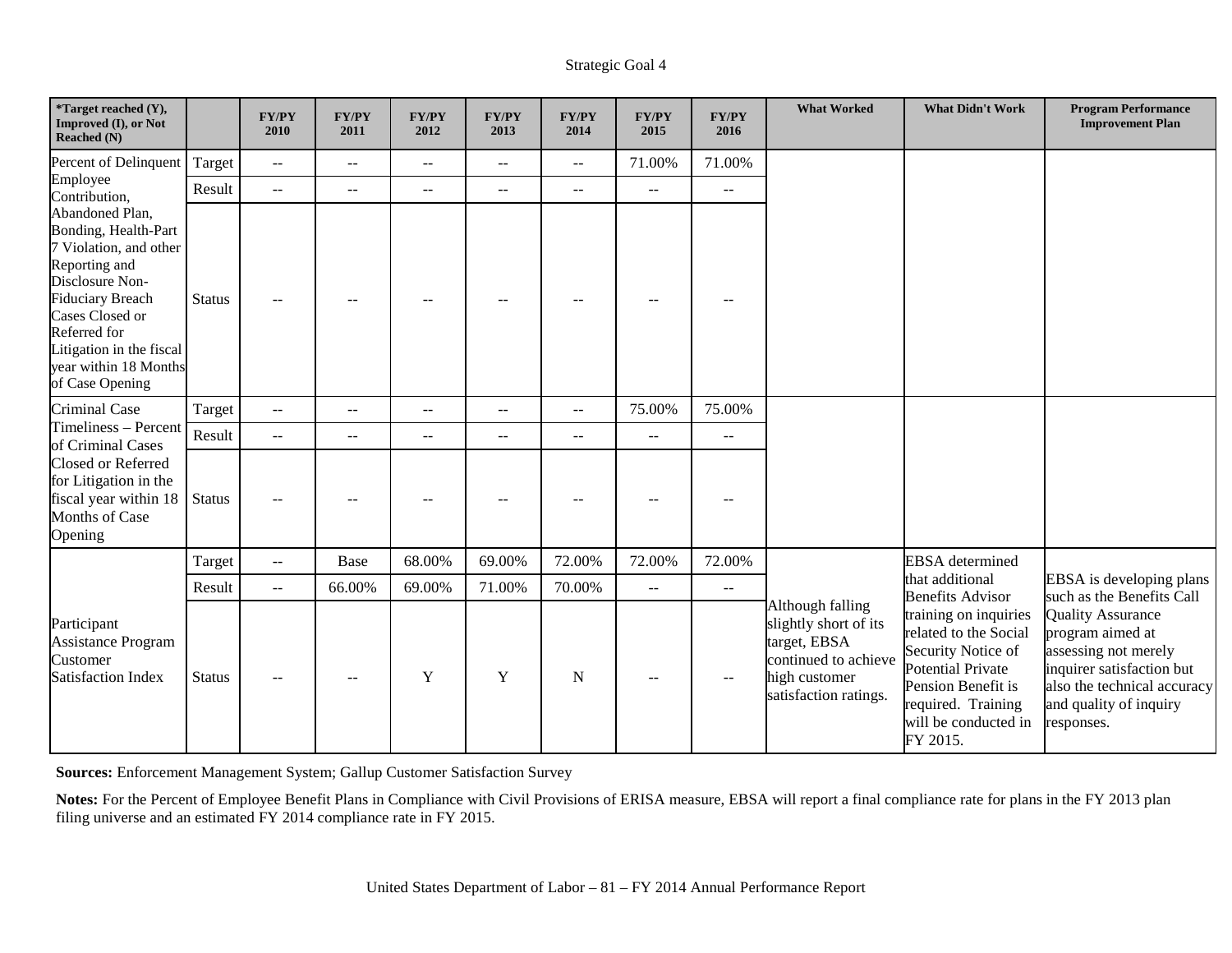## **Strategic Goal 5: Produce timely and accurate data on the economic conditions of workers and their families**

Strategic Objective 5.1 – Provide sound and impartial information on labor market activity, working conditions, and price changes in the economy for decision making, including support for the formulation of economic and social policy affecting virtually all Americans.

## **Analysis and Future Plans**

### Bureau of Labor Statistics (BLS)

In FY 2014, BLS reached 100 percent of the underlying *timeliness* and *relevance* targets for all of its Principal Federal Economic Indicators (PFEIs). BLS reached 95% of the underlying *accuracy* targets for its PFEIs, missing the Producer Price Index (PPI) *Percentage of industry product line indexes published monthly* target by one percentage point. PPI changed its approach for delinquent respondents, resulting in fewer industry indexes meeting publish ability requirements. PPI adjusted it's out year targets accordingly. In addition, BLS measured dissemination through the *Average number of Internet site user sessions* each month, and fell slightly under its target of 8.7 million in FY 2014 by hosting 8.4 million user sessions. Finally, in FY 2014, BLS met its target of 77 on the American Customer Satisfaction Index, which measures customer satisfaction with its full Web site.

BLS – Improve the timeliness, accuracy, and relevance of information on labor market activity, working conditions, and price changes in the economy.

| <i>*</i> Target reached $(Y)$ ,<br><b>Improved (I), or Not</b><br>Reached $(N)$ |               | <b>FY/PY</b><br>2010 | <b>FY/PY</b><br>2011 | <b>FY/PY</b><br>2012     | FY/PY<br>2013 | <b>FY/PY</b><br>2014 | <b>FY/PY</b><br>2015 | <b>FY/PY</b><br>2016 | <b>What Worked</b> | <b>What Didn't Work</b> | <b>Program Performance</b><br><b>Improvement Plan</b> |
|---------------------------------------------------------------------------------|---------------|----------------------|----------------------|--------------------------|---------------|----------------------|----------------------|----------------------|--------------------|-------------------------|-------------------------------------------------------|
| Percentage of                                                                   | Target        | $\sim$ $\sim$        | $- -$                | $\overline{\phantom{m}}$ | $- -$         | 100.00%              | 100.00%              | 100.00%              |                    |                         |                                                       |
| timeliness targets<br>achieved for the                                          | Result        | 100.00%              | 100.00%              | 100.00%                  | 100.00%       | 100.00%              | $\sim$ $-$           | $- -$                |                    |                         |                                                       |
| Principal Federal<br>Economic Indicators<br>(PFEIs).                            | <b>Status</b> | $- -$                | --                   | $- -$                    | --            | $\mathbf v$          | $- -$                | --                   |                    |                         |                                                       |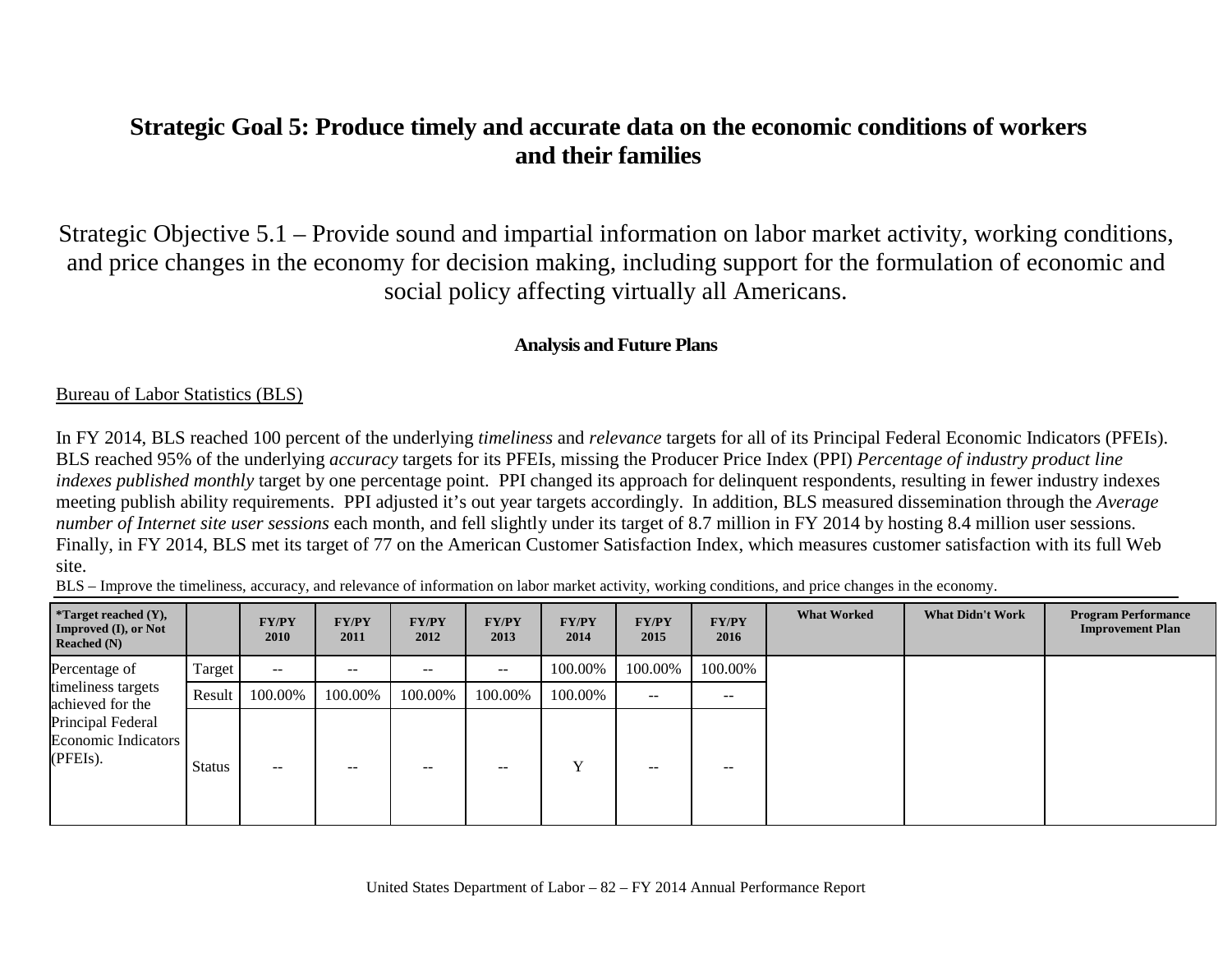| *Target reached (Y),<br>Improved (I), or Not<br>Reached (N)                       |               | <b>FY/PY</b><br>2010      | FY/PY<br>2011                                 | <b>FY/PY</b><br>2012     | <b>FY/PY</b><br>2013     | <b>FY/PY</b><br>2014 | <b>FY/PY</b><br>2015  | <b>FY/PY</b><br>2016                          | <b>What Worked</b> | <b>What Didn't Work</b>                                                                                                                                          | <b>Program Performance</b><br><b>Improvement Plan</b>                           |
|-----------------------------------------------------------------------------------|---------------|---------------------------|-----------------------------------------------|--------------------------|--------------------------|----------------------|-----------------------|-----------------------------------------------|--------------------|------------------------------------------------------------------------------------------------------------------------------------------------------------------|---------------------------------------------------------------------------------|
|                                                                                   | Target        | $\sim$ $-$                | $\overline{\phantom{a}}$                      | $\qquad \qquad -$        | $\overline{\phantom{a}}$ | 100.00%              | 100.00%               | 100.00%                                       |                    | Producer Price Index                                                                                                                                             |                                                                                 |
|                                                                                   | Result        | 100.00%                   | 100.00%                                       | 100.00%                  | 100.00%                  | 95.00%               | ÷÷.                   | ÷÷                                            |                    | (PPI) missed a target<br>by one percentage                                                                                                                       |                                                                                 |
| Percentage of<br>accuracy targets<br>achieved for the<br>PFEIs.                   | <b>Status</b> | $\qquad \qquad -$         | $\overline{\phantom{m}}$                      | $-$                      |                          | N                    | $\sim$ $\sim$         | --                                            |                    | point because it<br>changed its approach<br>for delinquent<br>respondents, resulting<br>in fewer industry<br>indexes meeting<br>publish-ability<br>requirements. | PPI adjusted its outyear<br>targets accordingly.                                |
| Percentage of                                                                     | Target        | $\mathcal{L}=\mathcal{L}$ | $\mathord{\hspace{1pt}\text{--}\hspace{1pt}}$ | $\sim$ $\sim$            | $\overline{\phantom{a}}$ | 100.00%              | 100.00%               | 100.00%                                       |                    |                                                                                                                                                                  |                                                                                 |
| relevance targets<br>achieved for the                                             | Result        | 91.00%                    | 100.00%                                       | 90.00%                   | 100.00%                  | 100.00%              | $-$                   | $\mathord{\hspace{1pt}\text{--}\hspace{1pt}}$ |                    |                                                                                                                                                                  |                                                                                 |
| PFEIs.                                                                            | <b>Status</b> | $ -$                      | $-$                                           | $-$                      | $\sim$ $\sim$            | $\mathbf Y$          | $-$                   | $-$                                           |                    |                                                                                                                                                                  |                                                                                 |
| Average number of                                                                 | Target        | $ -$                      | $\overline{\phantom{m}}$                      | $\overline{\phantom{m}}$ | $-$                      | Base                 | 17,400,00<br>$\Omega$ | 17,400,00<br>$\mathbf{0}$                     |                    |                                                                                                                                                                  | Will continue to ensure<br>that BLS data products are                           |
| <b>BLS</b> website page<br>views each month<br>(Dissemination)                    | Result        | $\qquad \qquad -$         | $-$                                           |                          |                          | 17,423,84<br>5       | $\frac{1}{2}$         | $-$                                           |                    |                                                                                                                                                                  | readily accessible to its<br>customers through the<br>Internet, and meet users' |
|                                                                                   | <b>Status</b> | $-$                       | $-$                                           | $-$                      | $\overline{\phantom{a}}$ | $-$                  | $- -$                 | $- -$                                         |                    |                                                                                                                                                                  | needs.                                                                          |
| Customer                                                                          | Target        | Base                      | 75                                            | 75                       | 75                       | 77                   | 77                    | 77                                            |                    |                                                                                                                                                                  |                                                                                 |
| satisfaction with the<br><b>BLS</b> website through                               | Result        | 75                        | 75                                            | 77                       | 77                       | 77                   | $\overline{a}$        | $\mathbf{u}$                                  |                    |                                                                                                                                                                  |                                                                                 |
| the American<br>Customer<br><b>Satisfaction Index</b><br>(Mission<br>Achievement) | <b>Status</b> | $\overline{\phantom{a}}$  | Y                                             | Y                        | Y                        | $\mathbf Y$          | $-$                   | --                                            |                    |                                                                                                                                                                  |                                                                                 |

**Sources:** For most cross-cutting measures, internal BLS documents. For the Mission Achievement measure, the American Customer Satisfaction Index 2014 E-Gov Scores Q3: http://www.foresee.com/assets/foresee-egov-index-q3-2014.pdf

**Notes:** BLS revised its performance framework in 2014. Cross-cutting measures are new beginning in FY 2014. The FY 2010 - 2013 results are shown for trend comparison purposes. In FY 2015, due to a change in software, BLS will replace the current dissemination measure of Average number of Internet site user sessions each month, with a new, more comprehensive measure, Average number of BLS website page views each month.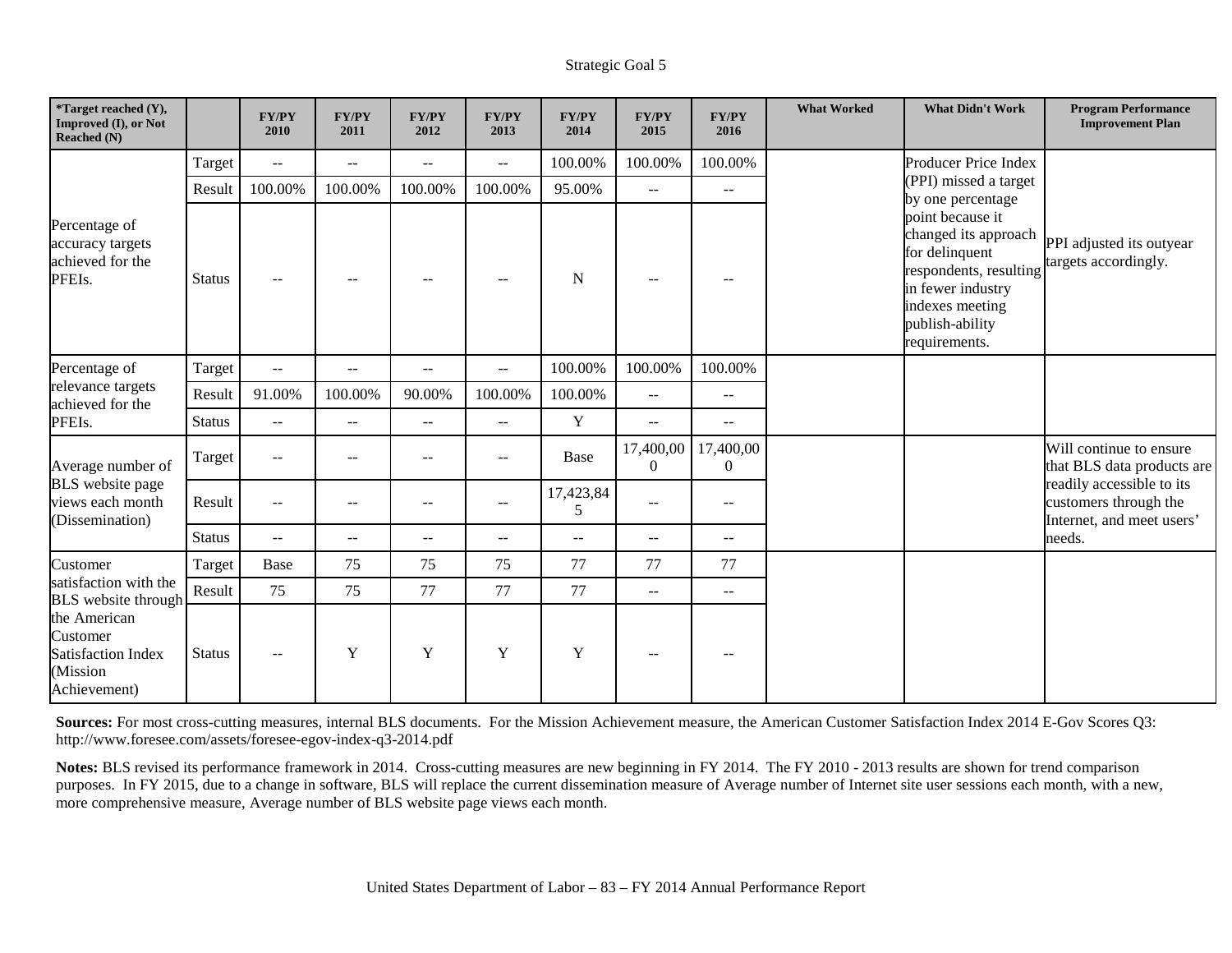## **Measures Discontinued in FY 2016**

Because this APR is primarily a planning document that uses historical information to inform future strategies and targets, it is organized around goals and measures selected to represent Departmental goals for the budget year (FY 2016). Under GPRA, performance goals, measures and targets are identified for reporting purposes in the Congressional Budget Justification (CBJ) issued during that fiscal year. Therefore, DOL is obliged to report PY 2013 and FY 2014 results for measures listed in its FY 2015 Performance Plan, which was published as part of the FY 2015 CBJ in April 2014 (see [www.dol.gov/dol/budget/\)](http://www.dol.gov/dol/budget/). Some measures have since been revised, replaced, or discontinued.

The table below lists these performance measures, their targets and results for PY 2013/FY 2014 – organized by the Strategic Objective they supported in the FY 2015 CBJ. Results are not provided for measures that were new this year, i.e., their target was to collect baseline data.

| <b>Agency – Measure</b><br>(Program) FY or PY                     | <b>Target</b><br><b>FY 2014</b><br><b>PY 2013</b> | <b>Result</b><br><b>FY 2014</b><br><b>PY 2013</b> | Why not included?                                                                                                                                                                          |  |  |  |  |  |  |  |  |  |
|-------------------------------------------------------------------|---------------------------------------------------|---------------------------------------------------|--------------------------------------------------------------------------------------------------------------------------------------------------------------------------------------------|--|--|--|--|--|--|--|--|--|
| <b>Strategic Objective 3.2</b>                                    |                                                   |                                                   |                                                                                                                                                                                            |  |  |  |  |  |  |  |  |  |
| Percent of No Violation FMLA<br>cases                             | 40%                                               | 38.38%                                            | WHD is currently exploring new measures<br>that will better reflect its priorities in<br>FMLA that better align with corporate<br>wide compliance for protecting employee<br>family leave. |  |  |  |  |  |  |  |  |  |
|                                                                   |                                                   | <b>Strategic Objective 4.2</b>                    |                                                                                                                                                                                            |  |  |  |  |  |  |  |  |  |
| Civil Investigations Processed<br>(EBSA)                          | 3,674                                             | 3,928                                             | EBSA is discontinuing cases processed<br>measures and implementing performance<br>measurement changes designed to increase<br>the effectiveness of its enforcement<br>program.             |  |  |  |  |  |  |  |  |  |
| <b>Criminal Investigations Processed</b><br>(EBSA)                | 320                                               | 365                                               | See above                                                                                                                                                                                  |  |  |  |  |  |  |  |  |  |
|                                                                   |                                                   | <b>Strategic Objective 5.1</b>                    |                                                                                                                                                                                            |  |  |  |  |  |  |  |  |  |
| Average number of Internet site<br>user sessions each month (BLS) | 8,700,000                                         | 8,395,453                                         | BLS is replacing this dissemination<br>measure with a new, more comprehensive<br>measure                                                                                                   |  |  |  |  |  |  |  |  |  |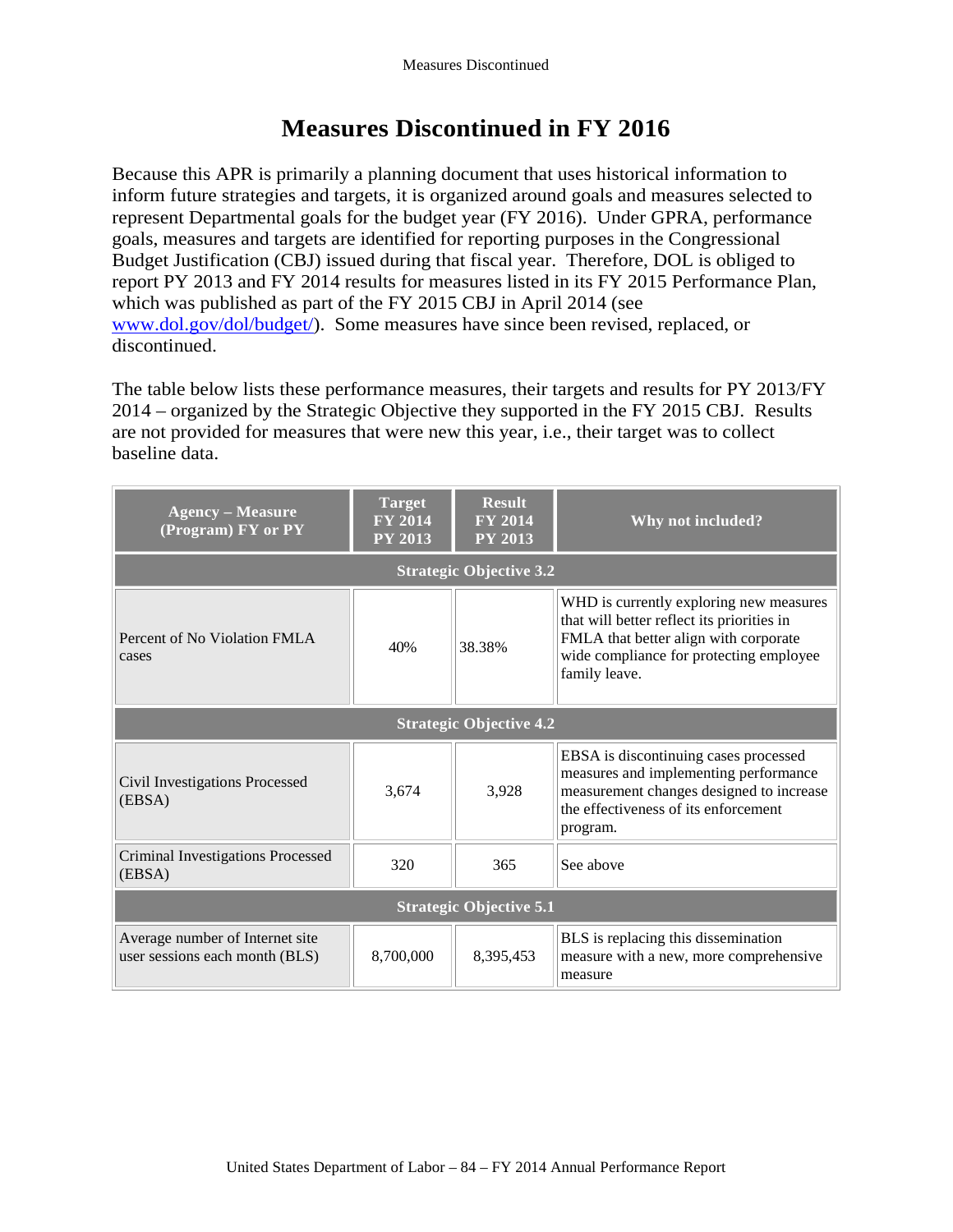# **Acronyms**

| <b>BLS</b>                 | <b>Bureau of Labor Statistics</b>                                                        | OMB<br><b>OSHA</b>       | Office of Management and Budget<br>Occupational Safety and Health    |
|----------------------------|------------------------------------------------------------------------------------------|--------------------------|----------------------------------------------------------------------|
| <b>DOL</b><br><b>DVOP</b>  | U.S. Department of Labor<br>Disabled Veterans' Outreach<br>Program                       | <b>OWCP</b>              | Administration<br>Office of Workers' Compensation<br>Programs        |
| <b>EBSA</b>                | <b>Employee Benefits Security</b><br>Administration                                      | <b>PY</b>                | Program Year                                                         |
| <b>EEO</b><br><b>ERISA</b> | <b>Equal Employment Opportunity</b><br><b>Employee Retirement Income</b><br>Security Act | <b>SSA</b><br><b>SWA</b> | Social Security Administration<br><b>State Workforce Agencies</b>    |
| <b>ETA</b>                 | <b>Employment and Training</b><br>Administration                                         | <b>TAA</b>               | Trade Adjustment Assistance                                          |
|                            |                                                                                          | UI                       | <b>Unemployment Insurance</b>                                        |
| <b>FECA</b>                | Federal Employees' Compensation<br>Act                                                   | <b>VETS</b>              | Veterans' Employment and                                             |
| <b>FLSA</b><br><b>FMLA</b> | Fair Labor Standards Act<br>Family Medical Leave Act                                     |                          | <b>Training Service</b>                                              |
| <b>FTE</b><br><b>FY</b>    | Full Time Equivalent<br>Fiscal Year                                                      | <b>WB</b><br><b>WHD</b>  | Women's Bureau<br>Wage and Hour Division<br>Workforce Investment Act |
| <b>GAO</b>                 | U.S. Government Accountability<br>Office                                                 | WIA                      |                                                                      |
| <b>GPRA</b>                | Government Performance and<br>Results Act                                                |                          |                                                                      |
| <b>HVRP</b>                | Homeless Veterans' Reintegration<br>Program                                              |                          |                                                                      |
| <b>ILAB</b>                | Bureau of International Labor<br><b>Affairs</b>                                          |                          |                                                                      |
| <b>IPIA</b>                | <b>Improper Payments Information</b><br>Act                                              |                          |                                                                      |
| IT                         | <b>Information Technology</b>                                                            |                          |                                                                      |
| <b>LMRDA</b>               | Labor-Management Reporting and<br>Disclosure Act                                         |                          |                                                                      |
| <b>LPD</b>                 | <b>Lost Production Days</b>                                                              |                          |                                                                      |
| <b>LVER</b>                | Local Veterans' Employment<br>Representative                                             |                          |                                                                      |
| <b>MSHA</b>                | Mine Safety and Health<br>Administration                                                 |                          |                                                                      |
| <b>ODEP</b>                | Office of Disability Employment<br>Policy                                                |                          |                                                                      |
| <b>OFCCP</b>               | Office of Federal Contract<br><b>Compliance Programs</b>                                 |                          |                                                                      |
| <b>OFLC</b>                | Office of Foreign Labor<br>Certification                                                 |                          |                                                                      |
| <b>OIG</b><br><b>OLMS</b>  | Office of Inspector General<br>Office of Labor-Management<br>Standards                   |                          |                                                                      |